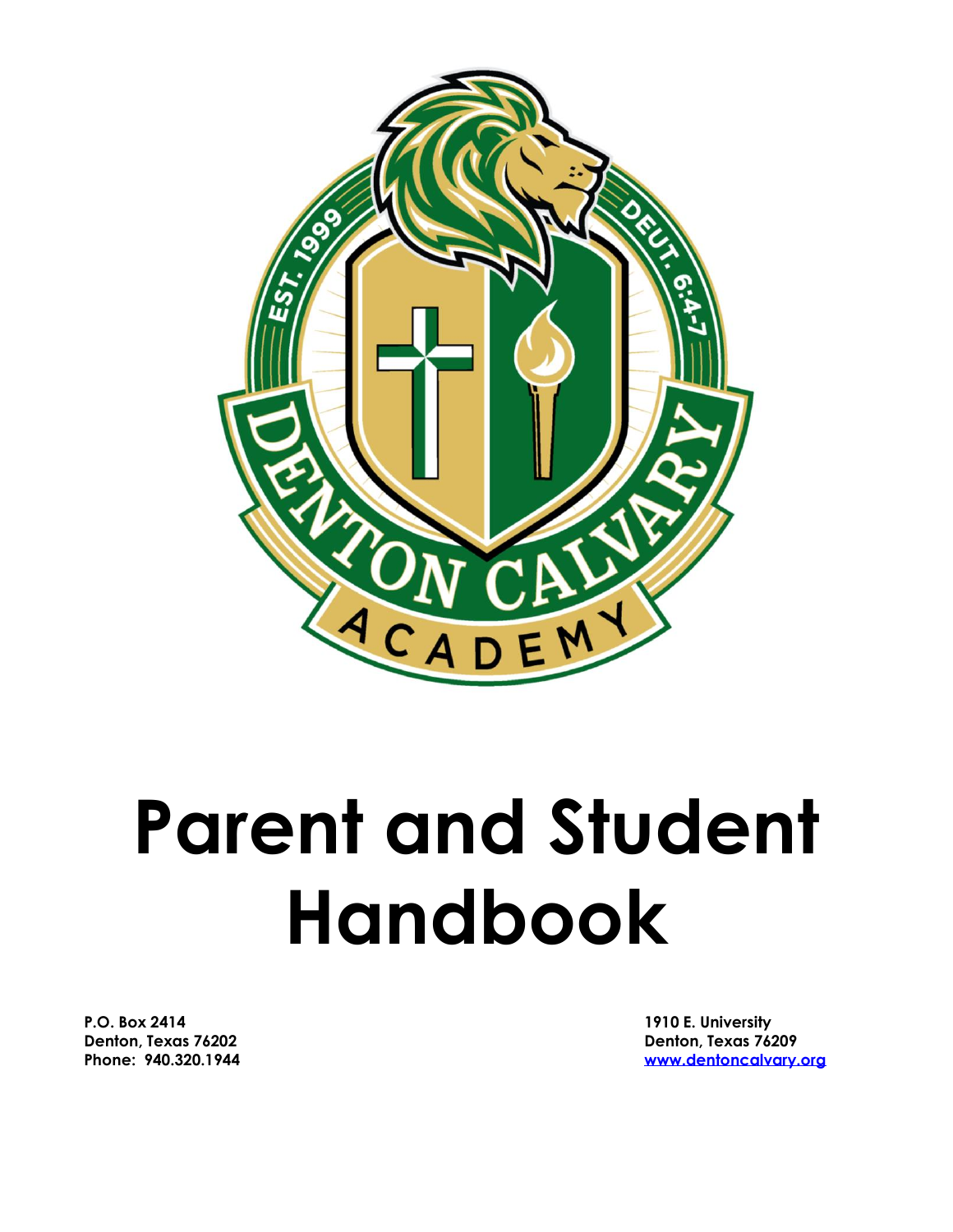## **Table of Contents**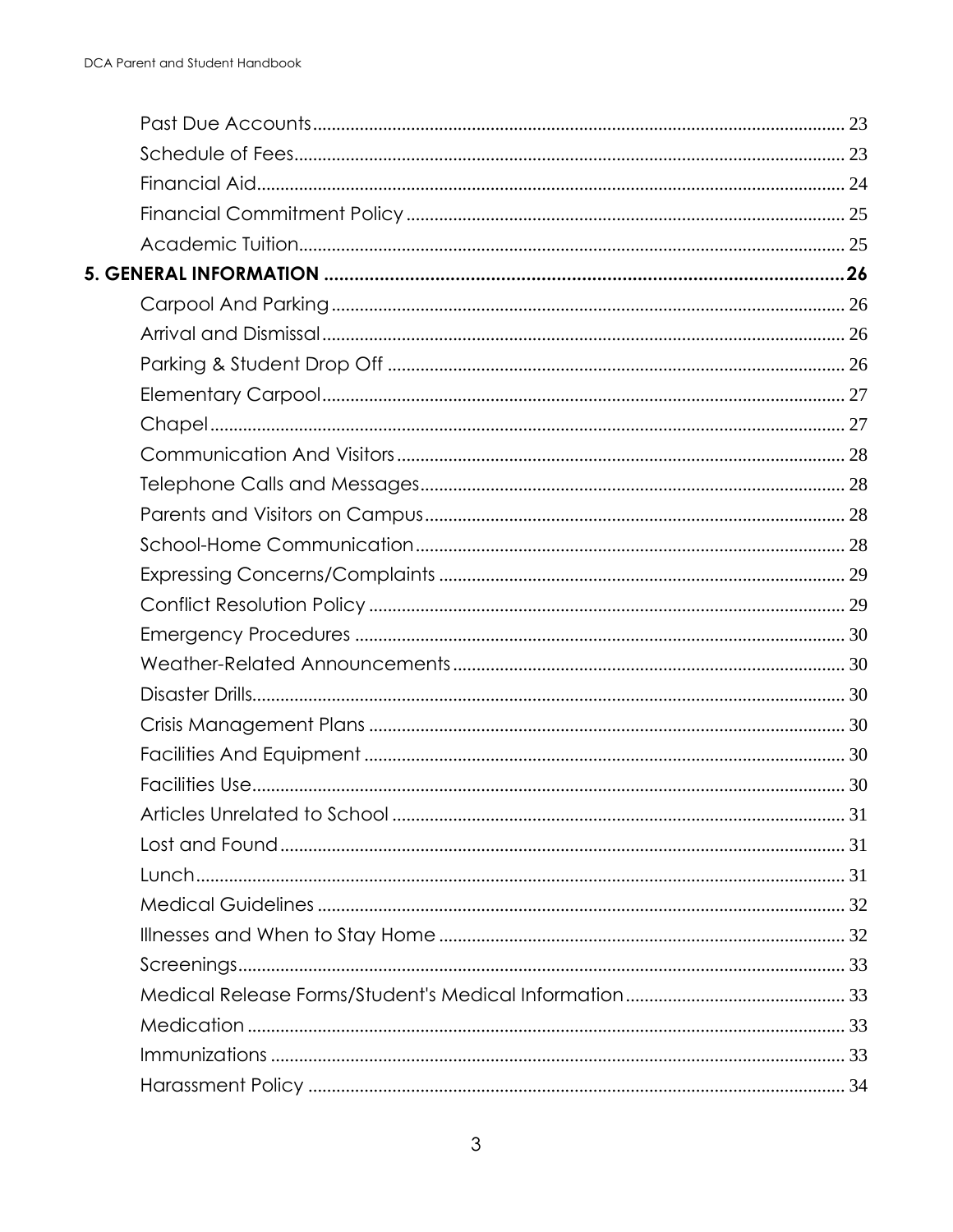| What to do if you Experience or Observe Harassment of Any Type  35 |  |
|--------------------------------------------------------------------|--|
|                                                                    |  |
|                                                                    |  |
|                                                                    |  |
|                                                                    |  |
|                                                                    |  |
|                                                                    |  |
|                                                                    |  |
|                                                                    |  |
|                                                                    |  |
|                                                                    |  |
|                                                                    |  |
|                                                                    |  |
|                                                                    |  |
|                                                                    |  |
|                                                                    |  |
|                                                                    |  |
|                                                                    |  |
|                                                                    |  |
|                                                                    |  |
|                                                                    |  |
|                                                                    |  |
|                                                                    |  |
|                                                                    |  |
|                                                                    |  |
|                                                                    |  |
|                                                                    |  |
|                                                                    |  |
|                                                                    |  |
|                                                                    |  |
|                                                                    |  |
|                                                                    |  |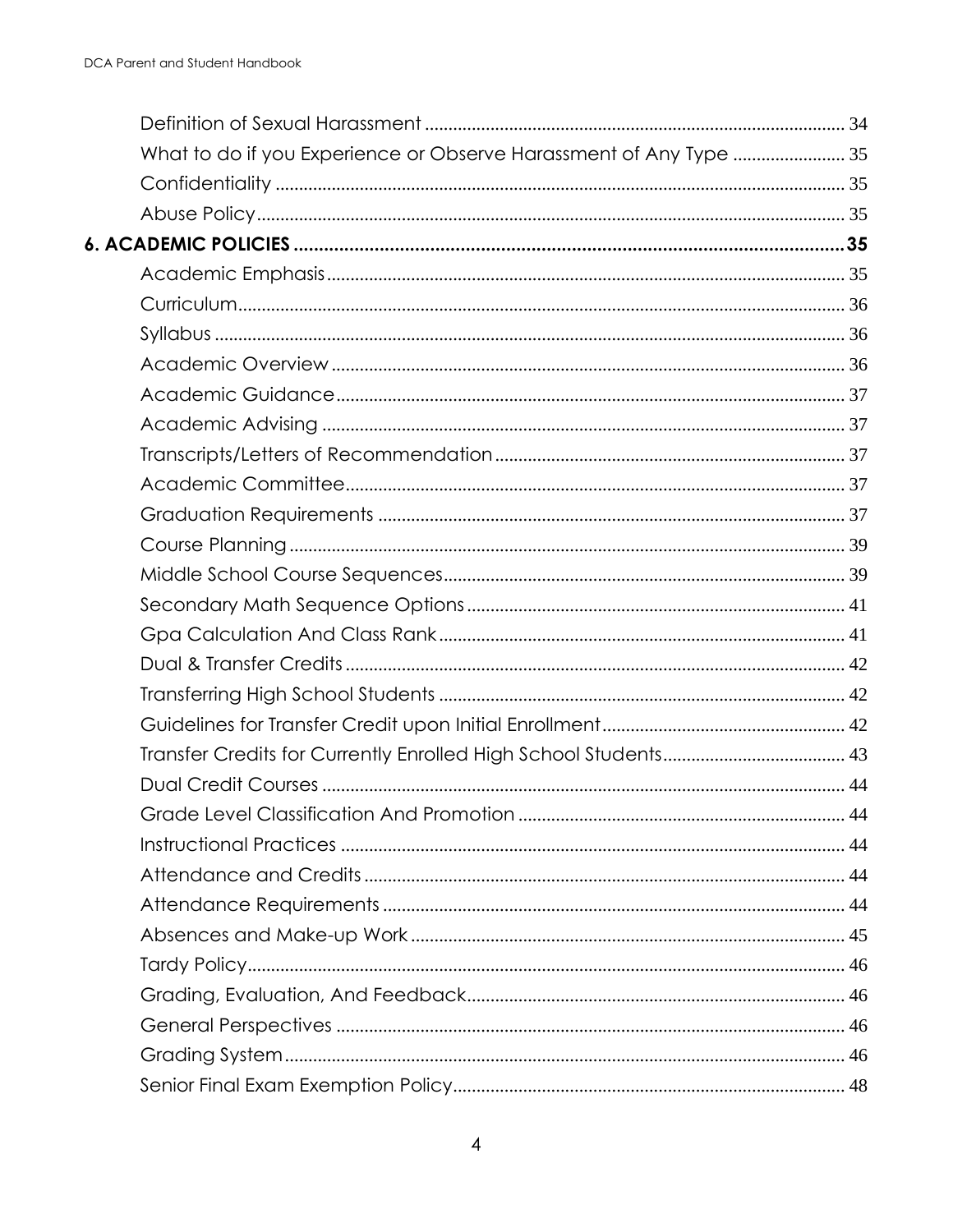| Grade Policy Pertaining to Participation in Extra- and Co-curricular Activities 49 |  |
|------------------------------------------------------------------------------------|--|
|                                                                                    |  |
|                                                                                    |  |
| Modifications to Standard Instructional or Evaluation Practices 50                 |  |
|                                                                                    |  |
|                                                                                    |  |
|                                                                                    |  |
|                                                                                    |  |
|                                                                                    |  |
|                                                                                    |  |
|                                                                                    |  |
|                                                                                    |  |
|                                                                                    |  |
|                                                                                    |  |
|                                                                                    |  |
|                                                                                    |  |
|                                                                                    |  |
|                                                                                    |  |
|                                                                                    |  |
|                                                                                    |  |
|                                                                                    |  |
|                                                                                    |  |
|                                                                                    |  |
|                                                                                    |  |
|                                                                                    |  |
|                                                                                    |  |
| Elementary Uniform Dress Code (Kindergarten through 5th grade)  65                 |  |
|                                                                                    |  |
|                                                                                    |  |
|                                                                                    |  |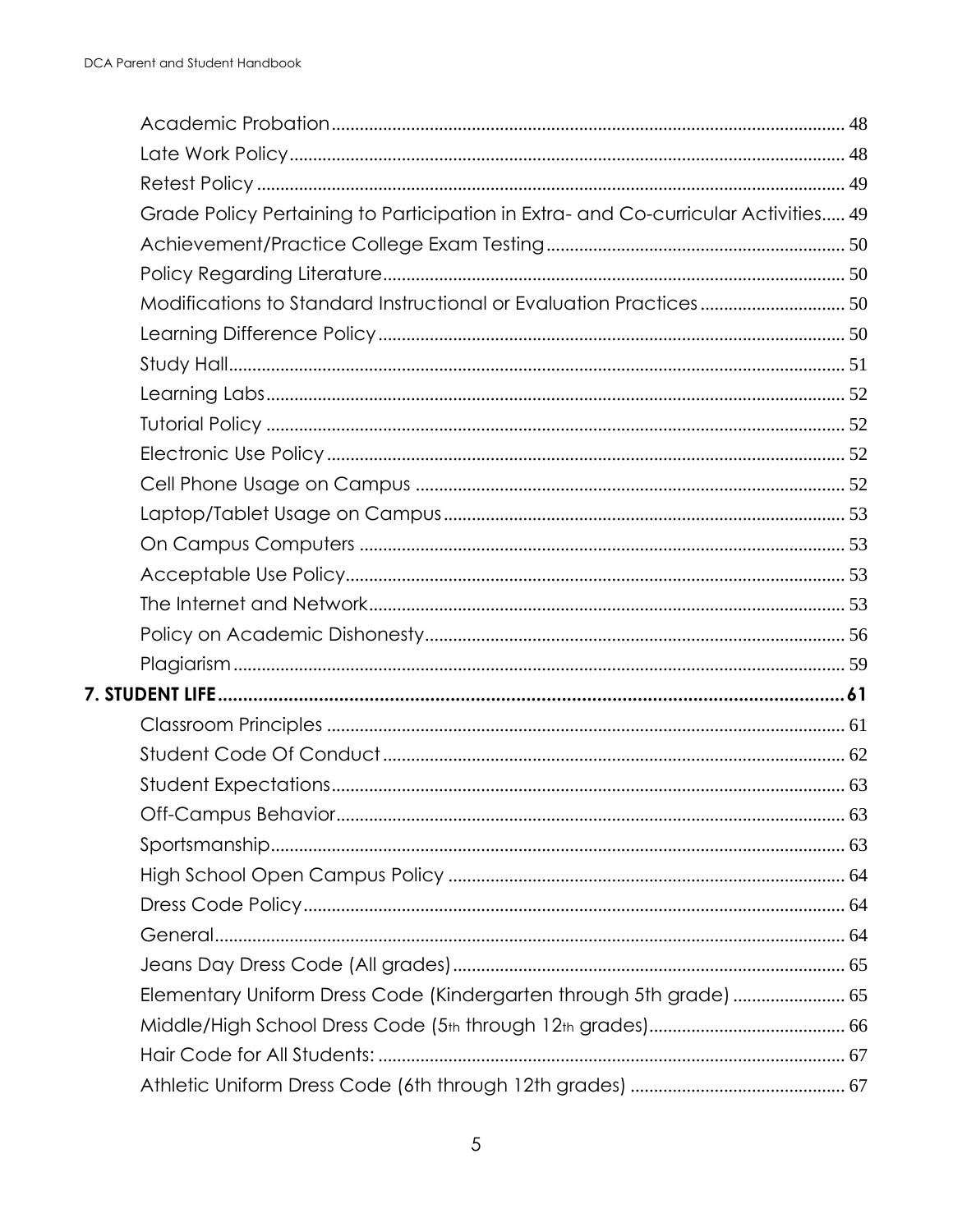**Updated 07/2020** 

# <span id="page-5-0"></span>**SCHOOL INFORMATION**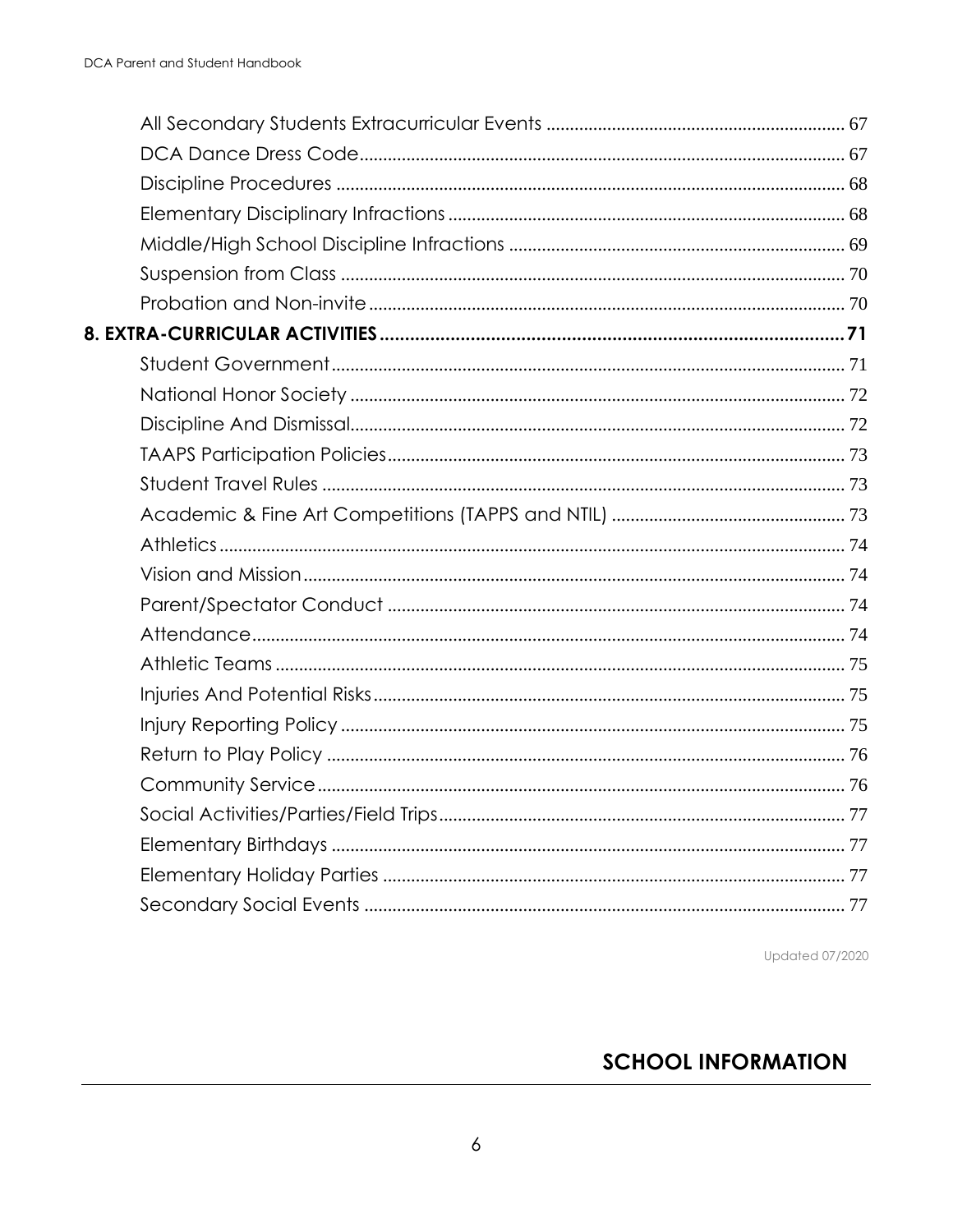Phone: 940-320-1944 **Mailing Address: PO Box 2414** Web Address: [www.dentoncalvary.org](http://www.dentoncalvary.org/) dental and the Denton, TX 76202

School Code (CEEB) 441-947 **Physical Address: 1910 & 1980 E. University Dr.** Denton, TX 76209

# **DCA Administration**

<span id="page-6-0"></span>

|                                                              | achavalier@dentoncalvary.org                 |
|--------------------------------------------------------------|----------------------------------------------|
|                                                              | ceaton@dentoncalvary.org                     |
|                                                              | khoggard@dentoncalvary.org                   |
| Attendance / Testing                                         | jstevens@dentoncalvary.org                   |
| <b>Tuition/Finances</b>                                      | Mrs. Julie Krull<br>jkrull@dentoncalvary.org |
| <b>Academic Advisor</b>                                      | shannegan@dentoncalvary.org                  |
| Director or Communications and Marketing  Mrs. Julia Fellers | jfellers@dentoncalvary.org                   |
|                                                              | jhelzer@dentoncalvary.org                    |
|                                                              | Mr. Jarod Grice<br>jgrice@dentoncalvary.org  |
|                                                              | Mr. Brad Myers<br>bmyers@dentoncalvary.org   |
|                                                              | Mr. Paul Davis<br>pdavis@dentoncalvary.org   |

#### **DCA School Board Members**

School board members are Mr. Ricky Grunden, Mr. Everette Newland, Mr. Darren Thompson, and Mr. Zach Rozelle. Mr. Grunden serves as Chairman of the Board.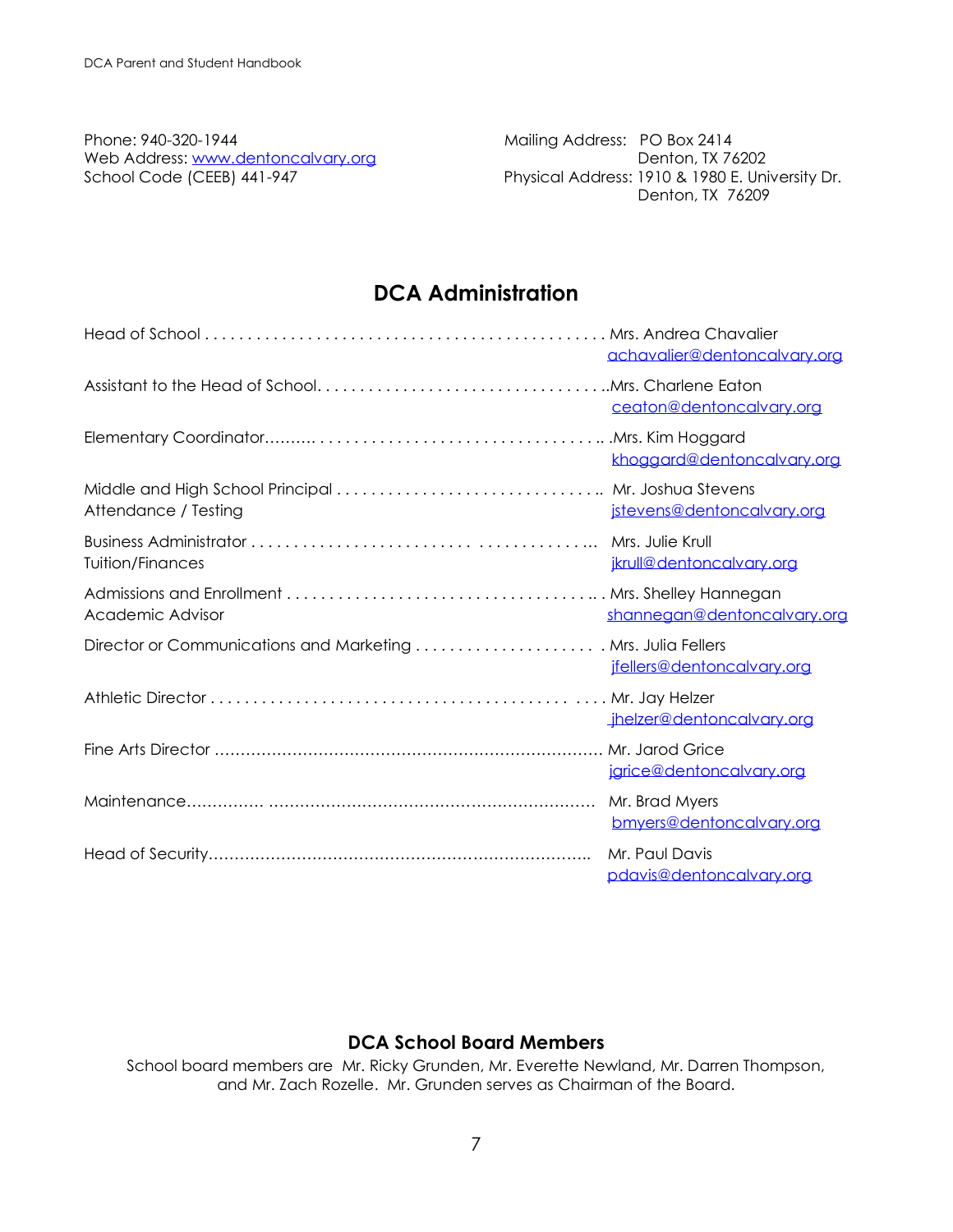#### **DCA Colors and Mascots**

<span id="page-7-1"></span><span id="page-7-0"></span>Denton Calvary Academy's school colors are green, black and gold. The school mascot is the lion.

#### **Statement of Accreditation & Certification**

Denton Calvary Academy (DCA) is accredited by the Southern Association of Colleges and Schools through AdvancED. DCA is certified as a University-Model® School and is a member of University-Model Schools International (UMSI).

#### **Board Of Directors**

DCA is incorporated as a 501(c)(3) non-profit organization. The school is directed by a Board of Directors comprised of no less than three (3) individuals. Meetings of the Board of Directors are held at least monthly. Anyone desiring to communicate a concern or possible change in policy to the Board of Directors should contact the Head of School.

#### **Policy and Procedures**

The Administration and/or Board of Directors may, at any time and for any reason, make changes to the policies and procedures outlined in this handbook. If the policy change is substantive, administration will give a two-week notice to all families and staff before any change(s) will take place.

# **1. SCHOOL FOUNDATIONS**

#### <span id="page-7-3"></span><span id="page-7-2"></span>**Vision**

"The vision of DCA (DCA) is to see our students today and tomorrow, glorify the Lord Jesus Christ by improving the lives of others through a life-long love of learning, discovery and service."

#### <span id="page-7-4"></span>**Mission Statement**

"The mission of DCA (DCA) is to provide a Biblically based educational experience that partners with committed Christian parents and passionate educators to produce students who enjoy learning, communicate well, are honorable, ethical, respectful and who are equipped through the University-Model School® system with the ability to seize opportunity in a secular world for the purpose of extending their ministry and providing for their family. Above all, DCA parents, educators, staff, and students understand that this life is but a mist and through our faith in the Lord Jesus Christ we endeavor to make daily choices from an eternal view of life."

#### **What does this look like at DCA?**

#### *Who are we?*

We are a University-Model<sup>®</sup> School (UMS) of Christian educators who provide quality education and collaborate with like-minded families to instill Biblical truth and Christlikeness.

#### *Why do we exist?*

We exist to glorify Christ by leading families in the education of their children and assisting in their discipleship.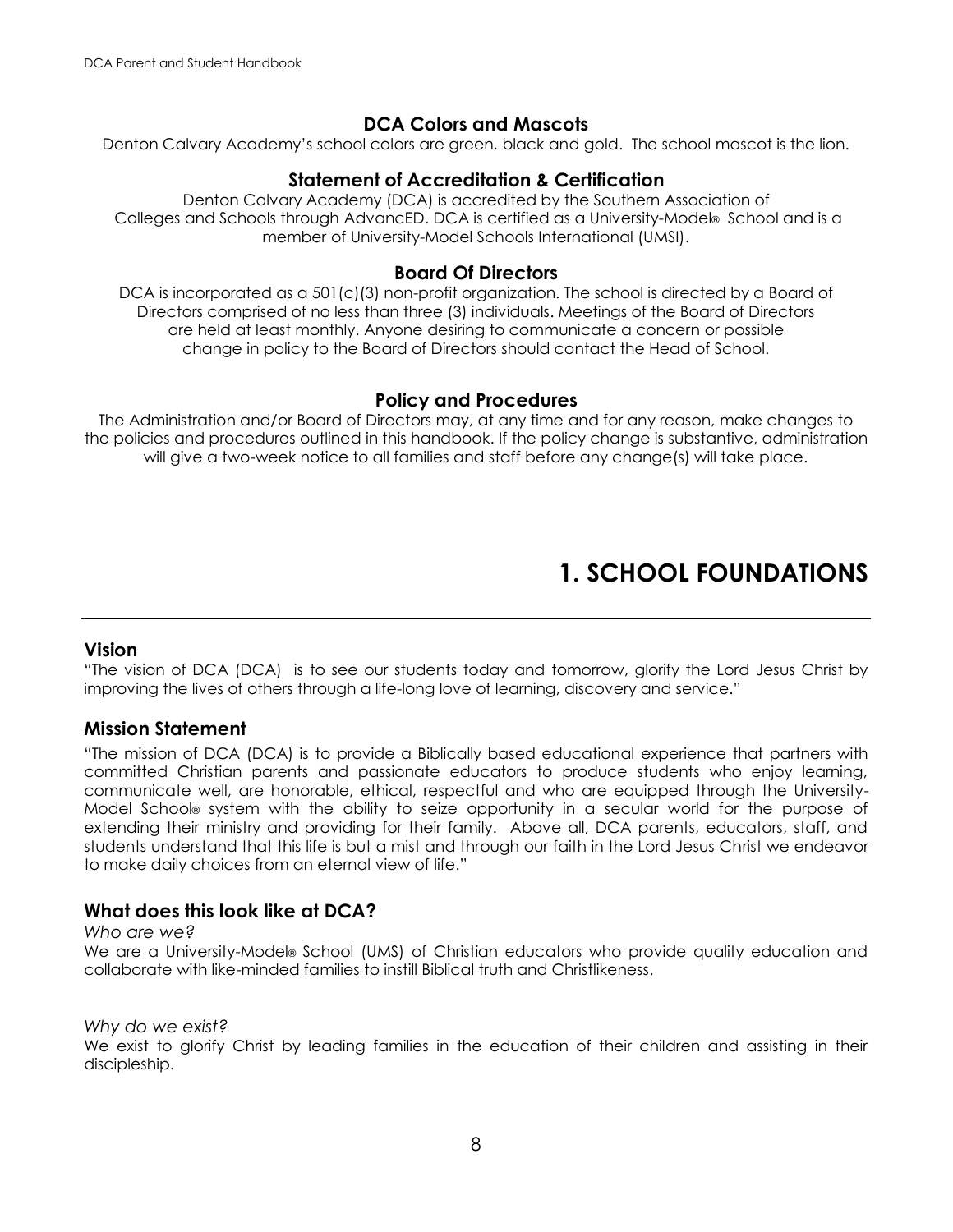#### *How do we behave?*

We behave with WISDOM (right priorities and perspectives), in LOVE (sacrificial commitment to the best for others), and FORTITUDE (diligence, even in adversity).

#### *What do we do?*

We educate the heart, soul, mind, and body of our students in order for them to relate rightly with God, self, others, and the rest of creation.

*How do we succeed?*

We:

- Maintain purposeful and spiritually healthy learning environments
- Train faculty, staff, students, and families in Godly character with consistency and loving accountability
- Prioritize all resources toward the development of our students

#### <span id="page-8-0"></span>**Core Values and Operating Principles**

The core values and corresponding operating principles for DCA were composed by the board and administrators.

- 1. The Bible
- 2. The Christian Family
- 3. A Godly Staff
- 4. Excellent Christian Education
- 5. Christ-likeness
- 6. Stewardship
- 7. The Church

#### **The Bible**

DCA believes the Bible is the inerrant Word of God, which provides the true direction for all aspects of life. II Timothy 3:16; Psalms 119:11,105

DCA will:

- 1. teach the Bible as absolute truth by integrating it in all curricular and extra-curricular activities.
- 2. base all operating procedures for the school on Biblical principles.
- 3. uphold God's Word in handling all conflict resolution matters.

#### **The Christian Family**

The family was the first institution ordained by God as the foundational building block of society. Its purpose is to glorify God by raising the next generation to know, love, and obey God with all their heart, soul, mind, and strength. Ephesians 5:22-6:4; Deuteronomy 6:4-7

DCA will:

- 1. help families know and understand God's design for a Christian family.
- 2. set policies and procedures that properly support the Christian family.
- 3. help parents understand and accept their God-given responsibility to educate their children according to the Bible.
- 4. emphasize God's design for the family throughout the school's curriculum.

#### **A Godly Staff**

A godly school staff is the living curriculum that impacts the beliefs of students from a Biblical worldview. They are DCA's most valuable resources. Luke 6:40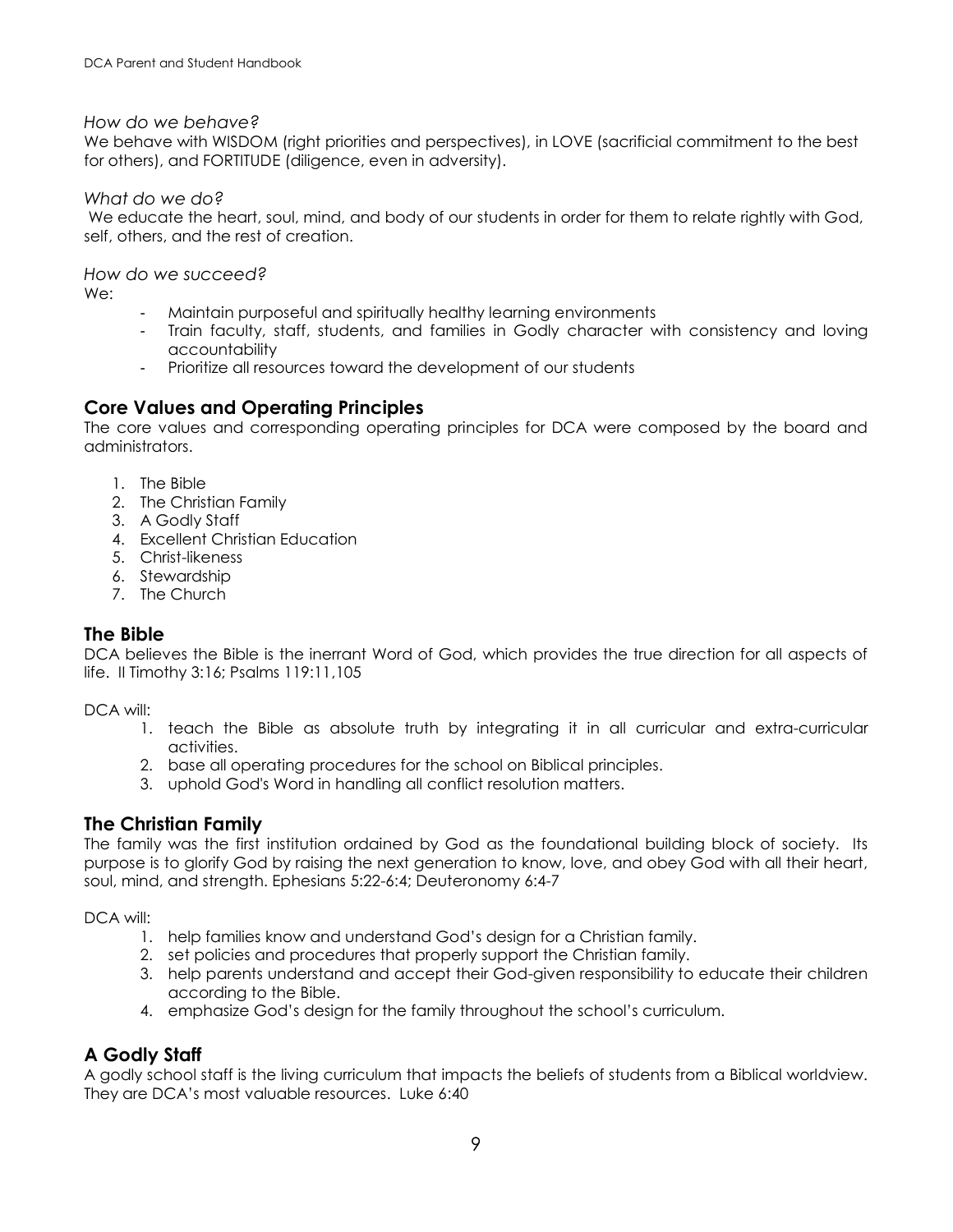#### DCA will:

- 1. recruit, interview, hire, and develop qualified men and women who have a growing relationship with Christ.
- 2. hire staff who hold to the inerrancy of the Bible as the absolute truth of God and are active members in a local, Bible-believing church.
- 3. provide for staff development that will enhance their effectiveness in the positions they serve, and enable them to integrate Biblical truth in all they do at the school.
- 4. continually provide training that will help them know, understand, and commit themselves to the philosophy, mission, and policies of DCA.

#### **Excellent Christian Education**

An excellent Christian education consists of a Bible-based program that is designed to challenge each student to reach his full potential in Christ. Luke 2:52; Colossians 2; II Timothy 3:17

DCA will:

- 1. develop a total curriculum that is based on a Biblical worldview.
- 2. develop educational programs that will train the total child spiritually, mentally, physically, and socially.
- 3. develop an educational program with clearly defined goals and expectations that can be measured.
- 4. develop and coordinate the educational program and the staff so that the mission, core values, and operating principles will be a reality in everyday practice.
- 5. develop and implement a well scoped and sequenced curriculum.

#### **Christ-likeness**

To be Christ-like, one must have a life that reflects Christ's sacrificial love and actions toward God and men. Philippians 2:3-8, I Peter 2:13-14

DCA will:

- 1. expect the leadership, faculty, parents, and students to order their words and deeds according to the Biblical mandate to regard one another as more important than themselves.
- 2. encourage each child to develop an eternal perspective in seeking to reach the lost with the Gospel.
- 3. seek to develop an attitude of respect and honor toward those in authority in our lives, whether they are our government, church, parents, teachers, or referees.
- 4. develop a servant's heart for others by providing opportunities for service to others both in the classroom and community.

#### **Stewardship**

Stewardship encompasses being responsible to wisely manage all that God has entrusted to us for His glory. Matthew 24:45-46

DCA will:

- 1. honor the responsibility entrusted to DCA in the education of students.
- 2. develop and operate on a budget based on Biblical financial principles.
- 3. show good stewardship of family time requirements related to the educational process.
- 4. enable the staff to exercise their spiritual gifts, Biblical roles, and God-given talents effectively.
- 5. develop, respect, and care for all facilities, resources, and materials provided to the school by God.
- 6. provide an educational program that will prepare students for the next step in their educational career.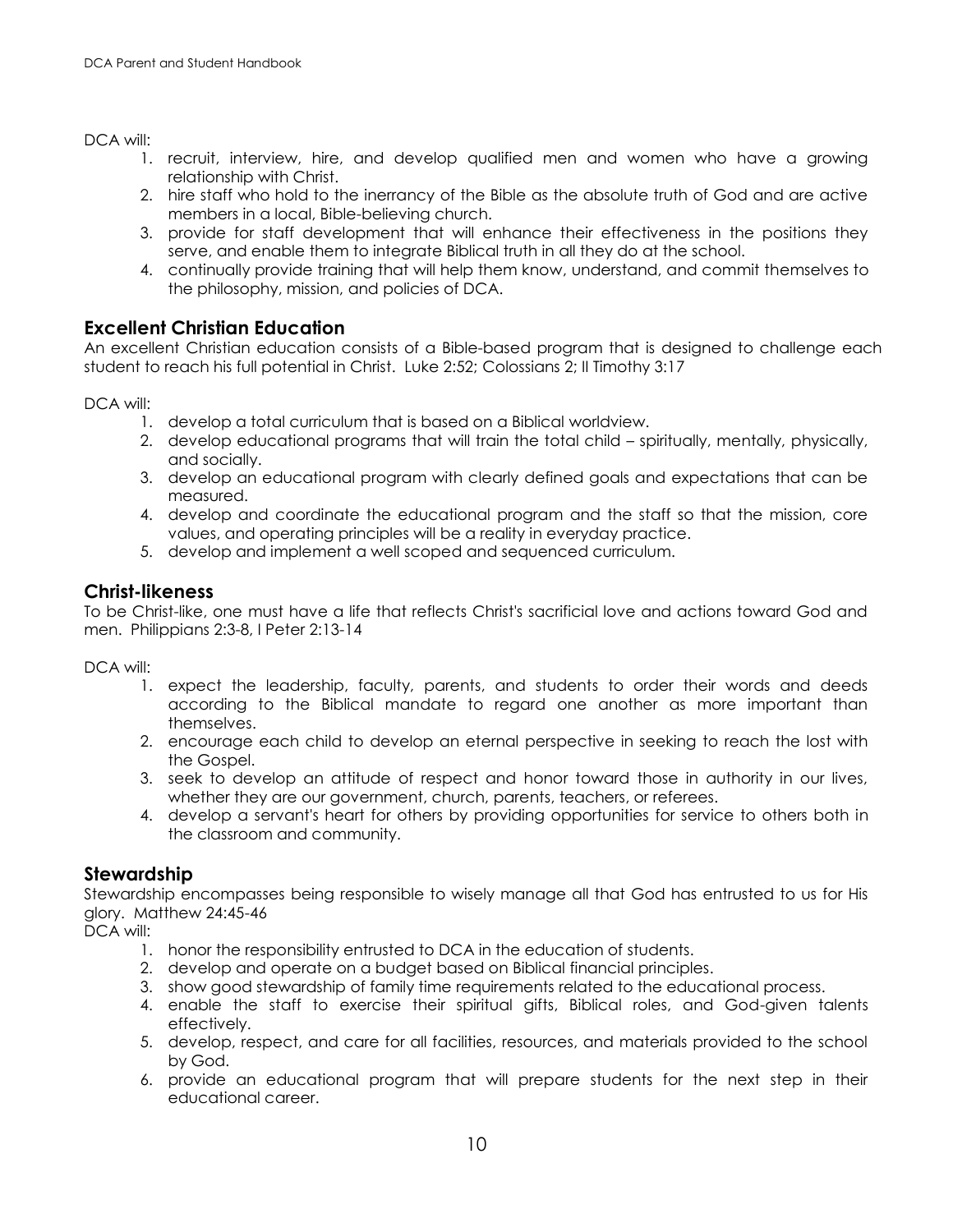#### **The Church**

DCA believes the local church is God's primary instrument for evangelism and the discipleship of the body of Christ. Ephesians 1:22-23

#### DCA will:

- 1. expect active involvement in a local church by the faculty and families of DCA.
- 2. respect denominational differences of local churches attended by DCA families. (Please refer to DCA's non-denominational position and the Statement of Faith.)
- 3. support and not supplant the local church.
- 4. encourage its staff, faculty, and leadership to promote and teach the importance of involvement in local churches by students and families.

# **DCA STATEMENT OF FAITH**

- <span id="page-10-0"></span>1. We believe there is only one God, eternally existent in three persons equal in essence while unique in person - Father, Son, and Holy Spirit (Genesis l:1, Matthew 28:19, John 10:30). God exists in an eternal relationship of perfect communication and fellowship, appropriate authority and submission, and mutual love. The Trinity provides a model for all human relationships, including marriage, family, and the local church.
- 2. We believe in the deity of Christ (John 10:33), His virgin birth (Isaiah 7:14, Matthew 1:23, Luke 1:35), His sinless life (Hebrews 4:15. 7:26), His miracles (John 2:11), His substitutionary death (I Corinthians 15:3, Ephesians l:7, Hebrews 2:9), His bodily resurrection (John 11:25, I Corinthians 15:4), His ascension to the right hand of the Father (Mark 16:19), and His personal return in power and glory (Acts 1:11. Revelation 19:11).
- 3. We believe in the Person of the Holy Spirit and His work of conviction, regeneration, and sanctification, who indwells every believer, equipping each one with gifts for service and witness (Romans 8:9; I Corinthians 12:12-13, Galatians 3:2-28).
- 4. We believe that God, as the Divine Creator, created the heavens, the earth, mankind, and all living things - all which exist for God's glory (Genesis 1:1, Romans 11:36, Colossians 1:16). We believe that Jesus was the instrumental agent of creation, and all things were created by, thru, and for Jesus (Colossians 1:16). We believe that God's role as Creator makes Him the sovereign authority for all things and each person.
- 5. We believe that God revealed Himself in multiple ways, including His written word, the Bible. We believe the sixty-six books of the Bible, as originally given by God, are the complete the Word of God, divinely inspired, infallible, inerrant, entirely trustworthy, and the supreme authority in all manners of faith and conduct (II Timothy 3:15, II Peter 1:21, Revelation 22:19).
- 6. We believe in the resurrection of both the saved and the lost. We believe that Heaven is the abode of God and the place of eternal joy for the saved and that Hell is the place of eternal punishment of separation from God for the lost (John 5:29).
- 7. We believe that because of the exceeding sinfulness of human nature, redemption and restoration by the Holy Spirit is of absolute necessity and the only way to receive salvation, that men are justified on the single ground of faith in the shed blood of Christ, and that only by God's grace and through faith alone we are saved (John 3:16-19, 5:24, Romans 3:23, 5:8-9, Ephesians 2:8-10, Titus 3:5).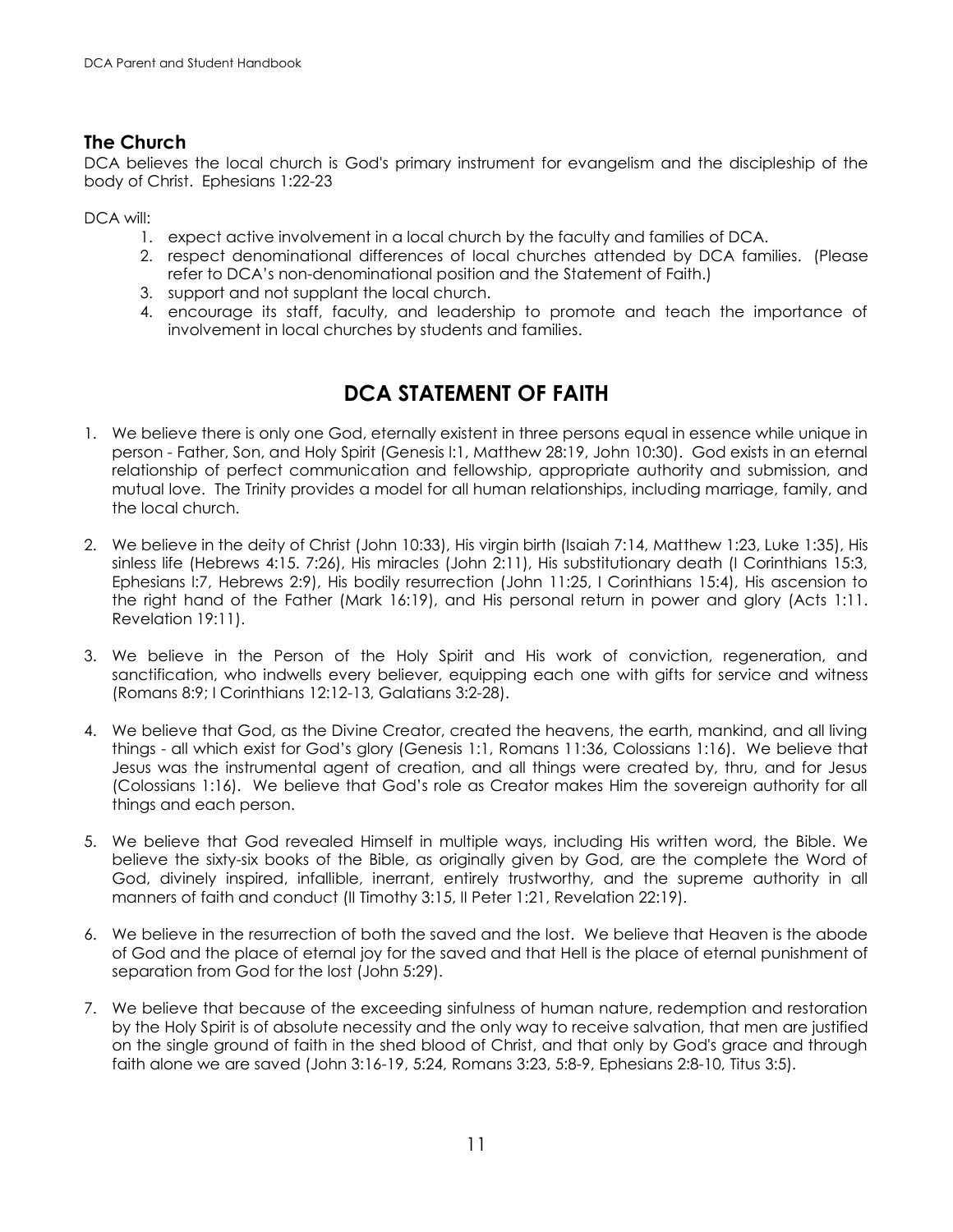- 8. We believe in the Holy Spirit's present ministry by whose indwelling Christians are gifted for service and enabled to live a Godly life (Romans 8:1-4, 1 Corinthians 3:16, 6:19-20, Ephesians 4:30, 5:18).
- 9. We believe in the spiritual unity of believers in our Lord Jesus Christ and that the Church is the one universal body of Christ, who is the Head of the Church (Romans 8:9, I Corinthians 12:12-13, Galatians 3:2-28). We believe the purpose of the Church is to proclaim the excellencies of Christ in our world (I Peter 2:9) by modeling Christ-like behavior in loving other believers (John 13:34) in personal holiness; and by reconciling the world to Christ through evangelism (II Cor 5:21-22). We believe this purpose gives clear guidance for how followers of Jesus should live in this world. (John 17:15-26)
- 10. We believe that God gives clear guidance in the Bible that He wonderfully and immutably creates each person as male or female. These two distinct, complementary sexes together reflect the image and nature of God (Genesis 1:26-27). Rejection of one's biological sex is a rejection of the image of God within that person.
- 11. We believe that God gives clear guidance in the Bible that the term "marriage" has only one meaning: the uniting of one man and one woman in a single, exclusive union, as delineated in Scripture (Genesis 2:18 -25). We believe that marriage between one man and one woman for life uniquely reflects Christ's relationship with His Church (Ephesians 5:21-33). We believe that God intends sexual intimacy to occur only between a man and a woman who are married to each other (I Corinthians 6:18, 7:2-5, Hebrews 13:4). We believe that God has commanded that no intimate sexual activity is engaged outside of marriage between a man and a woman.
- 12. We believe that God gives clear guidance in the Bible that any form of sexual immorality (including adultery, cohabitation, fornication, homosexual behavior, bisexual conduct, bestiality, incest, or use of pornography) is sinful and offensive to God (Matthew 15:18-20, I Corinthians 6:9-10).
- 13. We believe that God gives clear guidance in the Bible that all human life is sacred and created by God in His image. Human life is of inestimable worth in all its dimensions, including preborn babies, the aged, the physically and mentally challenged, and every other stage or condition from conception to natural death. We are therefore called to defend, protect, and value all human life (Psalm 139).

#### <span id="page-11-0"></span>**Non-Denominational Position**

DCA's Statement of Faith is fundamental to basic Christian tenets and contains those doctrines to which we unreservedly adhere and teach. DCA intends to maintain this position and to do so in all fairness to each family. It is necessary therefore, that parents, students, staff, and school board members recognize that issues not addressed in the Statement of Faith are to be left to the teaching of home and church. In honoring this desire, there will be no attempt made by parents, students, staff, or school board members to promote denominational positions. We desire to remain united in the salvation and love of Christ, avoiding the dissension that may be caused by denominational distinctions.

#### <span id="page-11-1"></span>**Non-Discriminatory Policy**

Subject to the United States Constitution, and all applicable state and federal laws, DCA admits students of any race, color, and national or ethnic origin to all the rights, privileges, programs, and activities generally accorded to or made available to its students. DCA does not discriminate on the basis of race in administration of its educational policies, admissions policies, and athletic and other school administered programs.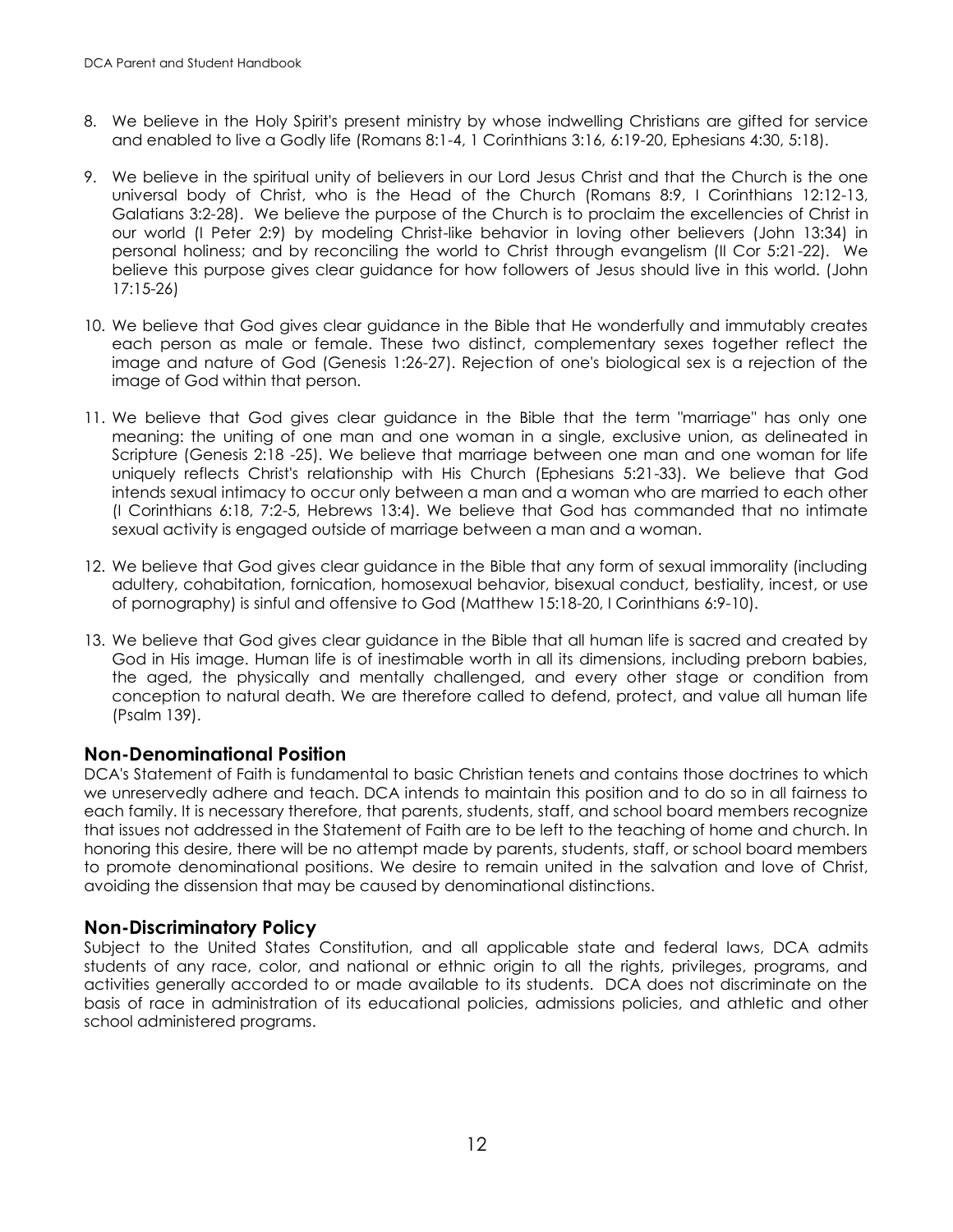#### <span id="page-12-0"></span>**Corporate Prayer**

DCA is founded upon prayer. A portion of each staff meeting will be set aside for prayer and regular prayer times will be designated by the Board for parents and friends to pray for the school. Teachers pray in the classrooms, and there is prayer in assembly and chapel.

#### <span id="page-12-1"></span>**Philosophy of Christian Education**

Everyone endorses some kind of a philosophic base that guides the purpose, values, and goals of life. Each one has some explanation for living, however simple or complex that may be. Such ideas as origin and where I am going are answered by all, even if the reply is "I don't know." Just as individuals have basic reasons that lend purpose, so schools have a foundational philosophic purpose.

The foundational tenets of DCA stem from Christianity. Its educational philosophy is shaped by a Christian view of life. This view is a world perspective that encompasses all cultures and takes on global significance that produces a strong local impact. The DCA educational philosophy is driven by several major convictions:

#### **Truth**

The world view of DCA has its source in the Scriptures. In the Bible, God has revealed a consistent system on which to base a philosophy of life and education. The Bible is God-breathed and revealed truth. It is God's written communication to mankind. It is reliable, trustworthy, and should be the canon by which philosophic and moral truth is measured and established.

#### **God**

The opening statement of the Scriptures declares: "In the beginning God…" God is the eternal personal Being. He is all-powerful, all-knowing, and present everywhere. He is complete in Himself and selfexistent. God is the source of love and goodness. He requires that His people worship Him in Spirit and in truth.

#### **Origins**

The eternal God is the source, the very Creator of the heavens and the earth and all that is therein. He pronounced His work as very good. God created man in His own image and He created them male and female. He is the Creator of all the families of the earth for they are of one blood. All are responsible to Him as Maker and have a duty and privilege to love, honor, obey and serve Him.

#### **Evil**

Evil was first manifested by Lucifer because he determined to be like the Most High. Adam and Eve yielded to temptation and disobeyed God and, by doing so, sinned. Upon sinning, they experienced spiritual death (separation from God) and were condemned to physical corruption and death. All evil stems from the fall of Lucifer (Satan) and the human race. The fallen nature of man is passed on to his descendants, for all were in Adam. When he sinned, we sinned.

#### **Redemption**

Some will ask why God doesn't do something about evil and all the suffering that is taking place throughout the world. The answer is that He has provided for everyone the best solution possible. This remedy is in His Son, Jesus Christ.

Since all are dead in trespasses and sins and separated from God spiritually, God, in His love, grace, and mercy, has provided a means by which mankind can be made alive spiritually and restored to fellowship with God. The eternal Son, born of a virgin, took on human form and bore the sins of all through His death on the cross. Human beings may experience regeneration by the grace of God as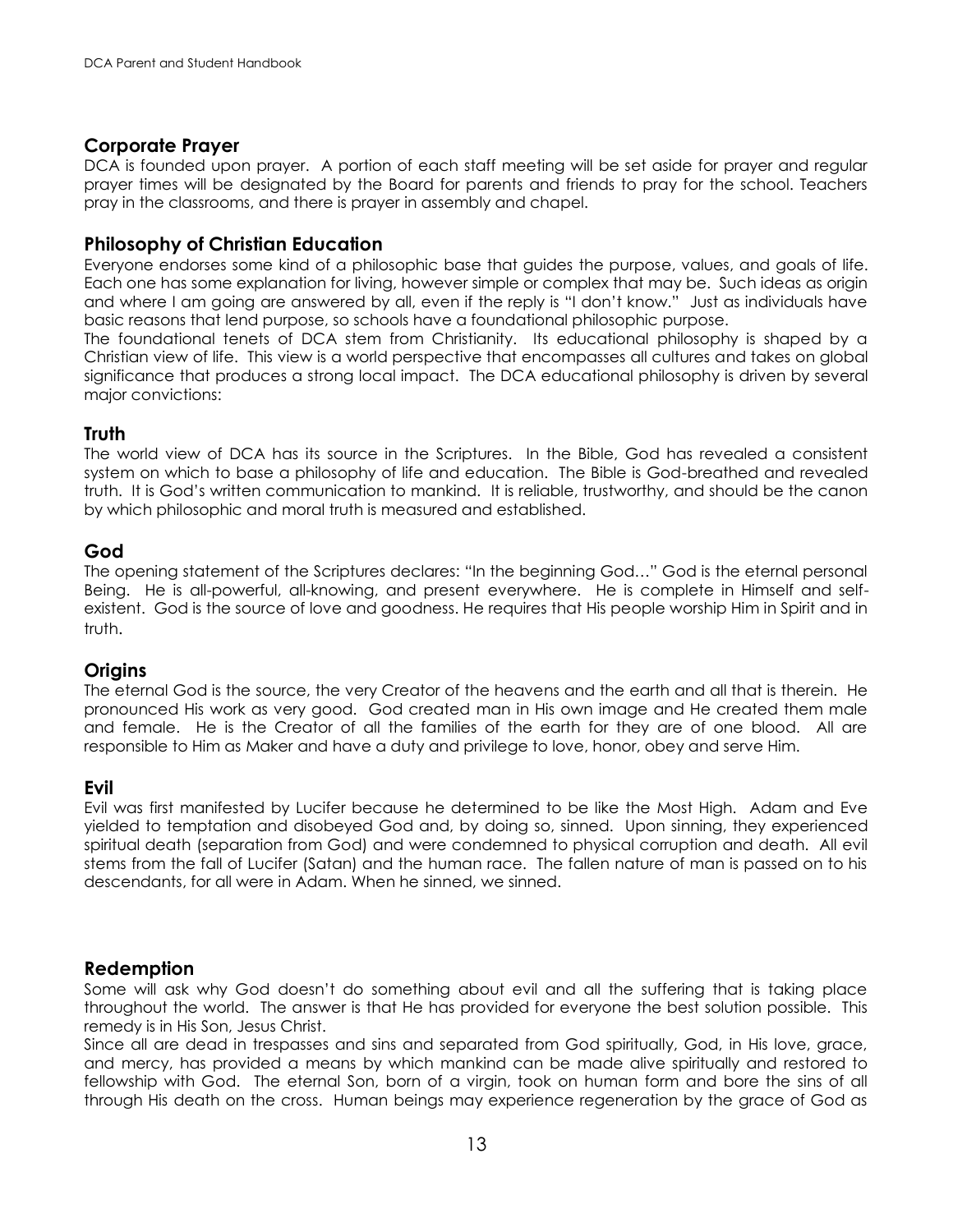they exercise faith in His sacrificial death. Jesus Christ was made sin for us that, by faith, we might be made the righteousness of God through Him (II Corinthians 5:21). God is longsuffering, not willing that any should perish, but that all should come to repentance (II Peter 3:9).

#### **Family**

The family is the core unit of society and parents are primarily responsible for the rearing of their children. DCA offers an educational program that places the school and parents in partnership. Upon acceptance by DCA, the education of students, submitted to the school by the parents, becomes a joint effort of home schooling by the parents and on-site instruction and training by DCA personnel.

#### **Responsibility**

Every person is created in the image of God and is responsible to glorify God forever. Since the fall of man rendered this impossible, God provided redemption through Jesus Christ. This was a work or reconciliation as God was in Christ reconciling the world to Himself. Redeemed man is responsible to God, not only as Creator, but also because of God's redemptive and regenerating provision through His dear Son. What greater motivation can there be than to glorify, love, and serve the sovereign God! His love, grace, and mercy provide the precious opportunity to honor and obey Him forever.

# **2. SCHOOL MODEL**

#### <span id="page-13-1"></span><span id="page-13-0"></span>**School History**

In 1998 a group of private school and home-school parents sought out an alternative model of schooling for their children. They wanted to take advantage of all the benefits of a full-time school while allowing parents to be significantly involved in the education of their children. After seeking out different schools and models, they were introduced to Grace Preparatory Academy and University Model Schooling®. After researching the university model and partnering with GPA, plans began for the creation of Calvary Preparatory Academy (CPA). CPA opened its doors in the fall of 1999 with approximately 95 students in grades one through ten. In the spring of 2002, CPA celebrated the graduation of its first senior class of five students. In the fall of 2002, Calvary Preparatory Academy changed its name to DCA. DCA also began competing in the Texas Association of Private and Parochial Schools in both athletic and academic competitions.

#### <span id="page-13-2"></span>**University-Model® Schooling**

Denton Calvary Academy is a University-Model® School (UMS). University-Model Schooling was developed as a means of acquiring a high-quality education that helps disciple Christian young people while strengthening the home. This goal is accomplished by offering an academically sound education in a structure that integrates the home and the school in the common enterprise of making disciples. Thus, a quality education, centered on the person of the Lord Jesus Christ, also becomes quality family time devoted to learning more about the Creator and His creation.

University-Model® Schooling utilizes a university schedule. Students attend classes on campus certain days of the week and continue their class work at home on the off-campus days. The combination of on-campus and off-campus days creates a five day school week for students. As such, it should be understood that on average a student will need to dedicate an equivalent amount of time on his offcampus days as that spent in class. Teachers will assign work that is integral to the completion of the course objectives and therefore must be completed before returning to class.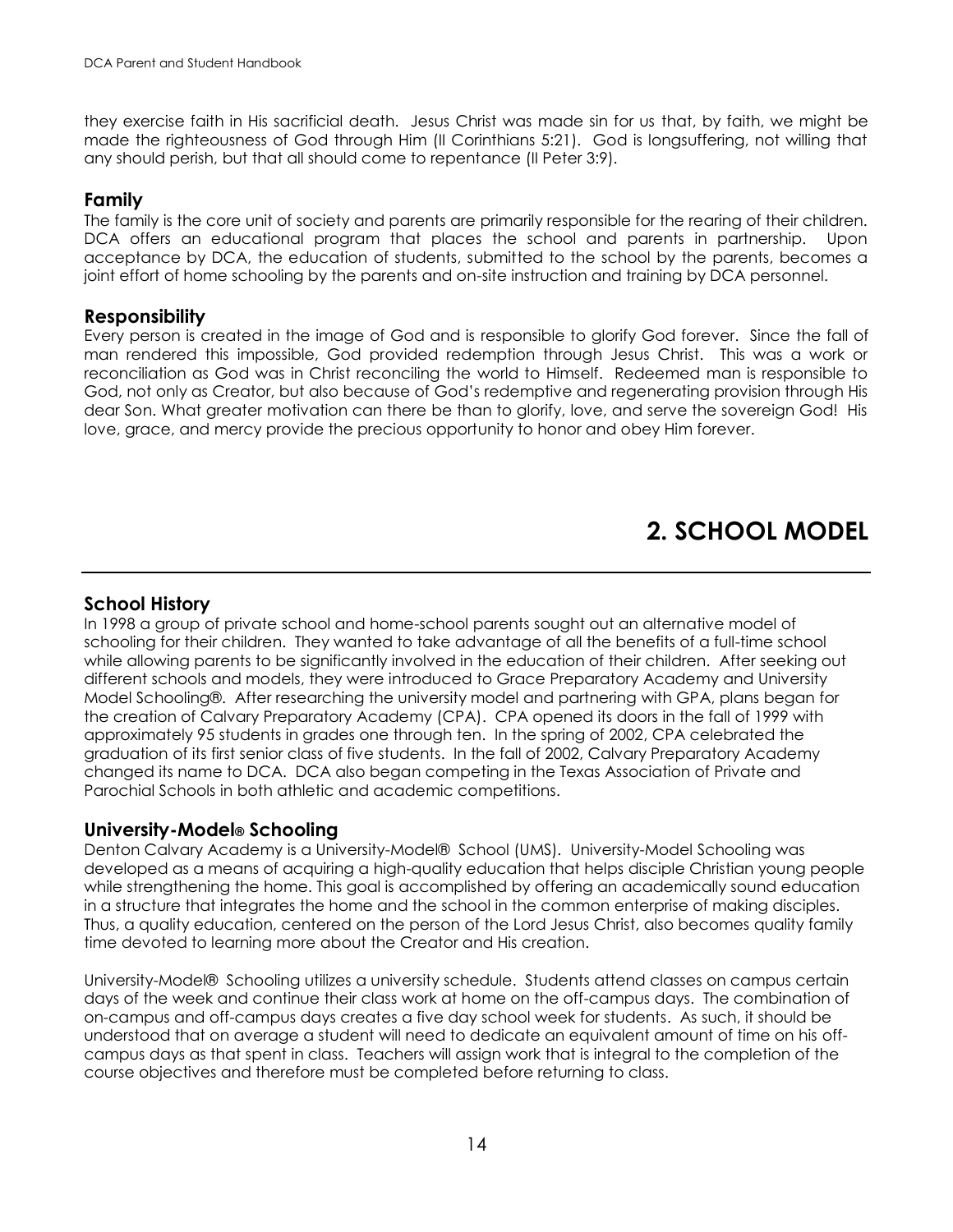#### <span id="page-14-0"></span>**Class Sizes**

Calvary is committed to small class sizes which ensures the learning environment remains optimal.

| __<br>Class Size<br>Maximum |   |                 |     |     |     |                |                                         |
|-----------------------------|---|-----------------|-----|-----|-----|----------------|-----------------------------------------|
| Grade                       |   | $\sim$ +<br>ו כ | 2nd | Ord | 4th | $5th -$<br>ඊth | 12th<br>Yth<br>$\overline{\phantom{0}}$ |
| $+2+$<br>Students           | ັ | $\sim$<br>. .   | , 4 | 0،  | 18  | ററ<br>∠∪       | $24*$                                   |

\*there may be an exception for upper level classes in 11th and 12th grades.

#### <span id="page-14-1"></span>**School Hours**

School office hours are from 8:00 a.m. to 4:00 p.m. daily. Due to the nature of the University-Model concept the elementary and secondary schedules differ in beginning and ending times and will vary dependent on the specific student's schedule.

#### **Student Work Ethic**

In order to be successful in the University Model®, DCA students are expected to maintain a high level of academic motivation, study skills, time management and independent study. Attitude toward work should be positive and optimistic. Students are expected to ask for outside help/tutoring as needed and be in constant communication with their teachers and parents regarding the status of their grades and level of understanding.

# **Co-Teaching At DCA**

#### <span id="page-14-2"></span>**Teachers' Role**

In addition to planning for and teaching on their designated days, DCA teachers will provide weekly objectives, pacing, and assignments to guide and assist parents in teaching at home. Lesson Plans and Homework will be posted weekly on RenWeb. Other DCA approved online tools will be used as needed.

#### <span id="page-14-3"></span>**Parental Role Expectations**

#### <span id="page-14-4"></span>**Elementary Grades K-4**

#### K-3rd Grades

Parents are responsible for monitoring the lessons provided by the classroom teacher on MWF. Parents can expect to spend an average of one hour in their satellite classroom for every hour they spend in their central classroom.

#### 4th Grade

Teachers will begin to assign more independent work in this grade. Parents are responsible for some teaching, monitoring, grading, and ensuring mastery of concepts. Parents can expect to spend an average of one hour of lessons in their satellite classroom for every hour they spend in their central classroom.

#### **Secondary Grades 5-12**

Your role as a UMS secondary parent is extremely important! Although your children are nearing adulthood, they are not yet adults, and you should not give them total responsibility for their education. You must stay involved, continue to invest in your children and their education, and hold your children accountable. This will take time. Parents can expect to spend an average of one hour in their satellite classroom for every hour they spend in their central classroom. Be aware of the crucial role you play.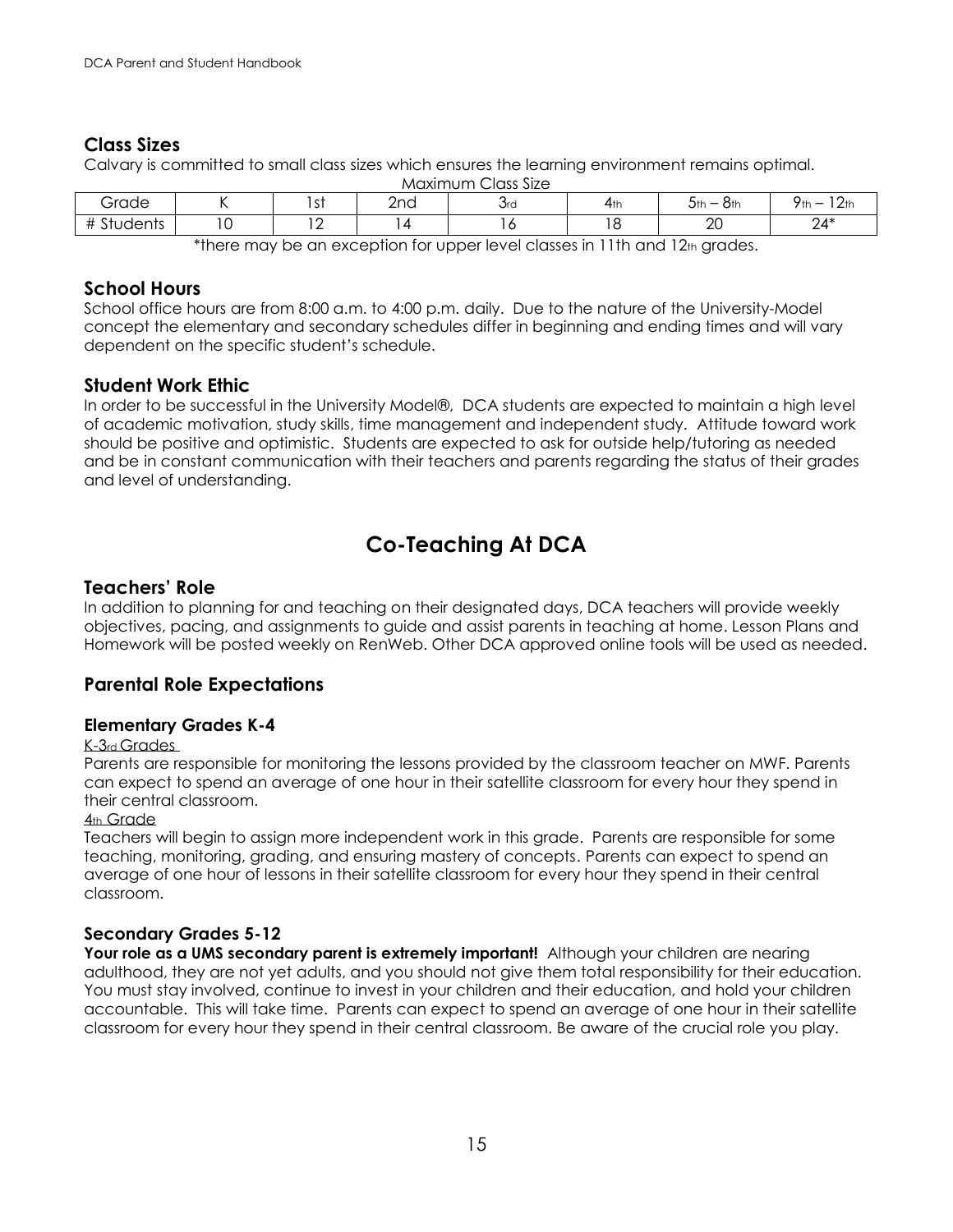#### Middle School 5th -8th

Guide for Dependent Study:

 $\triangleright$  Students are at a dependent age where disciplined study habits must be developed through positive encouragement and through the student's growing awareness of personal consequences. You are to make certain that your son or daughter keeps up with the course material assigned and communicate to the instructor if difficulties should arise. In some cases, private tutoring might be necessary. In order for these classes to be successful, parents should consistently help their child achieve the stated unit goals by supervising study, insuring that assignments are completed in a timely fashion, reviewing and discussing content, and helping the student remain organized and orderly with study materials. You must know your children and understand their abilities so that you will know how to help and what supervision to offer. Help them to understand what it means for them to study independently. It is important to remember that this will be different for every child. (Not all students are ready for independence at the same age or grade level. Do not give too much independence too soon). Review their assignment sheet with them. Make sure they understand what is expected and ask if there are any questions, and allow them to attempt the assignment on their own. If help is needed, be available to assist. It is important to closely monitor their completion of assignments and their comprehension and progress in the class throughout this time to determine if more supervision and assistance is needed.

#### High School 9-12

There are several roles you will fulfill as parents of  $9<sub>th</sub>$  through 12th grade students. These include being:

- $\triangleright$  A guide for dependent study
- $\triangleright$  A guide for independent study
- ▶ Course monitor
- $\triangleright$  A project assistant

#### As a guide for dependent study:

 $\triangleright$  You are to make certain that your son or daughter keeps up with the course material assigned and communicate to the instructor if difficulties should arise. In some cases, private tutoring might be necessary. Students are at a dependent age where disciplined study habits must be developed through positive encouragement and through the students' growing awareness of personal consequences. Know your children and understand their abilities so that you will know how to help and what supervision to offer. Help them to understand what it means for them to study independently. Review their assignment sheet with them. Make sure they understand what is expected and ask if there are any questions; allow them to attempt the assignment on their own. If help is needed, be available to assist. It is important to closely monitor their completion of assignments and their comprehension and progress in the class throughout this time to determine if more supervision and assistance is needed. Do not give too much independence.

#### As a guide for independent study:

You will have the opportunity to monitor the independent schoolwork performed by your child  $\blacktriangleright$ by providing additional guidance as needed. By  $11<sub>th</sub>$  and  $12<sub>th</sub>$  grade independent study skills and disciplined planning for completing homework assignments is increasingly necessary. Courses offered will mimic that of a Jr. College program where independent study, research skills, time-management, a strong work ethic, and self-discipline are essential. This is the time when your children should hold primary responsibility for their schoolwork to facilitate ease of transition into college.

#### As a course monitor:

You will track the progress of your son or daughter and monitor how well they are doing in courses that involve equipment or expertise which necessitates that teaching be done in the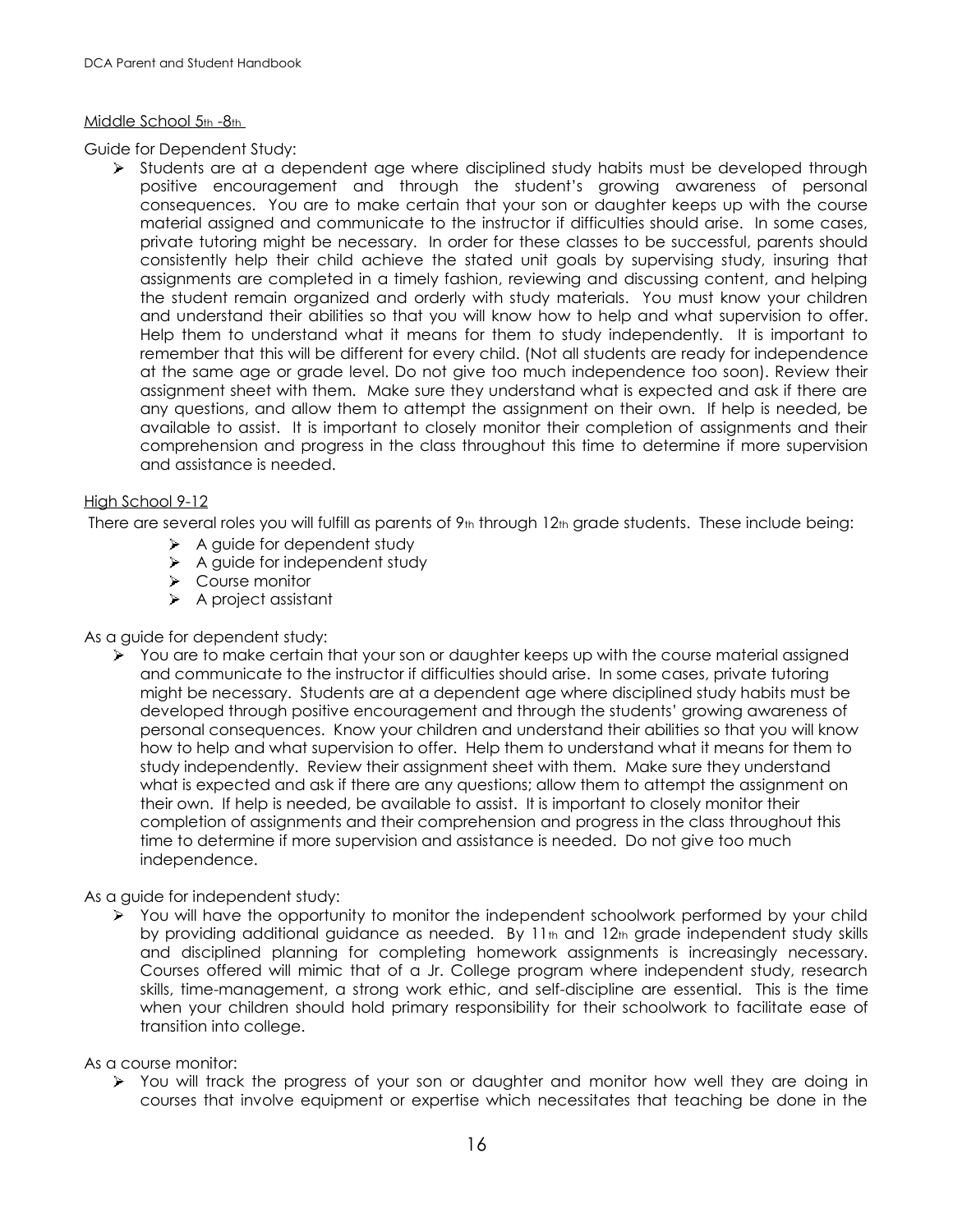classroom. Examples of these courses would be science labs, computer, foreign language, and extra-curricular activities. This role will require the least amount of time by the parent, but its importance cannot be understated. Parents need to show an interest and express this to their child. Are they becoming discouraged? Are they enjoying the class? What are the activities being done each day in class? What are they learning?

#### As a project assistant:

 $\triangleright$  The primary responsibility of the parent is to track the progress of their son or daughter and to monitor how well they are doing. They need to have a sincere interest in their children's class activities and express that interest to their children. Furthermore, help at home might be needed occasionally in support of a particular project. Parents should be available to offer this assistance which might include driving your children to the library, helping them gather materials for a project, assisting your children in finding resources, etc. Make sure your children are taking the primary responsibility and ownership in the project while you supervise and assist, so that your children are learning through the experience.

# **Parent Expectations**

- <span id="page-16-0"></span>1. Parents must be in agreement with DCA's Mission Statement, Statement of Faith, and Nondenominational Position.
- 2. Parents must be active in a Christian church that is in keeping with DCA's Statement of Faith.
- 3. Parents must abide by DCA's rules and regulations.
- 4. Parents must be committed to the parental responsibility for providing a quality, Christian education for their children in accordance with existing law and standards set by DCA.
- 5. Parents must actively participate in their child's education. Specifically, parents should:
	- a. make sure their child works diligently on assignments and their child's studies whenever the child is outside the classroom.
	- b. monitor their child's academic progress, including timely submission and completion of all assignments.
	- c. take extensive responsibility, when necessary, for direct instruction in some aspects of their child's course.
	- d. discuss with their child matters of belief, morality, and values as they arise in relation to the reading content of the course.
	- e. monitor their child's completion of all extended reading assignments to ensure that such assignments are paced appropriately and completed on schedule.
	- f. assist their child, as may be necessary, in organizing his/her thoughts with regard to analytical and critical essays, since such essays often require a more involved thought process.
	- g. provide their child with an audience before whom s/he might practice speeches and other similar presentations.
	- h. appropriately assist their child in gathering the needed research and study materials which may include transporting him or her to libraries outside of the academy.
	- i. assist their child in locating scripture references needed for discussions, tests, or projects.
	- j. assist their child by proofreading his/her written work.
	- k. be thoroughly familiar with syllabi for all courses
- 6. Parents must actively participate in the school community. Specifically, parents should:
	- a. attend necessary meetings
		- b. regularly volunteer for and accept requests by the DCA staff, committee persons, and coaches to participate as "helpers" with DCA events and day to day operations (ex. lunch monitors, carpool helpers, extra-curricular activities, etc.).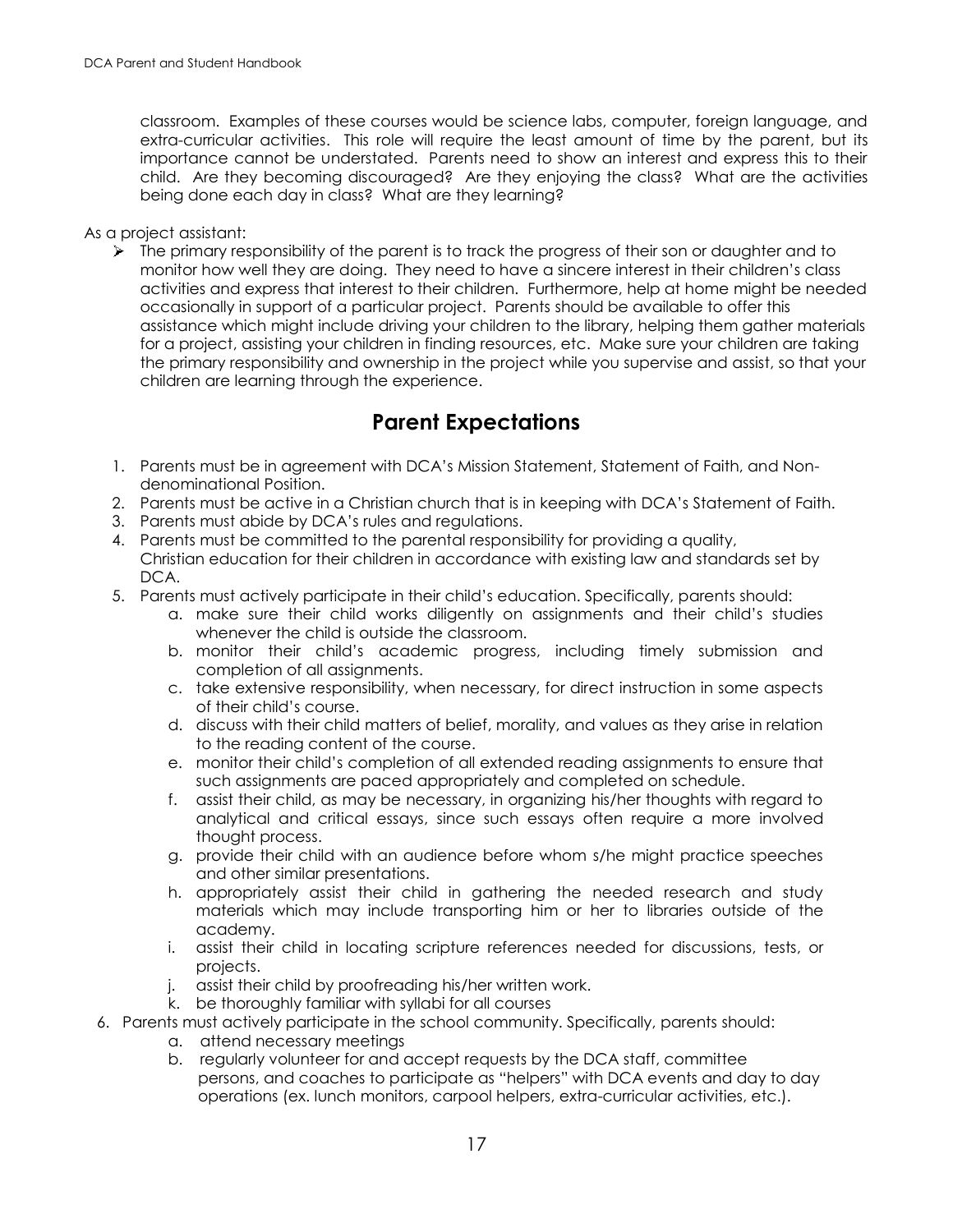# **Portrait of a Denton Calvary Academy Graduate**

"And Jesus kept increasing in wisdom and stature, and in favor with God and men." (Luke 2:52, NASB)

#### <span id="page-17-0"></span>Spiritual

"You shall love the Lord your God with all your heart and with all your soul and with all your might. These words, which I am commanding you today, shall be on your heart. You shall teach them diligently to your sons and shall talk of them when you sit in your house and when you walk by the way and when you lie down and when you rise up." (Deuteronomy 6:5-7)

Graduates of DCA will:

- 1. be justified by faith in the shed blood of Christ and seek God's glory above all else.
- 2. have a consistent and growing relationship with Christ through prayer, Bible study, obeying the commands of God in the Bible, and the leading of the Holy Spirit.
- 3. be articulate defenders and models of the Christian faith in thought, word, and deed, able to test everything by the standard of Scripture.
- 4. desire to choose right over wrong and hold to their convictions under pressure.
- 5. understand the necessity of being actively involved in fellowship with the Body of Christ in a local church.
- 6. be motivated to participate in spreading the gospel and making disciples of all nations.
- 7. recognize that they represent Christ in all situations and are accountable for their behavior.

#### Academic

"See to it that no one takes you captive through philosophy and empty deception, according to the tradition of men, according to the elementary principles of the world, rather than according to Christ." (Colossians 2:8)

Graduates of DCA will:

- 1. recognize the Bible as the only inerrant authority for all knowledge and wisdom.
- 2. be well-rounded students with exposure to foundational ideas in several disciplines.
- 3. possess verbal, written, and technological skills necessary for effective communication.
- 4. possess the necessary skills and knowledge for future life, including further study and future occupations.
- 5. recognize and value the importance of lifelong learning.
- 6. be able to use critical thinking skills to solve problems and make informed decisions.
- 7. understand the practical implications of the subject matter they have learned.
- 8. hold to a standard of personal excellence in all academic pursuits.

#### Social

"Do nothing from selfishness or empty conceit, but with humility of mind regard one another as more important than yourselves; do not merely look out for your own personal interests, but also for the interests of others." (Philippians 2:3, 4)

#### Graduates of DCA will:

- 1. understand that their significance and security is rooted in their identity in Christ.
- 2. respectfully submit to all authorities whom God has placed over them, including family, church leaders, teachers, government, and employers.
- 3. know their role as male/female in family and society and treat the opposite gender with respect.
- 4. possess a servant's heart, putting the needs of others before their own.
- 5. possess a personal work ethic characterized by self-motivation and discipline.
- 6. understand the importance of family as the Lord's foundational institution for society.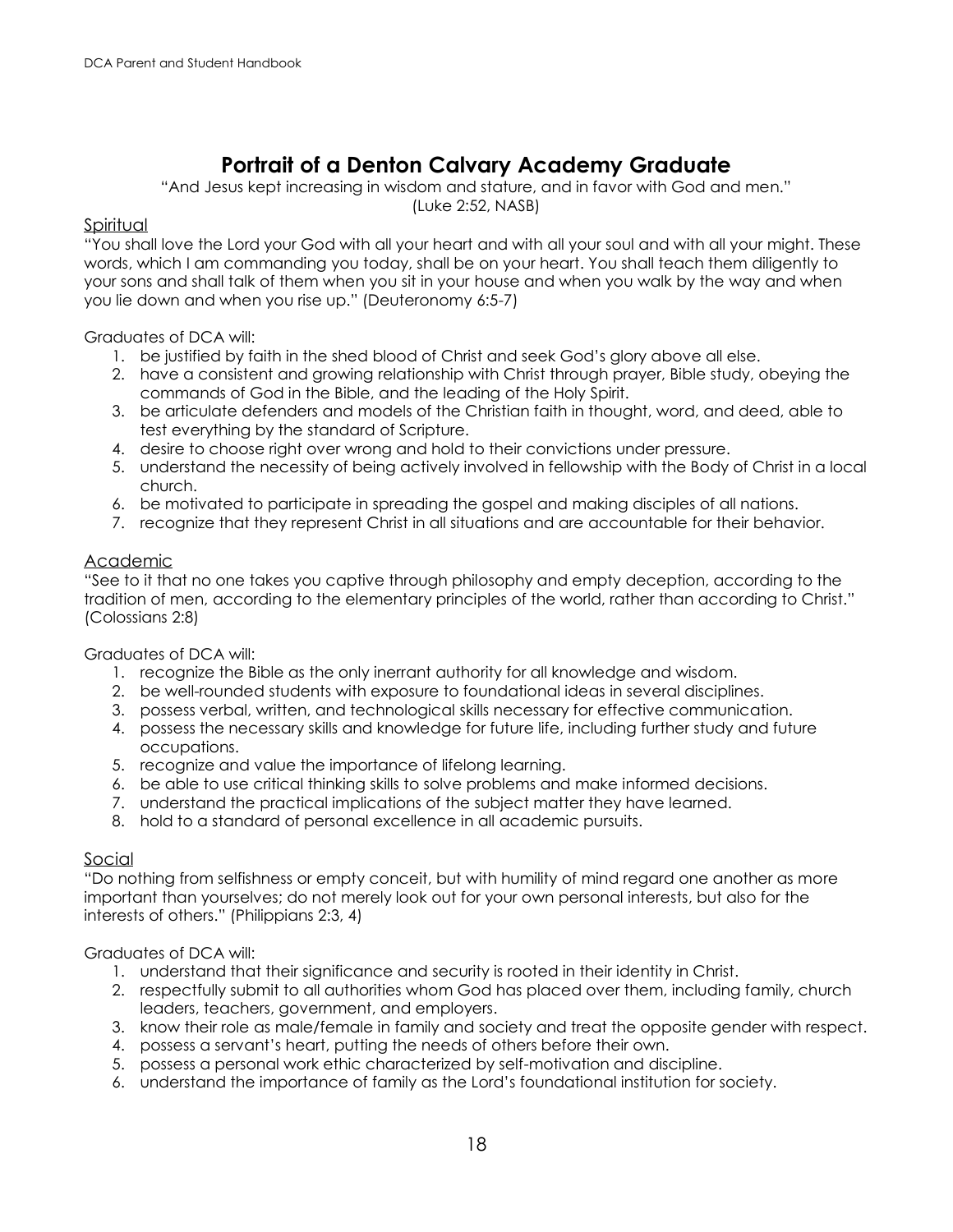#### Physical

"Do you not know that those who run in a race all run, but only one receives the prize? Run in such a way that you may win. Everyone who competes in the games exercises self-control in all things. They then do it to receive a perishable wreath, but we are imperishable. Therefore I run in such a way, as not without aim; I box in such a way, as not beating the air; but I discipline my body and make it my slave, so that, after I have preached to others, I myself will not be disqualified." (I Corinthians 9:24-27)

Graduates of DCA will:

- 1. recognize that they are created in the image of God, made as temples for His Spirit to dwell, to present themselves as living sacrifices to God.
- 2. demonstrate good health habits, including sleep, food, exercise, and hygiene.
- 3. preserve the purity of their bodies.

# **3. ADMISSIONS AND ENROLLMENT**

#### <span id="page-18-1"></span><span id="page-18-0"></span>**Non-Discriminatory Policy**

DCA admits students of any race, color, and national or ethnic origin to all the rights, privileges, programs, and activities generally accorded to or made available to its students. DCA does not discriminate on the basis of race in administration of its educational policies, admissions policies, and athletic and other school administered programs.

## **Admissions**

#### <span id="page-18-2"></span>**Admission Process—New Students**

- 1. Attend an Information Meeting This is required so that parents fully understand University-Model Schooling® and the expectations for their involvement in the education of their child at DCA.
- 2. Pray Families should take time to pray to God for His direction and guidance in this process.
- 3. Review all School Material Carefully review admission information online and given at the information meeting., including the DCA Parent/Student Handbook which is available online,
- 4. Complete the Application Fully complete and sign an application for admission and submit online. There is a nonrefundable/nontransferable application fee per student required at the time the application is submitted to the school.
- 5. Student Evaluations As a part of the application, three references must be provided. DCA will email the evaluation forms and these will need to be confidentially completed by two recent teacher (preferably math or language arts), and returned to DCA after completion. If a student has not been in a classroom environment, a Sunday school teacher, AWANAS leader, coach or other adult who has seen them interact with peers and adults will suffice.
- 6. School Admission Family Interview The admission office will arrange an interview with the candidate and the applicant's family. Parents of the candidate will be interviewed both with their candidate and sometimes separately. If the candidate has a sibling who is already in attendance at DCA, and the sibling is in the same household as the candidate, it may not be necessary to have another family interview pending the family is in good standing. The application will simply be reviewed by the principal.
- 7. Admission Email The applicant will receive an email with the Admission Committee's decision and information on how to enroll.
- 8. Admission Letter Once the interview process has been completed, each candidate accepted for enrollment will receive a letter from the Head of School informing them of the admission committee's decision.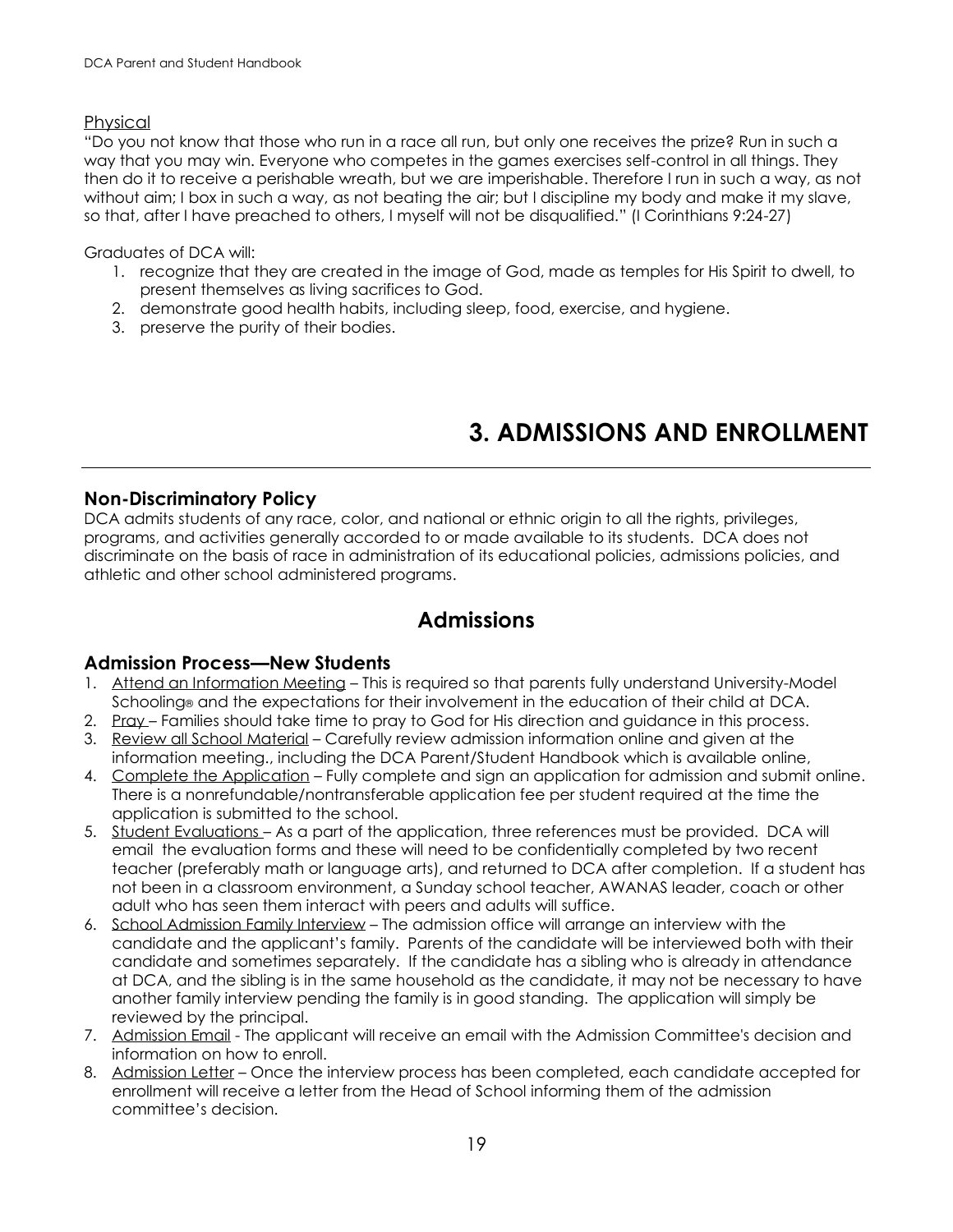- 9. Registration Enrollment instructions will be included in the email following the family interview following acceptance into DCA. After the student has enrolled and paid the nonrefundable, nontransferable enrollment fee, the academic advisor will register the student for classes.
- 10. Testing and Evaluation Tests may be administered during the admission process in order to both determine appropriate student placement in each course and to ensure that each family might better determine the comparative relationship between the student and DCA's level of course work. Testing will be scheduled by the admissions staff. Test scores from other institutions may be accepted if taken within the last year.
- 11. High School Applicants All high school applicants (grades 9-12) must meet with the academic advisor before registering for classes.

#### **Admission Process—Sibling of current student**

- 1. Complete the Application Fully complete and sign and submit an online application for admission. There is a non- refundable/non-transferable application fee per student required at the time the application is submitted to the school for consideration.
- 2. Student Evaluations As a part of the application, one reference must be provided. DCA will email the evaluation form to be confidentially completed by a recent teacher (preferably math or language arts), and returned to DCA. If a student has not been in a classroom environment, a Sunday school teacher, AWANAS leader, coach or other adult who has seen them interact with peers and adults will suffice.
- 3. School Admission Student Interview The admission office may call to arrange an interview with the candidate and the applicant's family. If the candidate has a sibling who is already in attendance at DCA, and the sibling is in the same household as the candidate, it may not be necessary to have another family interview.
- 4. Admission Email The applicant will receive an email with the Admission Committee's decision and information on how to enroll.
- 5. Admission Letter –Once the interview process has been completed, each candidate accepted for enrollment will receive a letter from the Head of School informing them of the admission committee's decision.
- 6. Registration Enrollment instructions will be included in the email following the family interview following acceptance into DCA. After the student has enrolled and paid the nonrefundable, nontransferable enrollment fee, the academic advisor will register the student for classes.
- 7. Testing and Evaluation Tests are administered during the admission process in order to both determine appropriate student placement in each course and to ensure that each family might better determine the comparative relationship between the student and DCA's level of course work. Testing will be scheduled by the admissions staff. Test scores from other institutions may be accepted if taken within the last year.
- 8. High School Applicants All high school applicants must meet with the academic advisor before registering for classes.

#### **Admission Process—For a Student who is returning after an absence of one school year**

- 1. Contact Director of Enrollment.
- 2. Student Evaluations Provide the name and address for one current academic reference (preferably math or language arts), and DCA will send evaluation to be completed by them. If a student has not been in a classroom environment, a Sunday school teacher, AWANAS leader, coach or other adult who has seen them interact with peers and adults will suffice.
- 3. Reference Review As a part of the application, at least one reference must be provided. DCA will email or mail the evaluation form to be confidentially completed by a recent teacher (preferablymath or language arts), and returned to DCA by email, mail, or fax. If a student has not been in a classroom environment, a Sunday school teacher, AWANAS leader, coach or other adult who has seen them interact with peers and adults will suffice.
- 4. School Admission Student Interview The admission office may call to arrange an interview with the candidate and the applicant's family if deemed necessary. DCA may interview parents of the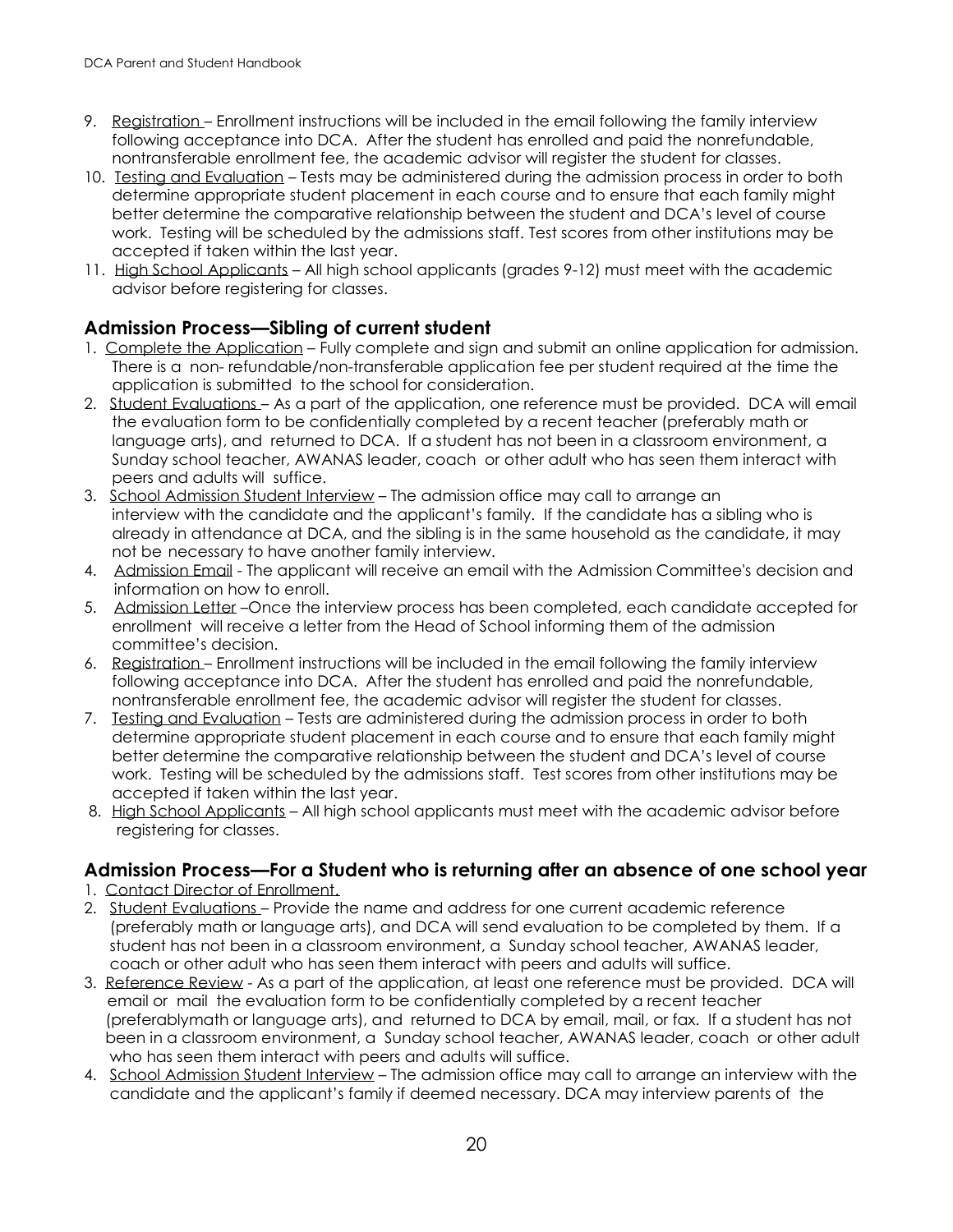candidate at this time, together with the candidate and/or separately.

- 5. Admission Email The applicant will receive an email with the Admission Committee's decision and information on how to enroll.
- 6. Admission Letter Once the interview process has been completed, each candidate accepted for enrollment will receive a letter from the Head of School informing them of the admission committee's decision.
- 7. Registration Enrollment instructions will be included in the email following the family interview following acceptance into DCA. After the student has enrolled and paid the nonrefundable, nontransferable enrollment fee, the academic advisor will register the student for classes.
- 8. Testing and Evaluation Tests are administered during the admission process in order to both determine appropriate student placement in each course and to ensure that each family might better determine the comparative relationship between the student and DCA's level of course work. Testing will be scheduled by the admissions staff if deemed necessary. Test scores from other institutions may be accepted if taken within the last year.
- 9. High School Applicants All high school applicants must meet with the academic advisor before registering for classes.

#### **Admission Policy Considerations for Denton Calvary Academy**

*Approved by DCA Board of Trustees December 2019*

#### **Spiritual Requirements**

Ephesians 2:8-9

- 1. Both parents must agree to the School's Doctrinal Statement.
- 2. Both parents must be Christians, not just one of the spouses.
- 3. The parents written testimony on their application must clearly indicate they are born again believers.
- 4. During the interview, both parents must verbally express a clear testimony and understanding of the gospel.
- 5. Both parents must be actively involved in a local church as well as submit a reference from their pastor, elder, or spiritual leader in their church.
- 6. Any child applying for grades 9-12 must be a Christian and all students 7-12 must be interviewed.

#### **Academic Requirements**

- 1. For children entering grades 1-12, the parents must provide an official transcript or report card grades indicating successful completion of all previous coursework.
- 2. For children entering Elementary School and Middle School (1-5) the parents must provide a *Teacher Recommendation* to DCA that indicates the child's ability to do well at DCA. For children entering grades 6-12, the parents must provide *Teacher Recommendations* from both the child's current math and English teacher indicating the child's ability to do well at DCA.

#### **Behavior Requirements**

- 1. The student must never have been expelled or suspended.
- 2. The student must not exhibit or have a history of being a behavior problem in class.
- 3. The student must exhibit good behavior during any visits to DCA.

#### **Testing Requirement**

- 1. The student must test out at grade level (50 percentile) or above in mathematics and reading comprehension on a nationally standardized test or a test approved by DCA.
- 2. Students with documented learning disabilities must meet additional testing and entrance requirements. (See DCA's Learning Difference Policy)

#### **Family Requirement**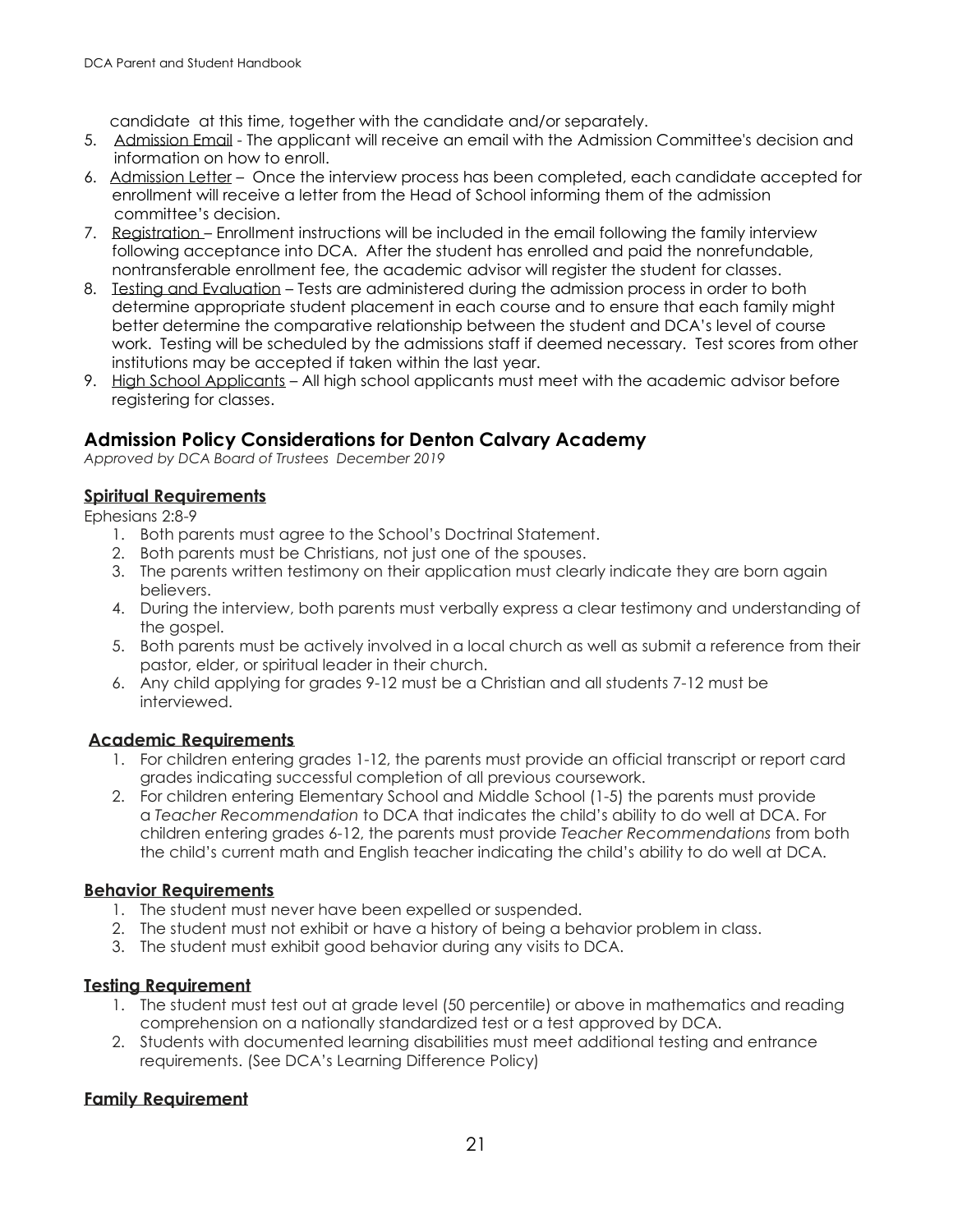- 1. Both parents of a K-12 student must wholeheartedly agree to philosophy of a University Model Christian School. One of the parents or an approved guardian must be a stay at home parent on home days for students in grades K-8.
- 2. Both parents must agree to abide by the biblically-based mediation and arbitration process as written in the DCA Application for Enrollment.

#### **Age Requirement**

 A child entering kindergarten must be five years old by September 1. A child entering first grade must be six years old by September 1.

#### *Any exceptions to these admission requirements can only be made with the permission of the Head of School and the Board of Trustees.*

## <span id="page-21-0"></span>**Re-Enrollment**

#### <span id="page-21-1"></span>**Procedure**

A re-enrollment email will be sent out early in the spring semester of each year for the upcoming school year for all families who are in good standing with DCA. Students attending DCA on the date reenrollment emails are sent out and siblings from the attending student's household have registration priority over non-enrolled applicants until the early enrollment deadline, after which time that priority is lost. Enrollment forms will be completed and fee will be paid online. Enrollment is not considered "received" unless it is submitted with the required nonrefundable/nontransferable enrollment fee. After enrollment, RenWeb course registration will be opened for course selections. Course selections will be submitted to DCA through RenWeb and will be marked with the date and time that it is received and will be processed in the order received for determining class availability. DCA gives registration preference to returning students and students who enroll for full-time coursework.

#### **Provisional Re-enrollment**

If a student has shown a consistent lack of interest in school assignments or an uncooperative, disrespectful, irreverent or disobedient spirit with DCA staff, coaches, or volunteers, s/he may either be refused re-enrollment or possibly be granted provisional re-enrollment with a plan for improvement determined by DCA. Dismissal could result if improvement on the part of the student is not shown.

#### <span id="page-21-2"></span>**Academic Advising**

All students entering and enrolled in high school are required to undergo academic advising for the purpose of (among other things) declaring their intent to graduate and establishing a diploma plan. Prior to registering for classes, high school students must meet with the academic advisor to both select a diploma plan and to ensure that they are on the proper track to complete the selected plan. This requirement applies to each high school student regardless of whether the student intends to graduate from DCA. Students not planning to graduate from DCA must still confer with the academic advisor in order to clarify their purpose for attending the academy. The first academic advisory meeting should be held in the spring semester of the student's eighth grade year or prior to enrollment for new students. Students must have a diploma plan on file with the school prior to beginning high school. Subsequent changes in diploma plan or intent to graduate must be made through the Academic Advising office.

#### <span id="page-21-3"></span>**Adding and Dropping Classes**

Students properly enrolled and in good standing with DCA may add a class until the end of the first full week of classes, provided space is available in the desired class. Students may withdraw from (or "drop") a class or classes any time before the end of the first quarter of the semester without incurring academic penalties. Any course dropped by a student between the end of the first/third quarter and progress reports in the second/fourth quarter, will be recorded on the student's academic record with a WP for "withdraw passing" or WF for "withdraw failing" based on the student's grade at the time of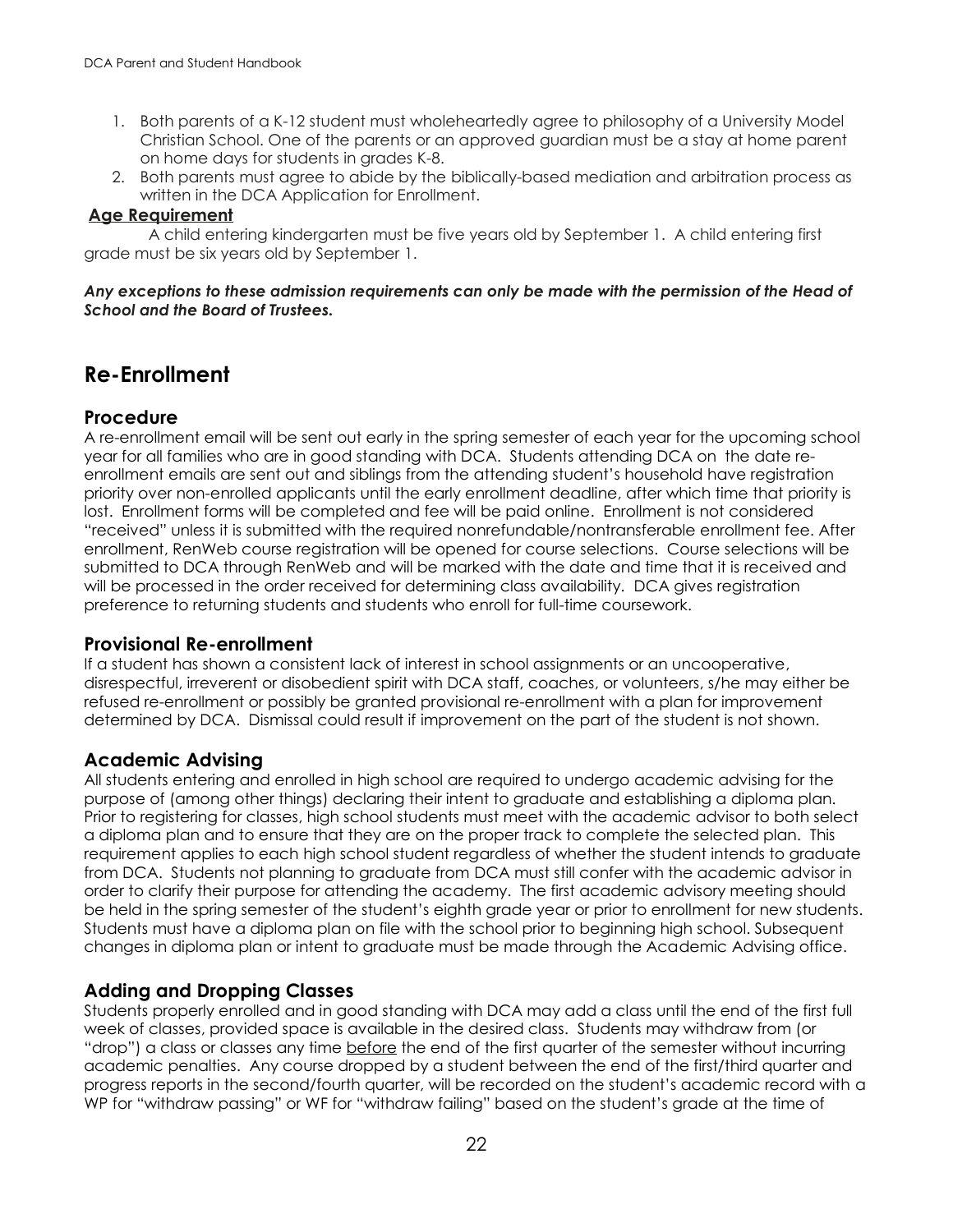withdrawal. No class credit will be awarded for any class in which a grade of WP or WF is awarded. After the progress reports go out in the second/fourth quarters, students must complete the course and the grade earned will be reported on the transcript. No "incomplete" status is available for a withdrawing student. Forms are available in the academic advisor's office for all schedule changes. Schedule change forms must be signed by the parent(s) and approved by DCA. For more information on the financial impact of adding or dropping classes, please refer to "Financial Policies" section.

# **4. FINANCIAL POLICIES**

### <span id="page-22-1"></span><span id="page-22-0"></span>**Tuition and Fees**

DCA's academic and financial policies and responsibilities require it to rely on each student's household's commitment for the attendance of that student for the entire school year and the timely payment of tuition and fees by that household.

At DCA, all tuition and other charges are based upon an estimated cost of providing the services of the school to all students enrolled. Upon registration, each adult enrolling and registering the student in DCA agrees, promises, and commits to pay the full school year's tuition and associated fees for the student.

Tuition and fees totaling the full amount of tuition due may be paid in one of three ways

- in full upon registration (due by first Monday in August),
- through FACTS biannually drawn in September & January or
- through FACTS in equal monthly installments

If making more than one tuition payment, payments must be made through FACTS. Monthly tuition draws will be made on either the 5th or 20th of the month, beginning as early as June depending on date of enrollment and ending May of the school year. Bi-annual payments will be drawn through FACTS in September and January. Except as otherwise set forth herein, there are no prorated or partial tuition or fees. Tuition and fees vary based on the age, grade, activities, registration and academic level of the student. Please refer to the current tuition and fee schedule for details.

Each adult enrolling and registering a child is responsible for costs and fees for additional educational items not covered by tuition or fees such as uniforms, books, school supplies, lunch, transportation to and from certain events, various athletic needs, and other miscellaneous expenses.

#### <span id="page-22-2"></span>**Past Due Accounts**

A late payment processing fee of \$25.00 will be assessed for each past due invoice not received before the due date. When any portion of an account balance becomes more than 60 days past due, or if any balance becomes more than 30 days past due more than twice, DCA will add any past due fees and account balance to the FACTS account. If account (FACTS or any invoiced account) becomes more than 60 days delinquent, or more than 30 days past due more than twice, DCA may suspend the student from attending classes, activities, and/or school functions. If the account balance for the suspended student is not brought current within fourteen (14) days after the suspension, the student may be expelled and denied readmission into DCA. *No student will be re-enrolled or have transcripts released until all outstanding financial obligations are met.* 

Payments received by DCA will be applied first to the oldest balance owed at the time of receipt.

#### <span id="page-22-3"></span>**Schedule of Fees Application Fee**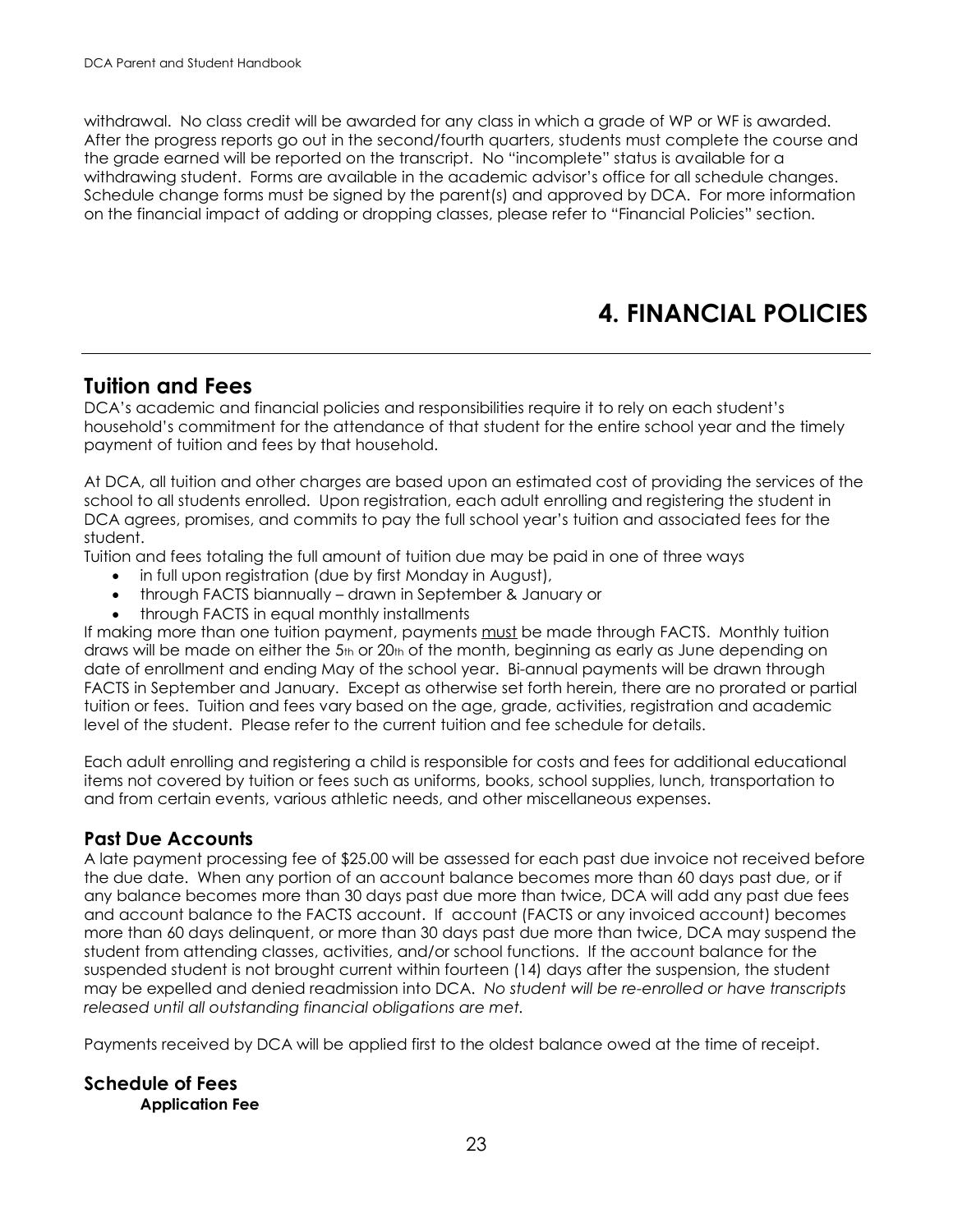There is a non-refundable/non-transferable application fee due with each application submitted. This is a per student fee.

#### **Admissions Test Fee**

The admissions test fee is a non-refundable fee per student to cover the costs of admissions testing.

#### **Building Fee**

A building fee of \$350/student will be invoiced annually with tuition and will not exceed \$900 per family.

#### **Late Payment Fee**

A late payment processing fee of \$50.00 will be assessed for each past due invoice/paperwork not received before the due date.In addition, a \$30.00 check handling fee will be charged for checks returned by the bank.

#### **Registration Fee**

The registration fee is due for each newly admitted student at the time of registration for courses. It is a nonrefundable/nontransferable per student fee.

#### **Re-Enrollment Fee**

The re-enrollment fee is due by the re-enrollment deadline in the spring semester and secures priority course registration for returning students. The re-enrollment fee is nonrefundable/nontransferable.

#### **Schedule Change Fee**

Any schedule change **(classes added/dropped or exchanged for other classes)** after the enrollment period ends will incur a fee for each change. Payment of the fee will be required at the time of the schedule change or may be placed on FACTS account with written authorization.*Any changes that originate from Calvary administration will not incur the add/drop fee.* 

#### <span id="page-23-0"></span>**Financial Aid**

Despite the relatively low cost of education at DCA, at times families whose children attend DCA find themselves in a financial situation that requires assistance. We remain committed to providing financial assistance to those families, as the Lord provides. All financial aid is measured and appropriated within the following guidelines and criteria:

- Financial aid is only available for current full-time students at DCA;
- Financial aid will appear as a credit on the student's account, and therefore is not available for any refund or used for any other purpose;
- Students receiving financial aid must adhere to all DCA policies and procedures while enrolled;
- Financial aid may be revoked at any time for failure to pay, keep tuition current, or failure to comply with disciplinary and academic guidelines.
- Families receiving aid are required to inform the school of any change in financial status which may positively or negatively impact their financial aid status.
- Financial aid cannot be granted to families who have not fully met financial obligations to any other school;
- Financial aid is only available as funds are available—qualifying for financial aid does not guarantee receipt of financial aid; and if in the process of enrollment, a family applies for financial aid and either does not qualify for aid or if funds are not available (resulting in the student not being able to enroll in the academy), the family will not be held liable for any tuition and/or fees already paid for the upcoming school year and a full refund of any monies paid will be granted in accordance with DCA's general refund policies.
- Financial aid is a means of temporary assistance for families and could possibly not exceed 2 years.
- Your school depends on the efforts of each family to contribute for the benefit of our Denton Calvary Community and so we ask that should you be awarded aid, you consider this aid not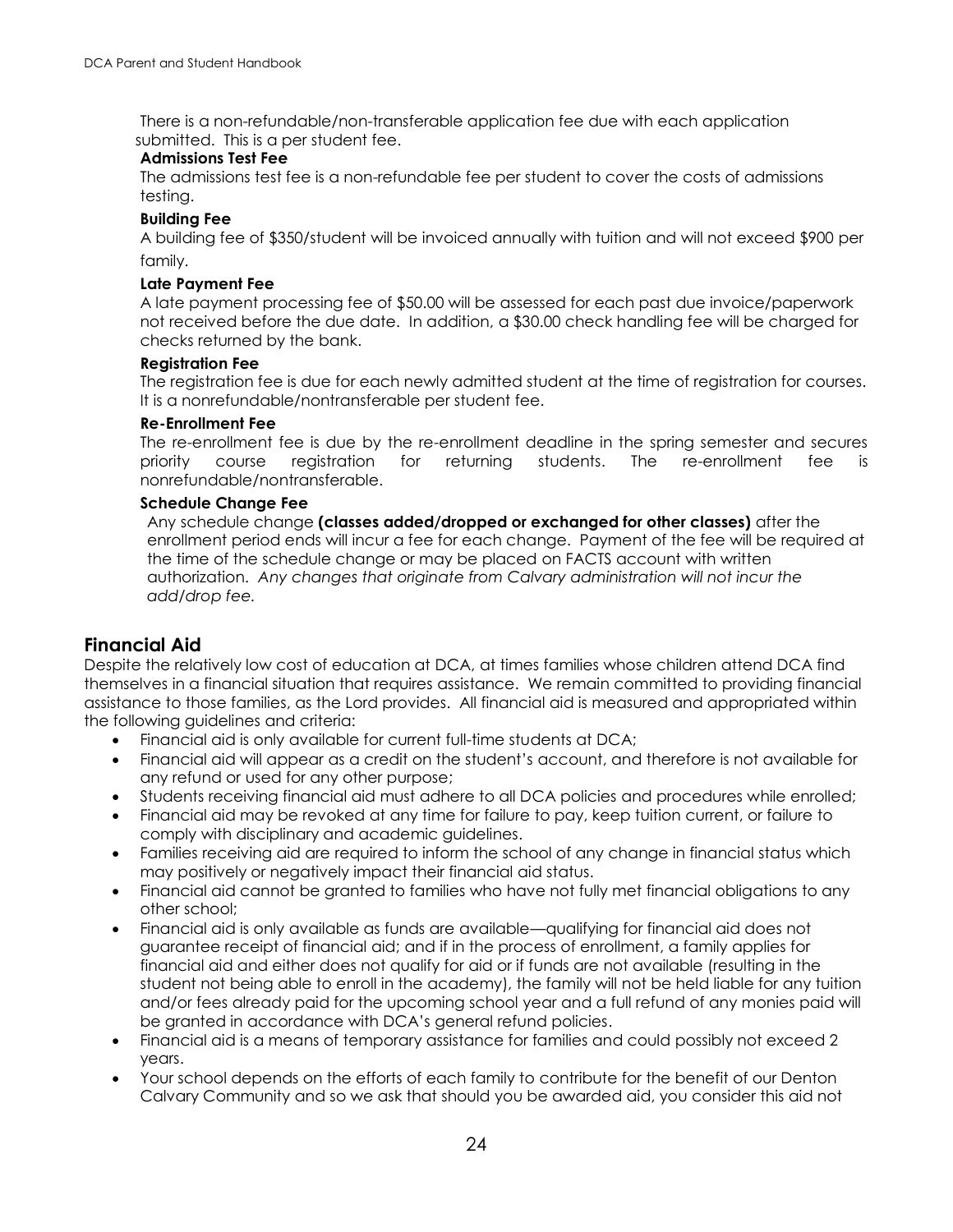just a gift but earning through service to your school by contributing in some capacity with your time.

DCA has contracted with FACTS. This third-party organization receives and processes all applications in an objective manner. Financial aid applicants may apply online anytime between the beginning of reenrollment in February and the first Friday in April. **Applications not received by the first Friday in April WILL NOT be considered**. Instructions for applying for financial aid will be posted on the school's website early in the spring semester. All applications must be made online. Be advised that financial information will be requested from applicants during the application process.

#### <span id="page-24-0"></span>**Financial Commitment Policy**

If a student withdraws from DCA before the first Monday in August, tuition payments made for the upcoming school year less any fees incurred will be refunded. Families are responsible for purchases of books, uniforms, supplies purchased by the school by that time and if those purchases have been made they will not be refunded.

No portion of tuition already paid will be refunded for a student who is dismissed from DCA for violation of school policy or procedure. Upon last day of attendance, the FACTS account for this student will be closed and no further payments will be drawn. Payment to DCA will be applied only to the student's account on which the payment was made.

Payments received by DCA will be applied first to the oldest balance owed at the time of receipt.

#### <span id="page-24-1"></span>**Academic Tuition**

If performed on or before the last day of course requesting (date subject to change – will be notified of any date change in re-enrollment materials), changes to a student's registration for the upcoming school year may occur without obligation for either the annual tuition financial commitment or a schedule change fee. After this date, a schedule change fee will apply to each schedule change form, regardless of the number of classes changed. If a student withdraws from DCA before the first Monday in August, tuition payments made for the upcoming school year less any fees incurred will be refunded. Families are responsible for purchases of books, uniforms, supplies purchased by the school by that time and if those purchases have been made they will not be refunded.

For students withdrawing after the end of the second full week of classes, 1/2 of the annual tuition and all incurred fees are due. At the end of the first quarter, payment of 100% tuition is required. **Newly enrolled students who start school in the spring semester are 50% commited beginning two weeks after classes begin in January and are 100% commited at the end of quarter 3**. *Tuition that has been paid is non-refundable and non-transferable. Each student's enrollment is independent. Tuition and fees cannot be transferred from one student to another.*

#### **Athletic tuition commitment:**

In order to properly plan for staffing and equipment for a sport it is important for students to sign up during registration. Dropping between the close of registration and the first Monday in May will incur a \$50 drop fee. All students are considered 50% committed to athletic tuition as of the first Monday in May. (50% of 1 sport or 2+ sport fee depending on how many dropped) All students in all sports are considered 100% committed as of the last Thursday in June. Please note that adding a sport after the first Monday in May will be subject to space availability and will incur a \$250 add fee. **(New families who enroll during the summer will have until September 1 to add a sport with no fee.)** Sports may not be added after the first game of the season. See the applicable Tuition & Fees sheet on the website for more detailed information.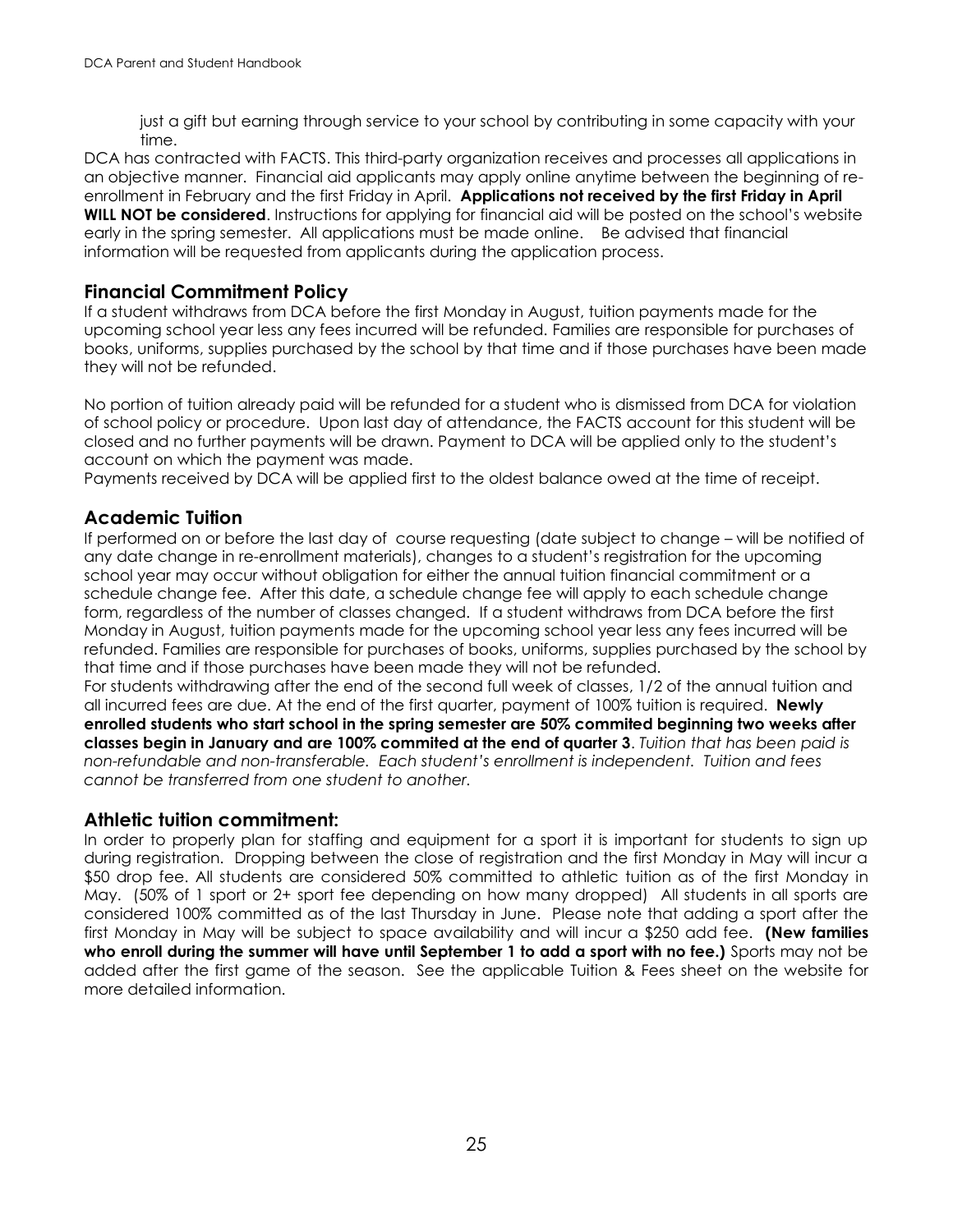# **5. GENERAL INFORMATION**

# **Carpool And Parking**

#### <span id="page-25-2"></span><span id="page-25-1"></span><span id="page-25-0"></span>**Arrival and Dismissal**

#### **Elementary**

Students are not permitted in the Sumrall Center or in the main building before 8:00 a.m. Students should arrive in the Sumrall Center no later than 8:10 a.m. so that chapel may begin promptly at 8:15 a.m. Chapel is required for all elementary students. Attendance will be taken at 8:15. Students arriving after 8:15 will be considered tardy.

If a parent wishes to pick up a student before the end of the day, he must go to the Sumrall Reception area, where after office personnel will get the student from class.

Students not enrolled in a course during the school day, are not allowed on campus. These students may not be dropped off more than five minutes before their class is to begin.

#### **Secondary**

Students are not allowed to enter the main building before 8:00 a.m. except to attend labs, tutorials, or with special permission. Students arriving between 8:00am-8:30am must wait in the Lion's Den in the AARC until released to go to class at 8:30. Students who do not have a first period class should not arrive prior to 9:30 for chapel.

#### <span id="page-25-3"></span>**Parking & Student Drop Off**

All student drivers must register their car and have a parking sticker to park on campus. To register during the school year, add the car's information in Renweb and pick up a sticker from the receptionist. Check with the office if you need help. Students must adhere to the following:

- 1. Student drivers are to park their cars only in the designated parking area in the lot between the AARC and the Sumrall Center. See the diagram below.
- 2. The speed limit for all DCA & Denton Bible Church property is 5 miles per hour. DCA reserves the right to suspend the privilege of parking at school and/or driving to and from school if a student violates the speed limit, drives in a careless or reckless manner, or consistently parks in improper places on school property.
- 3. Once parked, students are not permitted to remain in their cars during the school day. If student has an off period they must either be in the Lion's Den or leave campus.

*For safety and security reasons, drop off and pick up for all students should occur ONLY in the parking lot between the Sumrall Center and the AARC – either on the east side of the Sumrall or the west side of the AARC (yellow arrows on diagram, see page 25 ). Please do not drop off or pick up in any other location.* The buses will be parked on to the south side of the AARC near the Lion's Den for transport to practice/games.

Student and parent vehicles should only enter the parking lot from Nottingham Dr as shown on the diagram below. **DO NOT ENTER THE PARKING LOT FROM UNIVERSITY DRIVE DURING SCHOOL HOURS.** Please use the University Drive exit to *leave* the parking lot ONLY.

The row along the curb east of the Sumrall is a no parking zone. The next row of spaces is reserved for faculty and parent parking. If a parent wishes to pick up a student before the end of the day, he must go to the Sumrall reception area and office personnel will get the student from class. All parking surrounding the school building is set aside for faculty and staff. Students may park only in the lot between the AARC and the Sumrall Center.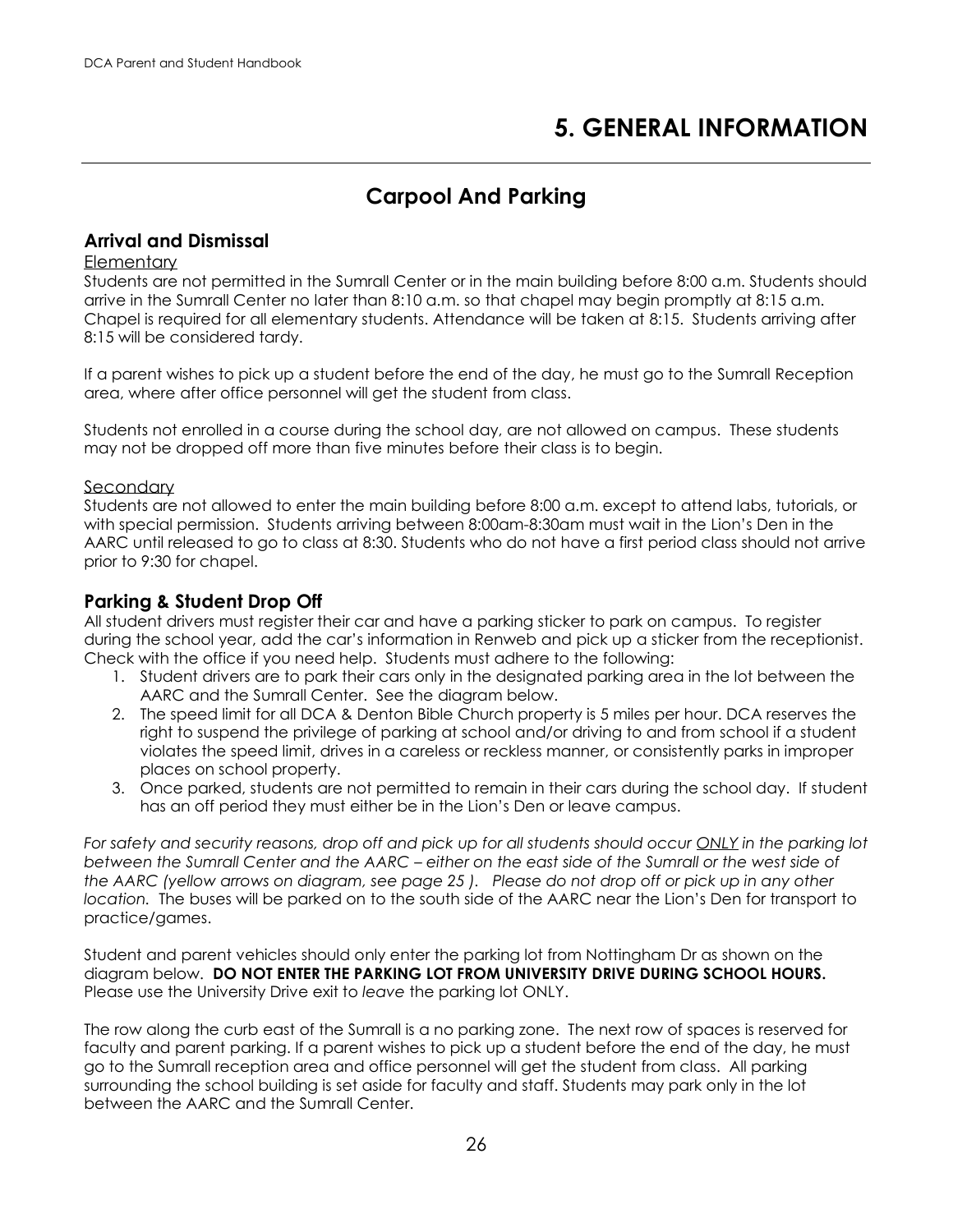

# **The flow of traffic in the parking lot ought to proceed as follows:**

#### <span id="page-26-0"></span>**Elementary Carpool**

To ensure the safety of the children we ask that **every parent please follow all carpool rules.** Please share this information with other family members that will be picking up your child.

1. Place your car nametag on your rear-view mirror so that we can easily identify which student to call. This will help the line move quickly. Each family will receive 2 car tags. If you have lost yours and need new ones please notify the office. There will be a \$5 charge for replacement tags.

2. Remain in your car during carpool. Even if you are behind cars whose students have not arrived to carpool yet, do not get out of your car to pick up your children. You will need to wait in line. Also, we will assist your child with getting their backpack into your car to keep the line moving quickly.

3. If something has come up and you will not be able to wait in the carpool line to pick up your child, you will need to check him/her out with the Sumrall Receptionist desk before **3:30 p.m.**

4. If you have arrived early and leave your car to talk with another parent, you must return to your car in line before carpool begins. It slows the line down if we have to wait for parents to return to their car before the line can move.

5. Anyone parking and walking across the carpool line during carpool to pick up their student will be asked to return to their car and go through the line , or wait until the end of the car line.

6. Please help us keep the line moving by not stopping to talk with teachers or other parents during carpool. If you need to speak with your child's teacher, please contact them through e-mail or schedule a time to meet with them.

**Everyone's time is important and we understand that parents want to pick up their children quickly and continue with their afternoon.**

## **Chapel**

<span id="page-26-1"></span>**Elementary Chapel**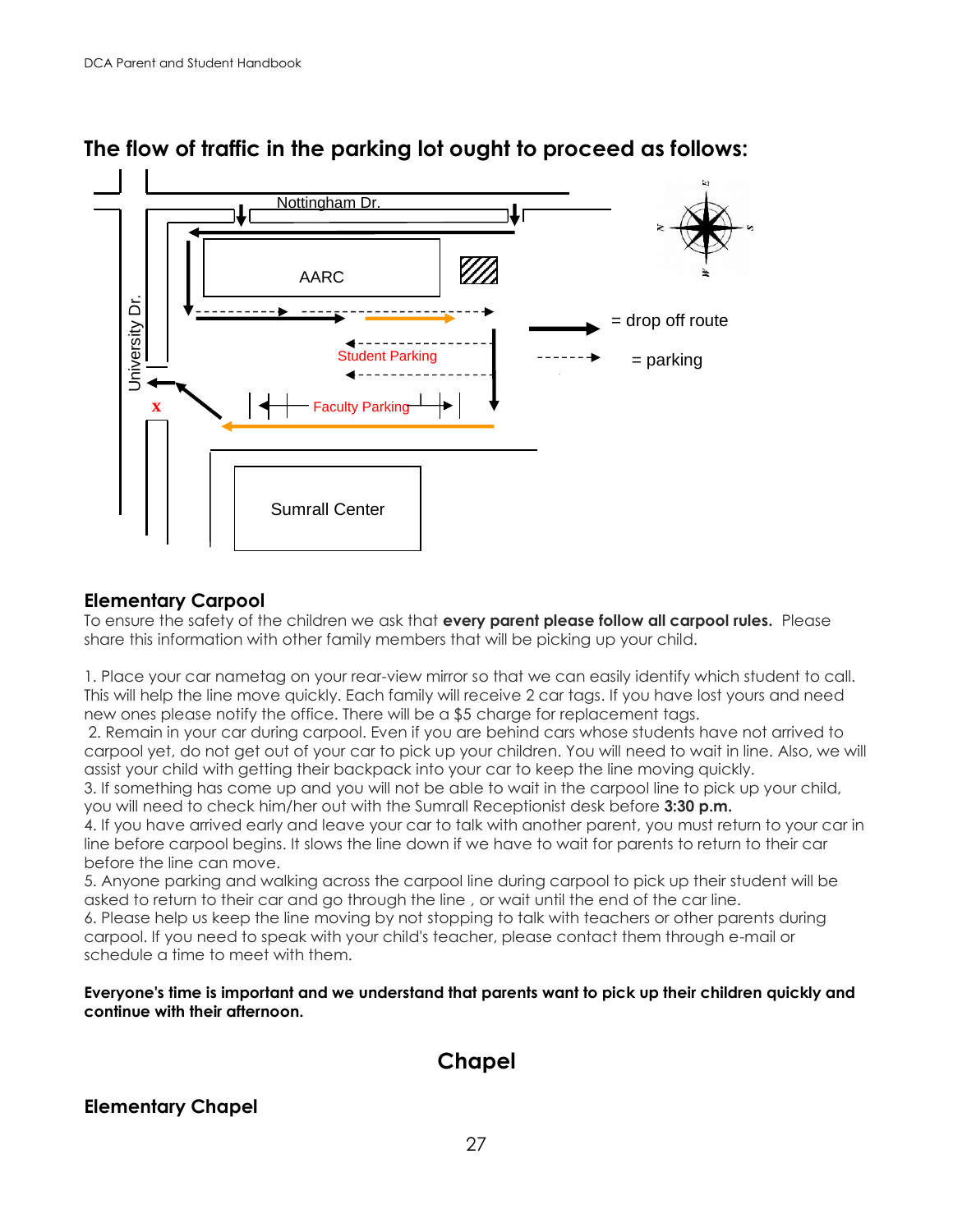Elementary Chapel is held at 8:15 a.m. and is required for all elementary students. Students should be in the Sumrall Center by 8:10 so that chapel may begin on time. Attendance will be taken at 8:15. Students arriving after 8:15 will be considered tardy. Children recite the pledge, sing a hymn, pray, and have a short lesson of a spiritual nature (Bible story, character quality, missionary story, for example).

#### **Secondary Chapel**

Secondary Chapel serves as a vital time for building the DCA school community. These meetings will feature biblical teaching, praise and worship, prayer, student speakers, and guest speakers. Parents are encouraged to attend the large-group meetings. **Any student enrolled in DCA is required to attend Chapel.**

# **Communication And Visitors**

#### <span id="page-27-1"></span><span id="page-27-0"></span>**Telephone Calls and Messages**

Telephone use by students is limited to very important calls and only with permission from an office staff member. In keeping with DCA's desire to teach organization and responsibility, we ask that students not call parents to bring items left at home including lunches and assignments. If a parent discovers an item left at home and wishes to bring it to the student, he may do so and leave the item in the office. Students should not use their cell phones to call during the school day. All calls should be made through the front office.

Every attempt will be made by the office staff to deliver messages. Parents may leave messages for staff members which will be answered as soon as practical. Student may use their phones in class when under the direct supervision of the teacher. They may also access their phones in the reception areas of the AARC and Sumrall Center. All other times phones should be off and in the students' backpacks, with the exception of Juniors and Seniors in the Lion's Den during their off-period

#### <span id="page-27-2"></span>**Parents and Visitors on Campus**

By its very nature, DCA encourages a high level of parental participation in education. However, in order to enhance both student safety and operational efficiency, DCA has adopted the following guidelines governing the presence of visitors on the campus during regular school operating hours (8:15 a.m.- 3:45 p.m. on school days). For the purposes of this policy, "visitors" are defined as all individuals other than staff or students (on their respective class days).

- 1. All visitors, including parents, must report to the main office before entering the classroom except during elementary chapel, at which time parents and other family members are welcome.
- 2. All messages for students will be delivered through office staff.
- 3. As a general rule, parents should not attempt to confer with teachers during the school day unless an appointment has been made. They should be considerate of the teachers' limited time on campus and communicate via a note, phone message, or e-mail.
- 4. All visitors must be willing to comply with all rules and regulations governing student and/or staff conduct, including appropriate dress.

Persons who have no legitimate connection with the school or reason for being present on the school campus will be considered trespassers, and will be asked to leave the property immediately.

#### <span id="page-27-3"></span>**School-Home Communication**

Communication between the school and the home is vital in any healthy academic setting. Because we function in a team-teaching situation with the parents, it is especially important in the university model. The primary methods of communication between the school and home are RenWeb, the school's website, assignments sheets, "Calvary Comments" sent weekly via e-mail , phone calls,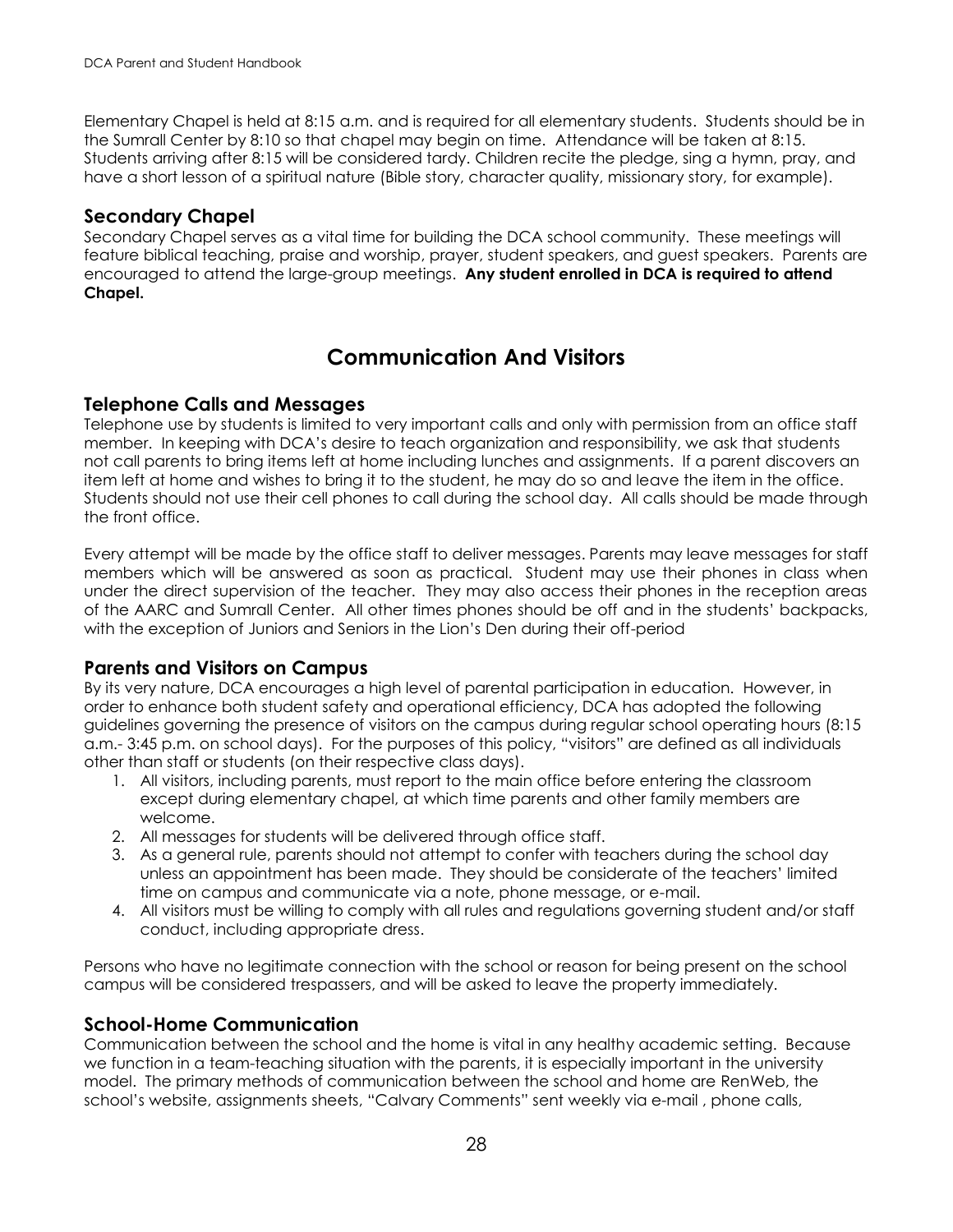Eventlink and written notes. Admittedly, some of the methods require some added effort from both parents and school staff; they are, however, well worth the effort in the long run and ultimately increase, rather than decrease, efficiency. *All members of the school community are expected to make proper and ongoing use of any communication methods the school may devise in accordance with any relevant school guidelines.* 

Any announcements, additions to "Calvary Comments," party plans, or field trip information must be approved by the principals prior to dissemination.

#### <span id="page-28-0"></span>**Expressing Concerns/Complaints**

*Ephesians 4:1-3 "Therefore I, the prisoner of the Lord, implore you to walk in a manner worthy of the calling with which you have been called, with all humility and gentleness, with patience, showing tolerance for one another in love, being diligent to persevere the unity of the Spirit in the bond of peace."*

*Colossians 3:12-13 "So, as those who have been chosen of God, holy and beloved, put on a heart of compassion, kindness, humility, gentleness and patience; bearing with one another, and forgiving each other, whoever has a complaint against anyone; just as the Lord forgave you, so also should you."*

Administration requests that email be used to communicate encouragement or information. If you have a concern, contact the teacher or administration to schedule a time to meet in person in order to resolve the situation.

#### <span id="page-28-1"></span>**Conflict Resolution Policy**

The School recognizes that occasionally conflict and concerns will arise which require an established, constructive process for resolution. God, in His Wisdom, has not left us to blindly stumble through difficult disputes. His Word offers much counsel to help us navigate our way to resolution, restoration and unity. **(Psalm 133:1)(Col. 3:13,14)**

Issues addressed by this policy are of a nature above and beyond the type of complaints which can be resolved informally between families and staff members **(Mt 18:15-20) (Romans 12:18).** In accordance with Matthew 18, all issues should initially be addressed to the individual(s) involved. The process defined here is intended to guide us through reconciling more serious grievances, especially those that are detrimental to the Vision and Mission of DCA (DCA).

Begin the process by weighing the issue in light of scripture and praying for wisdom and direction. Examine your own heart before the Lord and seek to understand all sides **(Phil. 2:3-4)**. Whether the issue is resolved early in the process or advances to the Reconciliation Committee / Board, the issue should be held in confidence by all parties. Seeking to align other families to your point of view is detrimental to the Vision and Mission of DCA and the future of our school.

- 1) If the issue remains unresolved after it has been addressed with a family or staff member (e.g. teacher, coach or other DCA employee), the individual will send an email to the Head of School within 7 days to request a meeting. The communication will include a written 1-2 paragraph summary of the problem, written as objectively as possible with the end result of reconciliation as the goal. The summary may include (but is not limited to):
	- a. chronological events / history
	- b. efforts made to resolve the problem up until this point
	- c. suggested solutions
- 2) The meeting will take place at the School as soon as possible. The discussion will begin with the written summary that was previously submitted in accordance to point #1. Participants from both sides should seek to find common ground, and in the end documentation will include specific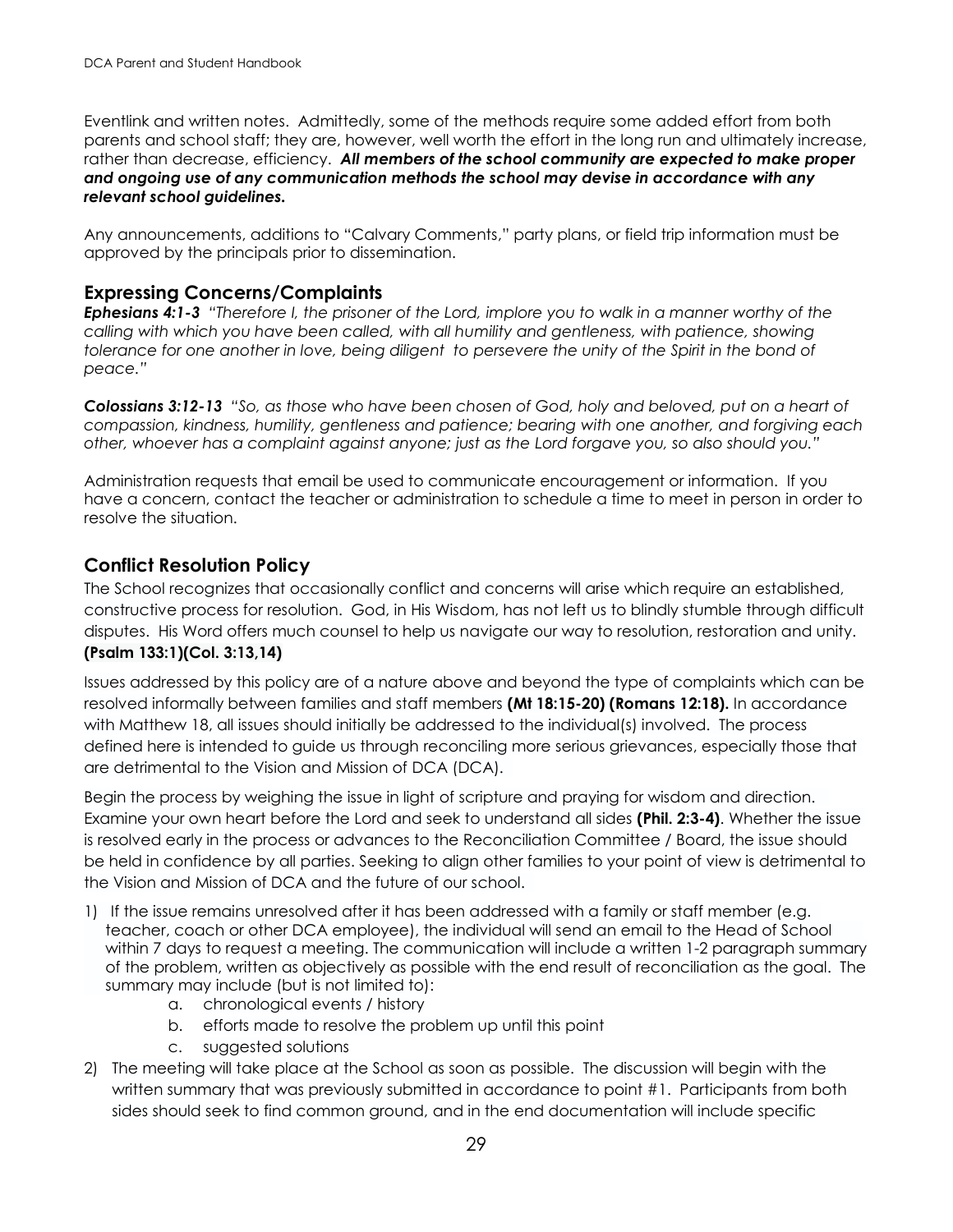immediate and/or long-term steps which can/will be taken toward a satisfactory resolution. If a satisfactory agreement has been reached, the documentation will be signed by all parties, retained in school files as a closed matter and will remain confidential.

- 3) If a satisfactory agreement has not been reached, the Head of School will meet with the Reconciliation Committee. The original written summary of the issue and the outcome of the process above will be the focus of the discussion. The committee will then call for a meeting with all parties involved. If a satisfactory resolution is reached, the documentation will be signed by all parties, retained in school files as a closed matter and will remain confidential.
- 4) If an agreement is not reached or the matter persists, the issue will be raised by the Reconciliation Committee to the Board's attention for review and parties involved may be asked to attend a Board meeting for discussion leading to resolution. If an agreement cannot be made, the Board reserves the right to make the final decision concerning the matter in order to preserve the overall unity of the school and to maintain the Vision and Mission of DCA.

Throughout this process, DCA Administration, Staff and Parents alike are to be held to the same high standards of behavior reflective of a Christ-like heart and mind. As mature leaders, teachers and parents, *all* should strive to set the right example for the students, our children. All communication (verbal or written) should be filtered with respect and dignity for each other. **(Titus 3:2)**

# **Emergency Procedures**

#### <span id="page-29-1"></span><span id="page-29-0"></span>**Weather-Related Announcements**

When threatening weather occurs, please seek information concerning school closings on television Channel 8 (WFAA), or by checking your email or school website (www.dentoncalvary.org). When school closings occur, families must log in to RenWeb for information from teachers. If teachers are able to assign work for home-study and students successfully complete this work, then the need for a badweather make-up day is greatly reduced.

#### <span id="page-29-2"></span>**Disaster Drills**

Disaster drills will be held at various times during the school year. Instructions and directions for leaving each room and the building will be given during orientation at the beginning of each school year, and periodically throughout the year. Directions will also be posted in each room. Students are to leave the room in an orderly manner and proceed to the proper location without any talking. Students should recognize the seriousness of such a drill and refrain from improper behavior. ALICE protocols will be trained and implemented in case of an active shooter emergency.

#### <span id="page-29-3"></span>**Crisis Management Plans**

A copy of the crisis management plan is available to any parent of DCA in the administrative office.

# **Facilities And Equipment**

#### <span id="page-29-5"></span><span id="page-29-4"></span>**Facilities Use**

The classroom, administration, and assembly facilities used by DCA are owned by DCA and should be used with the highest degree of care and stewardship. Any proposed use of the facilities beyond that required and established for normal operations must be approved by the administration and then by the church office. Any use of facilities outside of the normal school day may have landlord/tenant repercussions, includinf fees or other expense.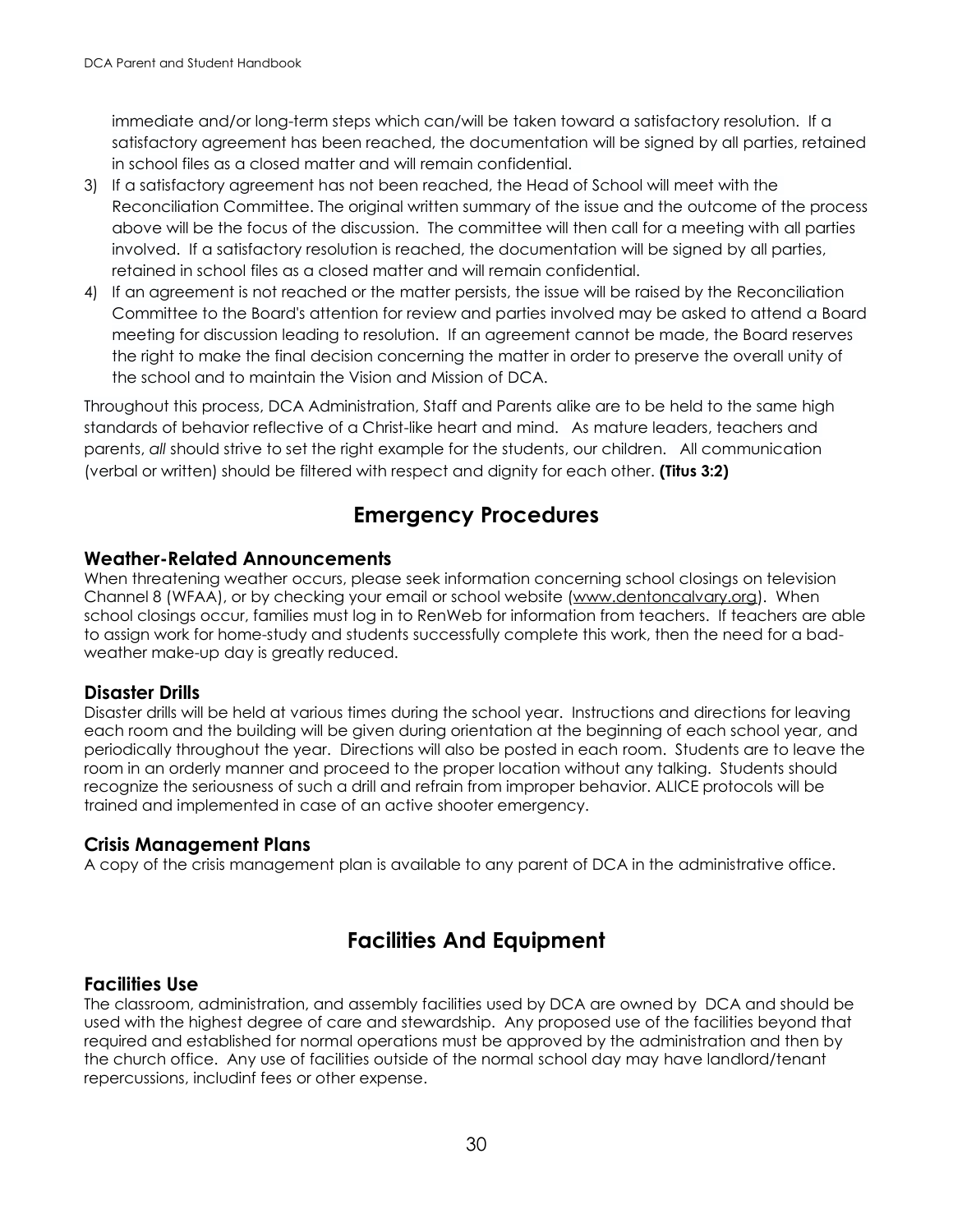#### **Care of Books and Equipment**

DCA students should be good stewards of the books and equipment available to them at the school. Therefore, students will be required to pay for damage they cause to the equipment/books belonging to the school including replacement cost if no reasonable repair can be made.

#### <span id="page-30-0"></span>**Articles Unrelated to School**

Students should not bring toys, games, stuffed animals, compact discs or players, MP3 players, or any other items unrelated to school activities. This includes toys attached to backpacks. Such items may be confiscated by DCA or kept by the teacher to be returned at a later date. Gaming devices are to be kept in backpacks or in the student's car. They should not be visible or turned on while the student is in class. Cell phones must be turned off and in student's backpack during the school day unless specific permission is given by the teachers. Students are allowed to check their phones in the main office and reception areas. Parents should contact the school if they need to relay a message to their student. A \$5 fine will be assessed for having any of these articles out in the classroom during school hours. The fine will increase with each instance and may result in the article being taken and not returned until the end of the semester.

#### <span id="page-30-1"></span>**Lost and Found**

Items found on campus should be turned in to the office. A container will be designated for such "lost and found" items. Parents or students may come after school to look for lost items. Of course, having the name, not initials only, clearly marked on **every** item better assures the return of a lost item. Items left for over thirty days (30), will be donated.

# **Lunch**

#### <span id="page-30-2"></span>**Location**

#### **Elementary**

DCA students will bring their lunches and will eat together. Parents and other family members are welcomed to eat lunch with the students any time. No notice is required but visitors must check in with the receptionist.

#### **Please:**

- $\checkmark$  send lunch items in the morning with the student.
- $\checkmark$  send lunch items that are easy to open
- $\checkmark$  include necessary utensils
- $\checkmark$  send drinks that are clear

#### **Secondary**

DCA students will bring their lunches and eat in the Lion's Den in the AARC. DCA is an open campus therefore secondary students are allowed to leave for lunch but must return in time for the class immediately following lunch. "Traffic", car trouble, and excuses of the like are not valid excuses for tardiness to the class period following lunch. Parents should discuss with their student who they are allowed or not allowed to leave campus with at lunch. DCA is not responsible for governing open campus transportation. No student will be allowed to walk off campus.

#### **Lunch Decorum**

- 1. Lunch will be in the Lion's Den or outside when the weather permits.
- 2. No horseplay will be allowed during lunch. When outside, students may play only after they have eaten and cleaned up.
- 3. Include any necessary utensils in student's lunch.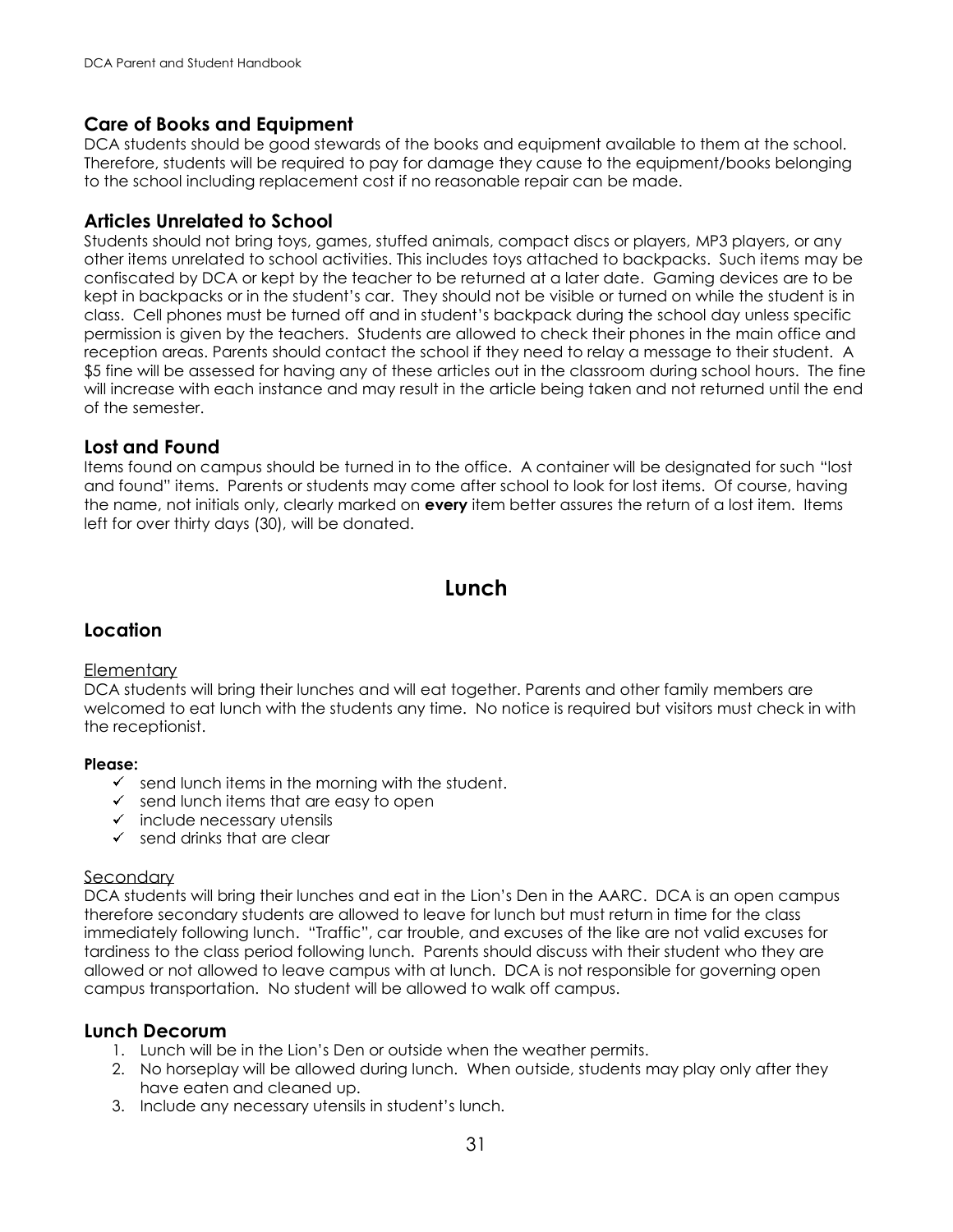- 4. A limited number of microwaves will be provided for student use. Please budget your time appropriately.
- 5. Trash should be disposed of properly and the area left clean. Students should clean up their own spills and messes. Tables will be wiped clean after each lunch period.
- 6. Good mealtime manners should be observed during lunch to the extent that they can be in an informal setting.
- 7. Food is not allowed in the classroom.

# **Medical Guidelines**

#### <span id="page-31-1"></span><span id="page-31-0"></span>**Illnesses and When to Stay Home**

Many students and families are frequently concerned about when a student should stay home or attend school. The following information is intended to help with this decision.

- 1. If a student has a fever of 100 degrees or more, the student should stay home until his or her temperature returns to normal for at least 24 hours without medication.
- 2. If a student has vomited or had diarrhea two times in a day, the student should stay home.
- 3. If a student has any rash that may be disease-related or the cause is unknown, check with your doctor before sending your student to school.
- 4. If a student's eyes are red with watery or pus drainage, check with your doctor to rule out Pink Eye.
- 5. During a pandemic, students will be expected to follow stricter medical guidelines, these will follow current medical guidelines written by federal and state guidelines.

Should a student become ill at school, the student's parent will be notified immediately when the student's temperature is 100.4 degrees or higher, and/or if the student is vomiting, has significant pain, or exhibits any symptoms of illness. If your student exhibits any slight pain (such as a headache, slight stomachache, etc.), you may be called to see what you would like for us to do. Current contact information for parents should always be made available to DCA administration.

In the event of a medical emergency, the principal, or person acting in their absence, will make necessary decisions regarding medical attention.

#### **Lice**

First: There is no prevention for Head Lice

Second: They don't discriminate, they like everybody

Third: Regular monitoring and correct treatment work

Fourth: Lice can hold their breath a long time -- Home treatments; Mayonnaise, mineral oil, tea tree oil and all the others designed to smother the lice, don't. They just hold their breath until it's washed off and keep laying eggs. Kerosene and gasoline set kids on fire, never use.

Please notify the school as soon as you discover your child has lice. Once the school is made aware, a notification email (without naming names) with treatment recommendations will go out to parents. In general, use a medication recommended by your healthcare provider. Over the counter medications are not always effective. Some medications require a second treatment to ensure complete removal of nits and bugs. Personal items and the child's surroundings will also need to be tended to.

*When can your child return?* If your child was diagnosed with head lice, he or she can come back as soon as the shampoo has been used and you have removed the live bugs, and cleaned or stored personal items. Remember that you should keep checking your child's hair for new nit's every day for at least 3 weeks and then weekly thereafter.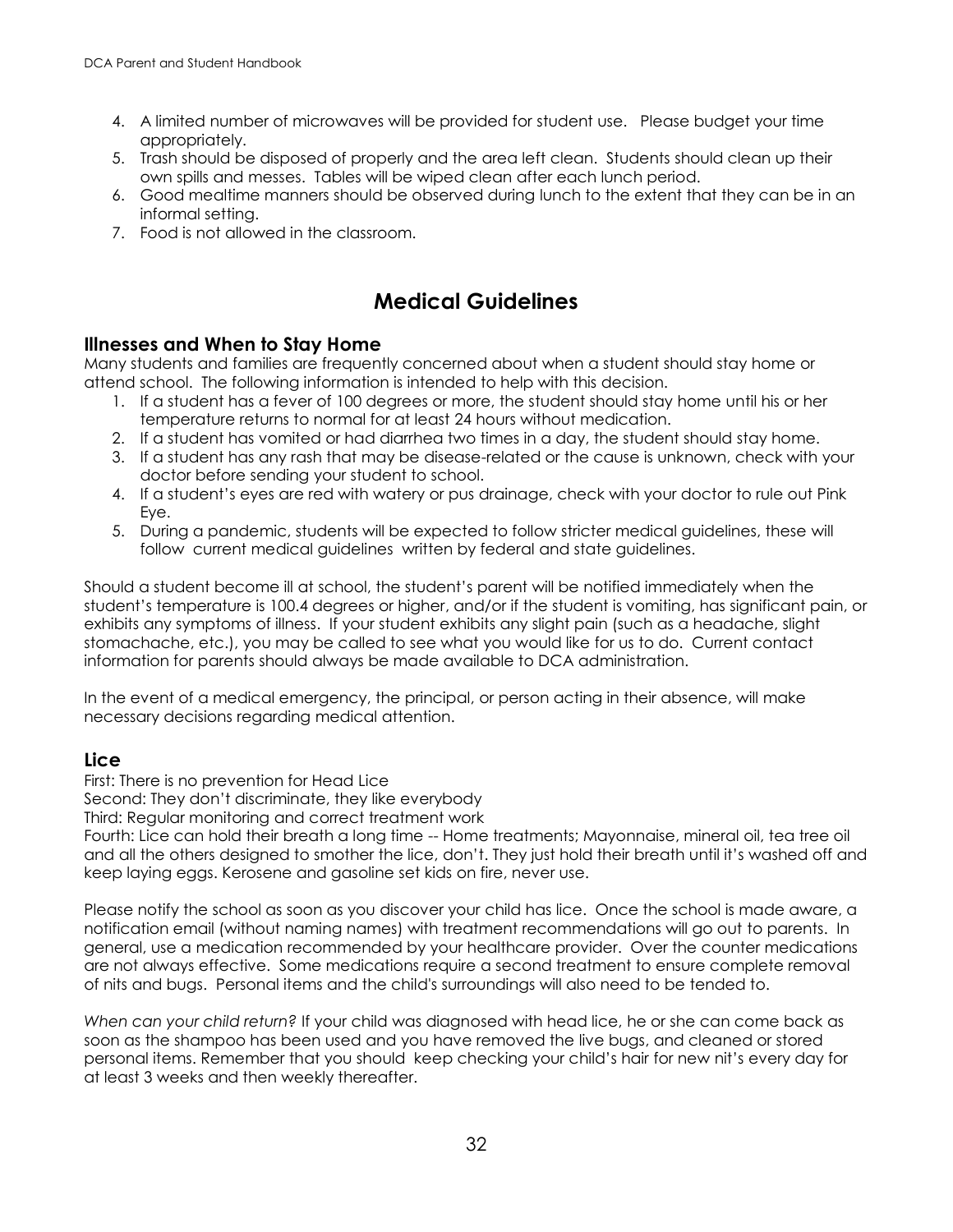#### <span id="page-32-0"></span>**Screenings**

#### Vision/Hearing/Diabetes Screenings

Per the state of Texas, all students in grades K, 1, 3, 5, and 7 and all students new to DCA must be screened for vision and hearing. Grades 1,3,5,7 will be screened for diabetes. Parents will be notified prior to the start of the screenings. You may have your child screened by the student's regular physician. Written documentation from the student's physician that the screening has been performed, and the results of the screening, must be provided to DCA.

#### Scoliosis Screening

Students in the sixth and ninth grades should be screened for curvature of the spine, or scoliosis. The procedure involves the examiner inspecting the child's posture as he or she stands and then bends forward. Written documentation from the student's physician that the screening has been performed, and the results of the screening, must be provided to DCA.

#### <span id="page-32-1"></span>**Medical Release Forms/Student's Medical Information**

For safety and liability reasons, medical information must be updated annually by the parent during the re-enrollment/enrollment process. Student may not be allowed to attend school if information is not up to date. Parents need to update the school's records during the year if pertinent information changes. (These forms are in addition to the medical forms required for athletics.)

If your student has any serious allergies (food, insect bites, dyes, etc.) or any chronic conditions (diabetes, asthma, seizures, etc.), please communicate this directly to the office. Students and their parents are responsible to keep DCA informed of the status of and any changes in the student's health at all times.

#### <span id="page-32-2"></span>**Medication**

All prescription medicine carried or taken by a student must be accompanied by a PRESCRIPTION AUTHORIZATION FORM available under "Secondary" and "Elementary" tabs on the website. This includes emergency medicines (Epi-pens, Glucotabs, etc.) Medication must be clearly labeled with the student's name, and the dosage and name of the medication, and the medicine must be sent to the main office, unless it is medication to be used in an emergency situation. School staff or monitors may administer acetaminophen or ibuprofen with parent's permission, as indicated on the medical form. All student medical information not otherwise public knowledge will be regarded as confidential by DCA and treated as such.

#### <span id="page-32-3"></span>**Immunizations**

Every student is required to have his medical records on file and up to date before the beginning of each school year. Parents will be informed when a student's records are missing or incomplete. Please make every effort to comply with the requested deadlines or your student may not be allowed to continue attending classes until the requirements are met or a variance is obtained by the parents through the State of Texas. You may see a complete table of vaccine requirements and read more information at<http://www.dshs.state.tx.us/immunize/default.shtm>

#### **Exemptions**

The law allows (a)physicians to write a statement stating that the vaccine(s) required would be medically harmful or injurious to the health and well-being of the child, and (b)parents/guardians to choose an exemption from the immunization requirements for reasons of conscience, including religious belief. The law does not allow parents/guardians to elect and exemption simply because of inconvenience (for example, the record is lost or incomplete and it is too much trouble to go to a physician or clinic to correct the problem). Schools and child-care facilities should maintain an up-todate list of students with exemptions, so they may be excluded from school in times of emergency or epidemic declared by the commissioner of public health.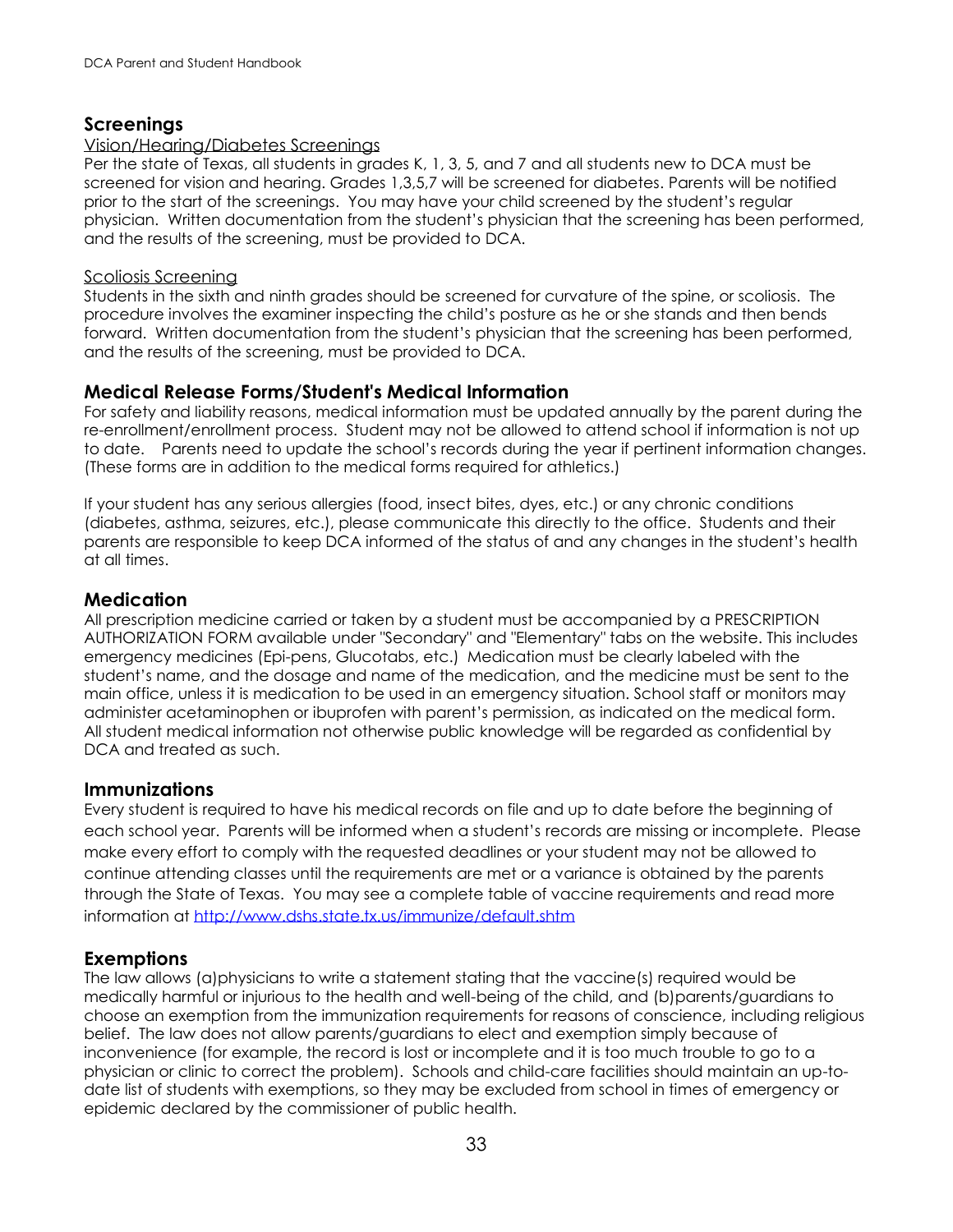**If you prefer to not immunize, you are required to have an exemption form from the State of Texas filled out, notarized and turned in before the beginning of school. These are good for two years only. For more information about exemption forms, please visit [https://webds.dshs.state.tx.us/immco/.](https://webds.dshs.state.tx.us/immco/)** 

For children needing medical exemptions, a written statement by the physician should be submitted to the school.

#### **Documentation**

Since many types of personal immunization records are in use, any document will be acceptable provided a physician or public health personnel has validated it.

The month, day, and year that the vaccination was received must be recorded on all school immunization records created or updated after September 1, 1991.

# **Harassment Policy**

<span id="page-33-0"></span>DCA is committed to maintaining an academic environment in which all individuals treat each other with dignity and respect, free from all forms of intimidation, inappropriate or suggestive conduct, exploitation and harassment, including sexual harassment. DCA does not tolerate such conduct, and is prepared to take appropriate action to prevent and correct any violations of this policy, including, but not limited to conducting a fact-finding inquiry, investigating such complaints, and/or conducting interviews. Anyone who violates this policy will be subject to immediate discipline, up to and including detention, suspension, or expulsion.

#### <span id="page-33-1"></span>**Definition of Sexual Harassment**

"Sexual harassment" means unwelcome sexual advances, conduct or speech, a request for sexual favors, or other verbal, visual, or physical conduct of a sexual nature, made by someone from or in the work or educational setting, including students and staff, under any of the following conditions:

- 1. Submission to the conduct is explicitly or implicitly made a term or condition of an individual's academic status or progress.
- 2. Submission to, or rejection of, the conduct by the individual is used as the basis of academic decisions affecting the individual.
- 3. The conduct has the purpose or effect of having a negative impact upon the individual's academic performance, or of creating an intimidating, hostile, or offensive educational environment.
- 4. Submission to, or rejection of, the conduct by the individual is used as the basis for any decision affecting the individual regarding benefits and services, honors, programs, or activities at or through this school.

#### **Examples of Sexual Harassment**

Unwelcome sexual conduct can arise from a wide variety of verbal, visual, or physical conduct. Among the types of conduct which would violate this policy are the following:

- 1. Unwanted sexual advances, propositions or suggestions;
- 2. Offering academic benefits in exchange for sexual favors;
- 3. Making or threatening reprisals after a negative response to sexual advances;
- 4. Visual conduct such as leering, making sexual gestures, displaying sexually suggestive objects or pictures, cartoons or posters;
- 5. Verbal conduct such as making or using derogatory comments, epithets, slurs and jokes;
- 6. Verbal abuse of a sexual nature, graphic verbal commentaries about an individual's body, sexually degrading words used to describe an individual, suggestive or obscene leers, notes or invitations; or
- 7. Physical conduct such as touching, assaulting, impeding or blocking movements.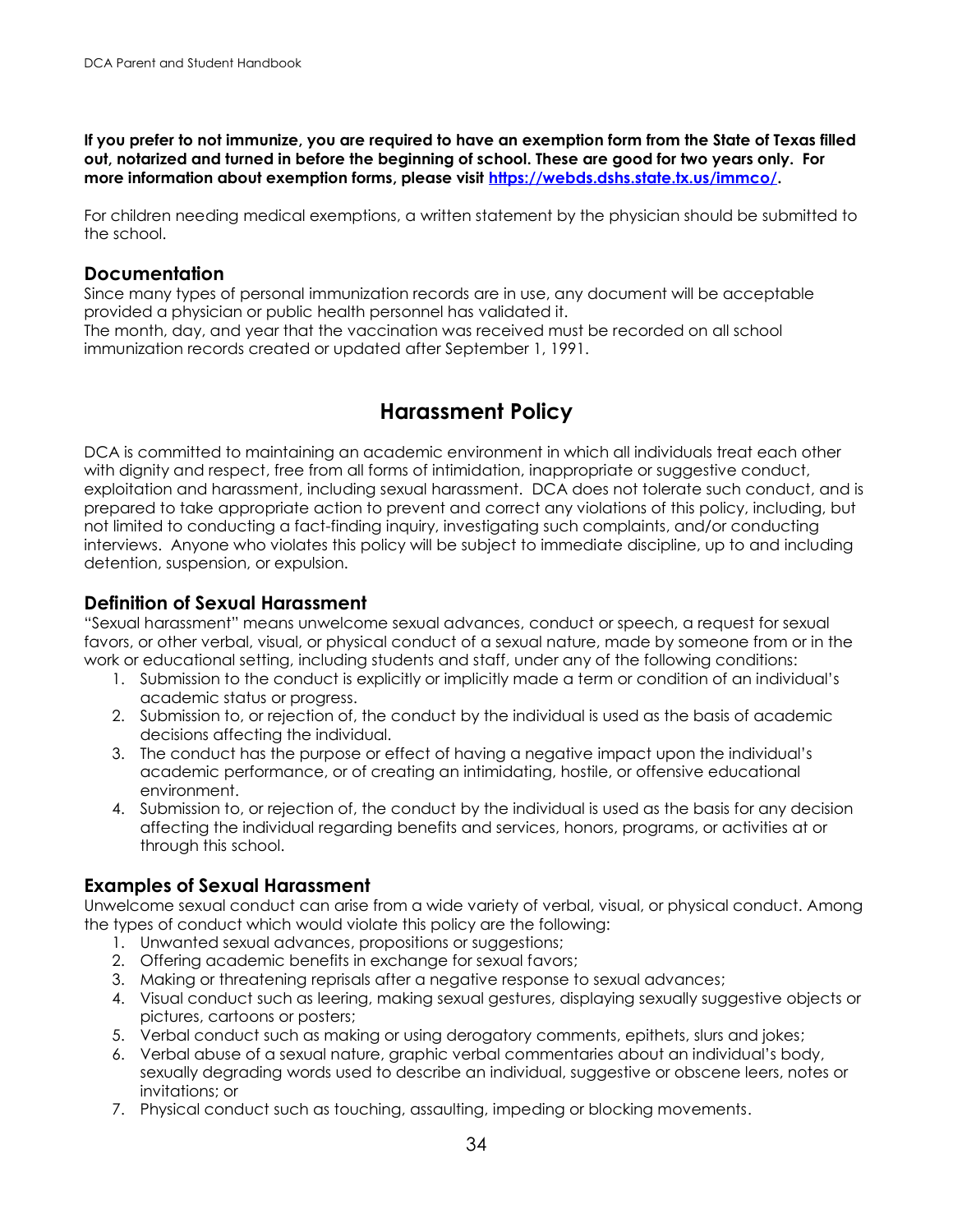#### **Employee-Student Sexual Harassment**

Employee-student sexual harassment is prohibited.

#### **Student-Student Sexual Harassment**

Student-student sexual harassment is prohibited.

#### <span id="page-34-0"></span>**What to do if you Experience or Observe Harassment of Any Type**

Students who feel that they have been subjected to conduct of a harassing nature are encouraged to promptly report the matter to one of the school administration. Students who observe conduct of a sexually harassing nature are also encouraged to report the matter to one of the school officials designated below. All complaints will be promptly investigated.

#### <span id="page-34-1"></span>**Confidentiality**

Every effort will be made to protect the privacy of the parties involved in any complaint. However, disclosure of the identity of the accuser may be necessary in order for DCA to properly investigate the complaint, and therefore the school reserves the right to notify a student or a student's parent or guardian as well as appropriate authorities of the identity of the accuser should circumstances warrant.

#### **Protection against Retaliation**

Like DCA's policy on harassment, DCA will also not tolerate retaliatory conduct based on a complaint of harassment. It is against the school's policy to discriminate or retaliate against any person who has filed a complaint concerning any harassment or has testified, assisted or participated in any manner in any investigation proceeding or hearing concerning any form of harassment.

#### **Procedure for Investigation of the Complaint and for Taking Corrective Action**

When one of the administrators designated in this policy receives a complaint, he or she shall immediately inform the board. The Administrator will direct an investigation. The individual who suffered the harassing conduct shall be informed of and consulted about the corrective action taken. In addition, any employee or student found to be responsible for sexual harassment in violation of this policy will be subject to appropriate and immediate disciplinary action up to and including expulsion or termination. The severity of the disciplinary action will be based upon the circumstances of the infraction.

## **Abuse Policy**

<span id="page-34-2"></span>DCA is required by law to report within forty-eight hours any allegation of child abuse to the proper governmental authority of the State of Texas when DCA has cause to believe that a student's physical or mental health or welfare has been or may be adversely affected by abuse or neglect.

# **6. ACADEMIC POLICIES**

#### <span id="page-34-4"></span><span id="page-34-3"></span>**Academic Emphasis**

The primary purpose of our DCA's existence is to deliver an academic education in a manner that enhances the whole process of discipleship. Every class period will be utilized in such a way that the students are provided with and encouraged to make maximum use of worthwhile learning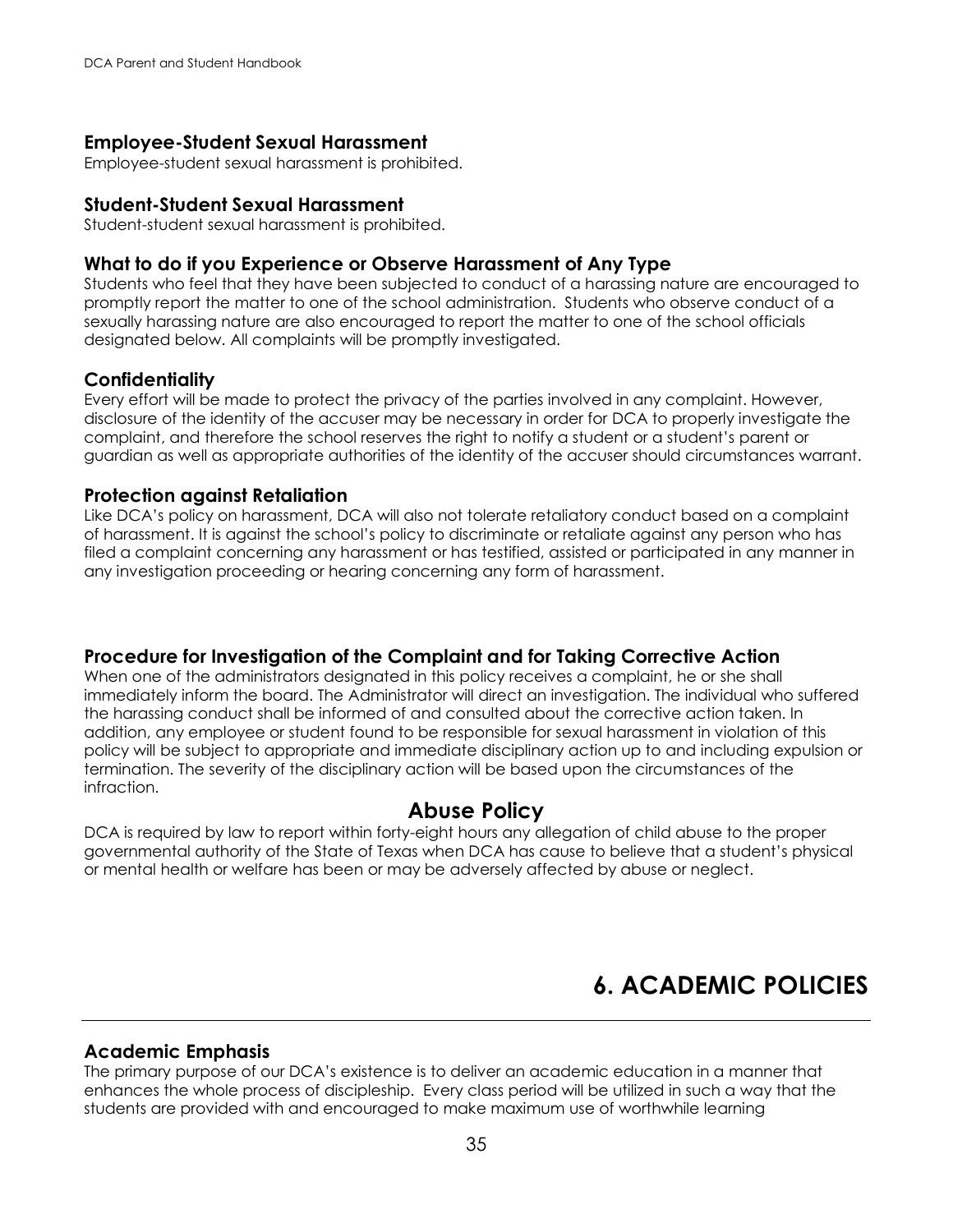opportunities. All planned instructional activities will have a clear academic purpose and be in harmony, in terms of both content and format, with the school's basic educational purposes, as defined by policy and curriculum guidelines.

#### <span id="page-35-0"></span>**Curriculum**

Curriculum (as defined by written objectives as well as textbooks and materials) is a vital and living part of the total school program. The school will articulate its instructional goals and objectives in a comprehensive maner, subject to constant review and on-going revision as we seek to continuously refine the quality of our academic program. Teachers will use the scope and sequence, textbooks and supplementary materials designated by the administration. It is our practice to follow the TEKS and go above and beyond what the state requires. There may be exceptions when our academic schedule is out of sequence or has chosen a different course of study, for example, History.

#### <span id="page-35-1"></span>**Syllabus**

Faculty provides parents with a syllabus during Family Orientation Week in August.

# **Academic Overview**

#### <span id="page-35-2"></span>**English and Language Arts**

The English and Language Arts Department of DCA prayerfully strives to develop students' capacity to communicate with God and others. The department equips students to read efficiently and effectively, to view appreciatively and analytically, to communicate clearly and persuasively, to think rationally and creatively, and to integrate biblically and practically. The department also orients students to their literary and intellectual heritage by introducing them to the great artists, masterpieces, mediums, and themes of Western civilization. Finally, the department seeks to instill a passion and appreciation for knowledge, beauty, expression, excellence, and the God who is their source. The department does this in order to prepare students to better serve and glorify their God.

#### **Math**

The Math Department of DCA teaches the truth that God is a God of order, precision, and consistency. The department's desire is that through the study of mathematics, students would understand the truth and order God has created. Psalm 147:4 states, "(God) counts the numbers of the stars; He calls them by name." DCA students will see the importance of the systematic character of God. The primary instructional objective is the sequential mastery of mathematical concepts.

#### **Social Studies and History**

History acknowledges the providential, sovereign working of God in the past, present, and future. It is the story of God dealing with man. Throughout a DCA student's study of history, he or she should be able to understand that man continues to be predictable in actions, attitudes, and choices, while God continues on His path of faithfulness to fulfill His plan. DCA students will come to recognize that God holds them responsible for fitting into His plan of history and being His instruments. DCA desires for students to apply their understanding of history in conjunction with Ephesians 2:10, which states, "For we are God's workmanship, created in Christ Jesus to do good works, which God prepared in advance for us to do."

#### **Science**

Through the study of science, the DCA student catches a glimpse of our incomprehensible God. Study of the physical realm reveals God's power, control, methods and structures He uses to sustain His creation. Accepting the Bible as the source of all truth, DCA students are encouraged to evaluate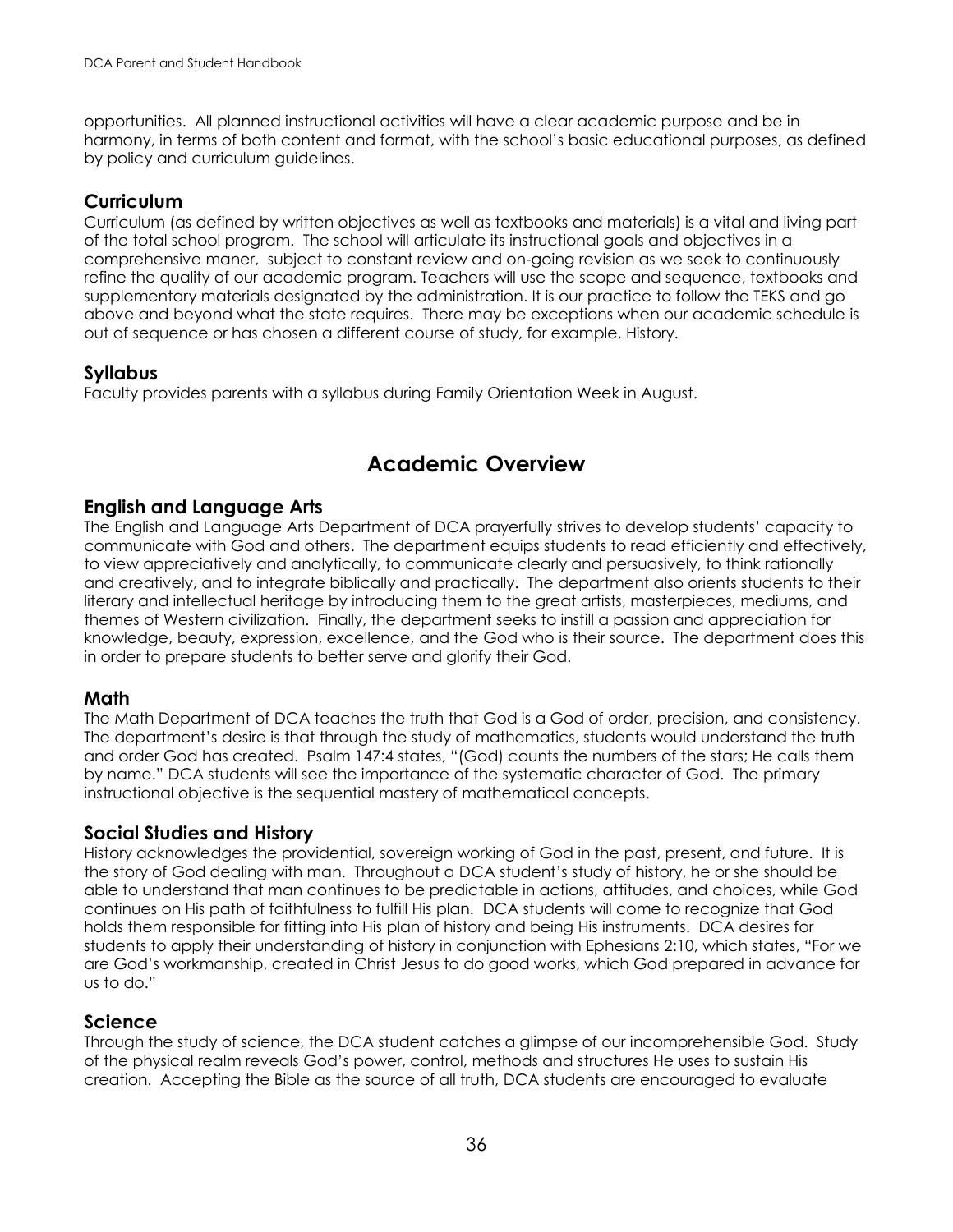scientific theories and their impact upon the world. The Science Department believes that the principles of science are not spiritually neutral and that they reveal a God of order and design.

#### **Foreign Language**

The study of foreign language augments the growth in communication skills and perspective of the typical DCA student. Languages from cultures and locations outside of the student's common experience expose the student to the diversity of thoughts and practices that exist and which testify to the vast creativity, all-encompassing love, and abounding sovereignty of Almighty God. Learning a foreign language prepares the student's heart to love those of another culture through the shared experience they have in language. It also prepares the student in skill to be able to interact with individuals of another language culture, ultimately to the end of spreading the gospel of Jesus Christ to the ends of the earth.

## **Fine Arts**

The Art Department works under the truth that God, as our divine Creator, has given students the ability to observe, appreciate, and create works of artistic expression. As believers, students are to use these expressions of creativity to worship, testify to, and thank our Creator for the gift of His amazing grace.

## **Academic Guidance**

#### **Academic Advising**

All students entering and enrolled in high school are required to undergo academic advising for the purpose of declaring their intent to graduate and establishing a diploma plan. Prior to registering for classes, students must meet with the academic advisor to select a diploma plan and to ensure that they are on the proper track to complete the selected plan. Students not planning to graduate from DCA must still confer with the academic advisor in order to clarify their purpose for attending the academy. The first academic advisory meeting should be held in the spring semester of the student's eighth grade year or prior to enrollment for new students. *Students must have a diploma plan on file with the school prior to beginning high school.* Subsequent changes in diploma plan or intent to graduate must be made through the Academic Advising office.

#### **Transcripts/Letters of Recommendation**

The academic advising office handles all requests for transcripts and letters of recommendation. Transcripts may be requested using the transcript request form obtained from the office or requested online. Currently enrolled students are advised to plan for transcript needs at least two weeks in advance. Seniors should turn in a resume and questionnaire to the academic advisor prior to requesting letters of recommendation.

## **Academic Committee**

The Academic Committee serves to assist parents, students, and teachers in academic or schoolrelated concerns. The committee may be comprised of the following: head administrator, principals, teachers, and academic advisor. The committee will serve as a mediator when situations arise such as failing grades on report cards, continual poor performance in a course area, or other academic situations that warrant their involvement. The goal of the committee is to set forth a plan to rectify the situation and to oversee the initiation, implementation, and follow-through of the plan.

## **Graduation Requirements**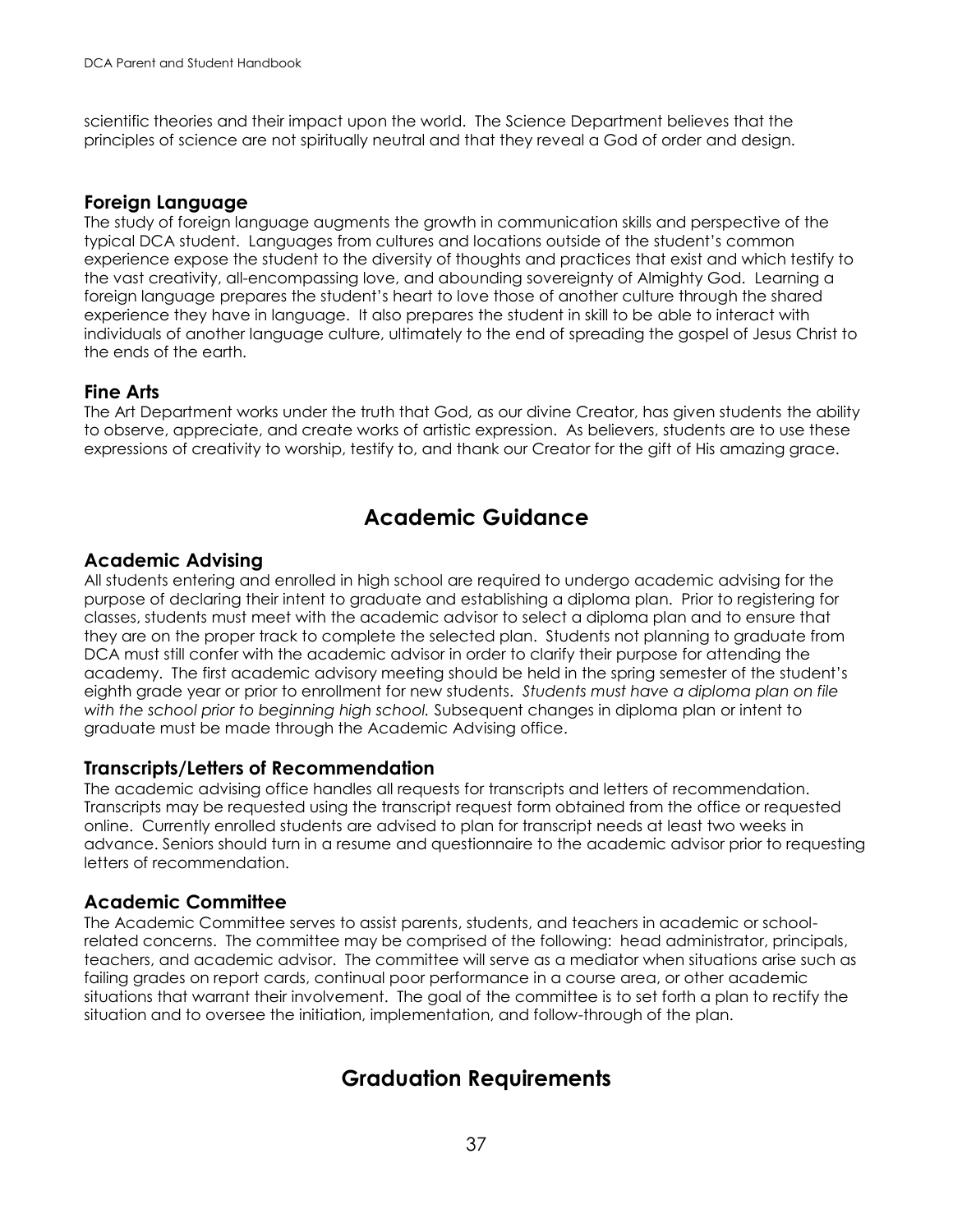During the semester before the freshman year or at initial enrollment into high school, a student must declare his intentions toward graduation. Any student who seeks to graduate from DCA must follow all policies and fulfill all requirements set forth regarding graduation. Students who declare a lack of intent to graduate and change that intent at a later time will not be allowed to graduate unless they have followed graduation policies and fulfilled all requirements. Those students not seeking a diploma from DCA will be allowed to participate in the graduation ceremony but will not walk across the stage and will not be conferred a diploma as long as that intent was declared prior to the first day of senior year. Students will not be allowed to participate in Calvary's graduation ceremony if the intent to graduate is changed to homeschool after the first day of classes of his/her senior year.

DCA allows students to choose a diploma plan that will meet their educational needs and prepare them for their post-high school educational aspirations. Each student will select a plan during the eighth grade. Transfer students will select a plan during their first year at DCA. Students should select a more rigorous plan than they anticipate following, as prerequisites for courses may hinder a change to a more difficult plan at a later time.

Students seeking a diploma from DCA must take all academic core courses (mathematics, English, sciences, social sciences, bible, and foreign language) on campus from the time of their initial enrollment or entry into high school. Exceptions to this policy include: 1) Upon the approval of the Academic Advisory Committee, students may transfer one academic core course (from an accredited school) each academic year. 2) Students who are on a course plan that would fulfill the requirements of the selected diploma plan, but who cannot complete the plan due to scheduling conflicts with other required courses, may take the conflicting course off campus. Please see the "Transfer of Credit" section for clarification. DCA reserves the right to consider extenuating circumstances and handle them as deemed necessary. In order to earn a diploma from DCA and meet residency requirements, all candidates must successfully complete a minimum of five credits on campus. They must also submit scores from either the ACT or the SAT (Scholastic Aptitude Test) and complete course requirements. Students must attain a final GPA of at least a 2.00 (70 average) to graduate. (A minimum grade of a 70 is required to receive credit in a class)

All classes taken for high school credit prior to ninth grade will appear on the transcript and count toward a student's GPA. Currently DCA accepts Algebra I and Computer I, taken before the freshman year, as credits toward high school graduation.

## **Diploma Plan course requirements** *prior* **to class of 2022 (1 credit = 1 year):**

#### **RECOMMENDED PROGRAM: Total Credits Required for Graduation: 24**

- 1. ENGLISH (4 credits)
- 2. MATHEMATICS1 (4 credits) Minimum Algebra I, Geometry, Algebra II
- 3. SCIENCE (4 credits) Including Biology, Chemistry, Physics
- 4. SOCIAL STUDIES (4 credits) Including Geography, World History, US History, Government/Economics
- 5. COMPUTER<sup>3</sup> (1 credit)
- 6. FOREIGN LANGUAGE2 (2 credits in the same language)
- 7. BIBLE (2 credits) Life of Christ and DCA Christian Worldview
- 8. ELECTIVE (2 credits)
- 9. FINE ARTS (.5 credit)
- 10. SPEECH (.5 credit)

#### **DISTINGUISHED PROGRAM: Total Credits Required for Graduation: 25**

- 1. ENGLISH (4 credits)
- 2. MATHEMATICS<sup>1</sup> (4 credits) Including Algebra I, Geometry, Algebra II, Pre-Calculus
- 3. SCIENCE (4 credits) Including Biology, Chemistry, Physics
- 4. SOCIAL STUDIES (4 credits) Including Geography, World History, US History, Government/Economics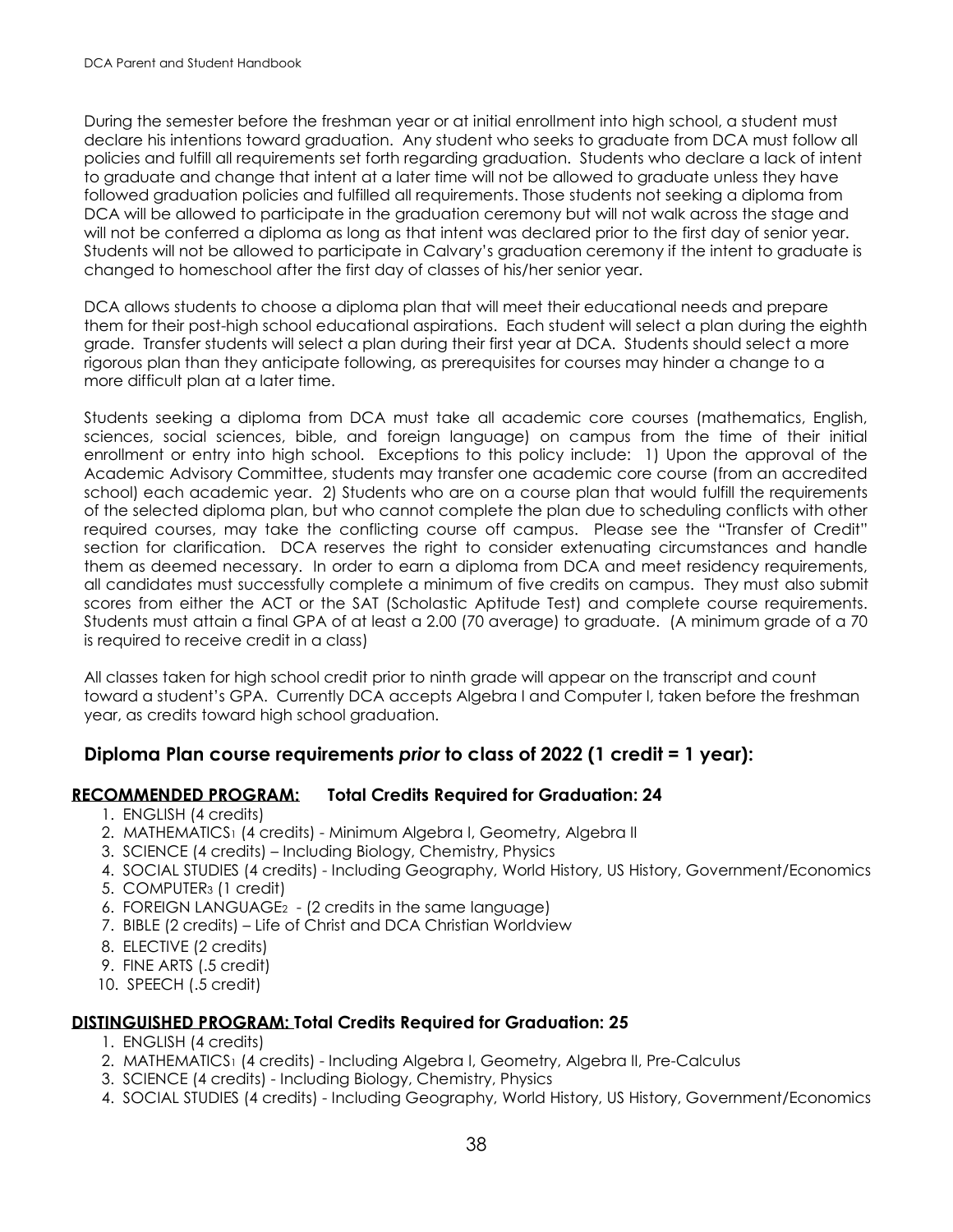- 5. COMPUTER<sup>3</sup> (1 credit)
- 6. FOREIGN LANGUAGE2 (**3** credits in the same language)
- 7. BIBLE (2 credits) Life of Christ and DCA Christian Worldview
- 8. ADVANCED ELECTIVE (1 credit) choose from approved list of options (including Calculus)
- 8. ELECTIVE (1 credit)
- 9. FINE ARTS (.5 credit)
- 10. SPEECH (.5 credit)

## **Diploma Plan course requirements** *beginning* **with the class of 2022 (1 credit = 1 year):**

#### **RECOMMENDED PROGRAM: Total Credits Required for Graduation: 25**

- 1. ENGLISH (4 credits)
- 2. MATHEMATICS1 (4 credits) Minimum Algebra I, Geometry, Algebra II
- 3. SCIENCE (4 credits) Including Biology, Chemistry, Physics
- 4. SOCIAL STUDIES (4 credits) Including Geography, World History, US History, Government/Economics
- 5. COMPUTER<sup>3</sup> (1 credit)
- 6. FOREIGN LANGUAGE2 (2 credits in the same language)
- 7. BIBLE (2 credits) Life of Christ and DCA Christian Worldview
- 8. ELECTIVE (2.5 credits)
- 9. FINE ARTS (1 credit)
- 10. SPEECH (.5 credit)

#### **DISTINGUISHED PROGRAM: Total Credits Required for Graduation: 26**

- 1. ENGLISH (4 credits)
- 2. MATHEMATICS<sup>1</sup> (4 credits) Including Algebra I, Geometry, Algebra II, Pre-Calculus
- 3. SCIENCE (4 credits) Including Biology, Chemistry, Physics
- 4. SOCIAL STUDIES (4 credits) Including Geography, World History, US History, Government/Economics
- 5. COMPUTER<sup>3</sup> (1 credit)
- 6. FOREIGN LANGUAGE2 (**3** credits in the same language)
- 7. BIBLE (2 credits) Life of Christ and DCA Christian Worldview
- 8. ADVANCED ELECTIVE (1 credit) choose from approved list of options (including Calculus)
- 8. ELECTIVE (1.5 credit)
- 9. FINE ARTS (1 credit)
- 10. SPEECH (.5 credit)

<sup>1</sup>It is highly recommended that parents review the particular math requirements for each college to which their student seeks admission. In cases where college-level calculus will be required for a bachelor's degree, students should take pre-calculus as their fourth math credit at DCA and consider taking Calculus as an advanced elective.

<sup>2</sup>It is highly recommended that parents review the particular foreign language requirement for each college to which the student seeks admission. In some cases, three years of the same foreign language may be required.

<sup>3</sup>Students transferring to DCA after 8th grade are not required to complete the computer credit but will complete one additional elective credit in its place.

## **Course Planning**

## **Middle School Course Sequences**

A junior high course plan has been developed to prepare students for high school. DCA reserves the right to require entrance testing for students who have not followed the recommended plan.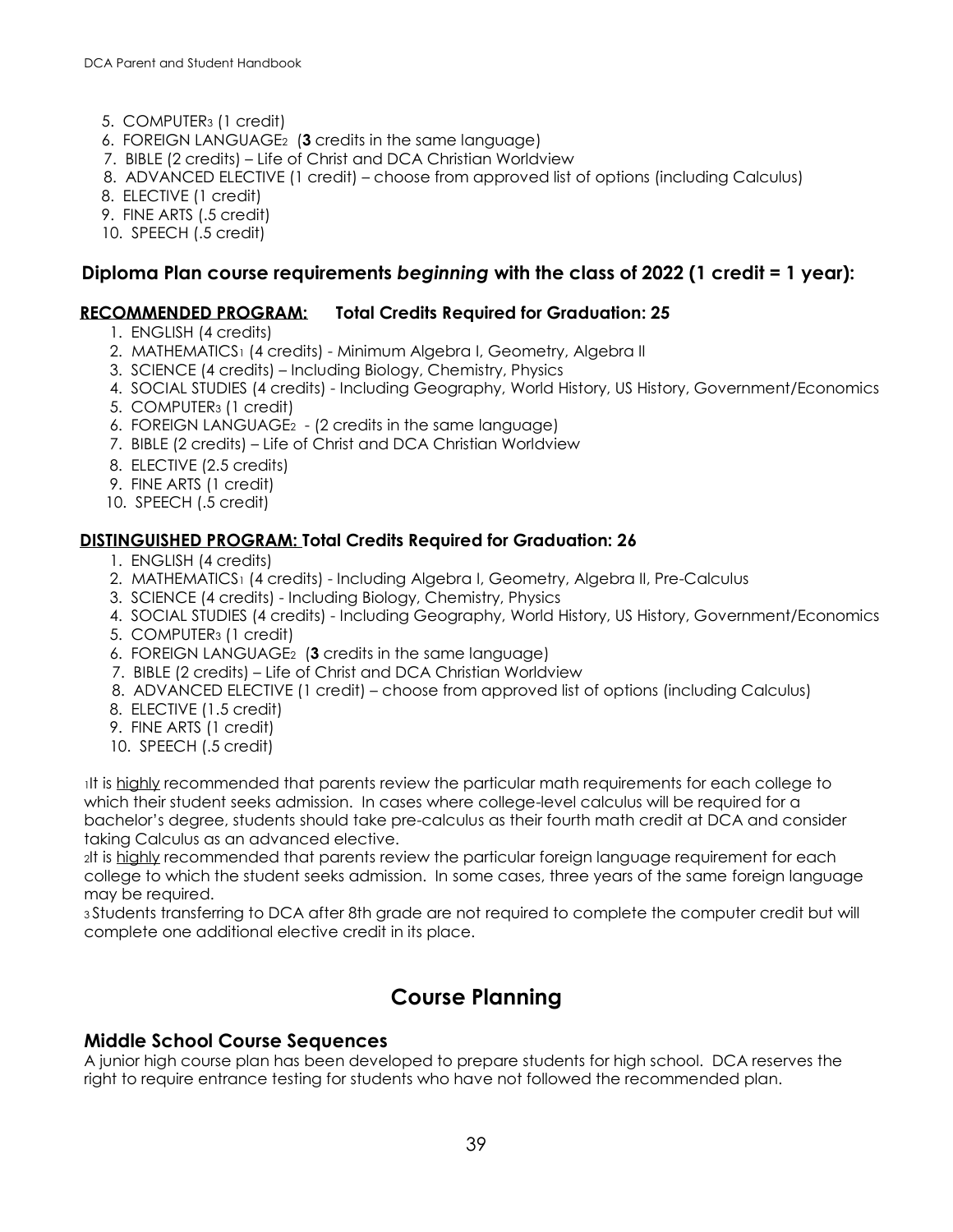Note: **5th Grade** is consider a transitional year and has a pre determined course, it does not include elective options.

| <b>Sixth Grade</b> | <b>Seventh Grade</b>           | <b>Eighth Grade</b>             |
|--------------------|--------------------------------|---------------------------------|
| English 6          | English 7                      | English 8                       |
| Math 6             | Fundamentals or Pre-Algebra    | *Pre-Algebra or Algebra I (1 HS |
| Science 6          | Life Science                   | credit)                         |
| History 6          | <b>Texas History</b>           | <b>Physical Science</b>         |
| <b>Electives</b>   | <b>Bible</b>                   | US History                      |
| (Art/Keyboarding)  | Elective (Latin/Theater/Choir) | Computer (1 HS credit)          |
|                    |                                | Elective (Spanish Intro/Choir,) |

\*Pre-algebra is a prerequisite for Algebra 1. Students taking FOM in 7th grade must enroll in Pre-algebra or transfer it in prior to starting Algebra 1. See detailed chart of math sequences in this section.

Middle School students are required to take all core, bible, & computer classes. If not taken at DCA, family will be required to transfer in these classes from an accredited source. A transfer fee of \$250 per course will be assessed. Note: Algebra and 8th grade Computer are high school credit bearing classes and follow high school transfer credit policy.

#### **Recommended Course Sequences**

DCA prescribes a sequence of courses to ensure that all students complete the required course of study for their selected diploma plans. Students who choose to diverge from the recommended sequence risk scheduling conflicts, at no fault of the school, which may result in the inability to register for required course work and thus prevent graduation.

#### **RECOMMENDED PLAN**

| 8th grade*     | Freshman year    | Sophomore year | Junior year       | Senior year          |
|----------------|------------------|----------------|-------------------|----------------------|
|                | English I        | English II     | English III       | English IV           |
| Pre-Algebra or | Algebra 1 or     | Geometry or    | Alg 2 or Found of | Consumer             |
| Algebra I      | Geometry         | Algebra II     | College Math or   | Math/PreCalculus***  |
|                |                  |                | Precal            |                      |
|                | Geography        | World History  | <b>US History</b> | Govt./ Econ.         |
|                | Biology          | Chemistry      | Physics           | A&P/ other Science   |
|                | Life of Christ   | Spanish I      | Spanish II        | <b>DCA Worldview</b> |
| Computer       | Speech/Fine Arts | Elective       | Elective          | Elective***          |

#### **DISTINGUISHED PLAN**

| 8th grade* | Freshman year    | Sophomore year | Junior year       | Senior year          |
|------------|------------------|----------------|-------------------|----------------------|
|            | English I        | English II     | English III       | English IV           |
| Algebra I  | Geometry         | Algebra II     | Pre-calculus      | Advanced             |
|            |                  |                |                   | Elective**           |
|            | Geography        | World History  | <b>US History</b> | Govt. / Econ.        |
|            | Biology          | Chemistry      | Physics           | A&P/other            |
|            |                  |                |                   | science              |
|            | Life of Christ   | Language I     | Language II       | <b>DCA Worldview</b> |
| Computer   | Speech/Fine Arts | Elective       | Elective***       | Language III         |

Please note that current DCA students will take Computer and Algebra 1 in the eighth grade for high school credit.

\*\* See approved list of Advanced Electives for options

\*\*\* Optional credits. A fifth math credit is not required but it is highly recommended that students take a math class their senior year.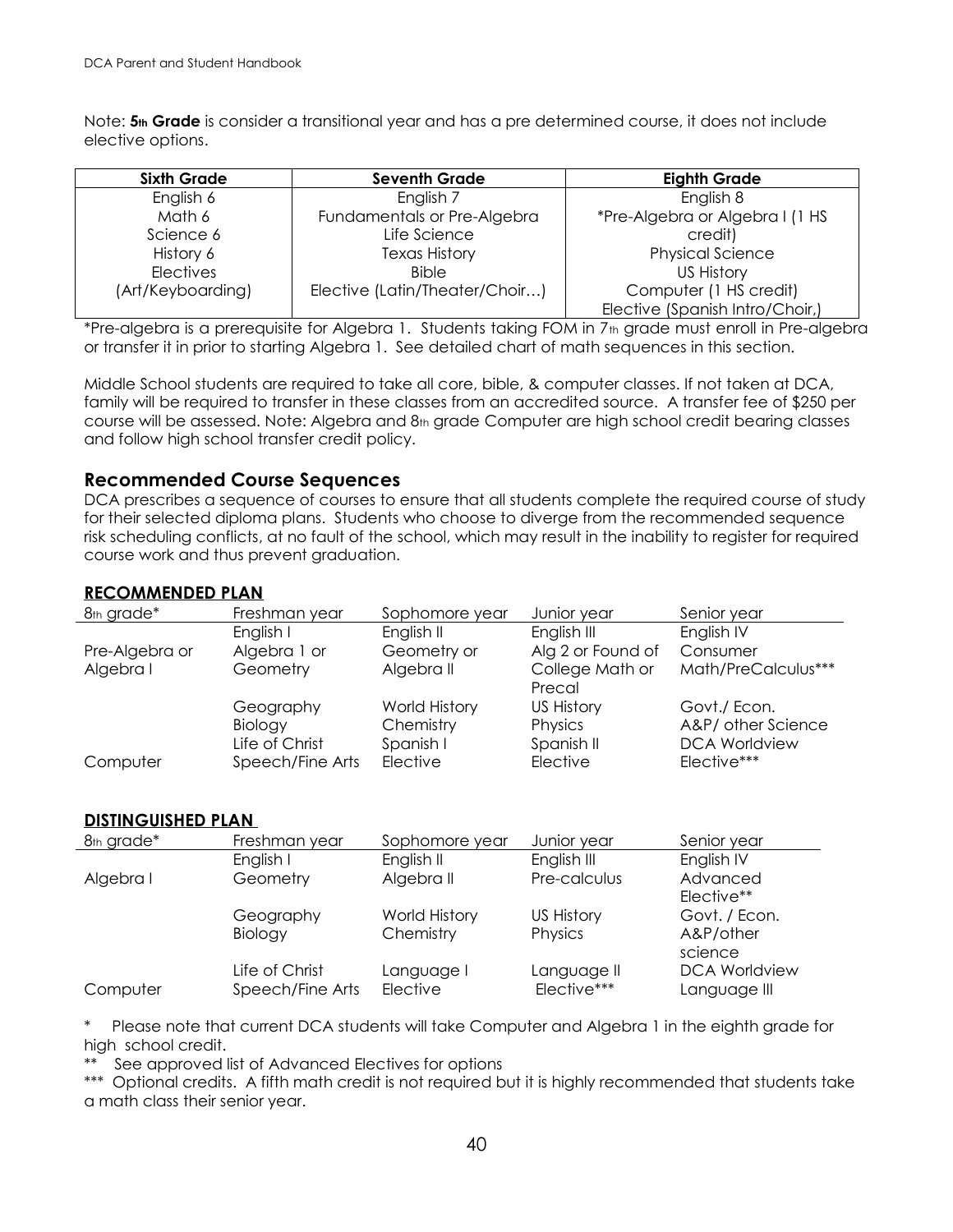## **Secondary Math Sequence Options**

|                                                                                                                                                                                                                                                                                                                                                                                                                                                                                                                                                                                                                                                                                                                                                                                                                                                                                                                                                                                                                                                                                                                                                                                                                                                                                                                       |                      | $\overline{7}$               | 8               | 9         | 10         | 11                                                                       | 12                                                       |
|-----------------------------------------------------------------------------------------------------------------------------------------------------------------------------------------------------------------------------------------------------------------------------------------------------------------------------------------------------------------------------------------------------------------------------------------------------------------------------------------------------------------------------------------------------------------------------------------------------------------------------------------------------------------------------------------------------------------------------------------------------------------------------------------------------------------------------------------------------------------------------------------------------------------------------------------------------------------------------------------------------------------------------------------------------------------------------------------------------------------------------------------------------------------------------------------------------------------------------------------------------------------------------------------------------------------------|----------------------|------------------------------|-----------------|-----------|------------|--------------------------------------------------------------------------|----------------------------------------------------------|
|                                                                                                                                                                                                                                                                                                                                                                                                                                                                                                                                                                                                                                                                                                                                                                                                                                                                                                                                                                                                                                                                                                                                                                                                                                                                                                                       | Recommended          | Fundamen-<br>tals of<br>Math | Pre-<br>Algebra | Algebra I | Geometry   | Algebra II                                                               | Foundations of<br>College<br>Algebra or Pre-<br>Calculus |
| Math Sequence                                                                                                                                                                                                                                                                                                                                                                                                                                                                                                                                                                                                                                                                                                                                                                                                                                                                                                                                                                                                                                                                                                                                                                                                                                                                                                         |                      | Pre-<br>Algebra              | Algebra I       | Geometry  | Algebra II | Foundations<br>of College<br>Algebra                                     | Pre-Calculus or<br>Consumer Math<br>(optional)           |
|                                                                                                                                                                                                                                                                                                                                                                                                                                                                                                                                                                                                                                                                                                                                                                                                                                                                                                                                                                                                                                                                                                                                                                                                                                                                                                                       | <b>Distinguished</b> | Pre-<br>Algebra              | Algebra I       | Geometry  | Algebra II | Pre-Calculus                                                             | Calculus                                                 |
|                                                                                                                                                                                                                                                                                                                                                                                                                                                                                                                                                                                                                                                                                                                                                                                                                                                                                                                                                                                                                                                                                                                                                                                                                                                                                                                       |                      |                              |                 |           |            | Shaded cells represent math credits that show on high school transcript. |                                                          |
| <b>Gpa Calculation And Class Rank</b><br>The following policy establishes a clear and consistent process for determining which courses would be<br>used in earning grade points and in determining rank in class. Therefore a student will carry an earned<br>GPA each semester and a ranking GPA.<br><b>Earned GPA</b><br>This GPA is calculated using all courses completed to date within the student's diploma plan, including<br>any classes the student might have had to repeat due to failure. This GPA will be used throughout a<br>student's high school career and will be reported on transcripts.                                                                                                                                                                                                                                                                                                                                                                                                                                                                                                                                                                                                                                                                                                        |                      |                              |                 |           |            |                                                                          |                                                          |
| <b>Ranking Index</b><br>The ranking index will only be used to rank the top 10% of seniors, including the class valedictorian and<br>salutatorian. Ranking will be determined at the end of the 3rd quarter and will be based on all Math,<br>Science, English, History, Language, Bible and Computer classes taken by the student. If necessary,<br>ranking may be re-evaluated at the end of 4th quarter.<br>A student must attend DCA for the junior and senior years and be on the distinguished diploma plan in<br>order to be named class valedictorian or salutatorian. Class rank will not be determined beyond the<br>top 10% of students.                                                                                                                                                                                                                                                                                                                                                                                                                                                                                                                                                                                                                                                                   |                      |                              |                 |           |            |                                                                          |                                                          |
| <b>Ties in Rank</b><br>The way rank is calculated creates the potential for many students to share the same ranking index.<br>Having a system in which multiple students can be tied for valedictorian benefits those seeking college<br>admissions. Internally, there is no desire or need to break ties merely for the sake of breaking ties.<br>Externally, in the case of scholarships or college admissions, there may be the need or requirement on<br>the part of the external agency to break ties. For this purpose, a procedure to address ties is needed.<br>Since the actual ranking index is based on a specific set of core or foundation courses, it is appropriate<br>to use the grades in these same courses in addressing ties. The actual numeric grades within the<br>approved courses being used in the calculation of the Ranking Index<br>will be averaged and used to break ties as needed. In the event two or more students have the same<br>Ranking<br>Index and the same numeric average over the established courses, no further tiebreakers will be utilized<br>and the students will be considered officially tied. Again, ties will be addressed only as required for<br>external uses. Students with the same ranking index will be considered tied for DCA recognition<br>purposes. |                      |                              |                 |           |            |                                                                          |                                                          |

## **Gpa Calculation And Class Rank**

## **Earned GPA**

## **Ranking Index**

## **Ties in Rank**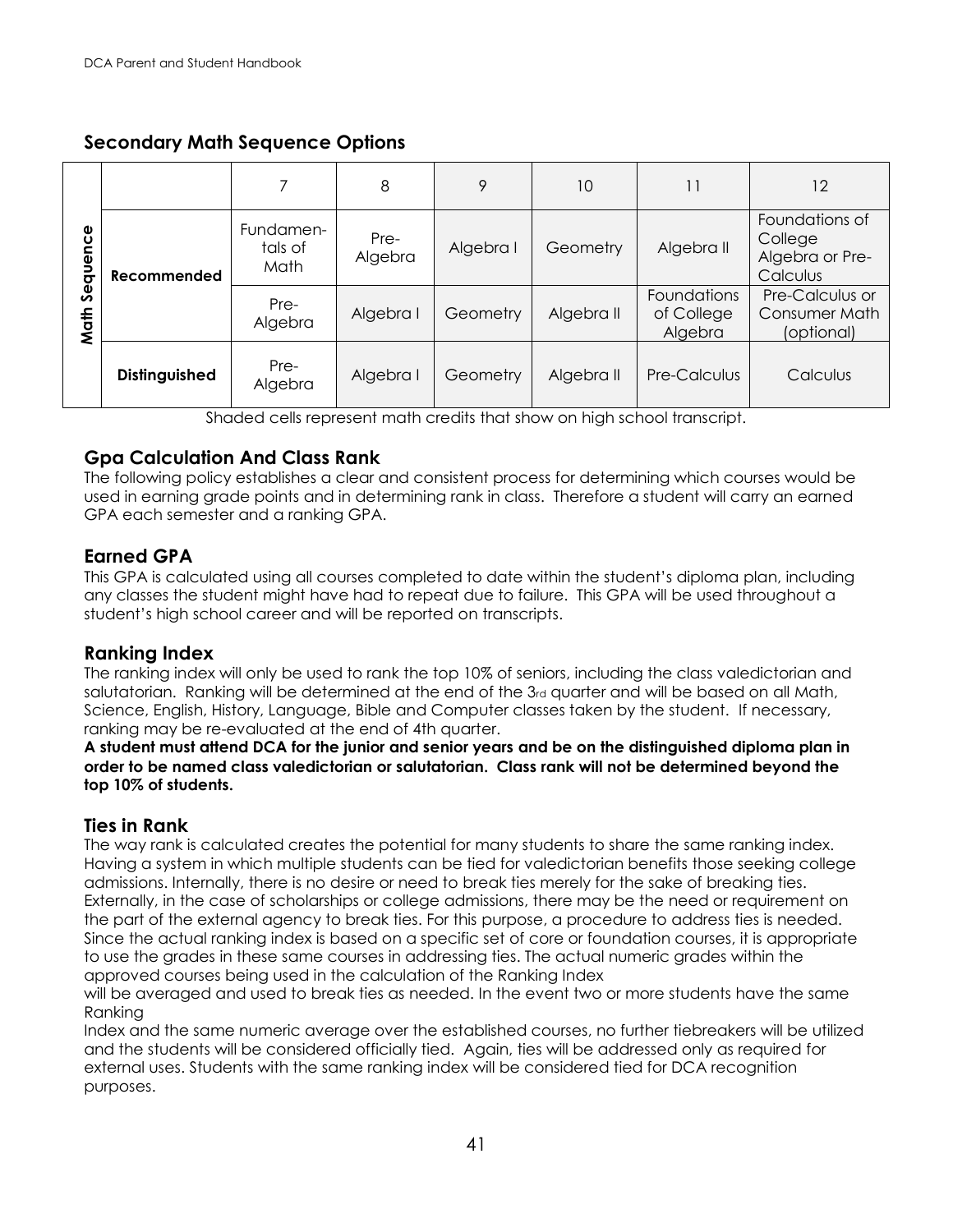## **Dual & Transfer Credits**

## **Middle School Transfer Credit Requirements**

Middle School students are required to take all core, bible, & computer classes. If not taken at DCA, family will be required to transfer in these classes from an accredited source. A transfer fee of \$250 per course will be assessed. Note: Algebra and 8th grade Computer are high school credit bearing classes and follow high school transfer credit policy.

## **Transferring High School Students**

All prior course work must be submitted for approval using the method set forth in the Guidelines for Transfer Credit and approved by the Academic Advisory Committee before the first day of class. All transferring high school students must fulfill the requirements for all course work as determined by DCA. Any student who does not meet the requirements must fulfill the requirement by completing the appropriate course at DCA.

## **Guidelines for Transfer Credit upon Initial Enrollment**

From an accredited or private school

To meet the school's criteria, a transfer credit must have a passing final grade and either:

- 1. Be a credit bearing class from an accredited high school, which is equivalent in content, level, and rigor to the required DCA course; or
- 2. Be a class from a private school which is equivalent to a class offered by DCA. (The Academic Committee reserves the right to verify that the course content is equivalent to that required at DCA.)

Students must submit transcripts showing completion of this coursework.

#### From a home school format

To meet the school's criteria and receive credit, a transfer course must have a passing final grade and:

1. Use a standard high school level textbook (not merely a fill-in-the-blank workbook approach, unless

deemed by the academic committee appropriate for the subject matter).

- 2. Use regular closed book tests or essays, projects, research papers, and so forth, dependent upon the level and type of course material.
- 3. Provide information that the time spent and material covered is equivalent to DCA's expected levels of study and performance. One (1) credit is given after the satisfactory completion of two semesters in any one class. Example: for academic courses at DCA, one credit is equal to ninety-six (96) hours of actual in-class instruction time plus an additional ninety-six (96) hours of out-of-class study time. So, in one school year, a minimum of ninety-six (96) hours of instruction time is required for one (1) credit and each semester accounts for forty-eight (48) hours of instruction.

In absence of student work to be evaluated (for initial enrollment purposes only) A student may demonstrate mastery of prerequisite material in math, English, or a foreign language by successfully passing a DCA entrance exam and at least one semester of work with a grade of C or above. (Example: A student passes the entrance exam to Algebra II and makes at least a C the first semester. Based on this, the transfer credit to Algebra I is granted.)

A student may also take a competency exam for a particular class to receive credit for that course (Example: student does not have material to be evaluated from a home-study biology course, so the student can take a biology competency exam to receive credit). The student must pass the competency exam with a grade of 70% or higher to receive credit. No grade will appear on the transcript; however, credit will appear as a transfer credit.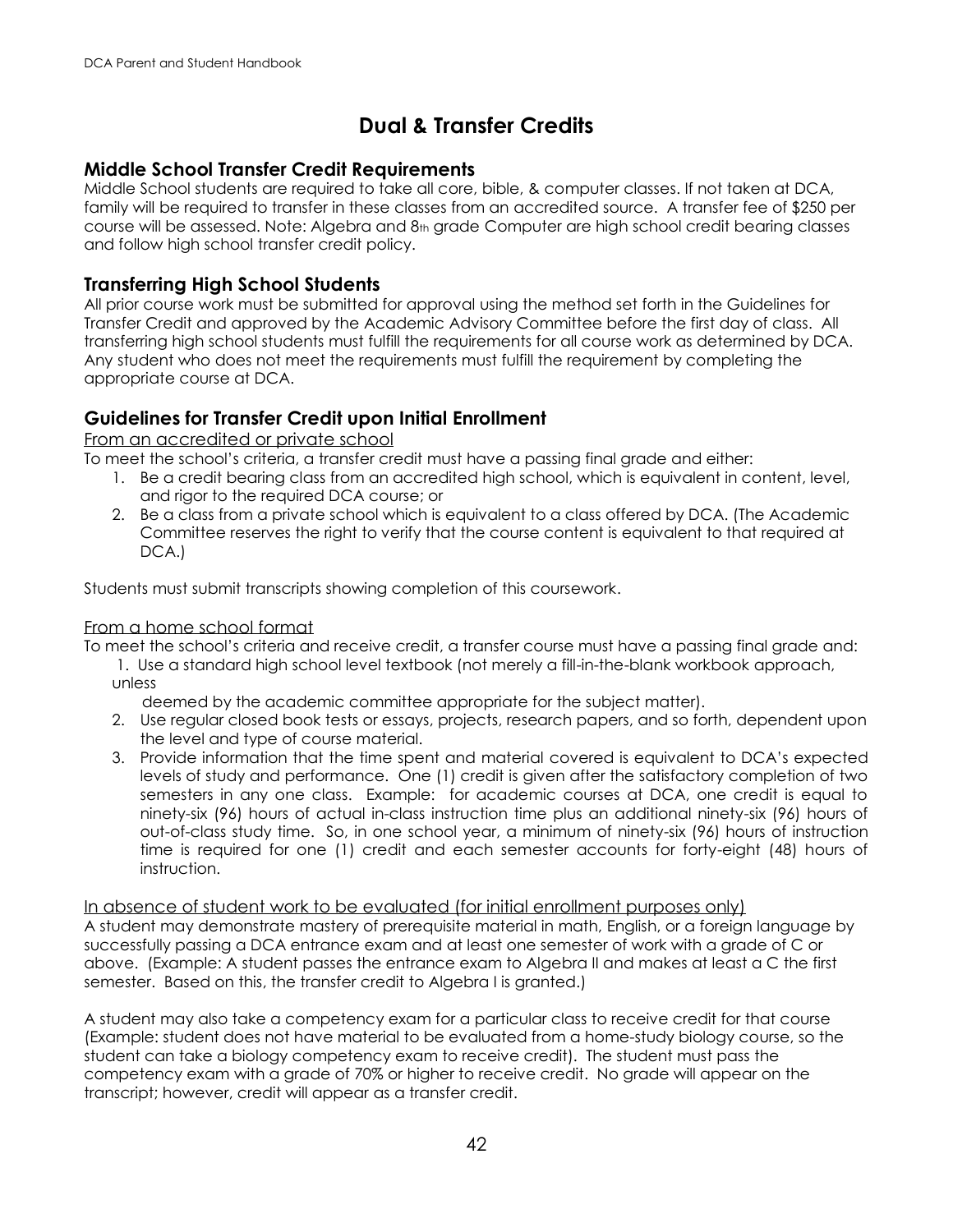#### Transfer Credit Fee

Families seeking to transfer courses from a non-accredited source at initial enrollment will be subject to a per course fee with no maximum. All transfer courses taken while enrolled at DCA will be subject to a per course fee with no maximum. These fees are due upon the initial request for transfer course with the related forms.

#### Proctoring Fee

Families who require test proctoring for a transfer course will be subject to a fee per proctoring session. This fee is due at the time of the proctoring session.

#### **Transfer Credits for Currently Enrolled High School Students**

Students will be allowed to transfer in no more than two credits per year – two dual credits or one dual credit/one transfer credit. (See below for more information about dual credit.) Students are not allowed to transfer in more than one credit unless one of them is obtained through dual credit. Students who choose to take a course off campus must be in good standing with the school and follow the procedure for requesting transfer credit detailed in the guidelines below. It is the responsibility of the student and the student's parents to follow these policies and fulfill all requirements. Failure to follow policies, fulfill requirements, or submit complete and accurate documentation will result in the student not receiving approval for that course and may cause the student not to graduate.

#### **Please note: No more than half of the credits required may be taken as transfer credits for any course offered at DCA. (i.e. student may not take more than 2 math credits as transfer credit if 4 are required to graduate; no more than 1 Spanish credit transferred if 3 credits are required to graduate)**

#### Procedure for Requesting Transfer Credit

- 1. Transfer courses are requested on a per course basis. Courses are offered by semester and both semester grades are required for full credit to be received.
- 2. Complete a "Request for Transfer Credit" form. The student and parent must sign the form acknowledging that they understand and agree with the requirements and policies set forth for transfer credits. Forms to request transfer credits must be turned in by the last day of course selections in the spring. Transfer fees will be applied to the next school year's invoice. *All transfer credits must come from an accredited institution, with the exception of a fine art credit.* (See those requirements below)
- 3. Any changes regarding course provider must be approved by the Academic Committee before beginning course work. Failure to gain approval for changes will result in the course's not receiving credit.
- 4. NOTE: Pre-requisite courses must be completed in time to go on to the next class.
- 5. Upon completion of the course, student must request that a transcript be sent to the academic advisor at DCA. *Credit will not be awarded until this transcript is received.* DCA will not release a senior's completed DCA transcript with graduation date until all transfer credits have been verified with said transcript.
- 6. Failure to follow the guidelines put forth by DCA will result in the refusal of the course semester for credit and will require the student to take said course at DCA to fulfill the required credit.

#### Transfer Credits for Fine Arts Requirement

A fine arts credit may be met by the above method or through "private instruction." Students must complete all transfer paperwork and receive approval of the curriculum and course instructor before beginning private instruction**. Students requesting transfer credit through private instruction must complete thirty-two hours (sixteen per semester) of instruction combined with sixty-four hours (thirty-two per semester) of chronicled outside practice/independent work. This completes the ninety-six hours of "classroom" work required.** In lieu of course work and tests, submission of a log recording instruction (initialed by private instructor) and practice (initialed by parent) time will be required with the Course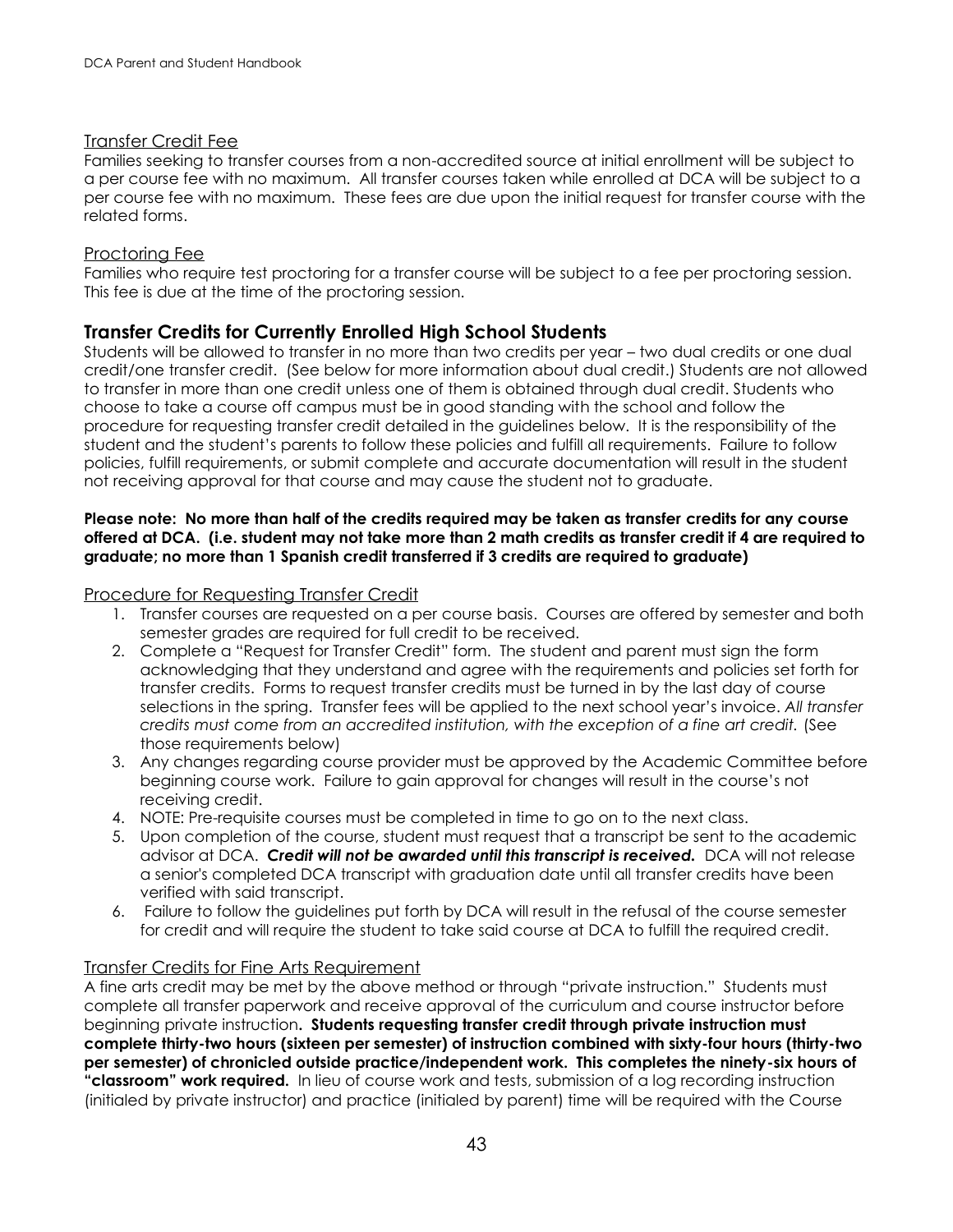Approval form. Course length requirements are the same for a fine arts course as that of an academic course and are outlined in the Student Handbook. Students may be required to submit a recording of a performance or piece of artwork to the Academic Committee.

#### Proctoring Fee

Families who require test proctoring for a transfer course will be subject to a fee per proctoring session. This fee is due at the time of the proctoring session.

## **Dual Credit Courses**

Beginning the summer after  $10<sub>th</sub>$  grade, students may request to transfer in two credits per year (or 1) credit if also taking transfer credit) for a maximum of 4 credits to be applied toward graduation requirements through dual credit courses. (Two semesters of history or English equates to 1 credit of the same at DCA). Currently, North Central Texas College and Texas Women's University are the only approved institutions for dual credit. Other institutions may be considered but require approval BEFORE enrollment. Only courses listed on the respective college's Course Equivalencies Guide will be accepted for dual credit. This guide may be requested from the advising office along with the Dual Credit Request form. It is the student's responsibility to fulfill all prerequisites set forth by NCTC or TWU for enrollment (i.e., testing, prior coursework, academic standing, etc.) as well as pays all fees required by the respective college. Courses taken for dual credit will count toward a student's GPA and appear on the transcript as such. Letter grades will transfer as follows: A – 97, B – 87, C – 77. Any grade below a 70 is considered failing and will not receive credit. Students taking dual credit will incur a processing fee. *Note: Grades in dual credit courses may be considered when determining eligibility at the end of each quarter.* 

## **Grade Level Classification And Promotion**

Initially, students will be placed into courses based on grade reports, transcripts and placement exam scores. The administration will place students accordingly. *Students must earn a grade of 70% or higher to pass a course.* Student promotion is on a course-by-course basis. Students are not promoted based on grade level. Exception: students entering 1st, 2nd, and 3rd grade are promoted based on grade level due to the use of self-contained classrooms.

## **Instructional Practices**

## **Attendance and Credits**

#### Definition of Credits

In general, one DCA credit is equivalent to a full year's instruction in a given course of study (1/2 credit per semester). Properly enrolled students will earn course credits on a semester-by-semester basis. The standard Per Credit Requirement (PCR) for all courses offered at DCA will be ninety-six hours of instruction for each credit earned. Lab courses will have an additional required lab. Thus, the fall and spring semesters for DCA will normally be scheduled for sixteen weeks of instruction with each semester accounting for 48 hours of instruction.

#### **Attendance Requirements**

In order to successfully complete a course of study, students must attend at least 87.5% of each course's regularly scheduled class sessions. **For example, this means that they may not be absent more than** *six* **times during a semester for a course meeting three times each week and** *four* **times for a course meeting twice each week.** *A student is considered absent if half or more of the class is missed*. Students failing to meet attendance requirements will not be recognized as having completed the course (meaning they will be awarded an incomplete and, in the case of credit-bearing high school courses, denied credit for the course). In most cases, a failure to successfully complete a course because of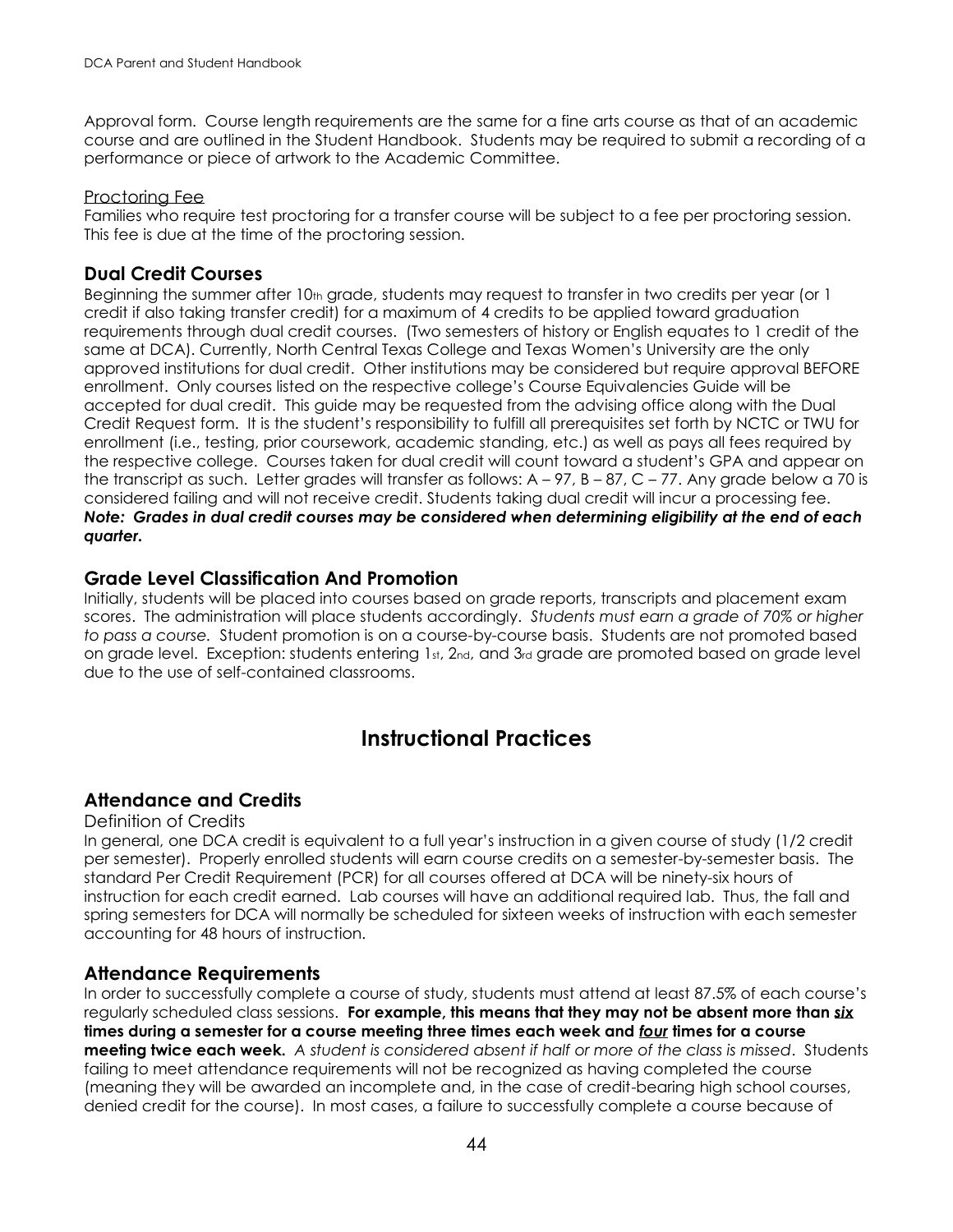excessive absences will also prevent a student from being able to register for the next course in the sequence. A variance to this requirement may be granted by the administration to a properly enrolled student when that student has been unable to meet the attendance requirements of the course or courses in which he is properly enrolled due to circumstances beyond the family's control (such as an extended illness), provided that the student has, in the judgment of the DCA instructor overseeing his work, achieved minimum mastery of the course content, as defined by the relevant school and curriculum policies and standards. Removal of the incomplete may be accomplished by the granting of a variance or by make-up work prescribed by the school.

## **Absences and Make-up Work**

## **Excused Absences**

Parents must email or send a note explaining the reason for absence and stating date(s) and classes missed. This must be turned into the office within a week of absence. Failure to do so will result in an unexcused absence. Work due on the day of initial absence is due upon return to school. **NOTE projects, papers and other long term assignments are due by the original due date.** After returning to class, a student has the number of days absent to turn in work assigned during the period of absence. For example, a student absent for three school days will have three school days from the day he returns to class to turn in work assigned during those three days. (If the student is absent on Monday, work assigned on Monday will be due Friday.) If a student is sick on a home-study day, the policy still applies and arrangements must be made with the teacher. If the parent wishes to pick up the absent student's work on the day of the absence, he should communicate with the teacher so that he may do so after the student's last class. It will be in a file in the office.

If you know if you are going to be absent, please note that teachers are not required to give assignments beyond the current assignments listed in Renweb. Families are responsible to obtain assignments from fellow classmates or Renweb. No penalty will be assessed if procedures have been followed. Failure to follow these guidelines will result in unexcused absences.

As stated above, in order to successfully complete a course of study, students must attend at least 87.5% of each course's regularly scheduled class sessions - six absences for secondary, four for elementary. Students failing to meet attendance requirements will not be recognized as having completed the course (meaning they will be awarded an incomplete and, in the case of creditbearing high school courses, denied credit for the course).

#### Absences due to extra/co-curricular activities

These absences will not reflect negatively on the student's record of course completion and credits earned. Work due on the day of the event must be turned in to the teacher before the student leaves unless other arrangements have been made by the athletic department. Failure to do so will result in a late penalty. **NOTE - projects, papers and other long term assignments are due by the original due date.**

## **Absences and extracurricular activities**

Student must be in attendance each day at all enrolled classes in order to participate in practice or games. Individuals with extenuating circumstances may be excused by the Principal and/or Athletic Director. It is the responsibility of the student to notify his/her coach if and when an extenuating situation arises.

## **Unexcused Absences**

Absences other than those described above under "excused absences" will be unexcused and work due that day will be considered a zero. Tests may not be made up. It will be the student's responsibility to get any assignments which are not on the assignment sheet from a classmate.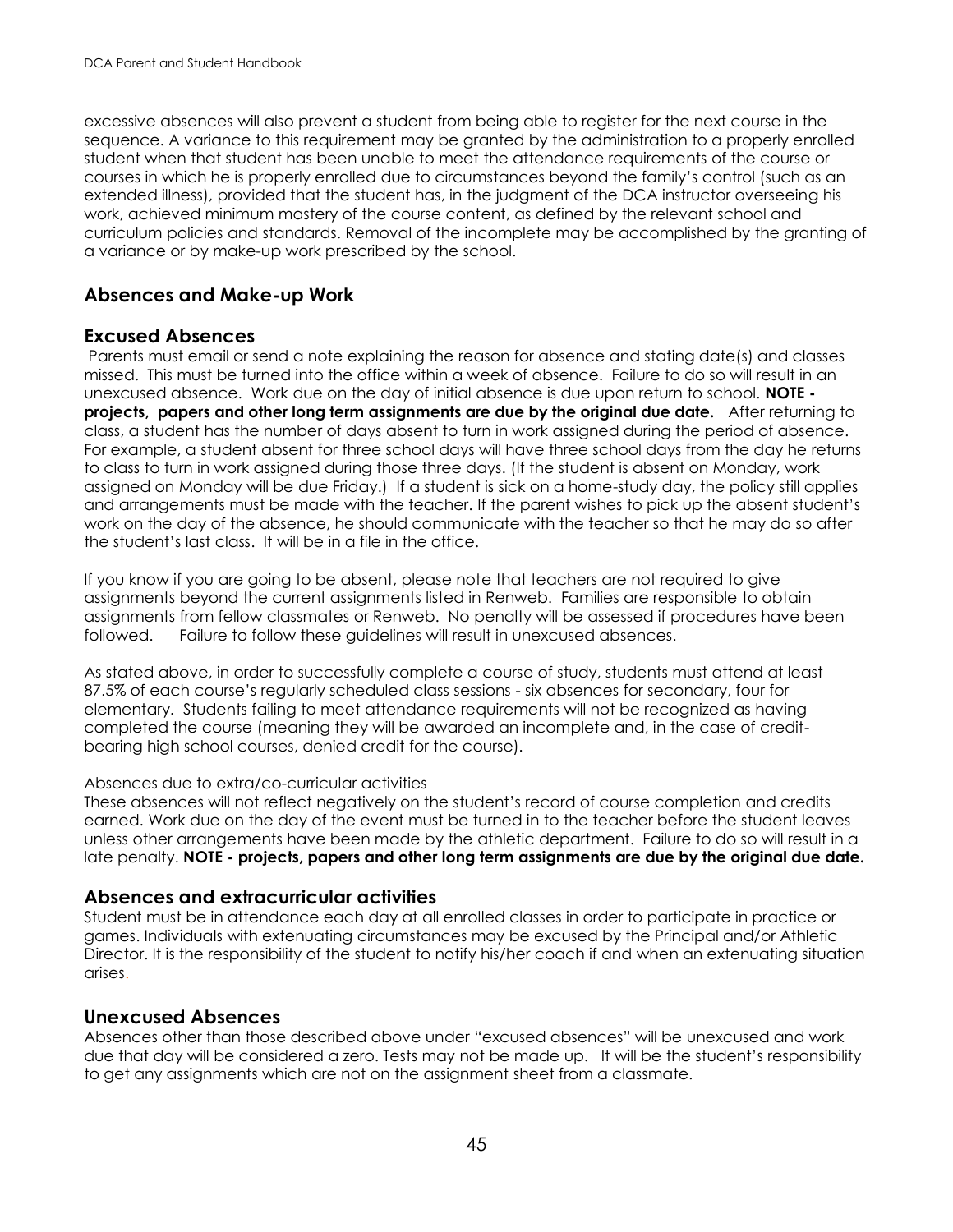#### **Scheduled Appointments**

Doctor appointments should be made on days students are not in class. Please do not schedule appointments during class hours.

#### **Tardy Policy**

An absence will be given for a student who is tardy by thirty minutes or more (missed half the class or more).

#### **Secondary Students**

On the **third**, and each subsequent tardy in a class within a semester, students will be required to serve a lunch detention. On the  $4<sub>th</sub>$  tardy, a parent conference may be required. The  $6<sub>th</sub>$  tardy, and each subsequent tardy, will result in an **unexcused** absence.

#### **Elementary Students**

Students should report to chapel by 8:15 or be counted tardy. On the **third** tardy within a semester a parent conference may be required. On the  $4<sub>th</sub>$  tardy, and subsequent tardies, within a semester, students will be required to serve a lunch detention.

## **Grading, Evaluation, And Feedback**

#### **General Perspectives**

In recent years there has been considerable discussion, in both public and private education, regarding the proper role of evaluation, grading, and other forms of feedback on student progress and achievement. All of this discussion has led to very little agreement among the parties concerned, although there has been a general trend away from objective standards. In the public sector, this trend is finding concrete expression through the process of grade inflation and the so-called outcome-based education approach, and in the private sector, through a tendency to avoid grades altogether.

Ultimately, the problem stems from the "rootlessness" of modern thought: having denied the reality or validity of all absolute standards, modern man naturally finds himself unable to define any real or valid standards at all. Christian educators need not be caught in this contemporary web of self-deception; we have a final standard containing principles that govern all facets of life. DCA holds the word of God to be the only final and dependable standard, a standard that has absolute authority over all that believers do, both corporately and individually.

Responsible grading and evaluation practices is the goal of DCA. DCA will strive to view and publicly present grades, not as a commentary on the relative worth and value of the individual, but rather as accurate reflections of the quality of his work in a given subject at a given time. While many in American society do indeed use grades for the purpose of classifying students, DCA avoids this tendency. At DCA, grades serve four basic purposes: 1) to help teach, rebuke, correct, and train, 2) to help in the on-going placement of students at a level and in subjects responsive to their needs, background, and abilities, 3) to provide a just and legitimate means of holding students accountable for the quality of their work, and 4) to provide an ongoing and widely understood means of communicating a student's relative progress and achievement to his parents and other parties, such as college entrance boards or other schools to which the student may transfer, who have a legitimate interest in knowing such information.

#### **Grading System**

The following grades are recognized (including dual credit/transfer classes)

| Needs Improvement |
|-------------------|
| Satisfactory      |
| Excellent         |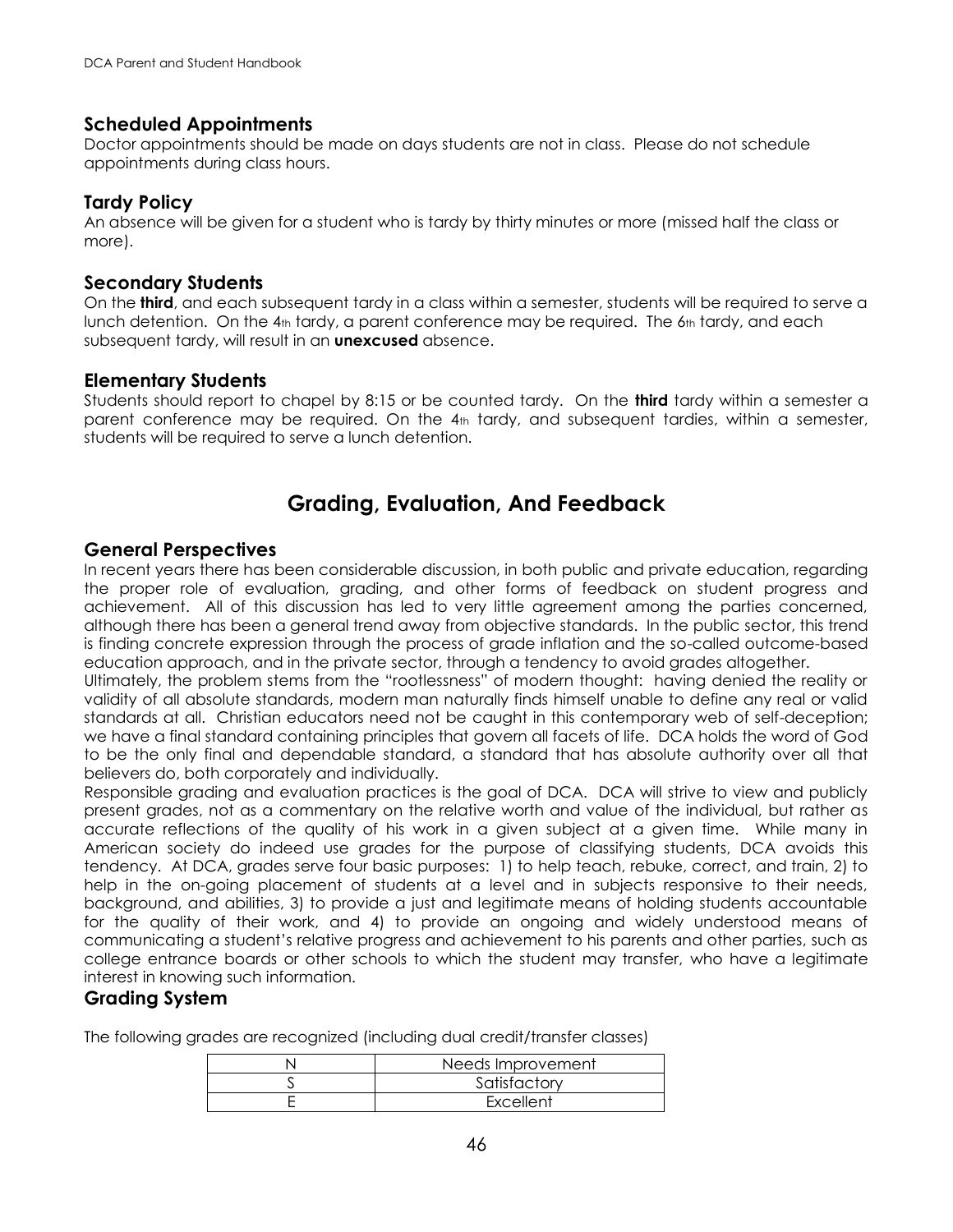| <b>Numeric Grade</b> | Letter Grade              | <b>Grade Point</b>        |
|----------------------|---------------------------|---------------------------|
| 90-100               |                           | 4.C                       |
| 80-89                |                           | 3.0                       |
| 70-79                |                           | 2.0                       |
| 0-69                 |                           | 0.0                       |
|                      | P/WP – Pass/Withdraw Pass | No grade point is awarded |
|                      | F/WF - Fail/Withdraw Fail | No grade point is awarded |

#### **Interim Reports**

If a student's average is below eighty at mid-quarter, an interim report will be distributed. Parents are encouraged to keep up with their son or daughter's grades through RenWeb (DCA's online data management system). Teachers will update student grades weekly.

## **Report Cards**

Report cards are issued after each eight-week quarter. Comments, in lieu of grades, are given in Kindergarten and First grades, and Kindergarten through Fifth grade art, and music. If an incomplete is issued on a report card, the student has two weeks to complete the requirements to receive credit unless a variance is granted by administration. If the work is not completed at that time, the student will receive zeroes. In either case, the grade will be calculated and a new report card issued.

#### **Semester Exams and Averages**

Comprehensive semester exams are given at the secondary level for all classes. Exams in English, math, science, and history classes will be administered on final exam testing days. Exams in all other courses will be administered before the specified final exam days. The semester exam accounts for 20% of the student's semester average with each quarter representing 40% of the average.

## **Adding and Dropping Classes**

Students properly enrolled and in good standing with DCA may add a class until the end of the first full week of classes, provided space is available in the desired class. Students may withdraw from (or "drop") a class or classes any time before the end of the first quarter of the semester without incurring academic penalties. Any course dropped by a student between the end of the first/third quarter and progress reports in the second/fourth quarter, will be recorded on the student's academic record with a WP for "withdraw passing" or WF for "withdraw failing" based on the student's grade at the time of withdrawal. No class credit will be awarded for any class in which a grade of WP or WF is awarded. After the progress reports go out in the second/fourth quarters, students must complete the course and the grade earned will be reported on the transcript. No "incomplete" status is available for a withdrawing student. Forms are available in the academic advisor's office for all schedule changes. Schedule change forms must be signed by the parent(s) and approved by DCA. For more information on the financial impact of adding or dropping classes, please refer to "Financial Policies" section.

## **Dropping Athletics**

Should a student drop a sport once practice starts, the student along with his/her parents, may be required to meet with the Athletic Director before registering for another sport. See "Financial Policies" to see the financial ramifications for dropping sports.

## **Auditing**

DCA does not allow the auditing of classes. Any student enrolled in any class at DCA will receive credit for and a grade reflecting his level of achievement in the class.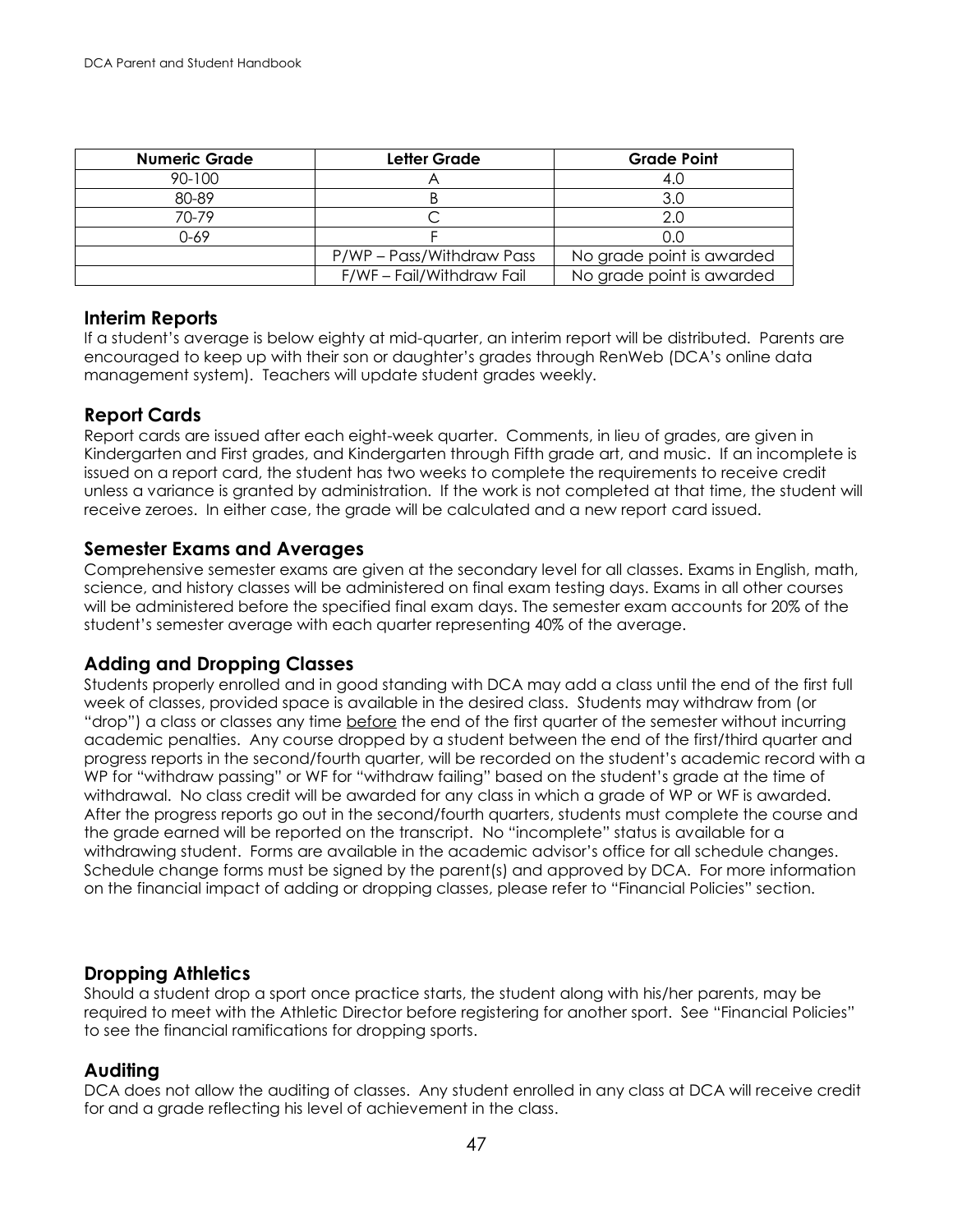## **Senior Final Exam Exemption Policy**

Only senior students may be exempt from their final spring semester examination. In order to be exempt seniors must meet the following criteria in a given course:

- 1. Student has a current overall "A" average in the course. (Determined by averaging the 3rd quarter and current 4th quarter grade)
- *2.* Student has maintained a commendable attendance and tardy record during their senior year. Commendable is defined as no unexcused absences and no more than 2 tardies in a class. (*Three or more tardies in a class for the year will keep students from being exempt in the spring!)*
- 3. Student's conduct has not required any major disciplinary actions. Repeated minor disciplinary infractions (i.e. dress code infractions) will also disqualify student from exemption from any and all exams.

## **Academic Probation**

Students may also be placed on academic probation for unacceptable academic performance. Unacceptable academic performance is defined as one F, or a GPA less than 2.0.

Once students are placed on academic probation, they will be given one semester (two quarters) in which to improve their academic performance to a level of 70%. If this is not achieved, the student may be required to withdraw from school at the end of the applicable semester.

Students placed on academic probation at the end of the first semester may not be invited to reenroll. If the student has made satisfactory academic improvements by the end of the school year, the probation status may be lifted and re-enrollment will be permitted, providing there is space available in that particular grade at that time and student is still able to meet graduation requirements.

Both faculty and administrators will provide input and have significant discussion before placing any student on probation and withholding enrollment.

Students placed on probation will be required to attend a parent conference and will subsequently have periodic meetings to measure progress with teachers and administrators.

## **Late Work Policy**

*Proverbs 12:24 "Diligent hands will rule, but laziness ends in slave labor."*

DCA, desiring to promote both godly character qualities such as self-discipline, diligence, and selfcontrol and high academic standards, has adopted the following general principles concerning student assignments turned in at some time beyond the class time the day that it is due. Due to the developmental differences between elementary and secondary students and, the need to develop students at their respective levels, the following policies have been implemented:

## **Elementary**

- For K  $-$  3rd grades, penalty, if any, for late assignments will be at the discretion of the classroom teacher.
- For 4th grade, failure to turn in an assignment in a timely manner will result in a 15 point deduction for each class day the assignment is late, up to one week. The grade becomes a zero if it is not turned in within one week of the initial due date. (For example, if an assignment is due on a Tuesday, and is not turned in, it can be turned in the next consecutive Thursday, and will receive a 15 point deduction, or the next Tuesday (one week from the due date) with a 30 point deduction. If is not turned in that Tuesday, the grade becomes a zero.)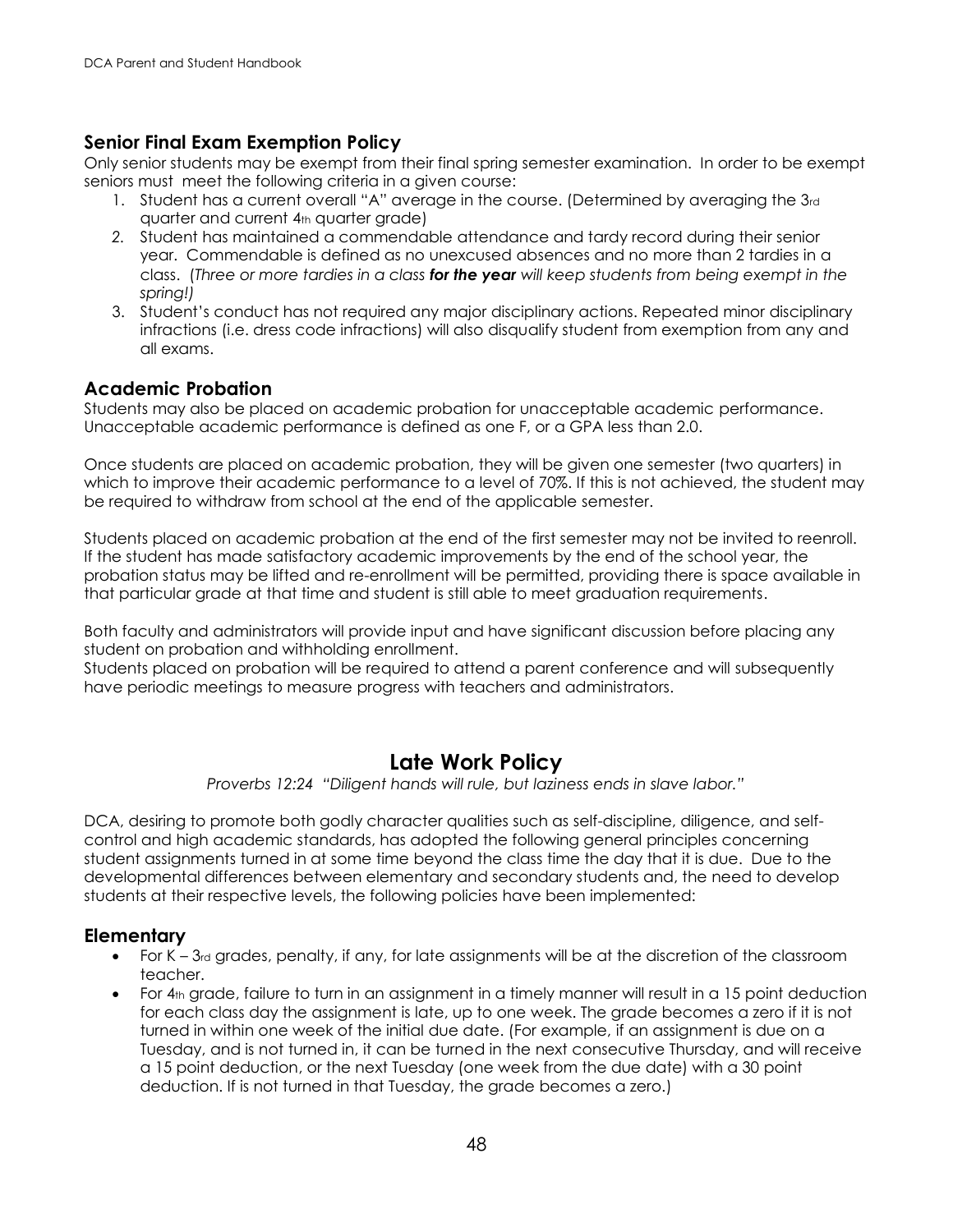## **Secondary**

- For 5th grade, during the fall semester, failure to turn in an assignment in a timely manner will result in a 15 point deduction for each class day the assignment is late, up to twos days.The grade becomes a zero if it is not turned in within two days of the initial due date. (For example, if an assignment is due on a Monday, and is not turned in, it can be turned in the next consecutive Wednesy, and will receive a 15 point deduction, or the next Friday with a 30 point deduction. If is not turned in until the following Monday , the grade becomes a zero.) For the Spring semester refer to the following 6th to 112th grade
- For  $6<sub>th-</sub>$  12th grades, an assignment may be turned in one day late with a 30 point deduction. The grade for the assignment becomes a zero if it is not turned in during the next consecutive class after the due date. (For example, if an assignment is due on a Monday and not turned in, the assignment can be turned in on Wednesday, but will receive a 30 point deduction. If it is not turned in on that Wednesday, the grade becomes a zero.)

An academic penalty (i.e., grade) can be assessed for work turned in late, at the discretion of the central classroom teacher, i.e., the teacher feels that the student had sufficient reason(s) for turning the work in late. "Sufficient reason(s)" are those events or conditions whose initiation or termination is outside of the immediate control of either the student or their family. Failure to turn in an assignment due to technical difficulty or malfunction (internet goes out, printer runs out of ink, computer crashes, etc.) will not be considered a legitimate reason for late work if the event in question happens as a result of the student's mismanagement of time (this determination will be at the discretion of the individual teacher).

## **Retest Policy**

There will be no retesting quizzes nor tests. In very rare circumstances, administration may grant a variance for a test.

## **Grade Policy Pertaining to Participation in Extra- and Co-curricular Activities**

This policy exists to ensure that a student is successful in the academic arena while participating in extracurricular or co-curricular activities.

If, at the end of DCA's quarterly grading period, a student is making less than a 70% in any class (including dual credit classes not taken at DCA), he may attend practice but will be suspended from participation in games, performances, or contests for a *minimum* of two calendar weeks *(i.e. Monday to same time on the second Monday after).* 

The suspension period will begin on the day grades are due in the office for Q1 & Q3 (unless failing is due to absences). If student fails Q2, the suspension period will begin on the first day of Q3. At the end of the two week period, administration will re-evaluate and determine if the student may be re-instated. If no grades have been recorded in that 2 weeks, student will not be allowed to participate until reinstated by administration. *If re-instated*, the student may participate in games, performances, or contests beginning the first day of the third week. If due effort is not made to improve grades at two weeks, eligibility cannot be regained until progress reports at mid quarter. A conference may be required if a student's grades fall below a 70% on any progress report or report card.

If a student is failing a class at end of quarter due to *absences*, the student will not be suspended but is required to make up all missing work and have a passing grade for the quarter in a timely fashion. If a student is failing a class at end of quarter for any reason *other than absences* (i.e. failing test grade, missing homework, etc) but has the opportunity to bring up the grade for that quarter, he will be suspended from participation in games, etc. until such time as all work is turned in, the work is graded, and the previous quarter's grade is raised 70% or above.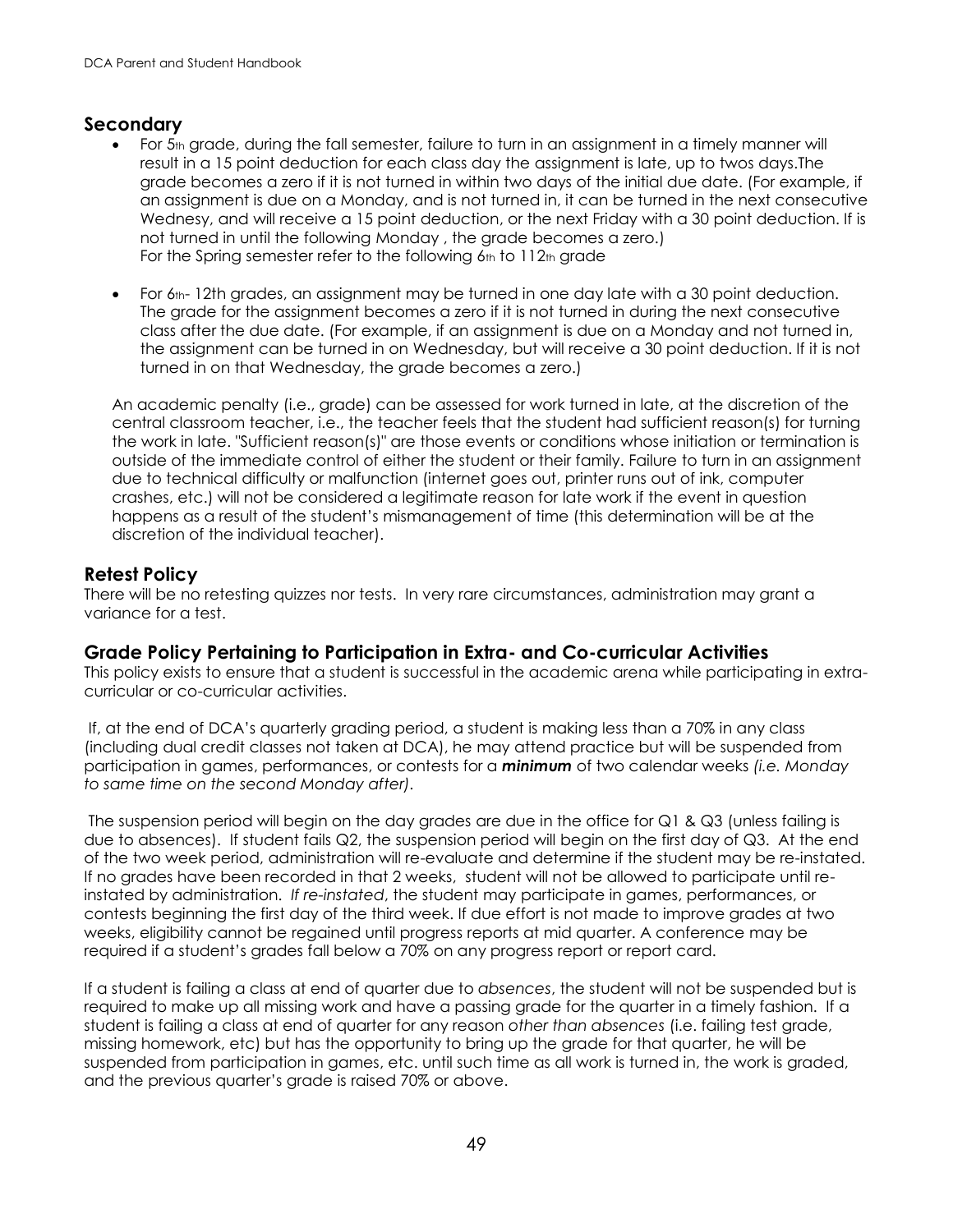## **Achievement/Practice College Exam Testing**

The Stanford Achievement Test is administered to all students in grades 2-8 in April of each year. High school students grades 9-11 will be given the PSAT in October and the PACT in April. The purpose of such testing is to help the school evaluate its educational objectives and to serve as one way of assessing a student's yearly progress. The PSAT and PACT provide the school with data that will allow us to determine college and career readiness. While the school does not wish to overemphasize testing, it does believe that testing serves a valid purpose in a child's education. (See "General Perspectives on Grading, Evaluation, and Feedback.") The cost of this testing is included in tuition for full-time students in grades two through eleven (i.e., students enrolled for four courses or more.) Students taking less than four classes and children who are not enrolled at DCA may also take the test for a set fee. Results of the Stanford are mailed to the parents during the summer. There are no on-campus classes during the testing period in April.

## **Policy Regarding Literature**

Excellent literature is a vital ingredient in any educational endeavor. Engagement with great writing develops skill in reading, communication, and critical thinking, fosters appreciation for learning, expression, and the arts, and orients students to their heritage as citizens of the United States, the West, and the world. Thus reading is an indispensable part of an individual's personal and social development.

Reading selections for the elementary school are chosen to instill a love of reading, to reflect a range of reading difficulty, and to ensure that young students are not prematurely exposed to topics and language inappropriate for their age.

Secondary school students are intentionally exposed to important works and writers representing a broad range of genres, cultures, periods, perspectives, and themes. Some choices address mature topics, contain instances of inappropriate language, and reflect non-Christian viewpoints. While we wish to offend neither our students nor their families, we feel it is our responsibility to prepare collegeand life-bound graduates to interact with and respond to the issues and ideas awaiting them, and indeed which are already facing them, which occasionally necessitates the introduction of materials which some may find "offensive" or "worldly". In this, Scripture is used as a guide, for the Bible presents violent and sexual content without being prurient or obscene for the purpose of warning readers away from sinful actions and attitudes. Students will not be asked to read gratuitously graphic, explicit, or vulgar works, and each selection will be discussed in class from a Christian worldview so that students do not condone un-Biblical behaviors or attitudes.

## **Modifications to Standard Instructional or Evaluation Practices**

DCA does allow minimal modifications to its instructional or evaluation practices or procedures in response to a student's learning disabilities or other special challenges, such as dyslexia or ADD/ADHD. These accommodations are based on a professional diagnosis from a doctor or diagnostician and must be communicated through administration. When modifying, teachers should only modify how information is communicated and collected. All students will receive (or not receive) credit based upon what they have (or have not) done relative to a common standard, rather than upon individualized standards developed in response to special needs.

## **Learning Difference Policy**

DCA does accept students with mild to moderate diagnosed learning disabilities (LD), ADD, or ADHD. It does not accept students with more serious learning disabilities or students needing most special education services. In order to be admitted as a student, the Admissions Committee must believe the student has a reasonable chance to be successful at DCA. In order to make their determination, the family must do the following:

1. Indicate on their application that their child has a learning disability.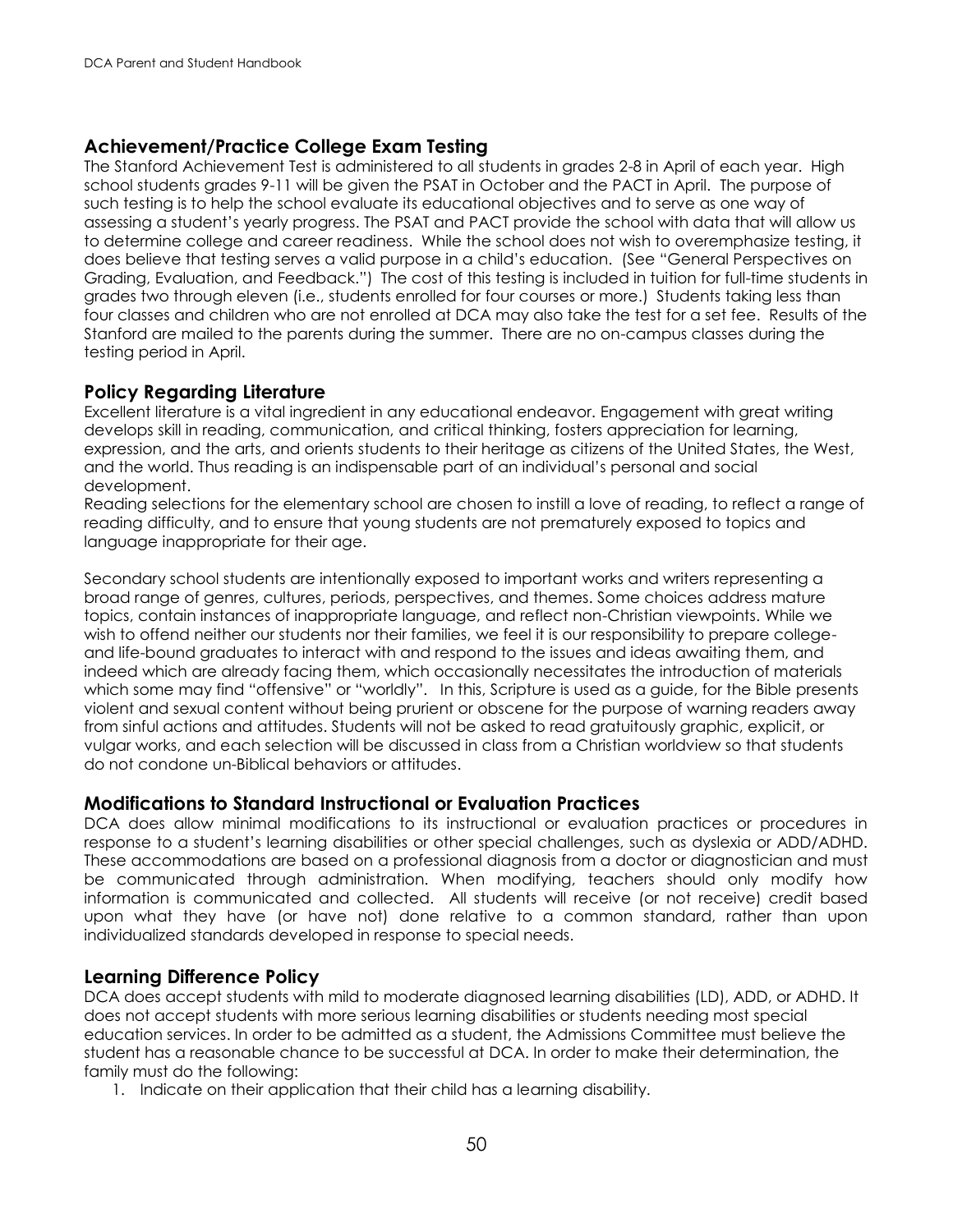- 2. Meet all the qualifications for admission as listed on the DCA Board approved Admission Policy. The Admission Director may also look at other testing and report cards to determine that the students meet the DCA Admission Policy testing guidelines.
- 3. Submit all testing related to their child's disability to the Admissions Committee for review.
- 4. Obtain further testing or retesting if required by the Admissions Committee.
- 5. Agree to the accommodations DCA believes are needed for the student to succeed as well as to the philosophy of the importance of students being weaned away from accommodations as their performance improves.
- 6. Agree to any outside tutoring and/or therapy the Admissions Committee suggests.
- 7. Provide current diagnostic testing that indicates the student's performance on recognized aptitude testing is 90 or higher.
- 8. Pay an additional \$250.00 per child fee, above the cost of tuition, to provide for in-house management of LD students. This fee will be required if parents desire their children to be given classroom accommodations or desire to take college entrance exams like the PSAT or ACT etc. Note: Parents need to know that they cannot take these untimed college entrance exams if they are not receiving accommodations in the classroom.
- 9. Each July, parents will be asked whether they want their child to receive accommodations in the coming school year. They will be given 14 days to respond and send in their check for \$250.00. If they do not register in time, they will be charged a late fee of \$100.00. If a student's testing is older than three years, the child will have to be retested before accommodations can be provided by DCA.
- 10. One of our staff will be assigned to process these requests and prepare a report to each child's teachers listing all the accommodations the child is eligible to receive.
- 11. Teachers will be required to provide these accommodations and our staff will provide a quiet place for testing.
- 12. If a teacher is not providing the accommodations, it will be the responsibility of the parent to confront the teacher. If the teacher continues to be unresponsive, the parent should contact the School principal.
- 13. Any child that needs specialized therapy along with these accommodations will be able to hire outside therapists for this help.
- 14. DCA will not pull children out of their classes for therapy. All children will be required to attend all classes.
- 15. Our Math and English labs are open to every student, LD or not, whether or not they are in the program.
- 16. If an LD family leaves to get more specialized help and wants to return, they may do so and not be affected by the ten percent quota assuming they meet all admission requirements.
- 17. In order to insure that the School maintains its college preparatory curriculum as well as given the large number of part- time faculty the School employs, the School must limit the total number of LD students in the School to ten percent of its total enrollment and no more than ten percent within any one grade level.

## **Study Hall**

Study hall is required for any student on campus but not attending class or scheduled lunch break during school hours. Students may not register for more than two study halls each semester.

Study halls are an important aspect of academic life at Calvary and the UMS setting. Because student course schedules can vary substantially, and as a result of the rigorous academic load at Calvary, Study Halls are available throughout most of the day and are designed to offer a quiet, studious atmosphere. Study halls are not available the first and last period of the day. There is no guarantee that a study hall will be available depending on need.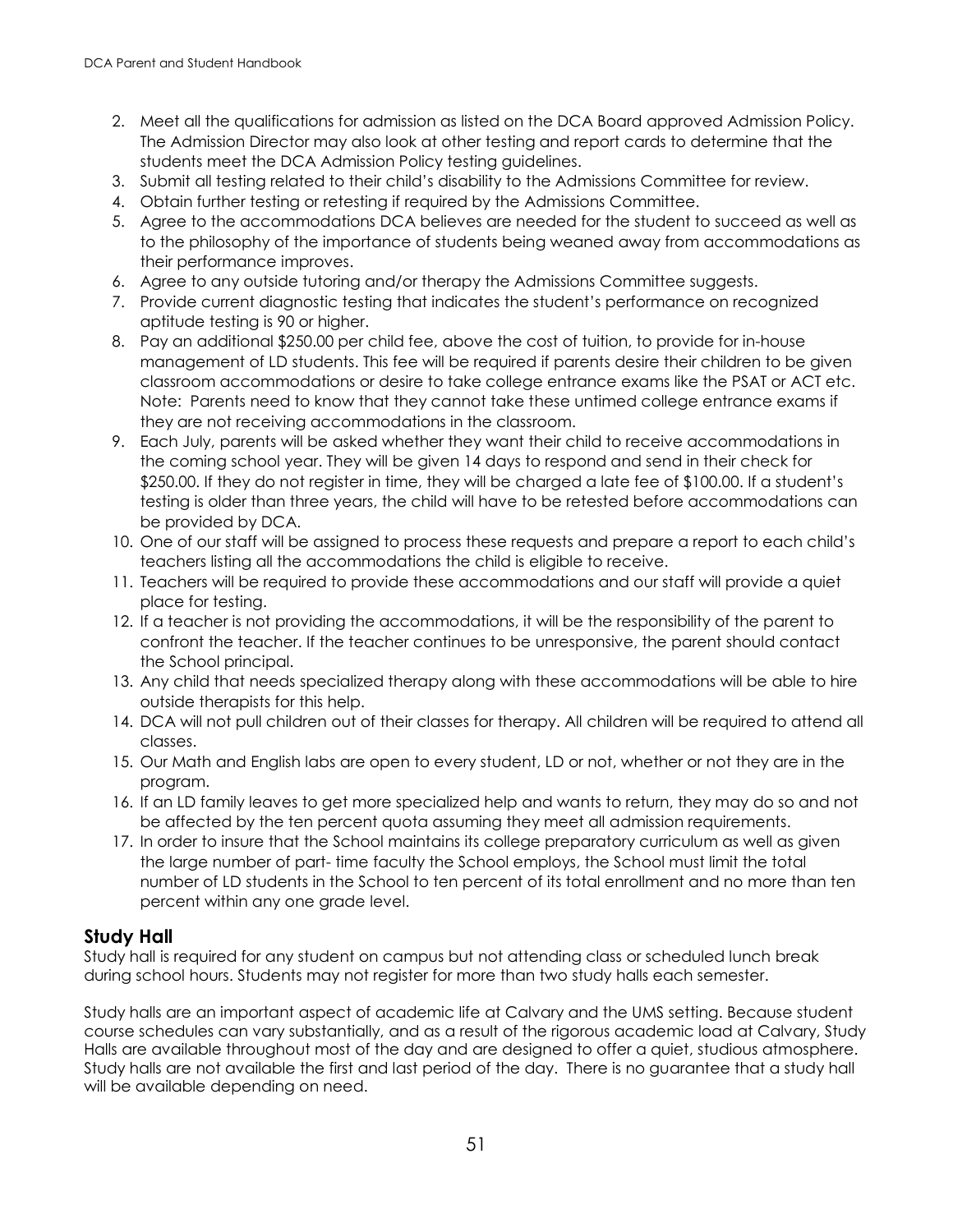To facilitate this, the following policies are in place:

- Study hall attendance and tardy records will be kept.
- Due to concerns about student safety and security, all students enrolled in study hall are required to attend each day unless a parent or guardian gives written permission to the office.
- Failure on the part of a student to regularly attend or be on time to study hall, without appropriate authorization will be treated as a character issue and will be subject to administrative discipline.
- Students are required to work independently and quietly on their work and may not collaborate or help each other unless they receive direct permission from the study hall monitor and as long as they do not disrupt any other student in study hall.
- Students will not be allowed to sleep or be otherwise off-task or disengaged in study hall. If a student regularly finishes their work early, they are responsible for making sure they bring something to read or to work on, even if it is not related to the academy, as long as it is in keeping with the Calvary's values and the Student Code of Conduct.
- **Students must print and bring Renweb assignments to study hall.**
- Laptop/tablet computers may be used for school purposes only and students must follow the Computer Use Policy in the Student Handbook. Students WILL NOT be given access to the wireless network. Students will be NOT allowed to use any other electronics during study hall (including but not limited phones, ipods, gaming devices...)

## **Learning Labs**

Learning labs are available for math and English on Tuesday and Thursday from 8:15am – 11am. Students must be in uniform/jeans day attire when attending learning labs. The purpose of the learning lab is to provide students with an opportunity to get additional help in these courses. In order to get the most benefit out of this time students should look over the assignment prior to coming to lab and have specific questions to ask. Due to the numbers typically present, the lab proctor will not be available to teach entire lessons to individual students. Learning labs are also provided for students to be able to make up quizzes and tests or to take retests when necessary. Learning labs should NOT be used as a social time or as a replacement to home study. Students who do not bring work or who do not have enough to work on create a distraction for those who are trying to ask questions in order to get work completed. The lab proctor may ask students who are causing a disruption to leave and student may lose the privilege to attend future learning labs.

## **Tutorial Policy**

Occasional tutoring is considered to be a normal part of the teaching profession, and teachers should be willing to tutor their students from time to time as may be necessary. When tutoring is deemed necessary, students are expected to participate, as much as possible, with due respect for the teacher's schedule and convenience; no teacher will ever be expected to provide this service at times or in a manner that requires significant interference in their professional duties or their personal lives. Should a given student demonstrate a need for extensive or ongoing tutoring (and the teacher is willing), the teacher may expect to be compensated by the student or his family for services rendered. All such arrangements are purely a matter between the teacher and the student and/or his family. Teachers who are being paid for their services in tutoring may not use school facilities without prior approval. In most cases, it will be up to the family and/or the teacher to arrange a location for tutoring services.

## **Electronic Use Policy**

## **Cell Phone Usage on Campus**

Students must keep cells phones turned off and in backpacks while on campus during the school day, unless specifically under the direction of a teacher or in the AARC and Sumrall reception areas.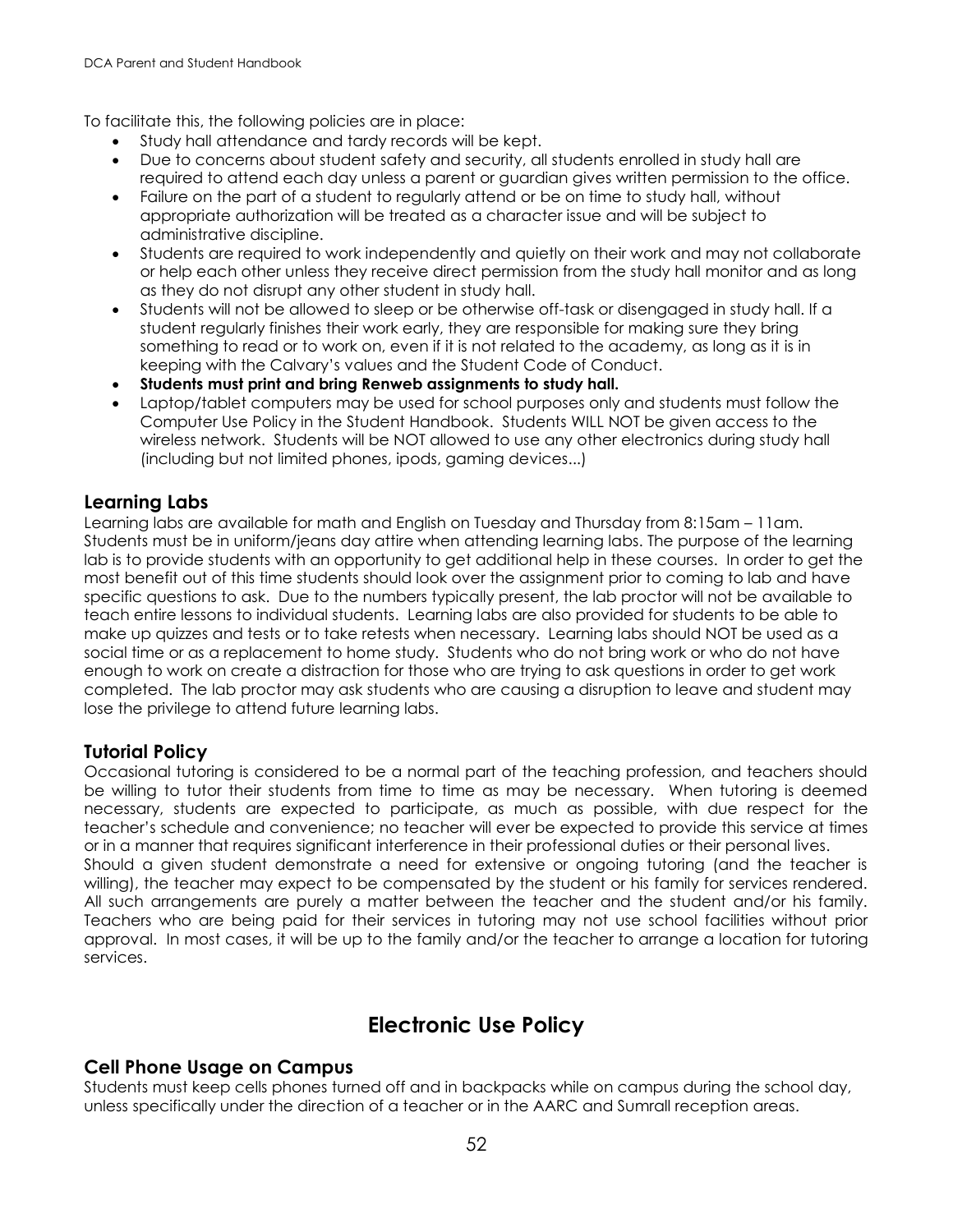Checking phones is not a valid excuse for tardies. Cell phones used or seen on campus will be confiscated by the teacher and turned into the office. The student may pay the fine (\$5 for first offense) and pick up his/her phone at the end of the day. For each successive offense the fine may increase and the parent may be asked to come pick up the phone. Repeat offenders will lose the privilege of having a phone on campus at all. Phones are also subject to the Acceptable Use Policy.

#### **Laptop/Tablet Usage on Campus**

Students may bring laptop computers/tablets for use during class but will NOT be able to access the school's wireless network. Students may lose the privilege to have a laptop on campus if used inappropriately. The first offense will result in losing computer privileges in all classes for a minimum of two weeks. A second offense will result in losing computer privileges in all classes for the remainder of the school year. The teacher has the right to restrict computer/tablet usage in the classroom. The school is not responsible for damage, loss, or theft of a computer brought on campus.

## **On Campus Computers**

Students are allowed in the computer lab with the supervision of a teacher or a parent if the lab is not in use. Teachers may also use the computer lab during their classes if the lab is not in use. Any student found in the lab without proper supervision, those found hacking into the school system, or using the system in an unacceptable manor will be subject to discipline procedures. This is considered a serious offense and will be treated as such.

## **Acceptable Use Policy**

Internet and Network access is a privilege, not a right, provided to promote educational excellence in schools by facilitating resource sharing, innovation, expanding computer skills/technology, research, and communication. The Internet is a global resource for limitless forms of information and communication. The Network is an internal DCA "Internet" providing students with access to information, videos, storage, etc. owned by the School. The Internet and Network are to be used in a manner that is consistent with the School's standards of conduct and as part of the normal execution of student's coursework.

With access to computers and people all over the world also comes the availability of material not considered of educational value or appropriate for the school setting. DCA firmly believes the value of educational and business resources available on the worldwide web far outweigh the potential risk of users accessing material not consistent with the School's educational goals. DCA has taken strict precautions to deny access to these controversial materials. However, on a global network it is impossible to control all materials and an industrious user may still find a way to access them. Within reason, freedom of speech and access to information will be honored; however, access to certain content may require approval from the Administration or designated representative. During the school day, teachers will guide students toward appropriate materials as would families at home (information sources such as television, telephones, web sites, movies, radio, magazines, and other potentially offensive media). In addition, the smooth operation of the network relies upon the proper conduct of the end users who must adhere to the strict guidelines. These guidelines are provided to make you and your child aware of the privileges and responsibilities and to ensure the efficient, ethical and legal utilization of network resources. If your child violates this Agreement, his/her access may be denied or withdrawn. In addition, your child may be subject to appropriate disciplinary action.

## **The Internet and Network**

## **Personal Responsibility**

By accessing the School's Local Area Network or Internet system, the student agrees to adhere to this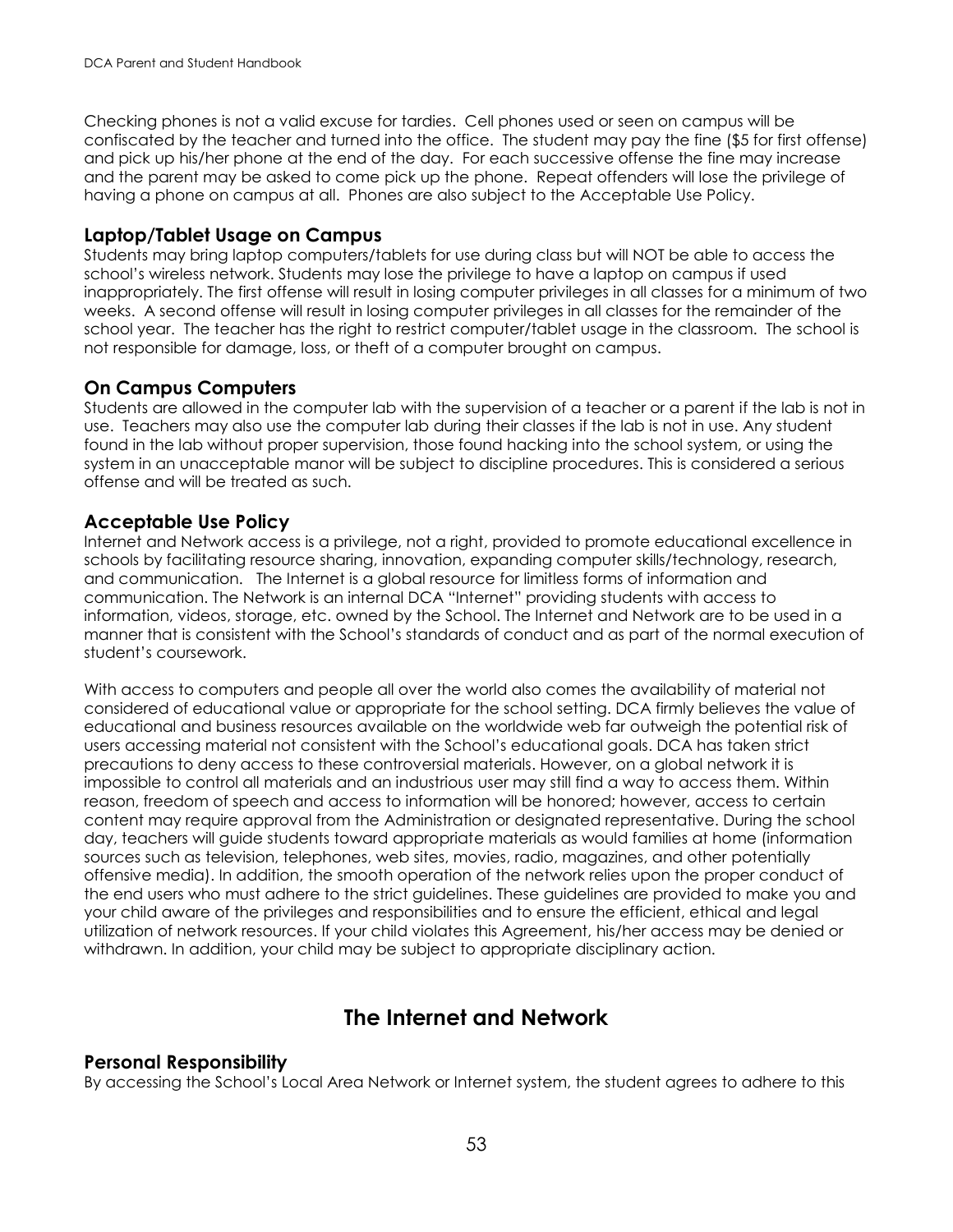Agreement. The student also agrees to report any Network or Internet misuse to the teacher. Misuse includes violations that harm another person or another individual's property. DCA makes no warranties of any kind, whether expressed or implied, for the service it is providing. DCA will not be responsible for any damages suffered. This includes loss of data resulting from delays, nondeliveries, misdeliveries, or service interruptions caused by its own negligence or student errors or omissions. Use of information obtained via the Internet is at the students' own risk. DCA specifically denies any responsibility for the accuracy or quality of information obtained through its services.

## **Term of Permitted Use**

Network and Internet access extends throughout the entire school year for students provided the Agreement is not violated.

## **Acceptable Use**

Students using the Network/Internet are representing DCA. Students are responsible for ensuring that the Network/Internet is used in an effective, ethical, and lawful manner. Examples of acceptable use are:

- Using Web browsers to obtain information in support of education and research consistent with educational assignments.
- Accessing databases for information as needed.
- Creating/Storing files not related to school studies.

## **Unacceptable Use**

Students must not use the Network/Internet for purposes that are illegal, unethical, harmful to DCA, or nonproductive. Examples of unacceptable use are:

- Using, transmitting, receiving, or seeking inappropriate, offensive, vulgar, suggestive, obscene, abusive, harassing, belligerent, threatening, defamatory (harming another person's reputation by lies), or misleading language or materials. If you know of students who are visiting offensive or harmful sites, report that use to your teacher immediately.
- Revealing personal information, such as the home address, telephone number, or Social Security number of another person or yourself.
- Engaging in illegal activities, violating the Student Handbook, or encouraging others to do so. Examples:
	- o Selling or providing substances prohibited in your Student Handbook.
	- o Conducting a business.
	- o Accessing, transmitting, receiving, or seeking unauthorized, confidential information about others.
	- o Viewing, transmitting, downloading, or searching for obscene, pornographic, or illegal materials.
	- o Accessing others' folders, files, work, networks, or computers.
	- o Intercepting communications intended for others.
	- Causing harm or damaging other's property.
	- Examples:
		- o Downloading or transmitting copyrighted materials without permission from the copyright holder. Even when materials on the Network or the Internet are not marked with the copyright symbol, ©, students should assume all materials are protected under copyright laws—unless explicit permission to use the materials is granted.
		- o Using another student's password to trick recipients into believing that student is communicating or accessing the Network or Internet.
		- o Uploading a virus, harmful component, or corrupted data.
		- o Vandalizing the Network.
		- o Using/downloading software.
	- Jeopardizing the security of access, the Network, or other Internet Networks by disclosing or sharing password and/or impersonating others.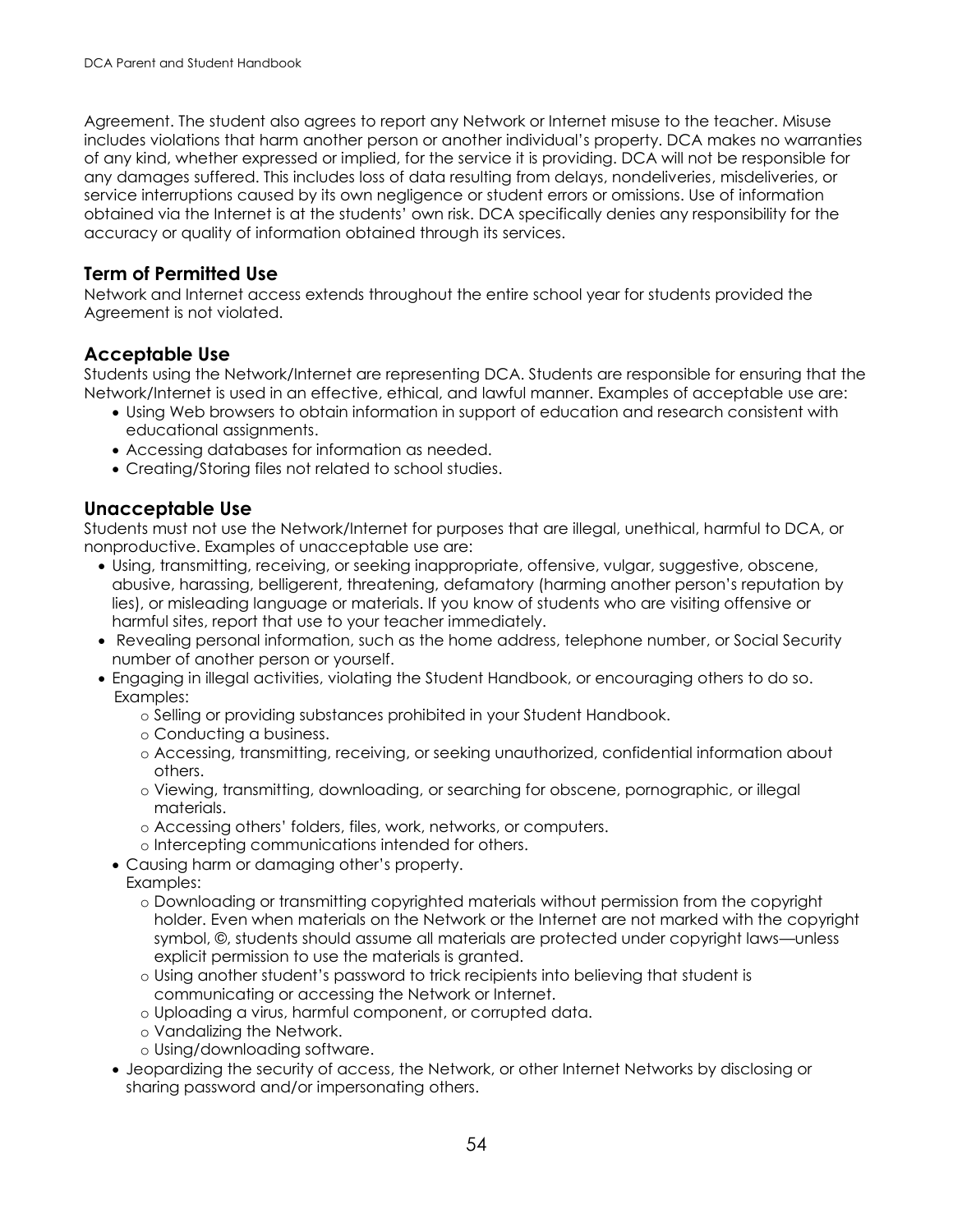- Wasting computer resources (i.e. printer, toner, or paper) including disk space with personal documents and pictures not related to school subjects/assignments.
- Encouraging other students to view, download, or search for materials, files, information, software, or other offensive, defamatory, misleading, infringing, or illegal content.
- Accessing external email providers/chat rooms for personal use not previously approved by a teacher or Principal. Access is extremely limited to school studies or emergency situations as determined by the teacher or Principal.
- To protect the students and their family, access to social media sites and other related sites is not allowed from DCA systems. Knowingly accessing or hacking into social networking sites is strictly prohibited and will result in immediate and indefinite termination of privileges. Privileges may be reinstated at the discretion of the Administration.
- Students are permitted to utilize flash drives for storing/transporting their work from home to school. However, such drives may be scanned by a teacher before use and any executable (.EXE) files removed.

## **Netiquette Rules**

- Students must adhere to the rules of Network etiquette, or Netiquette. In other words, you must be polite and avoid abusive and inappropriate language.
- The School will determine what materials, files, information, software, communications, and other content and activity are permitted or prohibited, as outlined above in item 4.
- Teachers must diligently monitor student behavior/activities while utilizing computer resources and accessing information from the Internet.

## **Monitoring**

- A students' actions on the Network and Internet are traceable. Inappropriate actions can be discovered and traced to the user.
- Random monitoring of Internet/Network activity may be conducted.
- All messages/files created, sent, or retrieved over the Internet/Network are the property of the school and may be regarded as public information.
- DCA reserves the right to access the contents of any messages sent over its facilities if the school believes, in its sole judgment, that it has a business need to do so.
- All communications, including text, saved files, and images, can be disclosed to law enforcement or other third parties without prior consent of the sender or the receiver. *This means don't communicate anything that you wouldn't want to see on the front page of the newspaper or be required to explain in a court of law.*

## **Computer Viruses**

*Computer viruses* are programs designed to make unauthorized changes to programs and data. Therefore, viruses can delay access to or, cause destruction of, school resources. Spyware and adware can compromise system performance and allow sensitive information to be transmitted outside the organization. It is important to know that computer viruses are much easier to prevent than to cure. Defenses against computer viruses include protection against unauthorized access to computer systems, using only trusted sources for data and programs, and maintaining virus scanning software. *Spyware* installation programs can launch even when users are performing legitimate operations, such as accessing Internet sites or reading email. Spyware programs are designed to collect any information from a computer (including personal) and report the data back to an unidentified party. While performing this function, other systems programs may be interrupted or damaged. As a result, combating spyware requires user vigilance as well as Information Systems management and control.

- Student Responsibilities
	- o Users shall not knowingly introduce a computer virus/spyware program into DCA computers.
	- o Users shall not load any software or program files.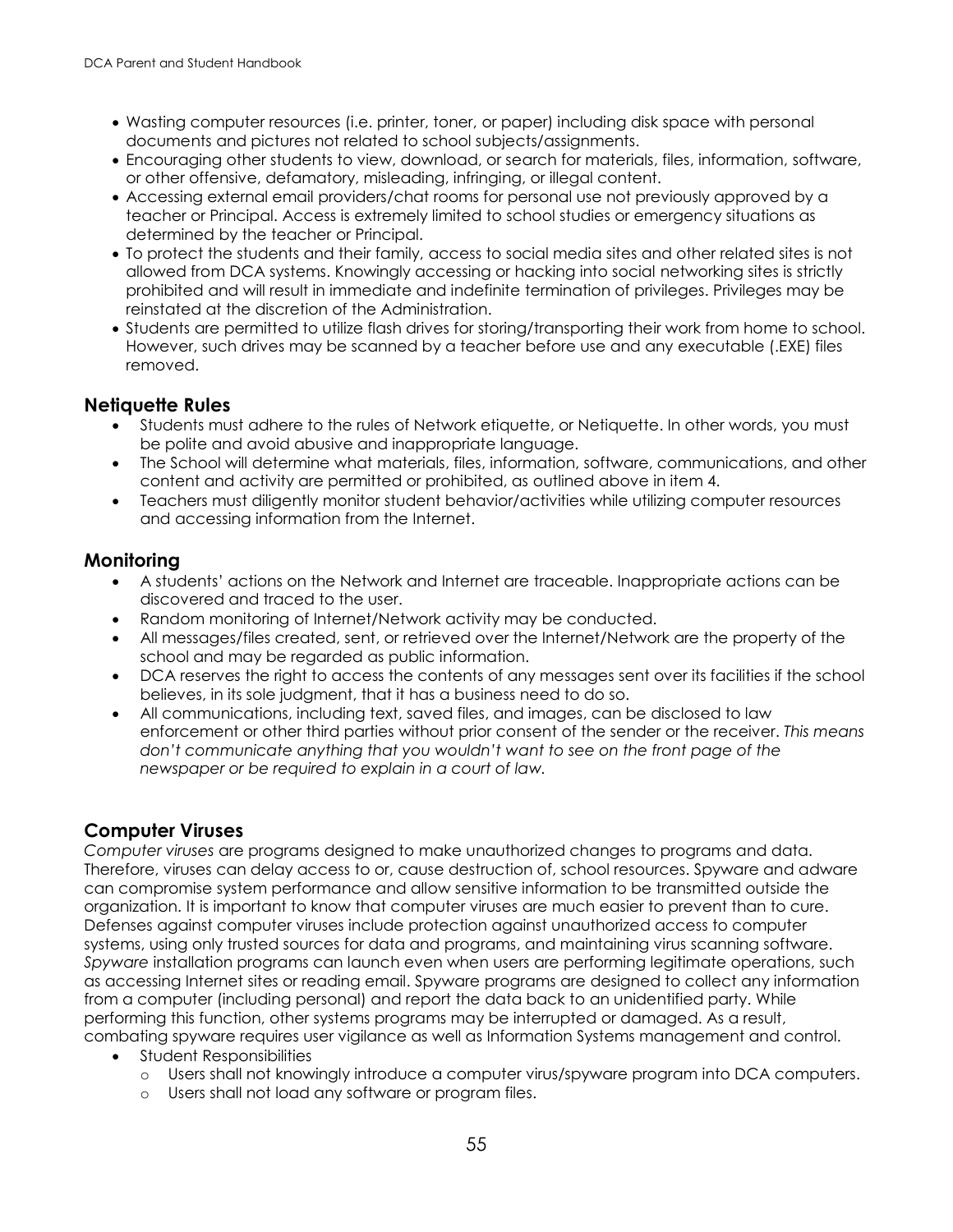- o Media brought from home shall be scanned for viruses before they are read. Media is defined as but not limited to: USB Flash drives, CD, DVD, Zip files, External Hard Drives, or downloaded files.
- o Any student who suspects that his/her workstation has been infected by a virus shall IMMEDIATELY STOP ALL WORK at the workstation and notify his/her teacher.

#### **Physical Security**

It is school policy to protect computer hardware, software, data, and documentation from misuse, theft, unauthorized access, and environmental hazards.

- Student Responsibilities
	- o Environmental hazards to hardware such a food, smoke, liquids, high or low humidity, and extreme heat or cold should be avoided.
	- o Students should exercise care to safeguard the valuable electronic equipment provided for them. Students who neglect this duty may be accountable for any loss or damage that may result.

## **Policy on Academic Dishonesty**

#### **Significance and Purpose**

One of the major goals of DCA is to aid parents in making disciples of the students admitted to DCA. DCA seeks to provide students with a high quality academic education which we understand in terms of real spiritual, intellectual, and emotional growth. Among other things, this precept demands that we require our students and their parents to adhere to high standards of personal integrity. DCA will provide corrective disciplinary action when they fail to do so. Academic dishonesty in any form is both a serious breach of personal integrity and a serious hindrance to real student learning. As a result DCA has developed the following policy, which is intended to curb and, when necessary, correct academic dishonesty in order to better help the institution minister to the needs of its students.

## **Definitions**

#### General:

Academic dishonesty is broadly defined as any attempt on the part of a student or parent to falsely represent the student's level of achievement or mastery in a given course or with regard to any element of that course. This includes but is not limited to:

- (a) claiming or indicating in any form or fashion that the student has fulfilled any assignment or other academic responsibility, such as reading assigned texts or engaging in assigned study, when in fact he has not done so,
- (b) using any assistance including, but not limited to, copying the work of other students or misuse of teacher editions and answer keys on homework, quizzes, tests, or examinations without the direct and explicit authorization of the course instructor.
- (c) using any resources including, but not limited to, solution manuals and teacher edition textbooks, other than those authorized by the course instructor in writing papers, preparing reports, solving problems, or completing other course assignments.
- (d) obtaining quizzes, tests, or examinations including, but certainly not limited to, such materials properly used and in the possession of students currently or previously enrolled in the course, other staff members, or the academy itself, without the explicit authorization of the course instructor.
- (e) engaging in plagiarism which includes, but is not limited to, "the knowing or negligent use by paraphrase or direct quotation of the published or unpublished work of another person without full and clear acknowledgement" and "the knowing or negligent unacknowledged use of materials prepared by another person or agency" which customarily sells or offers free of charge term papers or other academic materials.
- (f) altering a graded paper or project for the purpose of disputing the accuracy of the grade.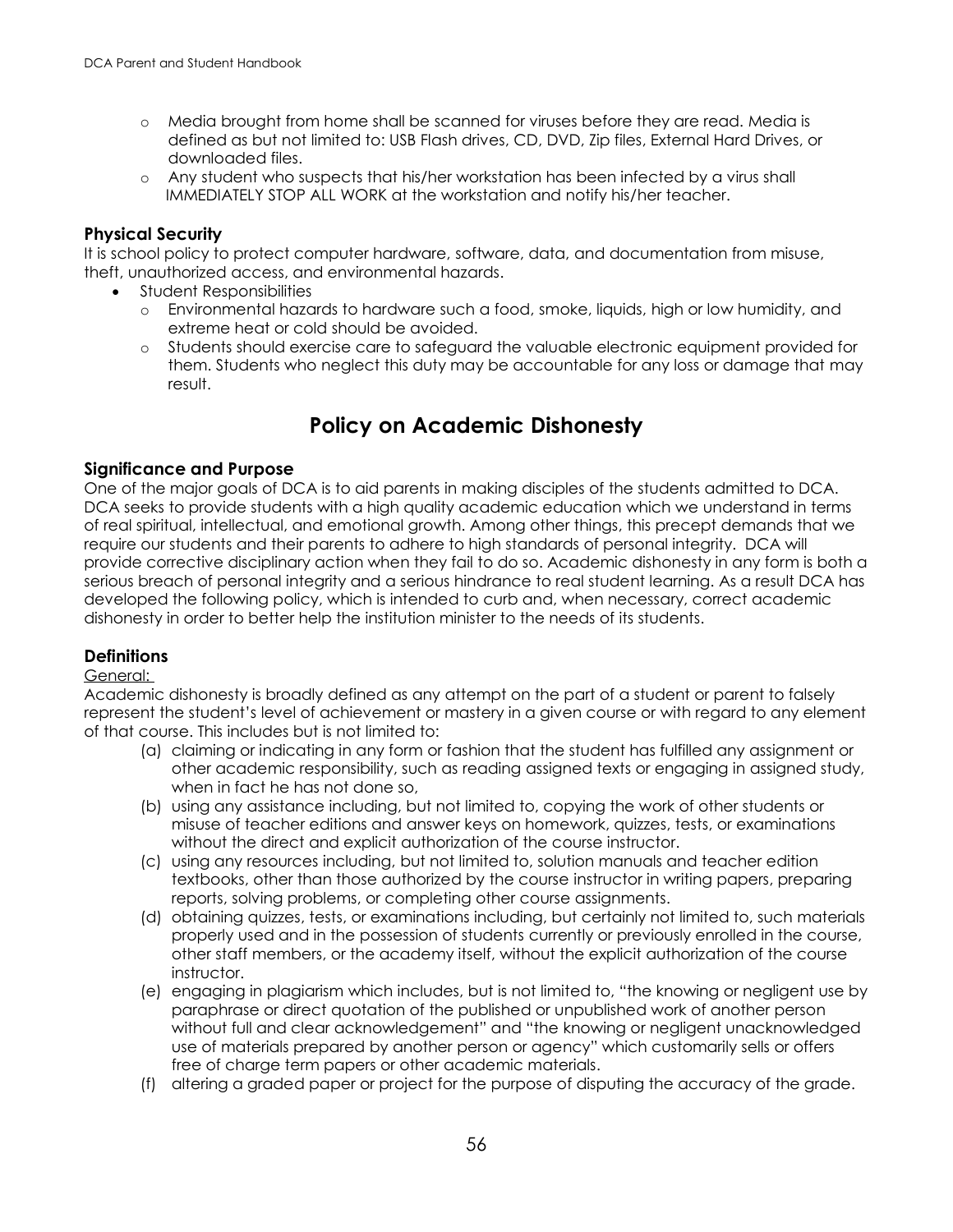(g) collaborating, without explicit authorization, with another student or students during any quiz, test, or examination or in the fulfillment of any other academy's assignment or responsibility.

#### Specific:

The following guidelines define DCA's standard application of the general definition given above to (a) quizzes, tests, and other examinations, (b) homework, and (c) major papers and projects. Individual course instructors may grant exceptions to these guidelines, but must do so explicitly, as indicated by the relevant policy statements given below. Any academic assignments which, by their nature, are not addressed by these guidelines will be governed by whatever guidelines are provided by the course instructor with regard to such an assignment.

- (a) Quizzes, tests, and other examinations: All quizzes, tests, and other examinations whether conducted in the classroom or in some other location, must be taken at a single sitting and without outside assistance of any sort including, but not limited to, books, notes, other individuals, reference works, and audio or visual media. Any exception to these guidelines must be given in writing by the instructor on assignment sheets, the evaluation instrument itself, or other written instructions disseminated to all of the students in class. Practically, this means that the following actions will be considered events of academic dishonesty should they occur during or after the administration of quizzes, tests, examinations, or any other in-class instrument designed to gauge a student's measure of mastery of a subject:
	- The use of any medium (paper, skin, clothing, walls, desk tops, etc.) to write in advance the answers to questions found on the testing instrument.
	- The act of looking on another student's paper, whether or not that results in a change of answer
	- The *obvious* act of positioning one's own paper so as to give access to information to another student(s)
	- The act of informing another student or students by any means (speech, writing, body signals such as tapping or coughing, electronic devices such as cell phones, Ipods, MP3 players, etc.), about the general or specific content of a testing instrument before, during, or after its administration
	- The act of showing a completed and/or graded testing instrument to another student(s) who has yet to be evaluated by performance on that instrument
	- Intentionally being dishonest in self-grading smaller testing instruments (such as quizzes and homework assignments that are often graded in class by students), with the result that a student receives a higher grade than should have been earned
- (b) Homework: Homework should be done by the student. One of the benefits of the UMS model is the ability for the parents to teach and tutor the student. Homework should be thought of as a tool to both teach the child as well as assess their comprehension of the subject matter. Teachers' Editions and answer keys are available to parents for these purposes. It is not recommended, and may be considered cheating, to allow a student to utilize the teachers' editions and/or answer keys to complete their homework. There are some exceptions to this where the course instructor may authorize the use of the teacher's edition text book for specific assignments.

Practically, this means that the following actions will be considered events of academic dishonesty should they be determined to have occurred during the completion of homework:

- *All homework assigned is to be completed individually unless otherwise directed by the instructor.* The act of two or more students completing it together, without the authorization of the instructor, is considered academic dishonesty.
- The act of providing to another student(s) by any means the content of one's own homework or the contents of another student's homework;
- The act of taking homework from another student, or from a classroom, book bag, binder, workbook, study hall, library, computer, car, room, etc.;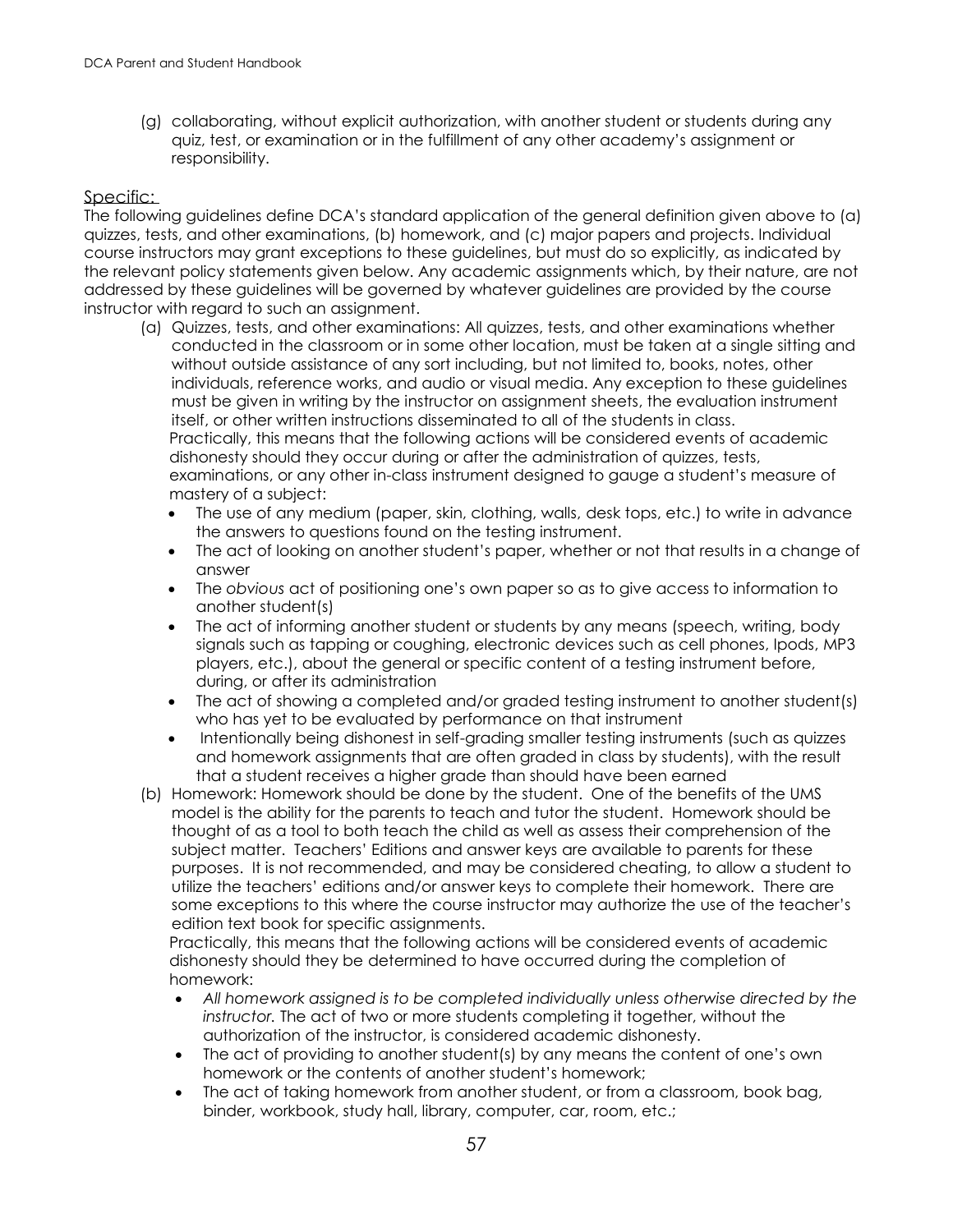- The act of positioning one's self in order to observe and benefit from the work of another student(s) as he completes his homework;
- The act of using any resource not authorized by the instructor to be used in the course examples include teacher's editions of textbooks, solution manuals, answer keys, the internet, the papers of siblings who have taken the course earlier, etc.
- (c) Major papers and projects: While parents should be available to discuss points or help guide a student as he or she prepares for a major paper or project, the student should complete the assignment without significant assistance (based on grade level), except as authorized by the instructor. This authorization must be given in writing on assignment sheets or other written instructions disseminated to all of the students in the class when granted for work to be completed outside of the classroom setting.

Practically, this means that the following actions will be considered events of academic dishonesty should they be determined to have occurred during the completion of major papers or projects:

- The use of another student's work, without written or verbal authorization of the instructor, in the completion of the paper or project.
- The use of any resource explicitly prohibited by the instructor by either verbal or written means in the completion of the paper or project.
- The use of any resource designed to provide the student with a grasp of material without having to engage that material firsthand. Examples of such resources include Cliff Notes, Spark Notes, and websites that offer the student professional observations and analysis of, and writing pertaining to, a work.
- The act of plagiarism, defined as *the unauthorized use or close imitation of the language and thoughts of another author and the representation of them as one's own original work.*

Additional definitions and descriptions of plagiarism as a form of academic dishonesty may be found in the appendix of this handbook.

#### Enforcement

- 1. Discovery and Determination of Academic Dishonesty: Determination of academic dishonesty may be made by the instructor of the course in which it was deemed to have been committed. Other school officials, including proctors or other instructor substitutes, may alert the instructor to the possibility of academic dishonesty should they acquire or become aware of credible evidence including, but not limited to, eye-witness observations, which indicate that cheating, plagiarism, or other dishonest acts have taken place. Fellow students may alert staff or faculty members of Calvary to the possibility of academic dishonesty among peers; however, the final determination of such remains a function of official DCA staff or faculty. In cases involving students in the determination of cheating, the staff and faculty of Calvary will maintain the confidentiality of those students.
- 2. Once the instructor has determined that academic dishonesty has indeed taken place, he shall inform the affected student(s) of his finding and, in conjunction with the relevant school officials, shall impose the proper penalties.

**Minor Offense**: A student caught or confessing to a first event of academic dishonesty of a lesser nature, including such assignments as homework and quizzes, will receive a zero for that assignment, and a report of the event shall be made in Renweb, notifying the parents and appropriate administrators at Calvary, and a copy shall be placed in the student's permanent paper file.

**Major, or Second Minor, Offense:** A student caught or confessing to a second event of academic dishonesty of a lesser nature, or the first instance of a major offense, including such things as tests, papers, projects, reports, etc., may be immediately suspended from school for a time to be determined by the administration and not allowed to return until a meeting between the student's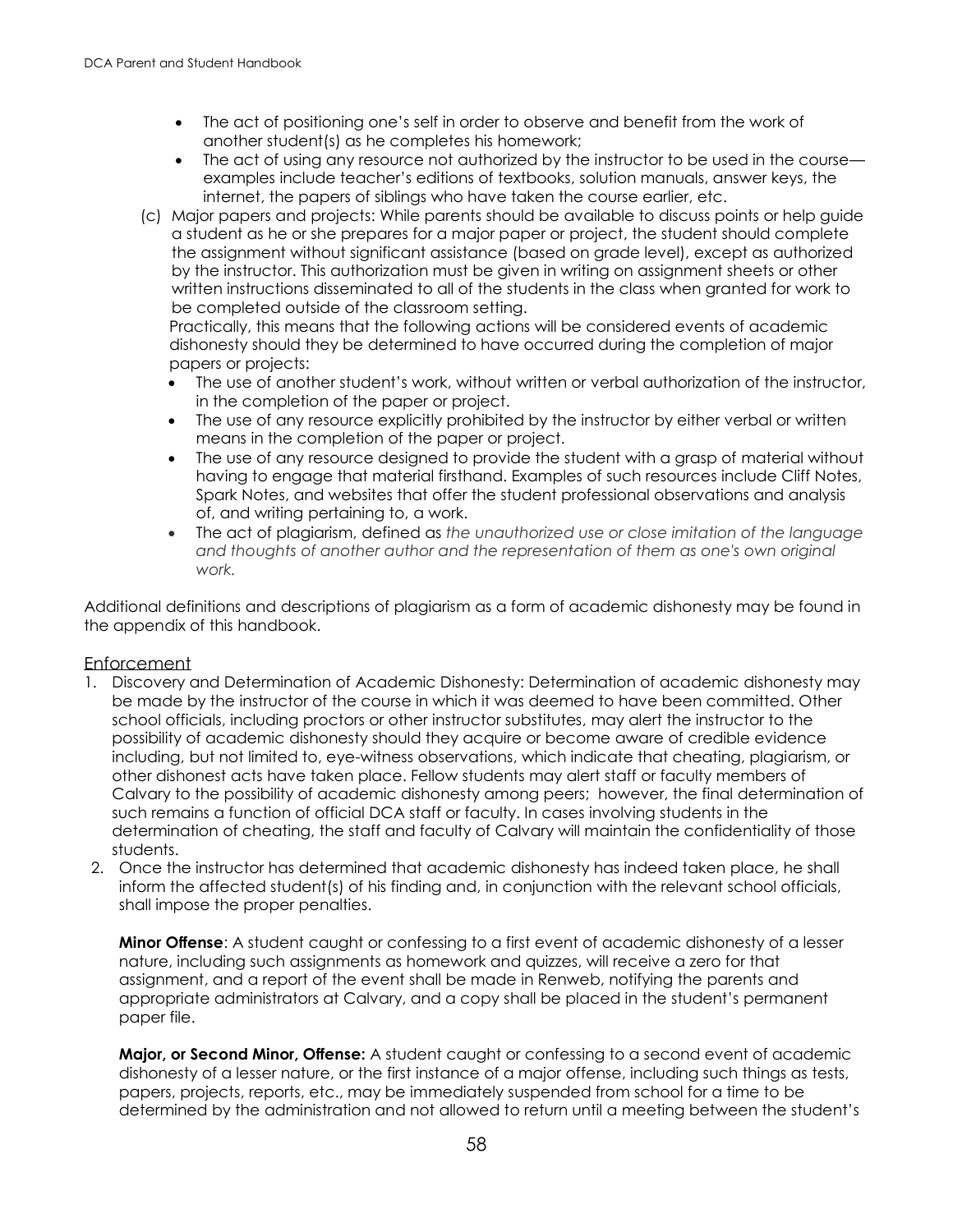parents and administration takes place. At that meeting, a determination will be made by the administration regarding any make-up work allowed for the student during his/her suspension. The student will receive an indisputable zero for that assignment (or original assignment in the case of a retest), and a report of the event shall be made in Renweb, notifying the parents and appropriate administrators at Calvary, and a copy shall be placed in the student's permanent paper file.

**Second Major, or Third Minor, Offense**: If at any time during the remainder of an offending student's involvement at Calvary he/she is again caught or confesses to academic dishonesty as detailed by the DCA Parent/Student Handbook, the student may be suspended at the discretion of administration, and may be a candidate for expulsion from the academy. If expulsion occurs, this infraction becomes a permanent part of the student's academic record.

3. Appeals Process: Should a student desire to appeal the determination of the course instructor, he must request in writing a hearing with the Academic Committee, who will arrange for a conference with the student, one or both parents (or guardians), and the instructor of the course. During this conference, all relevant evidence will be presented and examined. Following the conclusion of the conference, the Academic Committee will render a determination in the matter based on its assessment of the weight and credibility of whatever evidence is presented for review. If that committee finds the student guilty of academic dishonesty based on a "more likely than not" standard, it shall impose the proper penalties.

## **Plagiarism**

*What is Plagiarism and Why is it Important?*

Plagiarism is using others' ideas and words without clearly acknowledging the source of that information.

#### *How Can Students Avoid Plagiarism?*

To avoid plagiarism, you must give credit whenever you use

- another person's idea, opinion, or theory;
- · any facts, statistics, graphs, drawings--any pieces of information--that are not common knowledge;
- · quotations of another person's actual spoken or written words; or
- paraphrase of another person's spoken or written words.

*How to Recognize Unacceptable and Acceptable Paraphrases*

Here's the ORIGINAL text, from page 1 of *Lizzie Borden: A Case Book of Family and Crime in the 1890s* by Joyce Williams et al.:

"The rise of industry, the growth of cities, and the expansion of the population were the three great developments of late nineteenth century American history. As new, larger, steam-powered factories became a feature of the American landscape in the East, they transformed farm hands into industrial laborers, and provided jobs for a rising tide of immigrants. With industry came urbanization the growth of large cities (like Fall River, Massachusetts, where the Borden's lived) which became the centers of production as well as of commerce and trade."

#### Here's an UNACCEPTABLE paraphrase that is plagiarism**:**

"The increase of industry, the growth of cities, and the explosion of the population were three large factors of nineteenth century America. As steam-driven companies became more visible in the eastern part of the country, they changed farm hands into factory workers and provided jobs for the large wave of immigrants. With industry came the growth of large cities like Fall River where the Borden's lived which turned into centers of commerce and trade as well as production."

The preceding passage is considered plagiarism for two reasons: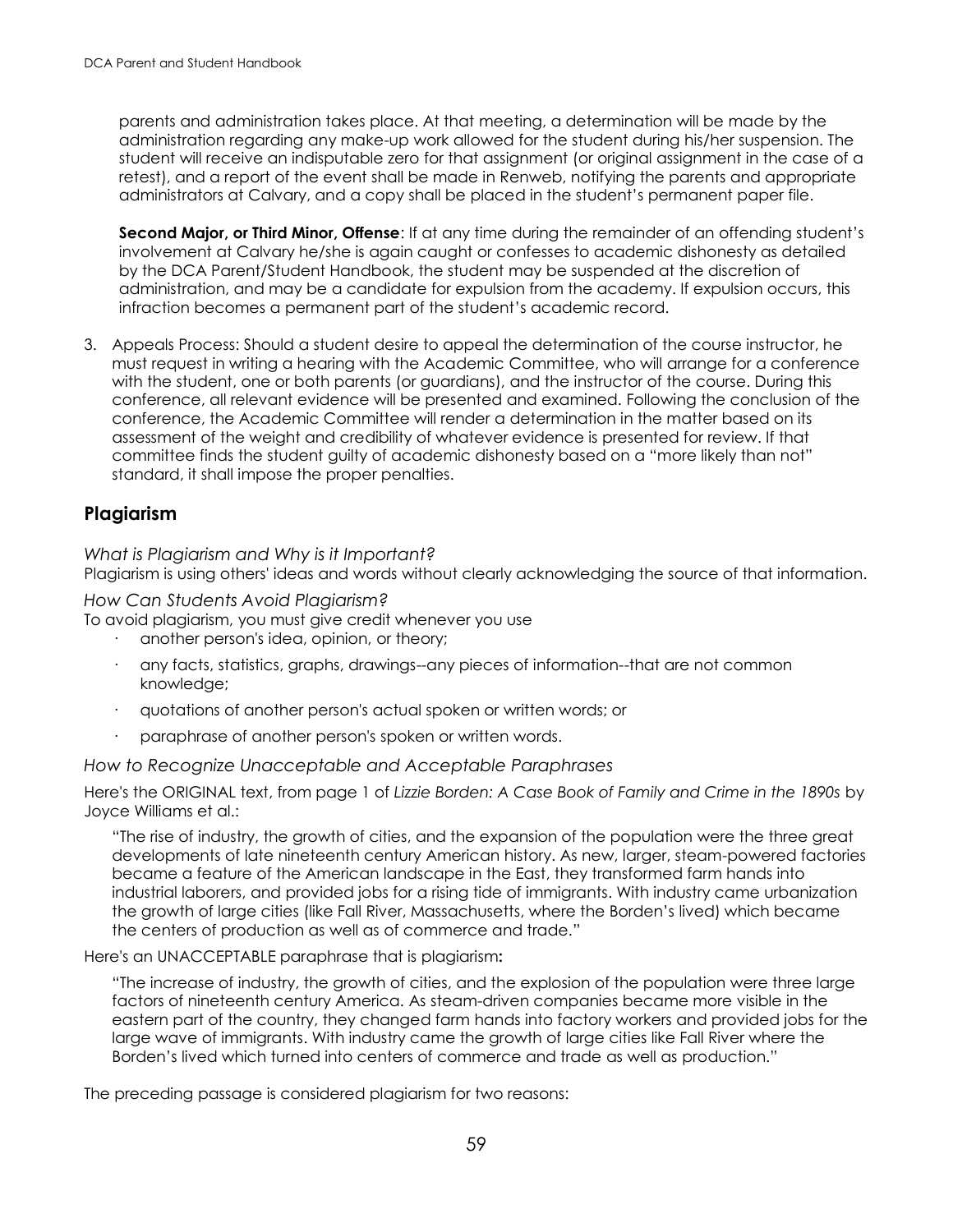- · the writer has only changed around a few words and phrases, or changed the order of the original's sentences.
- the writer has failed to cite a source for any of the ideas or facts.

*If you do either or both of these things, you are plagiarizing.*

NOTE: This paragraph is also problematic because it changes the sense of several sentences (for example, "steam-driven companies" in sentence two misses the original's emphasis on factories).

Here's an ACCEPTABLE paraphrase:

"Fall River, where the Borden family lived, was typical of northeastern industrial cities of the nineteenth century. Steam-powered production had shifted labor from agriculture to manufacturing, and as immigrants arrived in the US, they found work in these new factories. As a result, populations grew, and large urban areas arose. Fall River was one of these manufacturing and commercial centers (Williams 1)."

This is acceptable paraphrasing because the writer:

- · accurately relays the information in the original uses her own words.
- lets her reader know the source of her information.
- Here's an example of quotation and paraphrase used together, which is also ACCEPTABLE: "Fall River, where the Borden family lived, was typical of northeastern industrial cities of the nineteenth century. As steam-powered production shifted labor from agriculture to manufacturing, the demand for workers "transformed farm hands into industrial laborers," and created jobs for immigrants. In turn, growing populations increased the size of urban areas. Fall River was one of these hubs "which became the centers of production as well as of commerce and trade" (Williams 1)."

This is acceptable paraphrasing because the writer:

- records the information in the original passage accurately.
- · gives credit for the ideas in this passage.
- indicated which part is taken directly from her source by putting the passage in quotation marks and citing the page number.

Note that if the writer had used these phrases or sentences in her own paper without putting quotation marks around them, she would be PLAGIARIZING. Using another person's phrases or sentences without putting quotation marks around them is considered plagiarism EVEN IF THE WRITER CITES IN HER OWN TEXT THE SOURCE OF THE PHRASES OR SENTENCES SHE HAS QUOTED.

## **Plagiarism and the World Wide Web**

The World Wide Web has become a more popular source of information for student papers, and many questions have arisen about how to avoid plagiarizing these sources. In most cases, the same rules apply as to a printed source: when a writer must refer to ideas or quote from a WWW site, she must cite that source. If a writer wants to use visual information from a WWW site, many of the same rules apply. Copying visual information or graphics from a WWW site (or from a printed source) is very similar to quoting information, and the source of the visual information or graphic must be cited. These rules also apply to other uses of textual or visual information from WWW sites; for example, if a student is constructing a web page as a class project, and copies graphics or visual information from other sites, she must also provide information about the source of this information. In this case, it might be a good idea to obtain permission from the WWW site's owner before using the graphics.

#### Strategies for Avoiding Plagiarism

- 1. Put in quotations everything that comes directly from the text especially when taking notes.
- 2. Paraphrase, but be sure you are not just rearranging or replacing a few words. Instead, read over what you want to paraphrase carefully; cover up the text with your hand, or close the text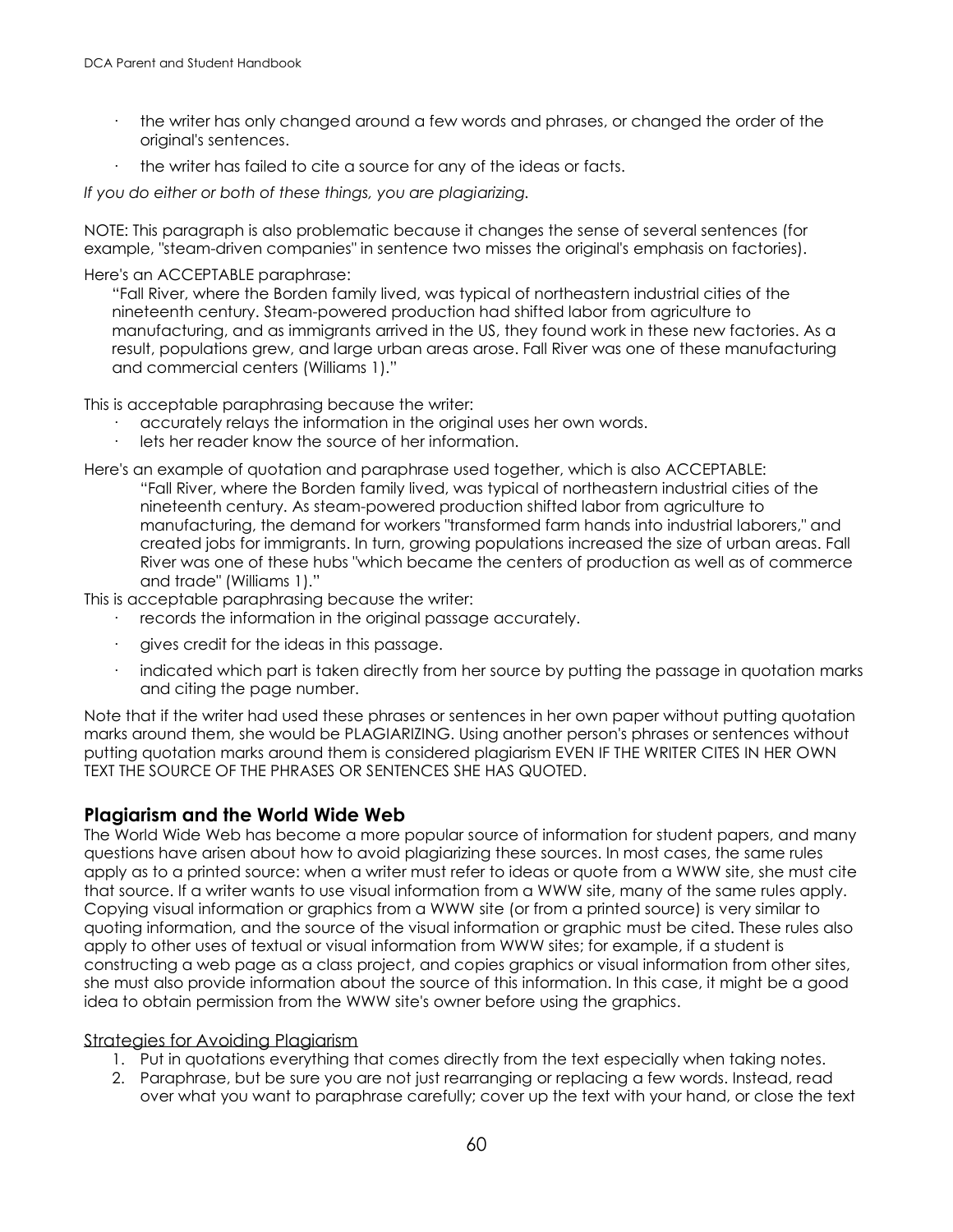so you can't see any of it (and so aren't tempted to use the text as a "guide"). Write out the idea in your own words without peeking.

3. Check your paraphrase against the original text to be sure you have not accidentally used the same phrases or words, and that the information is accurate.

## **Terms You Need to Know**

**Common knowledge**: facts that can be found in numerous places and are likely to be known by a lot of people. Example: "John F. Kennedy was elected President of the United States in 1960." This is generally known information. **You do not need to document this fact.**

However, you must document facts that are not generally known and ideas that interpret facts. Example**:** "According to the American Family Leave Coalition's new book, Family Issues and Congress, President Bush's relationship with Congress has hindered family leave legislation (6)." The idea that "Bush's relationship with Congress has hindered family leave legislation" is not a fact but an *interpretation*; **consequently, you need to cite your source.**

**Quotation**: using someone's words. When you quote, place the passage you are using in quotation marks, and document the source according to a standard documentation style. The following example uses the Modern Language Association's style:

Example: According to Peter S. Pritchard in USA Today, "Public schools need reform but they're irreplaceable in teaching all the nation's young" (14).

**Paraphrase:** using someone's ideas, but putting them in your own words. This is probably the skill you will use most when incorporating sources into your writing. Although you use your own words to paraphrase, you must still acknowledge the source of the information.

(*Produced by Writing Tutorial Services, Indiana University, Bloomington, IN)*

# **7. STUDENT LIFE**

DCA believes that a positive and constructive working relationship between the school and a student's parents or guardians is essential to the accomplishment of the school's educational mission. All parents or guardians must review the Student Code of Conduct and subsequent rules with their student.

## **Classroom Principles**

- 1. **We Love One Another -** Beloved, let us love one another, for love is from God and everyone who loves is born of God and knows God.- 1 John 4:7
- 2. **We Obey -** Children, obey your parents in the Lord, for this is right- Eph 6:1
- 3. **We Are Joyful -** Rejoice always- 1 Thessalonians 5:16 ; A joyful hear makes a cheerful face.- Proverbs 15;13
- 4. **We Are Kind -** Be kind to one another, tender hearted forgiving each other, just as God in Christ also has forgiven you. Ephesians 4:32
- 5. **We Are Peacemakers -** And let the peace of Christ rule in your hearts, to which indeed you were called in one body; and be thankful.- Colossians 3:15
- 6. **We Are Thankful -** In everything give thanks; for this is God's will for you in Christ Jesus.- 1Thessalonians 5:18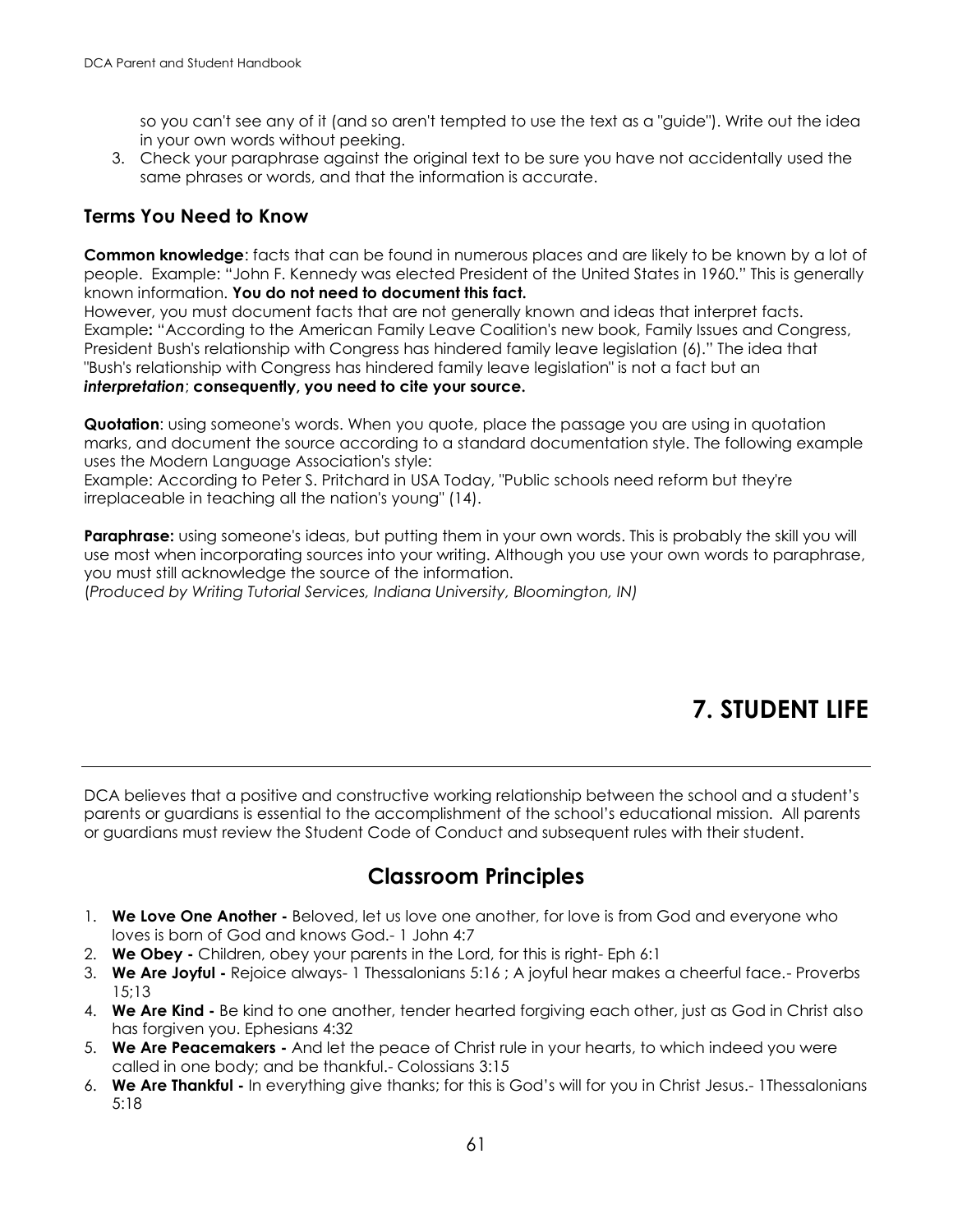- 7. **We Are Orderly -** For God is not a God of confusion but of peace. -1 Corinthians 14:33 Let all things be done properly and in an orderly manner.- 1 Corinthians 14:40
- 8. **We Serve One Another -** Truly I say to you, to the extent that you did it to one of these brothers of Mine, even the least of them, you did it to me. –Matthew 25:40

The Student Code of Conduct includes the basic disciplinary action to be enforced. This discipline is intended to help the student recognize the seriousness of what s/he has done and prevent repeated violations in the future.

All students must agree to live by the standards in the Code of Conduct and the **Statement of Faith** (*see page 9*) that have been established for their own good and for the good of the entire school community. They must indicate their willingness to do so by indicating their willingness to do so when enrolling/re-enrolling each year.

## **Student Code Of Conduct**

#### *All aspects of the Student Code of Conduct apply to both* **Elementary, Middle and High School students unless otherwise noted.**

#### **Biblical Basis**

*Discipline is evidence of love – not contrary to love. "… because the Lord disciplines those He loves, and He punishes everyone He accepts as a son ." Hebrews 12:6*

*Training in discipline produces good. "No discipline seems pleasant at the time, but painful. Later on, however, it produces a harvest of righteousness and peace for those who have been trained by it." Hebrews 12:11* 

*Application of discipline is not a rejection of the person. "Brothers, if someone is caught in a sin, you who are spiritual should restore him gently." Galatians 6:1*

*"My brothers, if one of you should wander from the truth and someone should bring him back, remember this: Whoever turns a sinner from the error of his ways will save him from death and cover over a multitude of sins." James 5:19-20*

The aim of discipline in any form is redemptive. The goal is to restore the errant person to right fellowship with Jesus Christ and the community and to a lifestyle of godliness and conformity to Christ.

Discipline must begin with self-discipline. As students mature, they need to become less dependent on rules to govern their behavior and more concerned with doing what is right. The Scripture exhorts us, "….train yourself to be godly" (I Timothy 4:7). DCA's process, then, is based upon developing students' personal integrity and their willingness to practice self-control. Students must allow the Lord to confront and change their behavior, so that they will need school discipline less and less.

The teacher is the authority in the classroom and is charged to maintain the control and discipline necessary to establish a quality-learning environment. The administration enthusiastically supports the teachers in this disciplinary role and will become involved whenever it appears that student disruption and lack of cooperation warrant attention and sanction.

Teachers are encouraged to be consistent in their disciplinary actions and to keep the discipline in line with the offense, with the goal in mind of helping students move toward the goal of self-discipline. The administration has the final responsibility for all disciplinary action taken.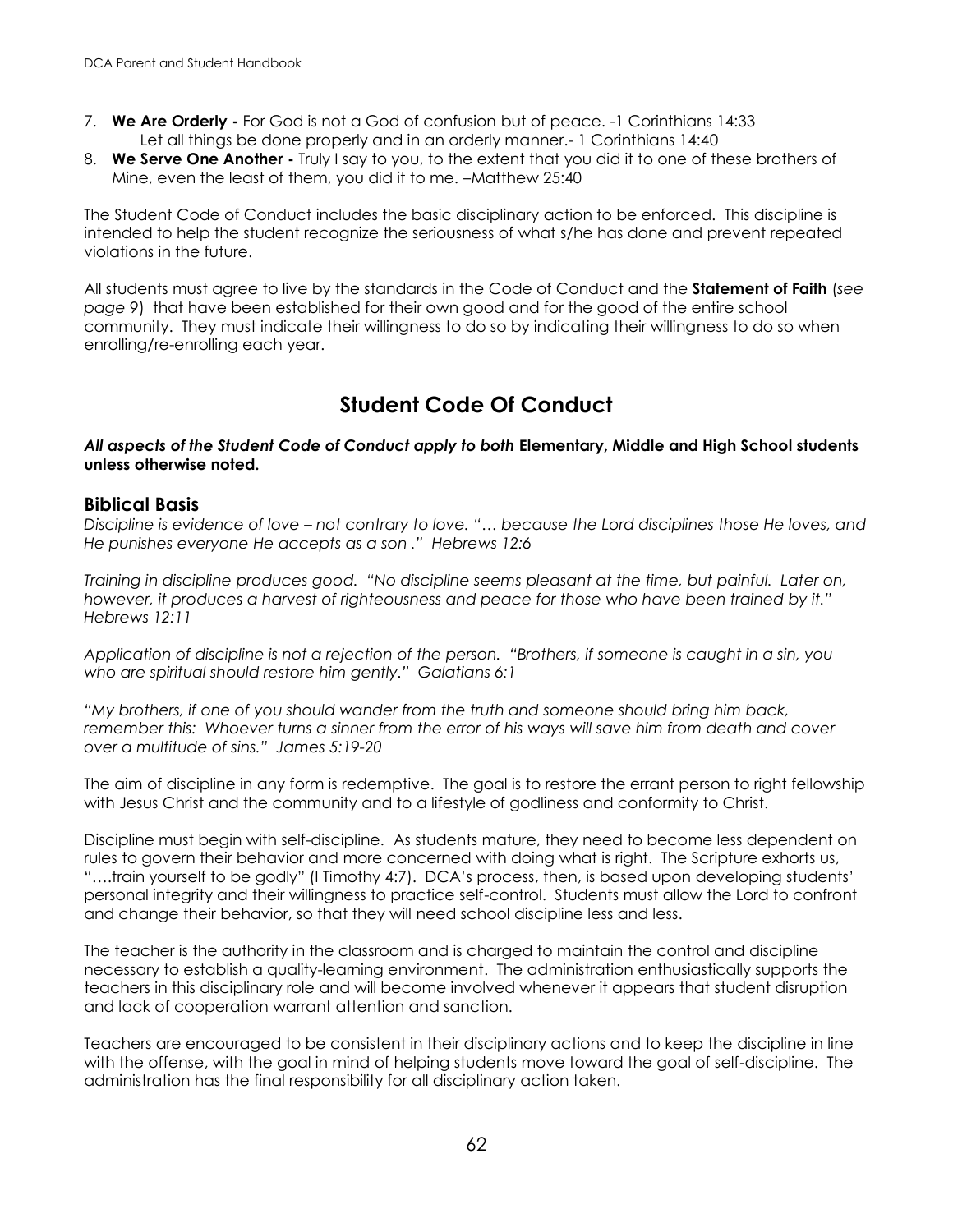## **Student Expectations**

- 1. Students must be active in a Christian church that is in keeping with DCA's Statement of Faith.
- 2. Students are expected to show respect to adults at all times. A title (Mr., Mrs., or Coach) should be used when addressing an adult. The use of "yes/no sir/ma'am," opening doors, carrying loads, and other ways of showing respect to adults are expected.
- 3. Students are expected to treat each other with respect, kindness, and compassion. Therefore, good manners and courteous speech (please, thank you, excuse me) is encouraged.
- 4. Calvary students are expected to have a strong work ethic (motivation, study skills, time management, independence). Students should have a thankful attitude about work. Complaining, whining, and arguing over directions and expectations of the teacher or school do not show a thankful spirit. However, when circumstances warrant, the proper response is for students to respectfully appeal at the appropriate time.
- 5. Students are expected to abide by class rules as set by the teacher.
- 6. The school facility and grounds are to be kept clean, orderly, and in a manner that shows an attitude of good stewardship and gratefulness. The students should always clean up the messes they make and return materials to the proper place.
- 7. Students are to always come to class on time and to be prepared (with homework completed and with materials needed).
- 8. Students are to move in an orderly fashion from class to class.
- 9. Use of profanity is prohibited.
- 10. Public displays of affection between students, such as handholding, kissing or inappropriate touching, are not permitted.
- 11. Food is NOT allowed in the classrooms, unless authorized by teacher.
- 12. Students should not bring radios, CD players, CDs, MP3 players, handheld games, or other nonschool related items into the classroom unless specific permission is given by the school administration. **A fine will be assessed.**
- 13. Student possession or use of vape/tobacco products, illicit drugs, alcohol, or weapons is not permitted on or off campus or at any DCA sponsored event.
- 14. Students and parents must adhere to a high standard of personal integrity including academic honesty. (See academic dishonesty policy)
- 15. Due to the disruptive nature of cell phones and other such communication devices, they are prohibited in the classroom during the school day (8:45 a.m. – 3:45 p.m.). Students are allowed to check their phones in the main office and reception areas. These items will be confiscated and returned at the discretion of the administration. **A fine will be assessed and may increase each instance for repeat offenders.**
- 16. Students are not allowed to buy, sell, or trade at school without permission from the school administration.

## **Off-Campus Behavior**

DCA may discipline its students for infractions of the behavioral expectations regardless of whether they occur on or off school grounds, before, during, or after school hours, on-line (such as but not limited to: blogs, chat rooms, websites) or electronically (i.e., through text messaging, social media), and whether or not they occur at school functions. These infractions include, but are not limited to smoking/vaping, drugs, bullying, sexual behavior or the appearance of any of these. DCA students should model a Christ-like lifestyle on and off campus.

## **Sportsmanship**

All fans of DCA athletes are expected to demonstrate self-control and good sportsmanship toward officials, coaches, and players. Any expressions of support for DCA teams should be focused on "our" team and not against the other team.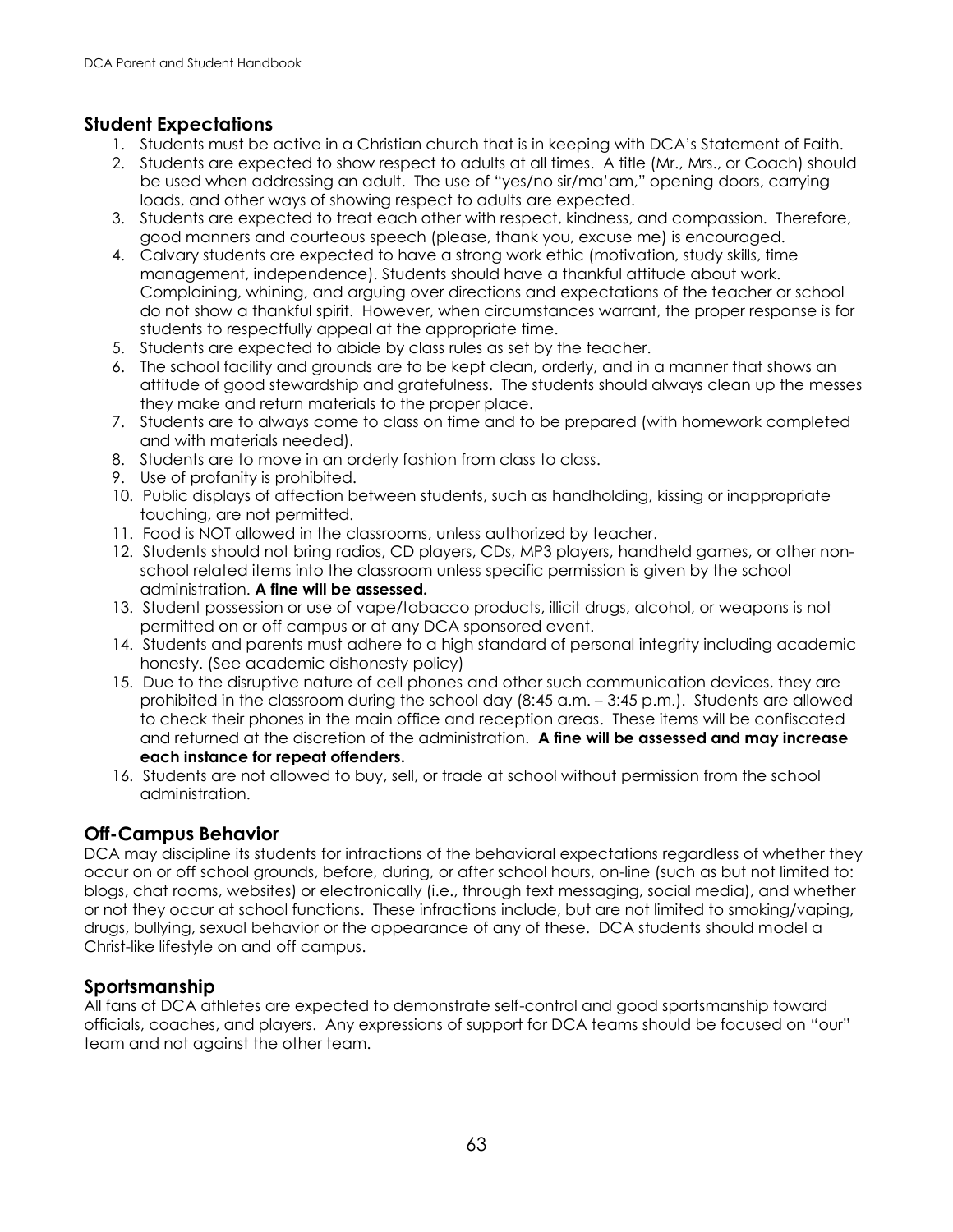## **High School Open Campus Policy**

For the purpose of this policy, the campus should be understood to include the school buildings, playgrounds, and all adjacent parking lots. DCA's students enter and leave the campus at different times of day depending upon their individual course schedules. Some of the Middle and High School students are responsible for their own transportation to and from the campus. This means that, out of necessity, DCA's Middle and High School operates under an open campus policy defined as follows:

- 1. Middle and High School students are required to check out when leaving the campus and will miss any part of a regularly scheduled class.
- 2. Middle and High School students attendance records will be kept for all courses and study halls. (Please see the Academy's "Attendance Requirements" on page 42).
- 3. Students are to be under supervision by being physically present in the class or study hall for which they are registered whenever they are on campus. Being present on campus, but not in the class or study hall for which he is registered, or present on campus at a time when the student does not have a scheduled class or study hall may result in disciplinary action. Exception: Junior and Senior students may utilize the Lion's Den during school hour. Students will be asked to leave campus if not behaving responsibly, in accordance with the Parent and Student Handbook
- 4. Parents are responsible for guiding their students in the use of their freedom to come and go from the campus. Students who violate or abuse this freedom are accountable to their parents who are the enforcers of the policy they make with their student. Absent violation of school policy, DCA will neither set nor enforce an individual student's open campus freedoms.
- 5. It is considered a discourtesy to the teacher and a disruptive influence to the learning environment for a student to leave a class in session before the student has been excused or the class has been dismissed. Therefore, unless prior arrangements have been made or the instructor grants permission, leaving a class early will be considered a breach of good conduct and treated as a discipline issue.
- 6. No student will be allowed to walk off campus. The only exception will be for a student living next to the school who has written permission from the parents or guardians to walk home.

## **Dress Code Policy**

## **General**

DCA's dress code is intended to give concrete, practical witness to the school's commitment to fulfill our aims to honor God and disciple students. DCA students should be well groomed and dressed conservatively on campus and at school functions. DCA policy is for Christian young people to dress modestly, not wishing to draw attention to themselves with extravagant styles or revealing clothing.

*The Administration or those designated to act on behalf of the Administration, retains the authority to determine the appropriateness of a given student's attire or hairstyle and may remove from the campus/function, or otherwise discipline, any student deemed to be inappropriately dressed*. The Administration also reserves the right to grant a limited variance to these regulations for special purposes, such as special dress days or instructional exercises, provided that high standards of modesty are always upheld. All elements of the dress code are in force on the campus during school hours and will be enforced by the staff of DCA.

Uniforms (tops, bottoms, and jackets) are available from Land's End. Previously purchased Parker pants, shorts, and skirts may be worn as long as they comply with current dress code. School jackets and letter jackets are ordered through DCA in fall and spring. Spirit wear will first be offered in the Fall of each year.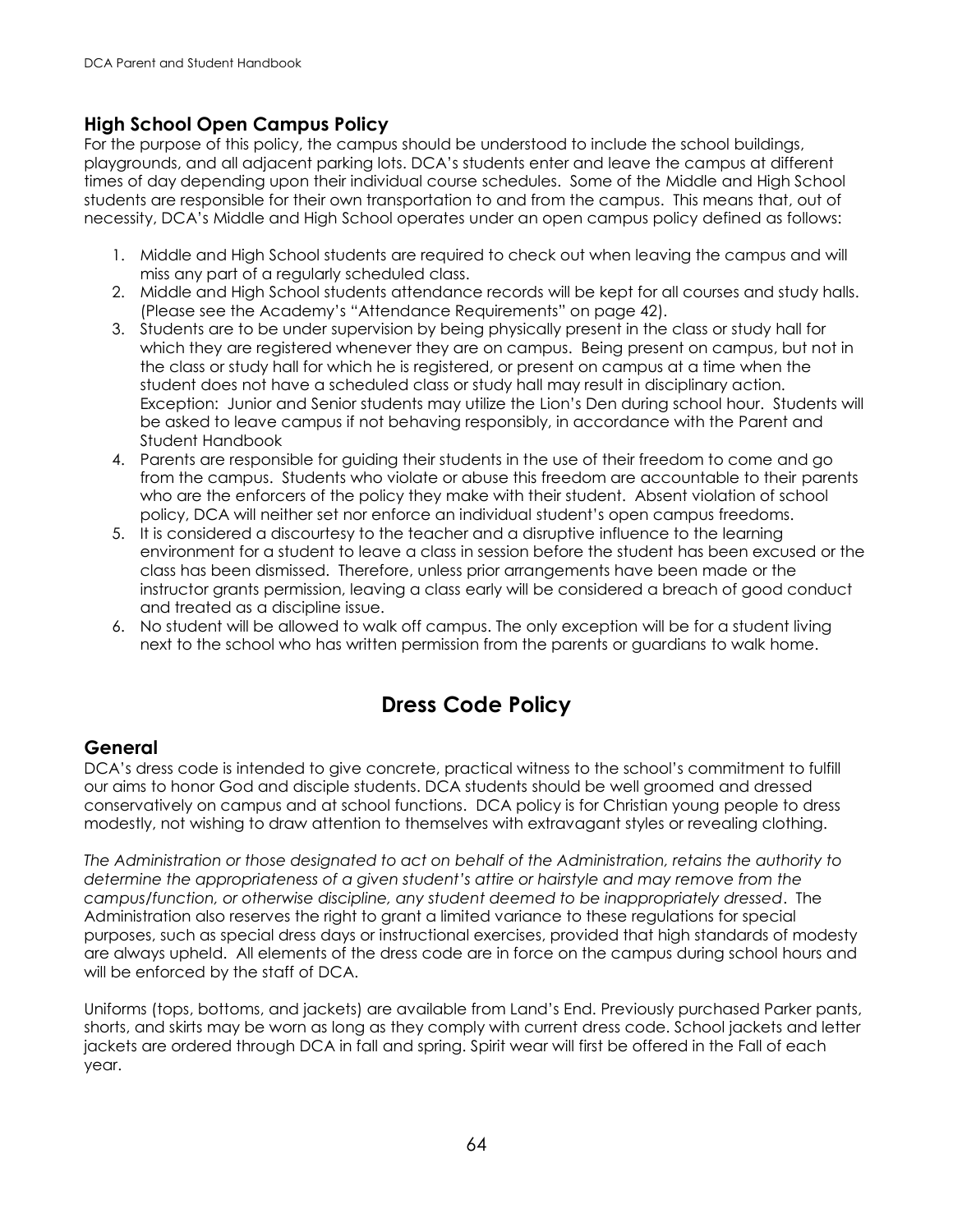#### *All clothes and shoes must be neat and clean. Clothes should not be excessively faded, torn, frayed, or have un-hemmed edges.*

Our heart is that there be no unnecessary rule at DCA, but only purposeful ones, freeing students and teachers to love, encourage, and edify one another. We are, therefore, committed to support you and your children by enforcing the rules with consequences. **Parents may be required to bring a student proper attire if out of code. Students may be assessed a fine or detention as a consequence of dress code violation(s). Students who repeatedly break dress code may lose the privilege of wearing jeans on jeans days.**

*All students on campus for academic purposes on non-school days (i.e. tutoring, labs, group projects, etc.) must wear a Calvary shirt.* 

## **Jeans Day Dress Code (All grades)**

The first Thursday of each month for elementary and every Friday for secondary will be Jeans Days. The following is the proper dress code for these days:

- **Blue** jeans (or capris for girls) with no holes or slits and not too baggy or tight. (no colored jeans)
- **Jeggings may not be worn**
- Any **Calvary** shirt or outerwear (shirts sold by Calvary, i.e. no TAPPS, tournament shirts, etc)
- Any shoes may be worn (except no house shoes)
- No shorts are allowed. (with the exception that boys may wear uniform shorts)

## **Elementary Uniform Dress Code (Kindergarten through 5th grade)**

- **Tops (Required):**
	- o Peter pan blouse (K-3), green, yellow, or white long or short-sleeved uniform polo.
	- Uniform shirts must be tucked in at all times.
	- o Any undershirts which show at the neck must be white, gray, or black. Students may wear long sleeved shirts under short sleeved uniform shirts but the undershirt should be tucked in so it does not show at the bottom hem. Only white undershirts may be worn under white shirts.

#### • **Bottoms (Required)**:

o Girls – Khaki skirt, skort, shorts, or pants; plaid jumper (K-3) Khaki or plaid skirt, khaki shorts or pants (4)

> Skirts, shorts, skorts, and jumpers should be at least knee length Privacy shorts must be worn with all skirts and jumpers. When hemming the skirts, please be sure that the length is long enough in the back also. Girls may wear **solid** white, navy or black tights or leggings (no lace/pattern) under skirts during cold weather.

o Boys- Khaki shorts or pants

For 4th grade boys, black or brown belts should be worn with any garment with belt loops.

## • **Footwear (Required):**

- o Closed-toe, closed-heeled, soled tennis shoes (no sandals, crocs, moccasins, boots, or house shoes) may be worn. Laces must be pulled through and well-tied. Please make sure shoes fit snugly for recess &/or PE.
- **Outerwear**: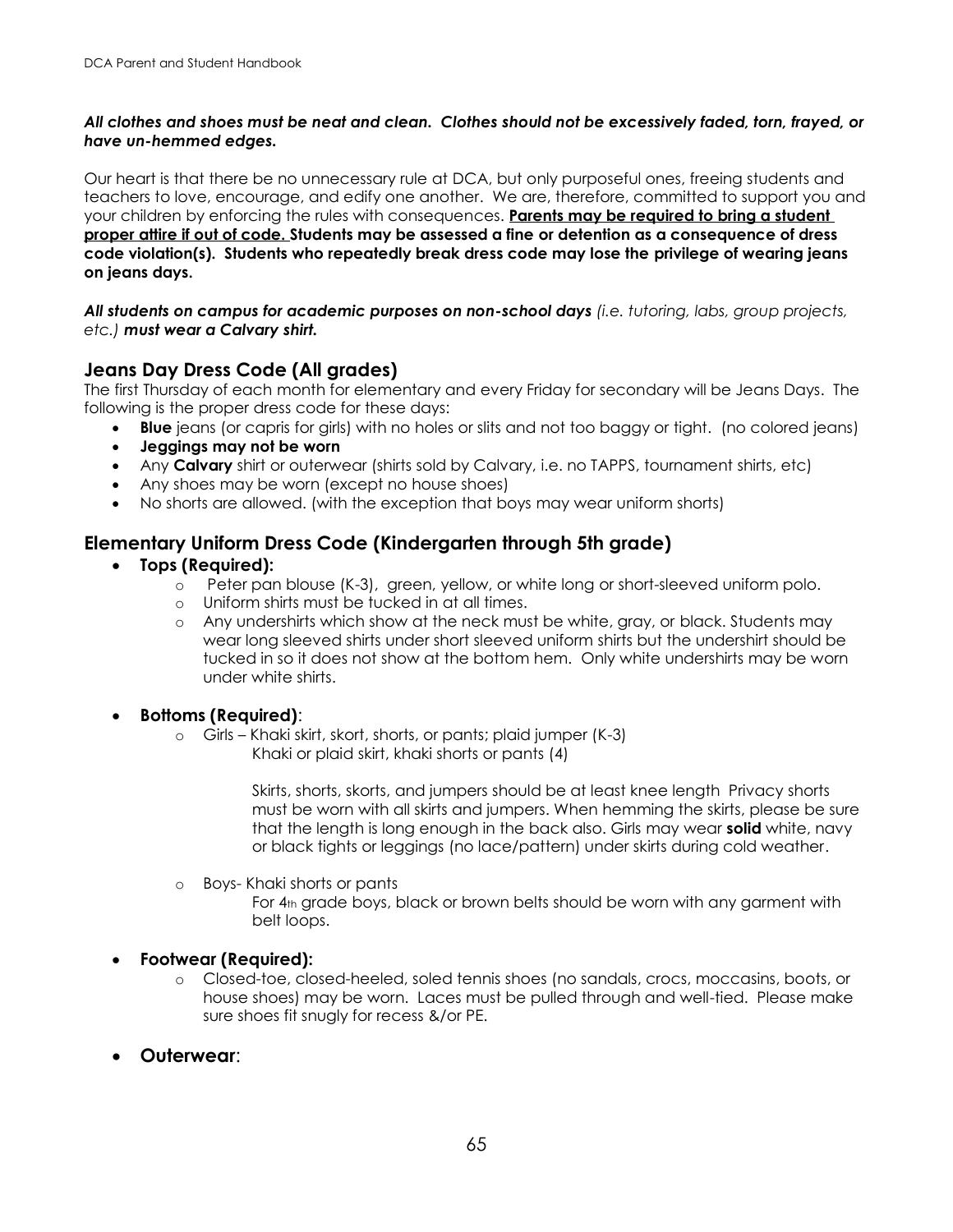- o *On non-jeans days*, students may either wear Calvary jackets that open fully in front (from Land's End or DCA/Booster club) or approved sweaters from Parker/Land's End over a uniform shirt.
- o *On jeans days*, sweatshirts, ¾ zip, hoodies, etc. offered through DCA Booster Club may be worn. (TAPPS shirts are not allowed). On extremely cold days, non-Calvary outerwear (coats) may be worn when passing between buildings but should be removed once inside the building.
- **Accessories**:
	- o Watches may be worn, but no bracelets or necklaces will be worn with the school uniform. Girls may wear one stud earring per ear.
	- o Students may not wear make-up or fingernail polish.
	- o Simple headbands or barrettes which reflect the colors of our uniform may be worn.

## **Middle/High School Dress Code (5th through 12th grades)**

- **Tops (Required)**:
	- o green, yellow or white uniform shirt
	- o Boy's uniform shirts must be tucked in at all times.

Any undershirts which show at the neck must be *white, gray, or black*. Students may wear long sleeved shirts under short-sleeved uniform shirts but the undershirt should be tucked in so it does not show at the bottom hem.

#### • **Bottoms (Required)**:

o Girls – Khaki or plaid skirt, khaki pants

Skirts should be at least knee length (touching the knee). Girls may wear **solid** white, black or navy tights or leggings (no lace/pattern) under skirts during cold weather.

- o Boys Khaki shorts or pants
- o Pants or shorts may not be too baggy or too tight or too short. Shorts may not be rolled at the cuff. Black or brown belts should be worn with any garment with belt loops.

#### • **Footwear (Required)**:

o Students must wear **closed-toed, closed-heeled, soled** shoes (no sandals, crocs with the strap on the back, moccasins or house shoes). Shoes must be predominantly neutral in color (white, black, brown, tan, gray, or navy (very dark blue, almost black)). Trim may be in color but must be minimal. For shoes with laces, the laces must be pulled through snugly and well tied. Shoes must be clean and in good condition.

#### • **Outerwear**:

- o *On non-jeans days*, students may either wear Calvary jackets that open fully in front (from Land's End or DCA/Booster club) or approved sweaters from Parker/Land's End over a uniform shirt. As a privilege, high schoolers may wear Calvary hoodies over a uniform shirt on non-jeans days; this privilege will be revoked for the rest of the semester (or year) for individual students who break the dress code.
- o *On jeans days*, sweatshirts, ¾ zip, hoodies, etc offered through DCA/Booster Club may be worn. On extremely cold days, non-Calvary outerwear (coats, not hoodies) may be worn when passing between buildings but should be removed once inside the building.

#### • **Accessories**:

o Ladies may wear no more than two pair of modest earrings but *may have no other visible piercings*; young men may not have any visible piercings.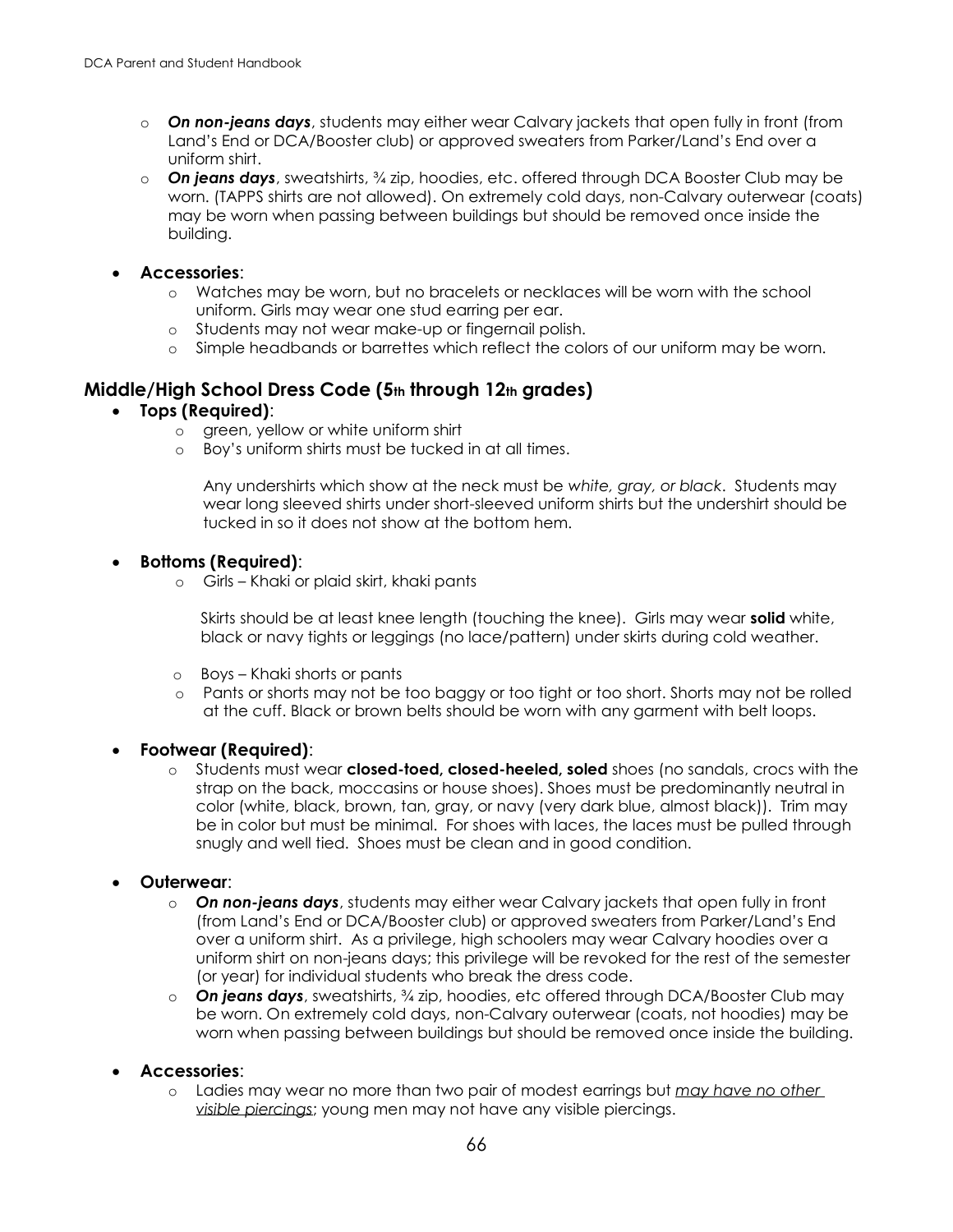- o Young men may not wear headbands, wear makeup or nail polish.
- o For young women makeup, clothing, jewelry, hairstyle and color must be conservative and not draw attention to itself. No black or other extreme color of lipstick or fingernail polish is permitted.
- o Young men and women may wear a single necklace 18" or less in length with a pendant no larger than 1" in size.
- o No hats or head coverings will be worn in the buildings. No tattoos, drawings, or markings, either temporary or permanent, are allowed to be visible on the body.
- o Only Calvary scarves may be worn on campus during the school day.

## **Hair Code for All Students:**

Hair should be clean and well-groomed at all times. Girls' hair should be neatly combed in a feminine hairstyle. Shaved or masculine haircuts are not permitted for girls. Boys' hair should be neat and combed. Boys hair must be conservative hairstyles and in good taste. Hair length must be kept above the top of the eyebrows in the front, above the top of the collar in the back, and above the top of the ears (Elementary School) or not fall below the middle of the ears (Middle and High School). No unnatural hair colors, bleaching, unnatural highlighting, head shaving, spiking, or distracting hairstyles are allowed. All hairstyles are at the discretion of the Elementary School Head (K-4) or Middle and High School Principal (5-12). No facial hair is permitted. In the case of a hair code violation students will be given three days (including the day of the violation) to get it corrected.

## **Athletic Uniform Dress Code (6th through 12th grades)**

Students should wear the following for athletic practices unless otherwise designated by the coach.

- Tops (Required): green, black, gray or pink athletic short bottoms
- Bottoms: (Required): Black athletic shorts
- Footwear (Required): Athletes must wear the approved shoe for the sporting event
- Outerwear: students may either wear DCA sweatshirts or a long sleeve shirt over the athletic shirt . Athletes may also wear leggings under shorts. Leggings are not allowed to be worn without shorts on over the leggings.

Accessories: Any accessories worn must match the uniform worn on the court or field

## **All Secondary Students Extracurricular Events**

#### **(including but not limited to dances, banquets, performances, competitions)**

The Principal, in connection with the sponsor, coach, or other person in charge of an extracurricular activity, may regulate the dress and grooming of students who participate in an activity. Please use the utmost discretion to ensure the way you dress is tasteful, above reproach and event appropriate. Ladies will not be allowed to wear strapless, low cut, mid-driff, backless or sideless dresses or tops to any school function. Two-piece dresses or dresses that give the illusion of being two pieces are not allowed. Any cut out, whether open or mesh, anywhere on the dress must be lined with the same color of the dress in a solid fabric (no flesh toned linings i.e. the appearance of skin) The length of dresses should be at least fingertip when arms are straight down at the side. Apparel at school-related activities must be modest, appropriate, and God-honoring.

## **DCA Dance Dress Code**

*(Parents and Students will have to sign acknowledging the following Dress Code Policy for every dance)*

DCA's dress code policy is for Christian young people to dress modestly, not wishing to draw attention to themselves with extravagant styles or revealing clothing. **Please use the utmost discretion to ensure the way you dress is tasteful, above reproach and event appropriate.**

Ladies:

- Dresses may be no shorter than 3 inches above the knee.
- Dresses may not be strapless or two pieces.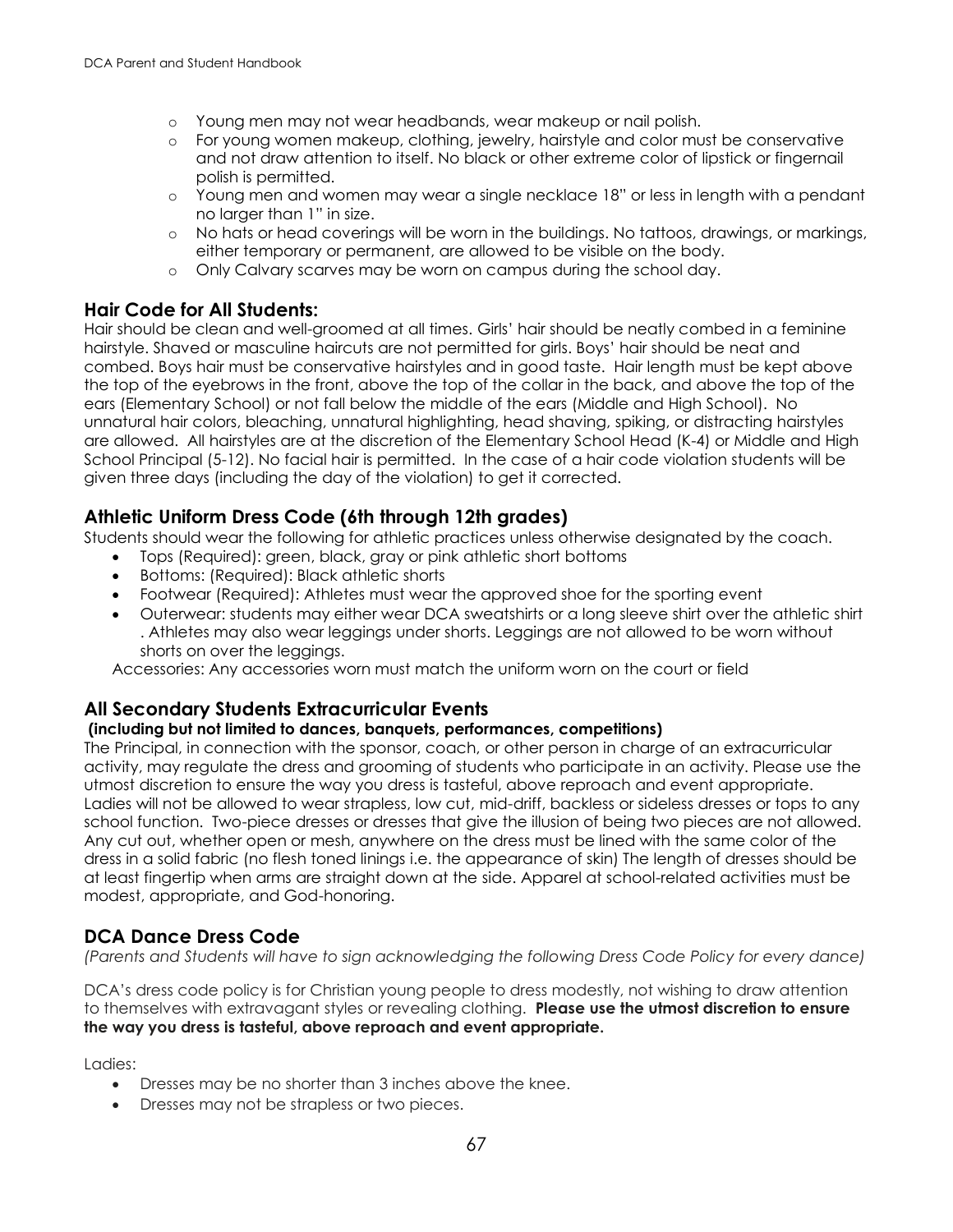- Dresses may not be skintight or form fitting.
- Dresses may not be low cut, may not have a plunging neckline or show cleavage.
- Dresses must have sides. With your arms down at your side, flesh may not touch flesh below the bust line.
- Dresses may not be lower than the natural waistline in the back. Your natural waistline is where your belly button is in the front.
- Dresses may not have sheer or flesh colored material or cut outs. Any flesh toned mesh must be lined with the same color as the dress.
- Dresses must not expose any skin between the bustline and 3 inches above the knee except for the back to the natural waistline. No midriffs may be exposed.
- Dresses may have a slit in the front up to but no higher than midthigh.
- No undergarments may be exposed.
- Dresses must stay in code when dancing or walking. If a dress becomes out of code with movement, student will be asked to leave the dance.

Gentleman:

- For semi-formal or prom attire, boys are encouraged to wear slacks and a button up dress shirt. Tuxes and suits are optional.
- Shirts must be worn and buttoned up at all times.
- No jeans or shorts unless the dance is western or black light.
- No cut off shirts, t-shirts, or tank tops may be worn under the suit jacket as the suit shirt.
- Non formal headwear will not be allowed ie baseball hats

All students will be checked by a "red carpet team" for dress code compliance. Students whose attire is out of code, will not be able to attend the dance. Any student whose attire may become out of code during the dance will be asked to leave the dance. Appropriate attire needs to be modest and in good taste. The "red carpet team" has discretion to make final calls on all modesty issues. If any student has questions concerning **the modesty or appropriateness of** his/her attire, it is the **parents and the student's** responsibility to **seek** PRIOR approval from the DCA dance sponsor so that the student will not be **prohibited from attending** the dance.

*I have read the above guidelines and understand that my student will not be allowed to enter or remain at a DCA dance if my student's attire does not meet the guidelines."*

*I* understand that it is my responsibility to inform my non-DCA guest of out dress code and that my guest *will not be allowed enter or remain at a DCA dance if their attire does not meet the guidelines.*  Note: Parent and Student signature will be requiered

## **Discipline Procedures**

## **Elementary Disciplinary Infractions**

Elementary students are still in the formative stages of training in character, self-discipline, and good habits. With this in mind, the discipline procedures are more flexible, than in the Middle and High School, allowing for the teacher to determine the best way to handle discipline. The goal, at every juncture, of discipline in these grades is to "shepherd the child's heart," helping him to understand the spiritual consequences of his behavior and the Biblical principle of "sowing and reaping."

The following procedure shall be followed for student misconduct related to the classroom environment.

First offense: The teacher will give a verbal warning.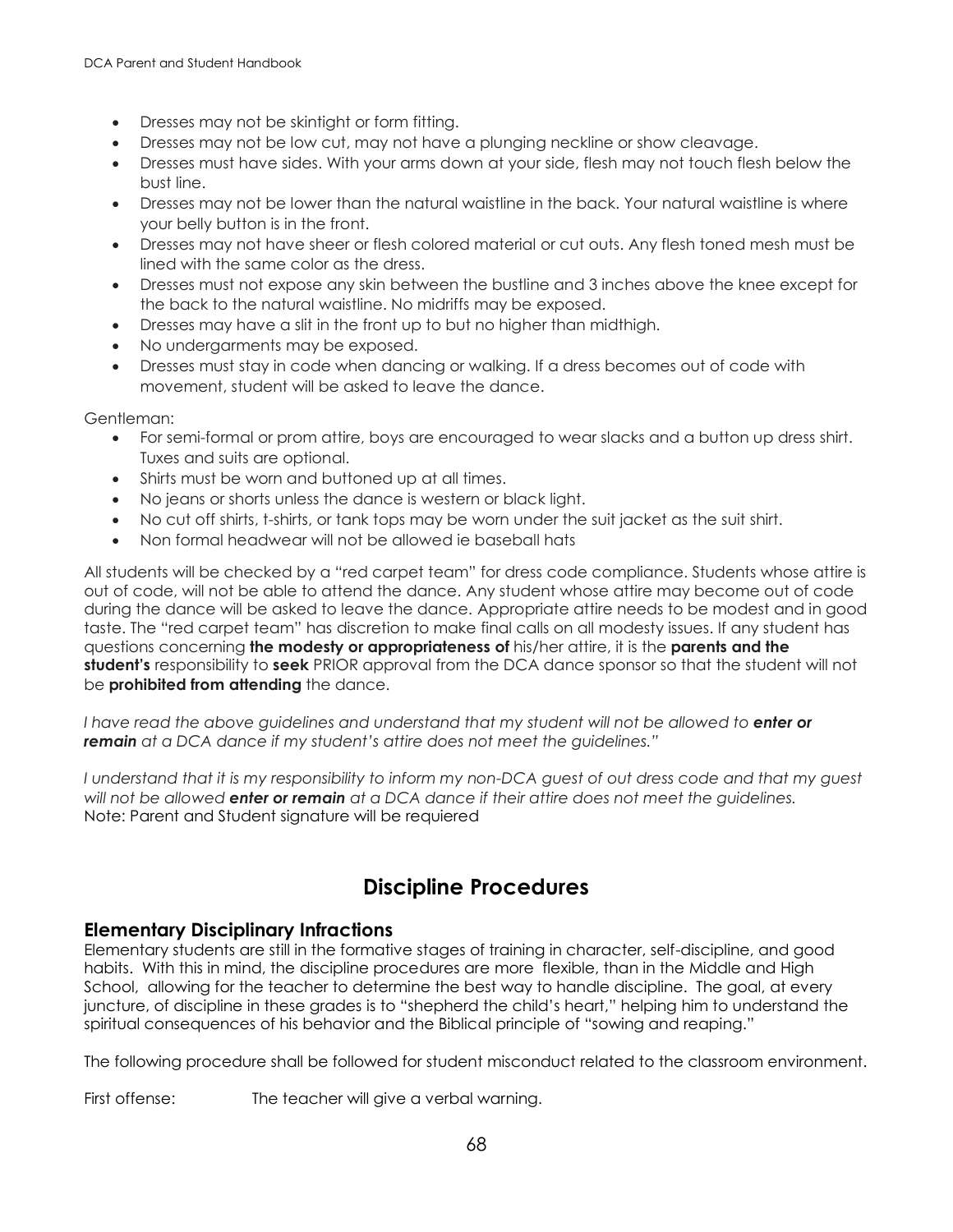| Second offense: | The teacher will send a discipline notice home with the student and through<br>RenWeb. |
|-----------------|----------------------------------------------------------------------------------------|
| Third offense:  | The teacher will call the parents or guardians.                                        |
| Fourth offense: | The parents or guardians will be called in for a conference.                           |

Natural and logical consequences of the student's misconduct in addition to verbal admonishments will be the primary form of discipline at the first two levels. For example, if a student marks on furniture, he must clean the furniture.

If an elementary student continues to create discipline problems or engages in a more serious discipline infraction (such as but not limited to: bullying, cheating, fighting, hitting, inappropriate language), the administration may, at their discretion, use any appropriate form of disciplinary response that is in the opinion of DCA administration and staff the best interest of the student and the school. Parents will be notified immediately in each case.

## **Middle/High School Discipline Infractions**

At the beginning of the year and thereafter throughout the year, teachers will establish classroom policies and procedures with students. Any student who does not comply with school or class rules or the teacher's verbal instructions will be subject to disciplinary action**. In partnering with parents, DCA leaves for the student's parents the primary responsibility for teaching correct behavior and attitudes. If there is a behavior problem, full parental support of DCA administration is expected for all schoolrelated discipline issues. Such parental participation is critical to hold DCA students accountable to one another, the rules and policies of the school, the staff, and the general school environment.** The following, non-exclusive list sets forth examples of student behavior which violate school policy and/or the student code of conduct when they occur at school, on the school grounds, during school activities or off-campus. This list is not intended to be all-inclusive. Students may be disciplined, suspended, expelled or dismissed from school for any of the following:

- 1. The possession, transmission, and/or use of vape/tobacco, drugs, alcohol, knives, fireworks, or firearms (or any item that is used as a weapon);
- 2. Insolence, disrespect or insubordination;
- 3. Repeated instances of minor discipline issues (dress code infractions, etc.);
- 4. The use of inappropriate foul, profane or obscene language;
- 5. Fighting;
- 6. Inappropriate displays of affection;
- 7. Any form of sexual immorality (including adultery, cohabitation, fornication, homosexual behavior, bisexual conduct, bestiality, incest, or use of pornography is sinful and offensive to God (Mathew 15:18-20, I Corinthians 6:9-10).
- 8. Students must dress in conformity with their biological sex and use restrooms and changing facilities in conformity with their biological sex.
- 9. Repeated instances of cheating;
- 10. Rowdy behavior, such as running, pushing, shoving, yelling, etc.;
- 11. Leaving the classroom without permission;
- 12. Class tardiness or truancy;
- 13. Threatening, intimidating, or causing bodily harm to any person (student or employee); or
- 14. Harassing behavior toward another student or staff member.

All DCA responses are to be effective tools of discipline, necessarily dependent on school and home communication and cooperation. Certain violations, such as cheating, carry inevitable academic consequences as well as the disciplinary consequences imposed by the school. At times, misconduct may be serious enough to by-pass the guidelines set forth in this Handbook. Accordingly, the school administration reserves the right to determine what discipline response would be in the best interest of the student and school.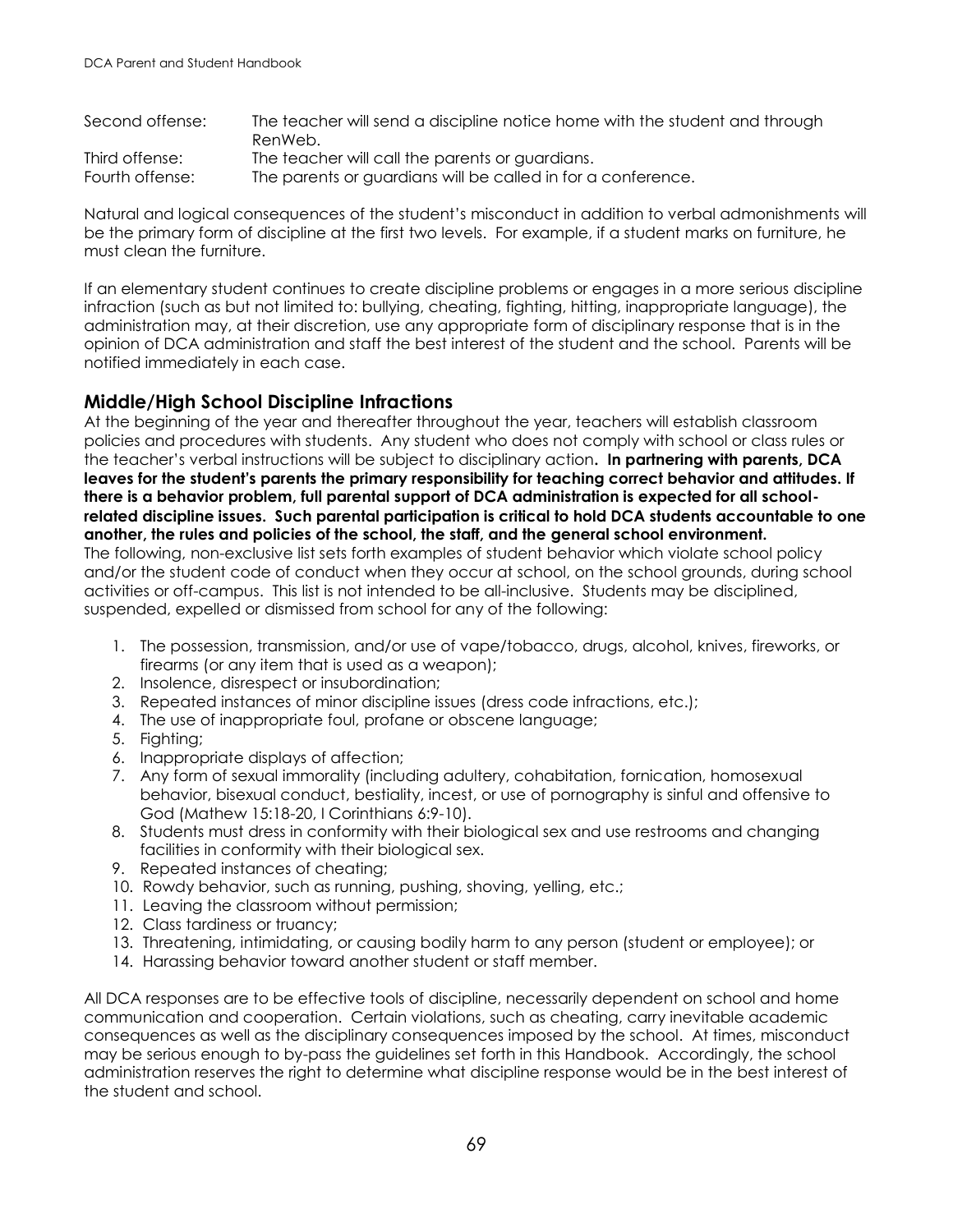Responding to students in truth and grace can be messy, as we prayerfully and sensitively seek the best response to a student's actions and attitudes. However, much of the behavior of students is easily addressed through basic standards. If DCA faculty are unified both in their expectations of students and in their response to misbehavior, students will feel secure in their behavior and be able to trust both individuals and the corporate body of administration and faculty.

In the event of student misbehavior, teachers have various disciplinary tools available to correct students and encourage correct behavior. Particularly for dress code violations, chewing gum, cell phone possession, and similar infractions, teachers are advised to levy a \$5 fine (First offense) to students that will increase with each additional offense.

In-class misbehavior that disrupts the teaching process or disturbs relationship with other members of the DCA community are best met with a verbal reprimand or warning. Further misbehavior of this kind should result in removal from the community. For instance, a student who is guilty of persistent side conversation may be invited to leave the classroom for a few moments. The teacher may wish to stipulate a "timeout" of a stipulated time or may take time to speak to the student outside of the classroom (so long as it does not detract from classroom activity). If this kind of misbehavior continues, students should then be sent to the Principal's office. Administrators may finally choose to ask a student to go home for the day in the event of repeated visits to the office.

Teachers may also employ grade deductions, lunch detentions, early arrivals to school, or other methods for disciplining students as is necessary.

## **Suspension from Class**

In the event of a student's suspension from classes for disciplinary reasons, the following stipulations will apply: 2-point per day deduction from semester grade in all classes missed, all work missed must be completed and submitted to teachers on the student's first day back in classes, and any exams, quizzes or other in-school work must be promptly scheduled for make-up with teachers. Students involved in extra/co-curricular activities will be suspended from all activities on the day of suspension. Unless a student misses a game, contest, or event on the day of suspension, the student may be suspended from the next game, contest, or event. As extra/co-curricular activities are a privilege provided to students, coaches and advisors may have further consequences for suspended students according to their team's or group's code of conduct.

## **Probation and Non-invite**

A student may be placed on disciplinary probation after repeated minor infractions or a major infraction of school policy. The student will be given a specified period of time for improvement. If the improvement plan is honored, the student will no longer be on probation. However, students who do not honor the improvement plan with improved conduct and behavior will be asked to withdraw from school at the end of the semester in which the probation was initiated.

Students placed on disciplinary probation at the end of the first semester may not be invited to reenroll. If the student has made satisfactory behavioral improvement by the end of the school year, the probation status will be lifted and re-enrollment will be permitted, providing there is space available in that particular grade at that time.

Both faculty and administrators will provide input and have significant discussion before placing any student on probation and withholding enrollment. Students placed on probation will be required to attend a parent conference and will subsequently have periodic meetings to measure progress with teachers and administrators.

**For dress code violations, abusing privileges, using non-school related electronics, disrespecting property or others, all of which disrupt learning, students may be assessed a fine of at least \$5.00 as a consequence.**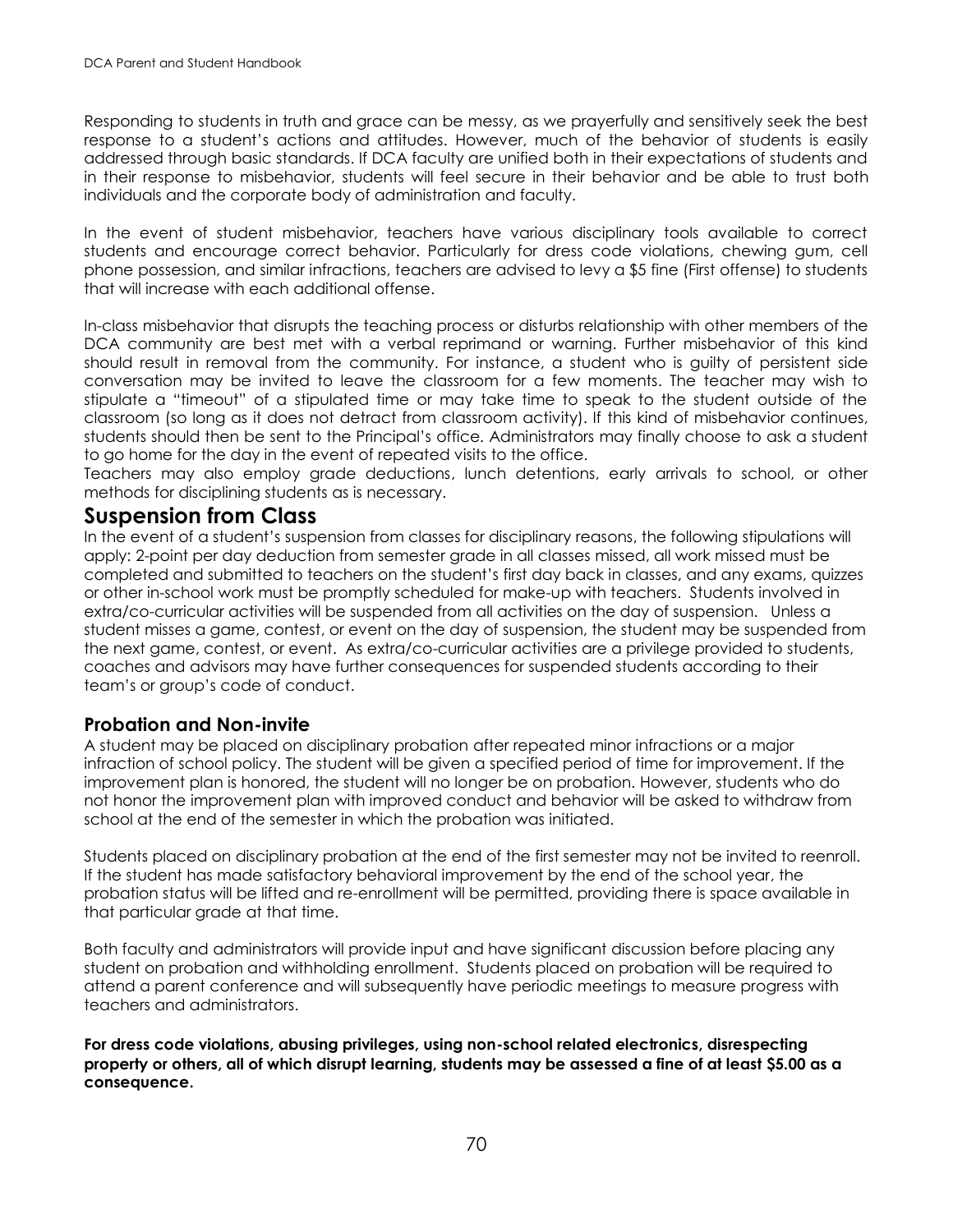# **8. EXTRA-CURRICULAR ACTIVITIES**

#### **Student Government**

Student Government is an opportunity for individual students to participate in leadership and servant roles within the school. This elected body serves the students and the school in a variety of ways. Students elected to the Student Government must be willing to commit to meeting consistently to plan and organize activities including fundraisers, service projects, and special events. (Fundraisers benefitting the class' senior trip will be restricted to grades 9-12.) DCA's Student Government encourages students to strive for excellence and take on leadership roles as modeled in the life of Christ.

Parental permission must be given for students to run for a position on Student Council. The parent will be asked to come alongside the representatives by attending class meetings, and helping with fundraisers and fellowships.

Elections for grades 7-12 will be held in the spring. Junior High will elect three representatives. High school will elect a president, vice-president, secretary, and treasurer. A description of these jobs follows:

*President*:

- Facilitate class meetings
- Schedule and attend monthly meetings with officers (VP, Treasurer, Secretary)
- Set the agenda for monthly meetings
- Maintain communication with Principal/Student Council Advisor
- Attend lunch meeting with Principal once a semester

#### *Vice President*:

- E-mail agenda to principal
- Serve as President when necessary due to absence of Pres.
- Establish snack schedule for class meetings
- Collect input/votes from classmates as needed on issues prior to class meeting (fellowship and fundraising ideas)
- Attend lunch meeting with Principal once a semester

#### *Secretary:*

- Take minutes from class meetings
- E-mail minutes to Student Council Advisor to send to class and Principal
- Attend lunch meeting with Principal once a semester

*Treasurer*: (if this position is not filled the responsibilities fall to the VP)

- Plan and execute class fundraisers along with other class officers
- Keep financial records and work with Mrs. Krull on accounting for the class
- Attend lunch meeting with Principal/Student Council Advisor once a semester

Class Officers must have a grade of 70 or above in each class throughout the current school year. Class Officers with any grade below 70 at the end of the quarter will be given one successive quarter to raise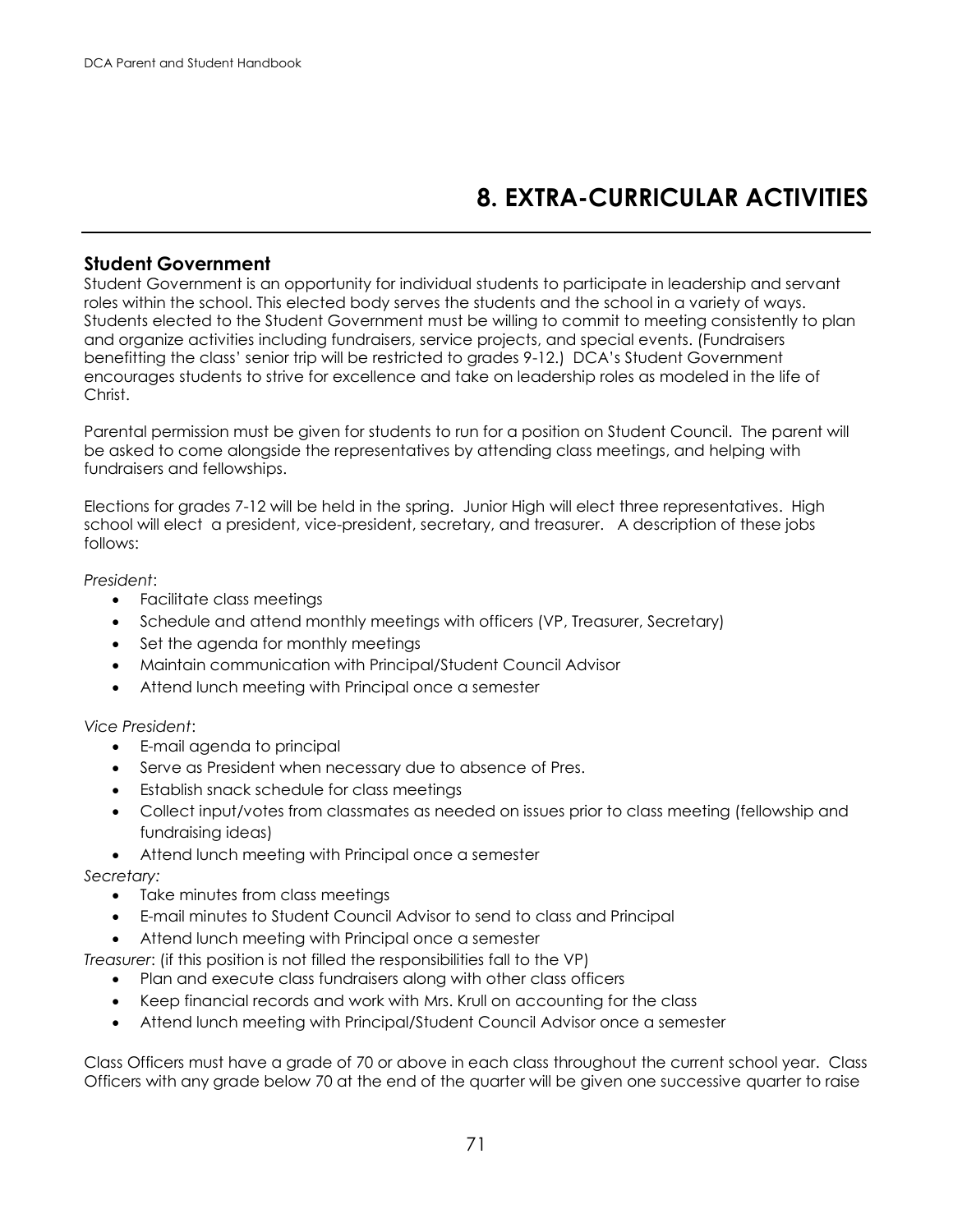their grade to 70 or above before being asked to resign their position. Failure of any course will result in immediate dismissal.

High school candidates must complete the amount of community service required by the school (6 hours for seniors/juniors; 4 hours for all others) within each semester. Failure to complete community service in any semester will result in immediate dismissal from the Student Government.

## **National Honor Society**

#### **Selection**

- a. Candidates eligible for election to this chapter must be members of the sophomore, junior, or senior class.
- b. To be eligible for selection to membership in this chapter, the candidate must have been in attendance for a period of one full semester at DCA.
- c. Candidates eligible for election to the chapter shall have a minimum cumulative average of 92.000 on a 100-point scale. This scholastic level of achievement shall remain fixed, and shall be the required minimum scholastic level of achievement for admissions to candidacy. All students who can rise in scholarship to or above such standard may be admitted to *candidacy* for selection to membership.
- d. Students must exceed the service hours required by the school as follows: 30 hrs. total recorded by DCA by the middle of sophomore year; 55 hrs. total for juniors; 85 hrs. total for seniors.
- e. Upon meeting the grade level, attendance, and GPA standard requirements, candidates shall then be considered based on their leadership, and character.

## **Discipline And Dismissal**

Any member who falls below the standards of scholarship, leadership, character, or service may be dismissed from the DCA chapter of the National Honor Society®. A member of the National Honor Society® is expected to maintain his/her academic standing and take an active role in service and leadership to his/her school and community.

If a member's cumulative average falls below the standard in effect when he/she was selected (92), he/she will be given a written warning and a period of one semester to bring his/her cumulative average to a 92 or above. If the cumulative average remains below standard at the end of the warning period the student will be subject to further disciplinary action by the Faculty Council that may include dismissal from the chapter.

Violation of the law or school regulations can result in dismissal of a member. These violations include, but are not limited to, DWI, stealing, destruction of property, cheating, truancy, or possession, selling, or being under the influence of drugs or alcohol at any time. Offenders of the Student Expectations under the Student Code of Conduct in the current year of the DCA Parent/Student Handbook (such as use of profanity, failure to comply, unexcused absence, excessive tardiness, etc.) will receive written warning notification.

In all cases of pending dismissal:

- a. The member will receive written notification indicating the reasons for possible dismissal from the advisor/Faculty Council. The member and adviser may discuss the written notification in a conference. Situations that involve flagrant violations of school rules or the law can warrant disciplinary action without a written warning, although a hearing must still be held.
- b. The member will be given the opportunity to respond to the charge against him/her at a hearing before the Faculty Council prior to the vote on dismissal (in accordance with due process identified in Article X of the National Constitution.) The member has the opportunity to present his/her defense either in person or in writing. The Faculty Council will then vote on whether to dismiss. A majority vote of the Faculty Council is needed to dismiss any member.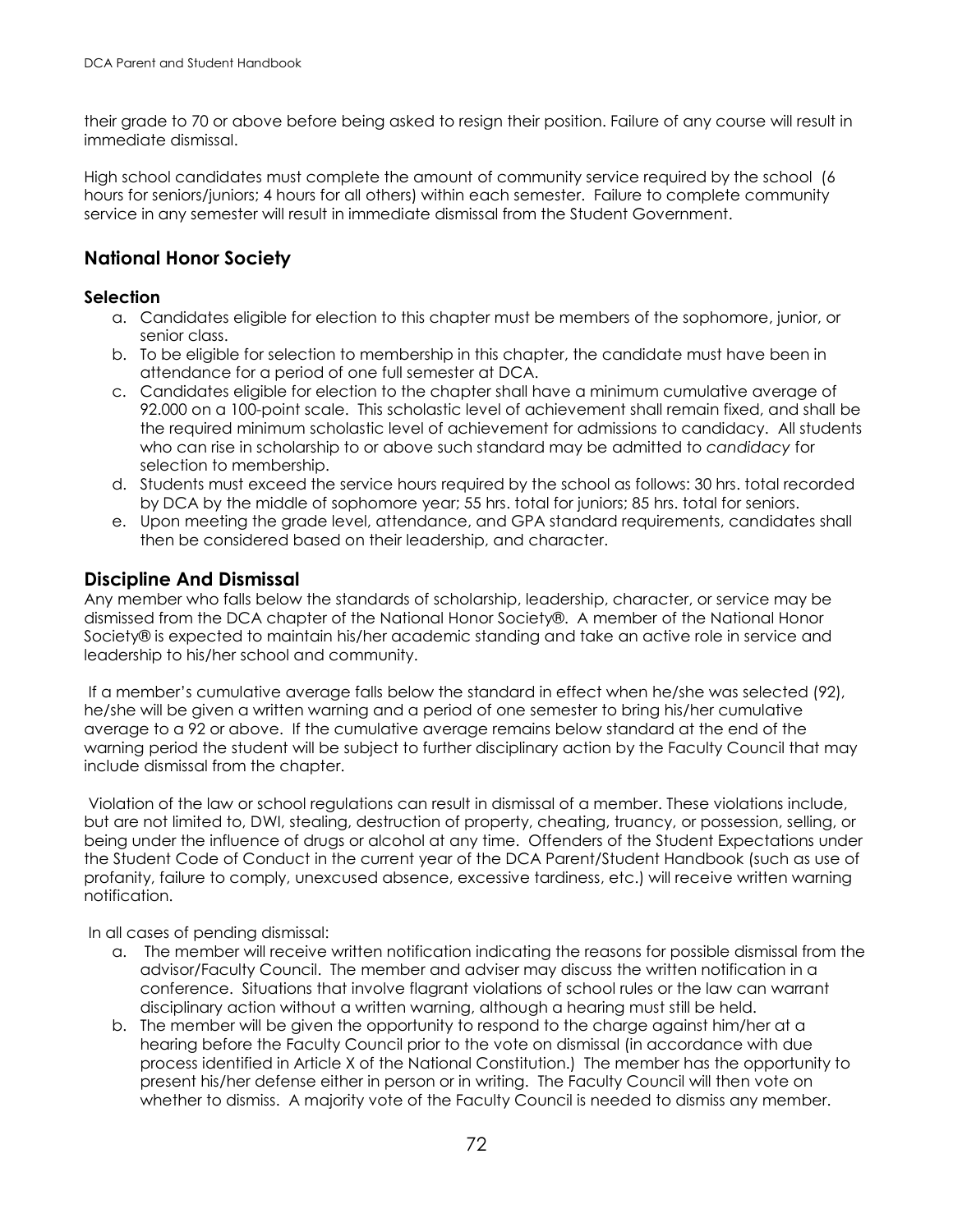- c. The results of the Faculty Council vote will be reviewed by the principal, and then if confirmed, expressed in a letter sent to the student, parents, and principal. Dismissed members must surrender any membership emblems to the adviser.
- d. The Faculty Council's decision may be appealed to the principal and afterwards through the school's discipline policy.

### **TAAPS Participation Policies**

As stated in the TAPPS by-laws, all students participating in TAPPS high school athletic and academic programs "must be a full time, day student at the member school . . . enrolled in at least four academic courses." This does not include dual credit classes taken off campus or study halls.

### **Student Travel Rules**

Students should understand that when they travel, they represent DCA, the state of Texas, the United States of America, all believers in Jesus Christ, and the group they are traveling with. If students fail to abide by DCA's policies, regulations and laws, or to maintain their academic standing, they may be denied the privilege of participation. Any funds they have contributed or may contribute may be forfeited.

- Students should not bring harm, embarrassment, disgrace or discomfort to themselves or to any member of their group.
- All school regulations and policies apply to all school trips, activities, etc.
- Any possession or use of alcohol or any possession or use of any controlled substance will not be allowed or tolerated. If students break this rule, they may be sent home immediately on a convenient means of transportation at the discretion of the school supervisor/official, and any additional expenses will be covered by their parents or guardians.
- Smoking or other use of tobacco and vaping are not allowed.
- Students must stay with the group at all times unless special permission has been obtained by the sponsor. When staying in a public accommodation, they must be in their rooms at the agreed times. There will be no co-ed visitations without an adult sponsor present in the room.
- It is important to adhere to time schedules. Students must be prompt for all occasions.
- Students will wear acceptable dress as deemed appropriate by the sponsor.
- Students are expected to abide by the laws of the city, state, or country in which they are staying.
- Students should abide by all rules developed by the sponsor of the activity or hosting organization in addition to the rules listed in this code of conduct plus any other policies or regulations established by DCA. Violation of this code of conduct will result in a conference with the sponsor(s) and the students and, if necessary, students will be subject to appropriate discipline for the violation. If there is continued willful disobedience or open and persistent defiance of proper authority, students may be sent home immediately on a convenient means of transportation at any additional expense to my parents or guardians.
- Students may be subject to further sanction or disciplinary action after returning from the trip.

All judgments as to whether these rules are being upheld, bent, or broken rests with the trip sponsors and their DCA supervisors. The opinions and judgments of the students in question, other students, chaperones, and/or parents may be considered, but the decisions and judgements of the trip sponsors and their DCA supervisors should be respected and upheld.

Trip sponsors will see that the code of conduct is properly administered. Sponsors will maintain proper decorum when with the participants in their charge.

# **Academic & Fine Art Competitions (TAPPS and NTIL)**

TAAPS Academic and Fine Arts Meets (9th-12th) Each spring, students in grades 9-12 are invited to participate in competitions hosted by TAPPS. Students must be full-time students enrolled in 4 or more academic classes in order to be eligible. Academic event categories include math, computer science,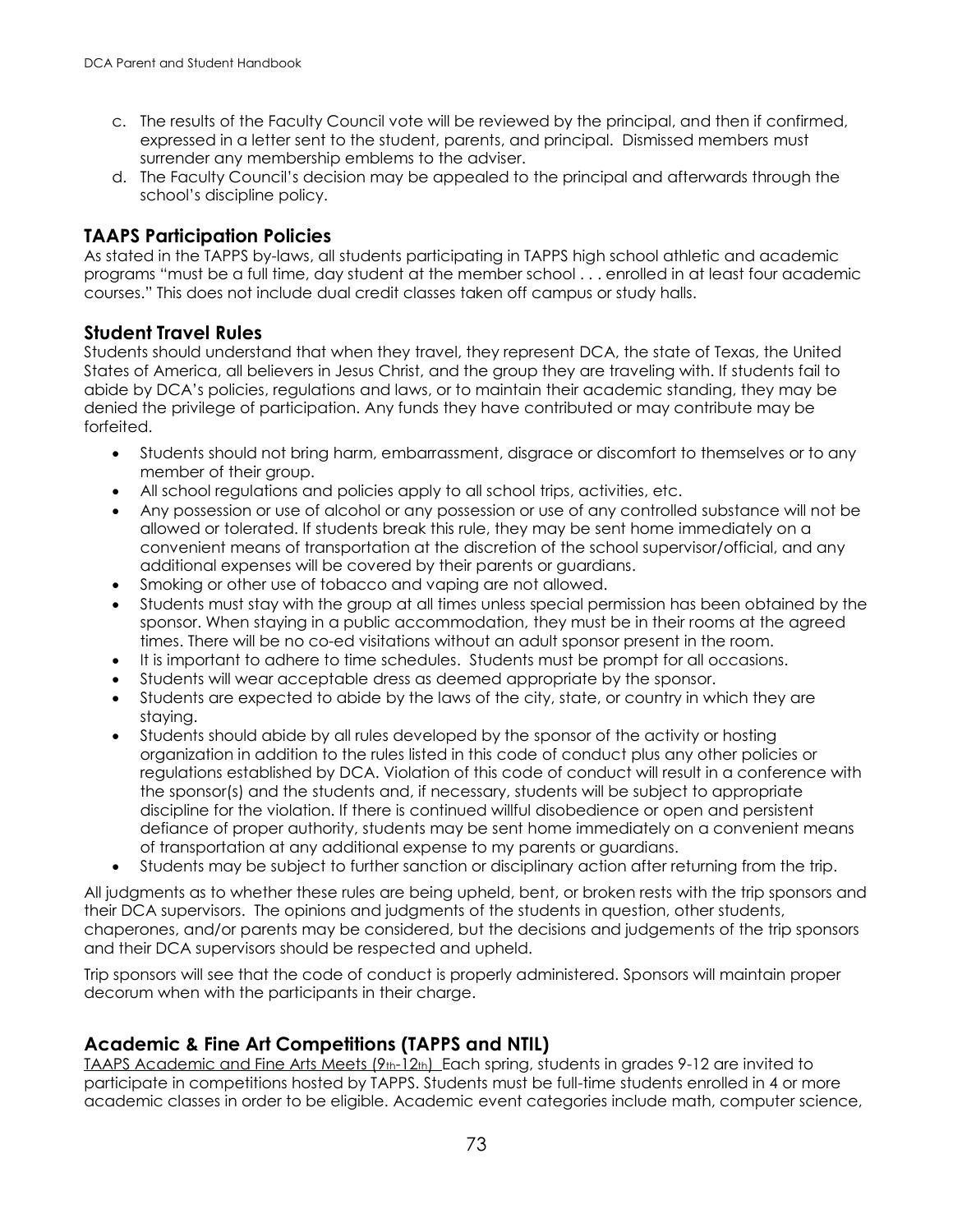current events and issues, science, Spanish, writing, public speaking, and acting. Art media categories include drawing, painting, sculpture, and photography. Music events include solo, small ensemble, and large ensemble competition. As opportunity arises, DCA staff will help coach students for their events. Parents should expect to be involved in helping prepare students for the competition and offering transportation, if necessary. Students who place high enough in the district competition will proceed on to the state competition during the first week of April.

# **Athletics**

### **Vision and Mission**

The mission of DCA Athletics is the relentless pursuit of excellence through character, commitment, and consistency. Calvary athletics helps to fulfill the mission of the school by teaching the Christian way of competing expressed through our core vision in athletics:

- Play for God's glory with Christ like character
- Be leaders on campus and in our community
- Have fun, play smart, play hard
- Overcome adversity with Christ likeness
- Relentlessly pursue excellence
- Develop a love and desire to please God
- Work hard with consistency and commitment
- Serve others
- Respect authority

The Calvary Athletic Department acknowledges that God is the priority in our school, followed by family, academics, and finally athletics. When this order is followed, it will result in student-athletes who are balanced spiritually, physically, mentally, and emotionally.

Because Calvary athletes are representatives of their team, their school, their community and more importantly, God, Calvary athletics is committed to developing each individual's character. In addition, a proper perspective on winning and losing consistent with glorifying God is maintained. Calvary athletes will be humble in victory, and courageous in defeat. Winning is defined as reaching the maximum potential by giving great effort as an individual, and as a team.

Individually, the DCA athletic department wants the athletes to relentlessly pursue excellence. As a result, maximum effort is given to training and preparation that leads to as much individual accomplishment as God will allow.

Calvary Athletics strives for excellence through programs that are well respected and considered among peers and college coaches as one of the best in TAPPS.

# **Parent/Spectator Conduct**

Families' attendance and a show of team enthusiasm at DCA sporting events is encouraged in support of our teams. DCA athletes are expected to conduct themselves with honor, dignity, and sportsmanship on the field or court; so too should the supporters of the DCA athletes. This includes interaction with all coaches and referees. Parents are to treat coaches with respect and not approach them with complaints before, during or after games. Please set up a meeting with the AD and the coach if a major problem needs to be addressed. Parents are restricted from yelling instruction during a game or delaying a player entering the locker room at half time with the rest of the team. Parents and athletes will be required to sign the Athletic Code of Conduct prior to the start of the season.

# **Attendance**

Students absent from school will not be permitted to participate in extracurricular activities on that day. In the event that DCA is closed due inclement weather, all athletic events (games and practices) will be cancelled.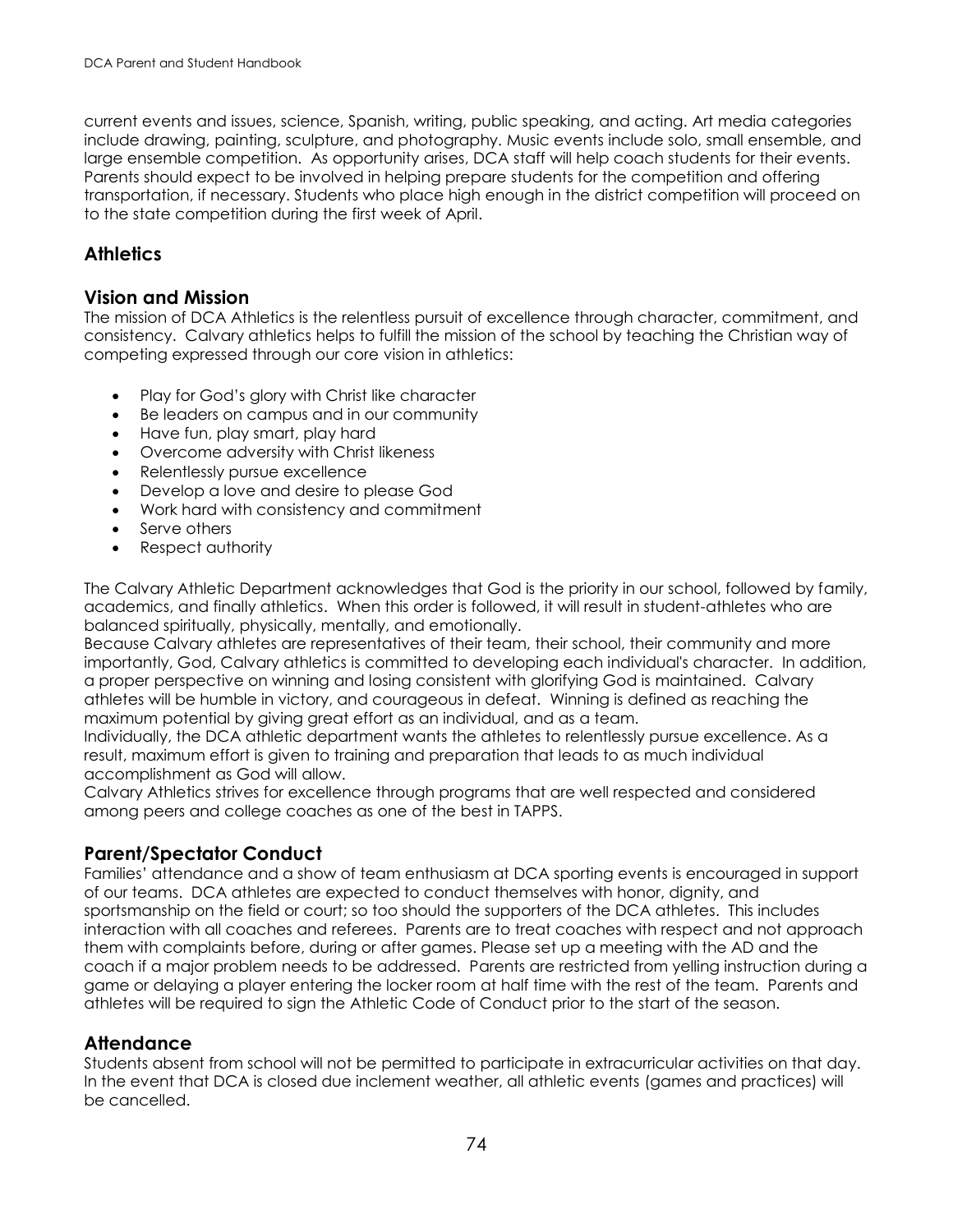# **Athletic Teams**

**Girls** volleyball, basketball, track, softball, tennis, golf, cheerleading, cross country, soccer, and swimming **Boys** six-man football, basketball, track, baseball, tennis, golf, cross country, soccer, and swimming

Junior High athletic teams, depending on participation, may consist of a competitive team, a developmental team, and possibly a skills development team. *Team placement is decided based on skill level, not grade level*. There are no guarantees for playing time for either team, but, skill development and having fun is the goal of the developmental team. Starters on the competitive team could possibly play the majority of the game. Non-starters will enter the game at the coach's discretion. A skills development team will continue to work on improving the skills of lower level players and will compete on a more limited basis.

High School athletic teams, depending on participation, may consist of a Varsity team and a Junior Varsity team which will compete under the rules and regulations of TAPPS (Texas Association of Private & Parochial Schools). Varsity teams play at a high level of competition. *Team placement is decided based on skill level, not grade level*. **There is no guarantee of playing time in high school.** See Athletic Uniform Dress Code on page 64

# **Injuries And Potential Risks**

Parents and student-athletes should fully understand the risk of injury associated with participation in sports programs provided by DCA. While reducing injuries to a minimum is a goal of our coaching staff and administration, the possible dangers must not be overlooked. If a parent or student-athlete is unsure of the risk(s) associated with any sport, they should contact the head coach or Athletic Director for more information.

All injuries must be brought to the attention of the athlete's coach so that proper assessment may be made. An official injury report will be filled out and signed by the coach, trainer (if applicable), and Athletic Director and kept on file in the athletic office. See the Injury Reporting Policy and Return to Play Policy below.

It is the parent's responsibility to carry proper insurance coverage for their student-athlete. DCA does not assume financial responsibility for medical, hospital, or ambulance expenses incurred due to athletic injuries. Athletics is a voluntary program in which students participate at their own risk. **Student insurance is not provided by DCA.** 

# **Injury Reporting Policy**

- 1. The definition of an injury is something that would cause the athlete to miss game or practice time. Hurt is something that will have pain but can be managed thru therapy. Injuries will be determined first by the athletic trainer. If the athletic trainer is not available, the head coach will determine if the potential problem needs to be looked at by the athletic trainer or a medical professional.
- 2. The athletic trainer will determine if the injury needs to be looked at by a medical professional. The athlete or the family always has the right to see a medical professional for a potential injury or a second opinion. If any athlete sees a medical professional for any potential injury this must be reported to the athletic director on a form provided by the school (available on the website). This form will need to be signed by the medical professional with instructions on return to play protocol.
- 3. In the event of an injury, the athletic director will report the injury to TAPPS. The athletic director will also report the injury to the head coach of the sport or sports the athlete is participating in at the time.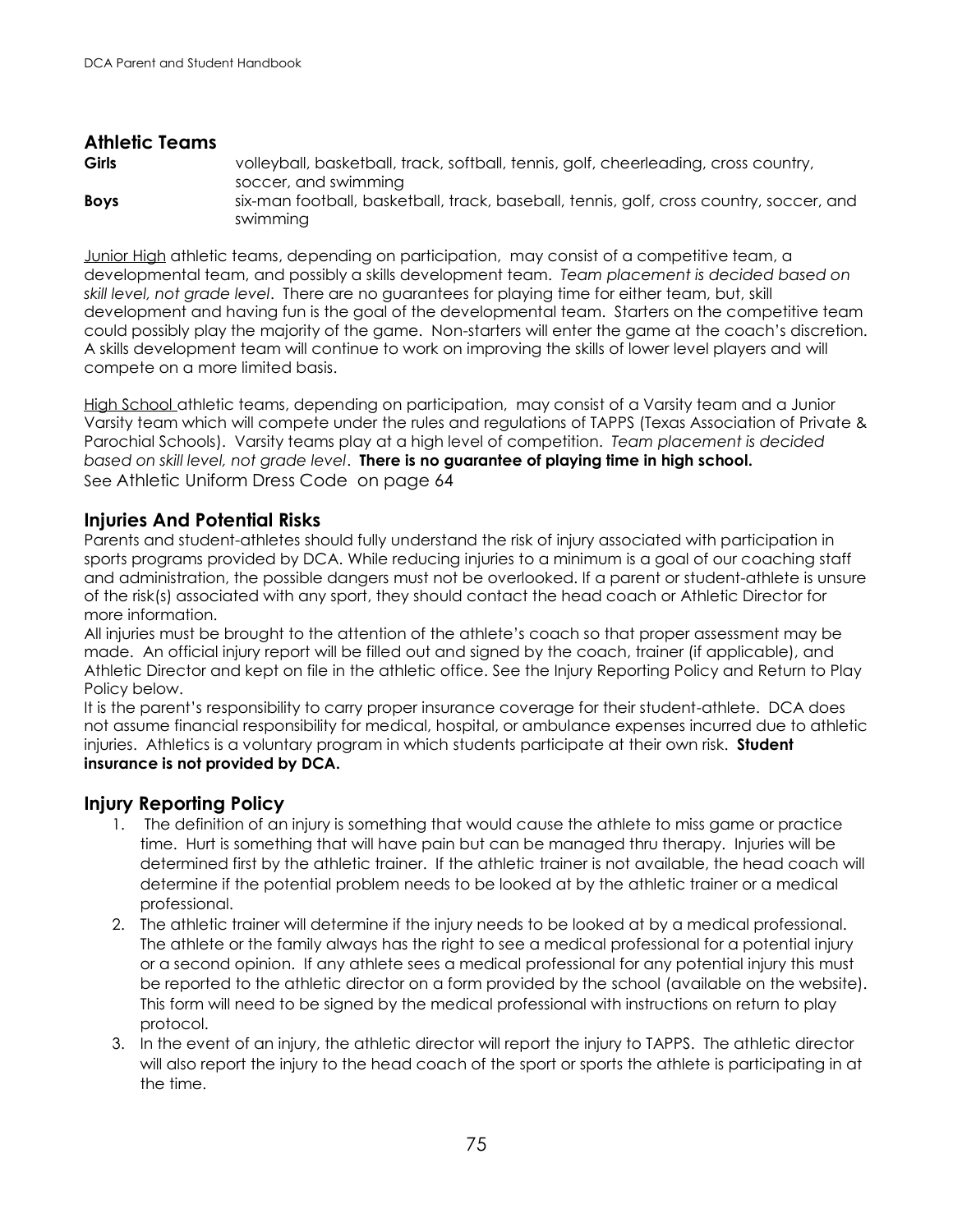# **Return to Play Policy**

- 1. The athlete will follow the return to play protocol determined by the medical professional or the athletic trainer.
- 2. A medical professional always supersedes the athletic trainer.
- 3. Return to play forms for concussion and injury are available on the website.

# **Community Service**

# **Overview**

Matthew 20:27-28 "…and whoever wishes to be first among you shall be your slave; just as the Son of Man did not come to be served, but to serve, and to give His life a ransom for many."

With a mind toward developing Christ-like students who are willing and able to minister the love of Christ to a lost world, DCA has a Community Service requirement for Secondary students.

### **Policy and Procedure**

All full-time and part-time DCA students who are enrolled in grades 9-12 must complete the following times in **approved** service to the Denton area, surrounding communities, and DCA.

Grades 9 and 10: 4 hours per semester (2 hours in the community, and 2 hours for the school) Grades 11 and 12: 6 hours per semester (3 hours in the community, and 3 hours for the school)

Community Service Log Sheets are available at the office and must be turned in, with necessary signatures and the student's name, **by the first Friday in December (fall hours) and the first Friday in May (spring hours).**

Failure to submit a Community Service Log Sheet or submission of an incomplete log sheet will result in an addition of 2 extra hours (1 in the community and 1 for the school) to the student's requirement for the following semester. Any hours of community service that have not been fulfilled will also be added to the following semester's requirement.

If a student has more hours than required in a semester, the total number of hours will be recorded on the student's transcript but will not be applied to any other semester. For example, if a student has 12 hours of service for the fall, 12 hours will be recorded for the fall but student must still meet the minimum of 4 or 6 hours required for the spring.

*In the event that community service requirements have not been thoroughly fulfilled before graduation, the student will not be able to participate in the graduation ceremony.* Students are only expected to obtain hours for the years they are enrolled in grades 9-12 at DCA.

# **Examples of Approved Community Service**

Community service is an opportunity for DCA students to experience diverse environments and diverse people. As such, a good general rule to follow in selecting a type of community service is to **minister to a group outside of the student's normal peer group.** Ministering to people who do not know Christ is a great ideal to strive for. Below are several examples of general and specific opportunities that we enthusiastically encourage:

- Food banks/homeless shelters
- Visiting elderly people at a nursing home
- Volunteering to help with a marathon/road race that benefits charity
- Habitat for Humanity
- Keep Denton Beautiful